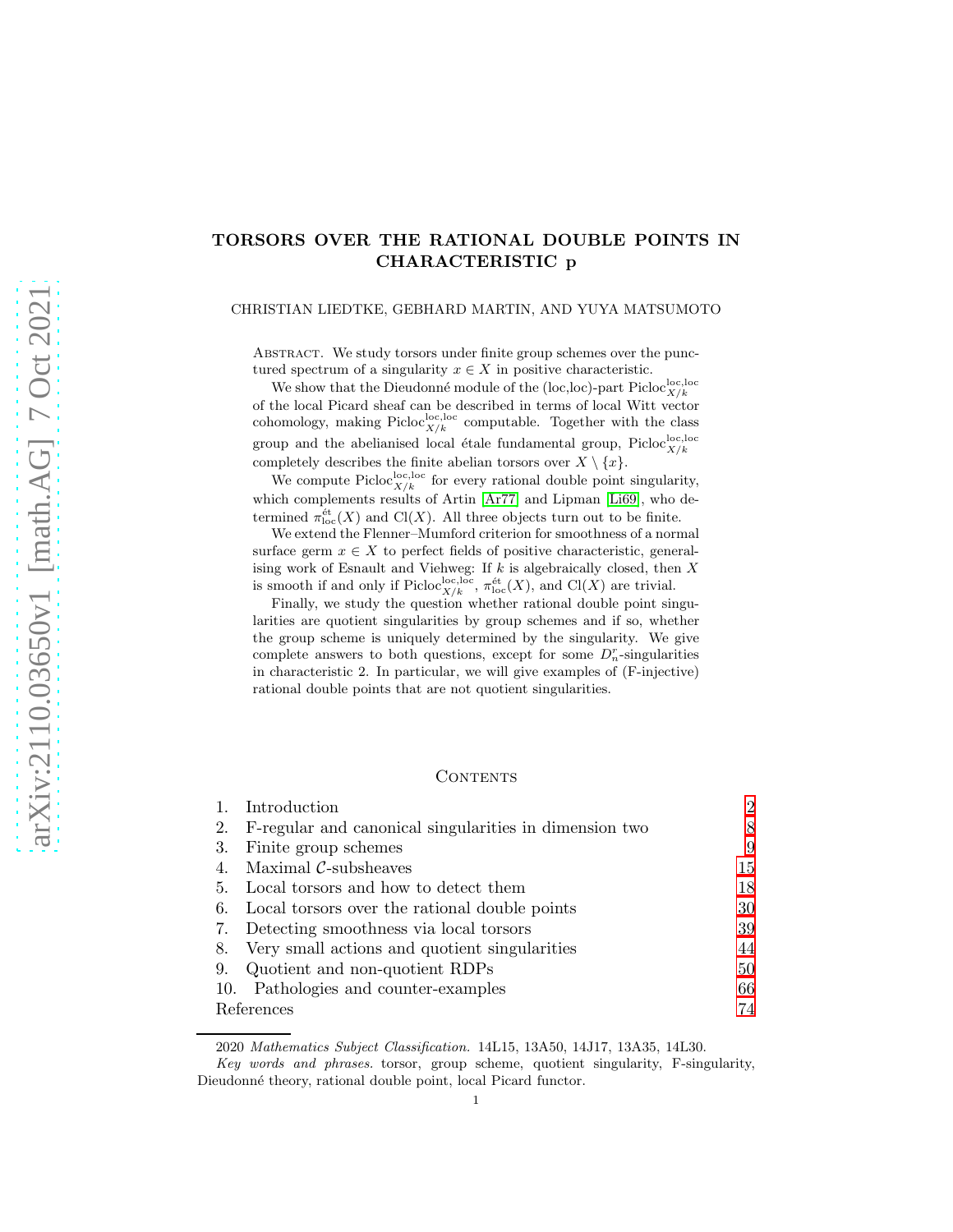#### 1. INTRODUCTION

<span id="page-1-0"></span>1.1. Rational double points. In 1884, Felix Klein [\[Kl84\]](#page-74-1) classified quotients of  $Spec \mathbb{C}[x, y]$  by finite subgroups of  $SL_2(\mathbb{C})$  and obtained two series of singularities  $(A_n \text{ and } D_n)$ , as well as three exceptional singularities  $(E_6,$  $E_7, E_8$ , the famous *rational double point singularities* (RDPs for short). In 1934, the same list of singularities showed up in Du Val's [\[DV34\]](#page-73-2) classification of normal surface singularities "that do not affect the condition of adjunction", which can be rephrased as canonical singularities in modern terminology. Of course, much more can be said about these singularities, see for example [\[Du79\]](#page-73-3) or [\[SSS\]](#page-75-0).

1.2. The linearly reductive case. How much of the above holds over an algebraically closed field k of positive characteristic  $p > 0$ ? When considering *finite and linearly reductive* subgroup schemes (rather than finite subgroups) of  $SL_{2,k}$ , a similar picture emerges: Hashimoto [\[Ha15\]](#page-74-2) classified these subgroup schemes and by results of Hashimoto and Liedtke-Satriano [\[Ha15,](#page-74-2) [LS14\]](#page-74-3) it turns out that canonical surface singularities in characteristic  $p \geq 7$  are the same as quotient singularities by finite and linearly reductive subgroup schemes of  $SL_{2,k}$ . As over the complex numbers, we obtain two series and three exceptional cases.

Moreover, linearly reductive quotient singularities (lrq singularities for short) have many beautiful properties as shown by the authors in [\[LMM21\]](#page-74-4): the quotient presentation is unique, their class groups, F-signatures, and local fundamental groups can be easily determined, etc. Since lrq singularities are F-regular, they belong to a particularly nice class of singularities.

In fact, for a normal surface singularity, being F-regular (resp. F-regular and Gorenstein) is equivalent to being an lrq singularity with respect to a linearly reductive subgroup scheme of  $GL_{2,k}$  (resp.  $SL_{2,k}$ ), see [\[LMM21,](#page-74-4) Theorem 11.2].

1.3. Beyond F-regularity. The minimal model programme (MMP) leads us to study canonical singularities. In dimension 2, these are precisely the RDP singularities and in characteristic  $p > 0$ , they have been classified by Artin [\[Ar77\]](#page-73-0). We can deal with the F-regular ones by the results just mentioned. However, in characteristic  $p \leq 5$ , not all of them F-regular and in particular, they cannot all be lrq singularities. But, for the MMP in positive characteristic, we need to understand all singularities that can occur there and not merely the "nice" ones, like the F-regular ones. For example, in dimension 2, we can ask the following. (We will only work with complete k-algebras and consider formal isomorphisms all the time, as indicated by the hat on top of  $\widehat{\mathbb{A}}_k^2$  in the sequel.)

<span id="page-1-1"></span>Questions 1.1. Let  $x \in X$  be an RDP over an algebraically closed field k of positive characteristic.

(1) Is  $x \in X$  quotient by a finite group scheme G, that is,  $X \cong \widehat{\mathbb{A}}_k^2/G$ ?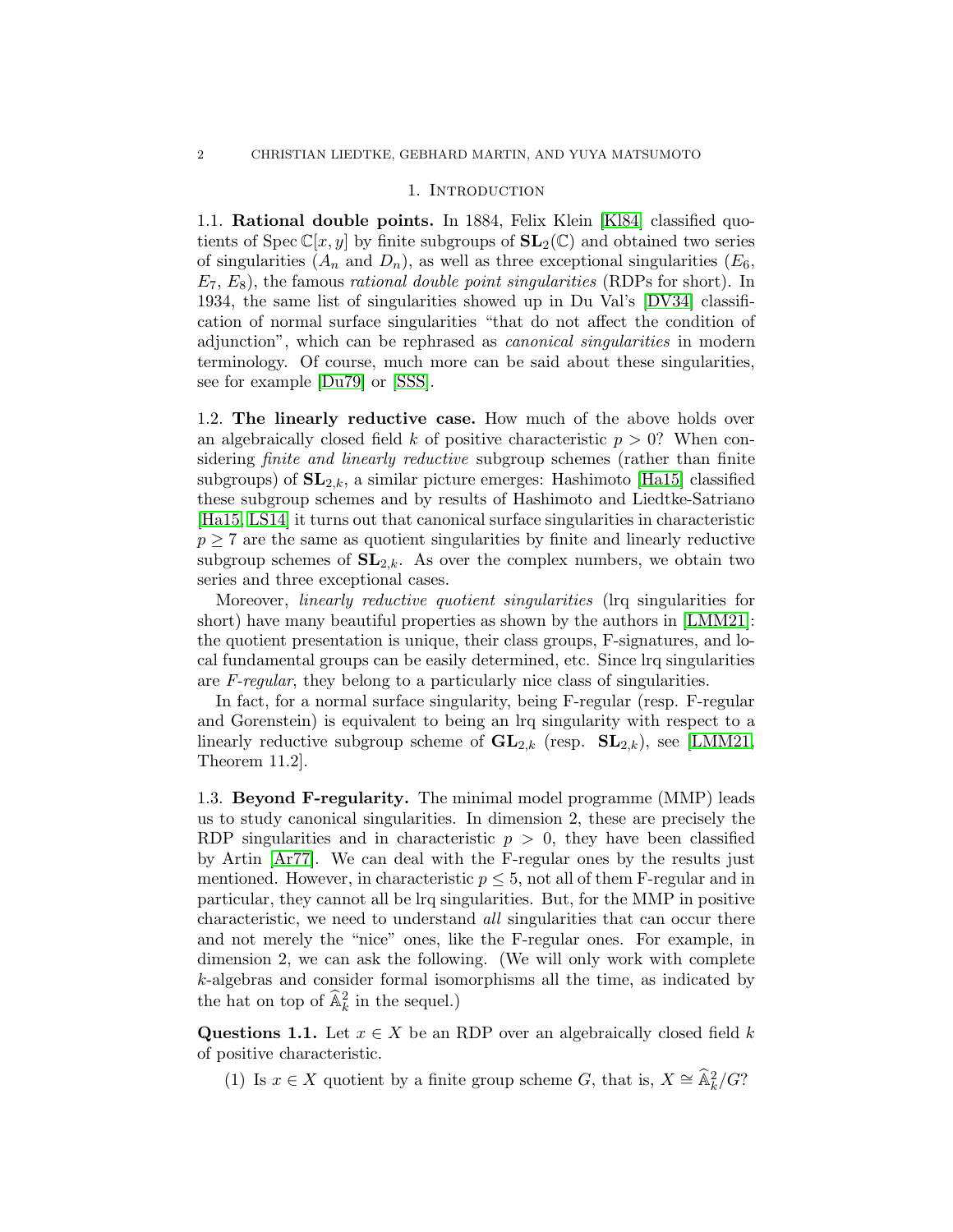(2) If yes, are the group scheme G and its action on  $\widehat{\mathbb{A}}_k^2$  unique up to isomorphism?

The goal of this article is three-fold:

- (1) We extend Klein's work [\[Kl84\]](#page-74-1) to characteristic  $p$  and generalise Artin's computations [\[Ar77\]](#page-73-0) to the context of arbitrary finite group schemes, rather than merely groups.
- (2) We develop techniques and define invariants to handle singularities that are not F-regular, in fact, not even F-injective. The main notion will be that of a *local torsor* over a singularity. These techniques and invariants will prove useful when studying singularities of the MMP in positive characteristic. To illustrate this, we will compute these invariants for the RDPs.
- (3) As an application, we establish characteristic-p analogs of Mumford's theorem that characterises smoothness in dimension 2 in terms of the local fundamental group.

<span id="page-2-1"></span>1.4. Local torsors over singularities. A major theme of this article is the detection of (local) torsors over singularities of dimension  $d \geq 2$ , which leads to an inverse problem in invariant theory:

Given a finite quotient singularity  $x \in X = \hat{\mathbb{A}}^d/G$  over the complex numbers, where  $G$  acts freely outside the closed point  $0$ , one can easily recover G and its action on  $\widehat{\mathbb{A}}^d$  as follows:  $q : (\widehat{\mathbb{A}}^d - \{0\}) \to (\widehat{\mathbb{A}}^d / G - \{\overline{0}\})$  is the universal topological cover and thus, we have  $G \cong \pi_{\text{loc}}^{\text{top}}(X) := \pi_1^{\text{top}}$  $_1^{\text{top}}(X\setminus\{x\})$ and  $G$  is the group of deck transformation of  $q$ . In particular, this shows uniqueness of G and uniqueness of the quotient presentation.

Next, let  $k$  be an algebraically closed field of positive characteristic  $p$ . Let G be a finite group scheme over k, assume that G acts on  $\hat{\mathbb{A}}^d$ , such that the action is free outside the closed point and such that the closed point is fixed by G, and let  $x \in X := \hat{\mathbb{A}}^d/G$  be the associated quotient singularity.

<span id="page-2-0"></span>Questions 1.2. Let  $x \in X$  be a singularity.

- (1) How can we decide whether it is a quotient singularity?
- (2) If  $x \in X$  is a quotient singularity, does it determine the *quotient* presentation, that is, G and its action on  $\widehat{\mathbb{A}}^d$ ?

Let  $x \in X = \hat{\mathbb{A}}^d/G$  be a quotient singularity (in the sense of Definition [8.2\)](#page-43-1). Then, the G-action on  $\hat{\mathbb{A}}^d$  makes the quotient map  $\pi : \hat{\mathbb{A}}^d - \{0\} \rightarrow$  $X - \{x\}$  a *G-torsor* that does not extend to a *G*-torsor  $\widehat{\mathbb{A}}^d \to X$ . This leads to the notion of a local G-torsor (of primitive class), see Definition [5.2](#page-18-0) and Definition [5.8.](#page-20-0)

Before proceeding, we recall the *connected-étale sequence*, which is a canonical short exact and split sequence of group schemes

$$
1 \to G^{\circ} \to G \to G^{\text{\'et}} \to 1,
$$

where  $G^{\circ}$  is infinitesimal and  $G^{\text{\'et}}$  is étale.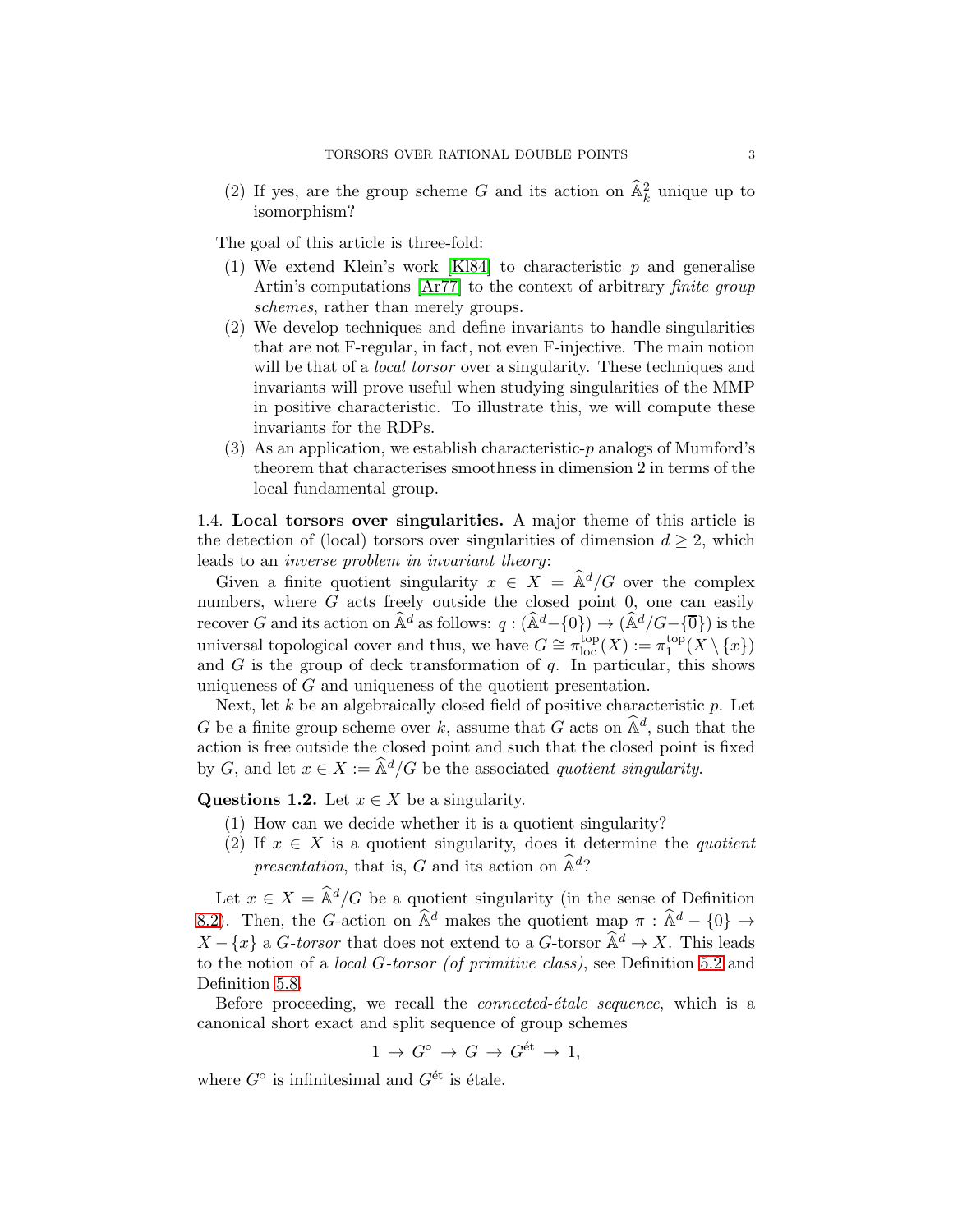1.4.1. *Étale group schemes*. We have a factorisation of the quotient map

$$
\widehat{\mathbb{A}}^d \to \widehat{\mathbb{A}}^d / G^{\circ} \to X.
$$

The local étale fundamental group  $\pi_{\text{loc}}^{\text{\'et}}(X) := \pi_1^{\text{\'et}}(X - \{x\})$  is isomorphic to  $G^{\text{\'et}}$  and thus, recovers  $G^{\text{\'et}}$  and shows uniqueness and canonicity of  $\widehat{\mathbb{A}}^d/G^{\circ} \to$  $X$ . In particular, the local étale fundamental group describes local torsors under étale group schemes.

**Example 1.3.** For RDP singularities, the groups  $\pi_{\text{loc}}^{\text{\'et}}(X)$  have been computed by Artin [\[Ar77\]](#page-73-0).

1.4.2. Diagonalisable group schemes. If  $G$  is diagonalisable, that is, a subgroup scheme of  $\mathbb{G}_m^N$  for some N, then the class group  $\text{Cl}(X)$  is isomorphic to the Cartier dual  $G^D$ , see [\[LMM21,](#page-74-4) Proposition 7.1]. More generally, the class group describes local torsors under diagonalisable group schemes, see Proposition [5.14.](#page-22-0)

**Example 1.4.** For RDP singularities, the groups  $Cl(X)$  have been computed by Lipman [\[Li69\]](#page-74-0).

1.4.3. Abelian group schemes. If  $G$  is abelian, then there is a canonical embedding  $G^D \to \text{Pic}(\mathcal{X}/k)$ , where  $G^D$  is the Cartier dual of G and where Picloc<sub>X/k</sub> is the *local Picard functor*. This functor was extensively studied by Boutot in [\[Bo78\]](#page-73-4). However, it is *not* true in general that  $Pic \{C_{X/k}\}$  is isomorphic to  $G^D$ . In fact, this is one of the reasons why Questions [1.2](#page-2-0) are hard to answer.

**Example 1.5.** The RDP of type  $E_6^0$  in characteristic  $p = 3$  is a quotient singularity by  $\alpha_3$ . Here, Picloc<sub>X/k</sub> contains  $\mu_3 \cong (\mathbf{C}_3)^D \cong \text{Cl}(X)^D$  and is thus strictly larger than  $\alpha_3^D \cong \alpha_3$ .

1.4.4. Group schemes of (loc,loc)-type. Given a singularity  $x \in X$ , we have the associated local Witt vector cohomology groups  $H^i_{\mathfrak{m}}(X, W_n \mathcal{O}_X)$ . The colimit

$$
\varinjlim_{m,n} H^i_{\mathfrak{m}}(X,W_n\mathcal{O}_X)[F^m]
$$

is a  $W(k)$ -module with actions of Frobenius F and Verschiebung V turning it into a left module under the *Dieudonné ring*  $\mathbb{D} := W(k)\{F, V\}/(FV - p),$ a noncommutative polynomial ring over  $W(k)$ .

Let us recall the *(covariant) (loc,loc)-Dieudonné module* associated to a finite and commutative group scheme  $G$ 

$$
\mathbb{D}_{\mathrm{loc},\mathrm{loc}}(G) := \varinjlim_{n,m} \mathrm{Hom}(\mathbf{L}_{n,m},G),
$$

which is a D-module, and where the  $L_{n,m}$  are certain finite, commutative, and infinitesimal group schemes, see, for example,  $[O<sub>0</sub>66]$ . If G is of  $(loc, loc)$ type, that is, both G and  $G^D$  are infinitesimal, then  $\mathbb{D}_{\text{loc,loc}}$  gives rise to an equivalence of categories with a category of certain D-modules, see Section [3.5](#page-10-0) for more details.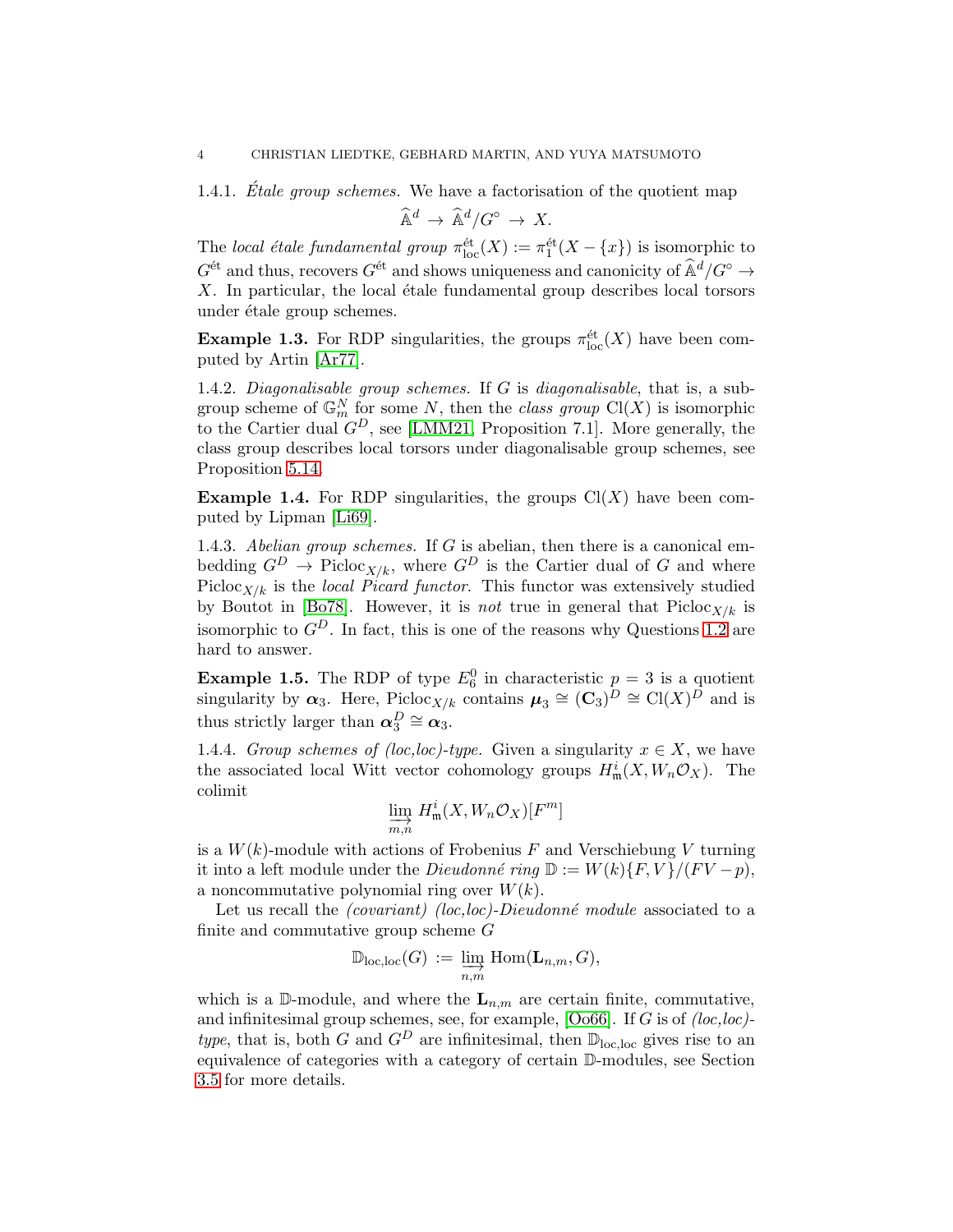In Section [5.4,](#page-23-0) we define the subfunctor

$$
\text{Picloc}_{X/k}^{\text{loc},\text{loc}} := \varinjlim_{m,n} \text{Picloc}_{X/k}[F^n, V^m].
$$

Even if the functor  $Picloc_{X/k}$  is not representable by a scheme, this colimit will be an ind-group scheme.

**Theorem 1.6** (Corollary [5.21\)](#page-25-0). For a singularity  $x \in X$  of dimension  $d \geq 2$ in characteristic  $p > 0$ , Picloc<sub>X/k</sub> is an ind-(loc,loc) group scheme and there exist isomorphisms of Dieudonné modules

$$
\mathbb{D}_{\mathrm{loc},\mathrm{loc}}(\mathrm{Pic}^{\mathrm{loc},\mathrm{loc}}_{X/k}) \cong \mathbb{D}_{\mathrm{loc},\mathrm{loc}}(\mathrm{Pic}^{\mathcal{C}}_{X/k}) \cong \varinjlim_{m,n} H^2_{\mathfrak{m}}(X,W_n\mathcal{O}_X)[F^m].
$$

Thus, the D-module structure on the right hand side describes local torsors over  $x \in X$  under abelian group schemes of (loc,loc)-type.

**Remark 1.7.** If  $x \in X$  is a normal surface singularity that is not F-injective, then the Frobenius action on  $H^2_{\mathfrak{m}}(X, \mathcal{O}_X)$  has a non-trivial kernel. Then,  $\lim_{n \to \infty}$  $H^2_{\mathfrak{m}}(X, W_n \mathcal{O}_X)[F^m]$  is non-zero, thus, Picloc<sup>loc</sup>, local is non-trivial, and thus, there exist non-trivial torsors under (loc,loc) group schemes over  $x \in$ X. Thus, failure of F-injectivity gives rise to geometric objects.

Example 1.8. For RDPs, we compute these D-modules and the associated group schemes of (loc,loc)-type in Table [2](#page-30-0) and Table [3.](#page-32-0)

An interesting corollary of our computations is the following finiteness result, which should be compared with Artin's finiteness result for  $\pi_{\text{loc}}^{\text{\'et}}(X)$ and Lipman's finiteness result for  $Cl(X)$  if  $x \in X$  is an RDP.

**Theorem 1.9** (Theorem [6.6\)](#page-36-0). If  $x \in X$  is an RDP in characteristic  $p > 0$ , then the length of  $\varinjlim_{m,n} H^2_{\mathfrak{m}}(X, W_n \mathcal{O}_X)[F^m]$  as a D-module is finite. In particular, Picloc<sup>loc, loc</sup> is a finite group scheme.

We note that there is also a curious coincidence of numbers between this finite length, the Artin co-index of an RDP, and certain local cohomology groups of the minimal resolution of singularities that are related to equisingular deformations, see Section [6.6.](#page-37-0)

1.4.5. Torsors and the local fundamental group scheme. To describe all torsors over a (suitable) scheme, Nori [\[No82\]](#page-74-6) constructed the fundamental group scheme. Using this, Esnault and Viehweg [\[EV10\]](#page-73-5) constructed a local fundamental group scheme  $\pi_{\text{loc}}^N(U, X, x)$  for a singularity  $x \in X$ , where we set  $U := X - \{x\}$ . As shown in loc.cit., the maximal étale quotient of  $\pi_{\text{loc}}^N(U, X, x)$  is isomorphic to the local fundamental group  $\pi_{\text{loc}}^{\text{\'et}}(X)$ .

Now, let  $x \in X = \hat{\mathbb{A}}^d/G$  be a quotient singularity. Then, we have  $G^{\text{\'et}} \cong \pi_{\text{loc}}^{\text{\'et}}(X)$ , and one might be tempted to think that  $\pi_{\text{loc}}^{\text{N}}(U, X, x)$  is isomorphic to  $G$ . It is easy to see (Lemma [8.5\)](#page-44-0) that  $G$  is always a quotient of  $\pi_{\text{loc}}^N(U, X, x)$  that induces an isomorphism on maximal étale quotients.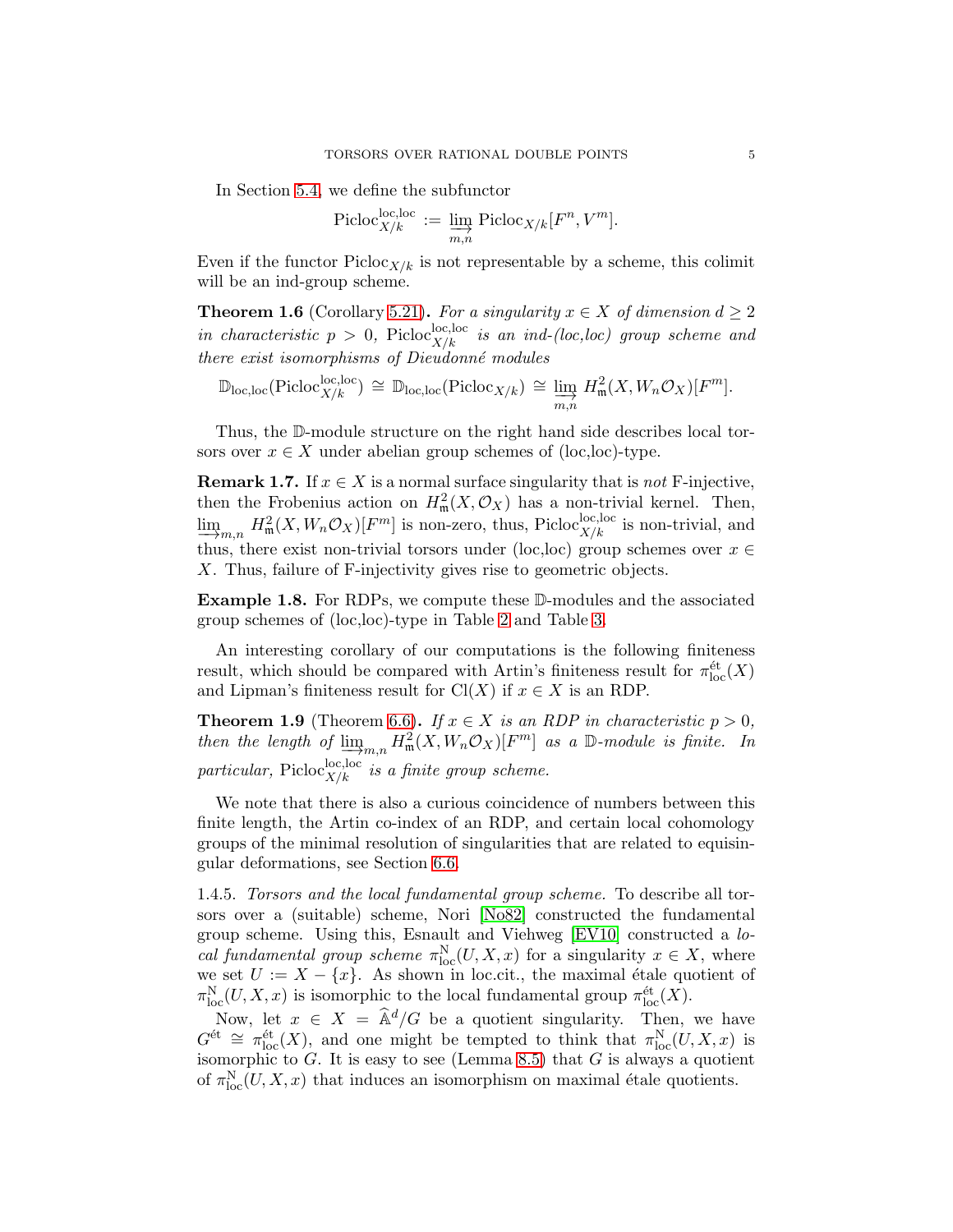Examples 1.10. There exist examples of the following

- (1) There exists a quotient singularity  $x \in X = \hat{A}^2/G$  that is an RDP, such that the natural surjection  $\pi_{\text{loc}}^N(U, X, x) \to G$  is not an isomorphism, see Example [8.7.](#page-45-0) We refer to Remark [8.13](#page-47-0) for some implications of this phenomenon.
- (2) There exists an RDP  $x \in X$  and a tower of two local torsors that is not dominated by a local torsor over  $x \in X$ . Thus, Galois closures of towers of torsors may fail to exist, see Lemma [8.14.](#page-48-0) Of course, non-existence of Galois closure of torsors was already known since [\[AB+19\]](#page-73-6), but this shows that this phenomenon has geometric significance in the study of quotient singularities.
- (3) There exists an RDP  $x \in X$  and a finite and infinitesimal group scheme G that acts freely on  $X \setminus \{x\}$  and fixes  $\{x\}$ , such that  $X/G \cong$ X. Thus, we obtain a local G-torsor  $X \to X$  and thus, even an infinite tower.

Thus, the local fundamental group scheme  $\pi_{\text{loc}}^N(U, X, x)$  displays quite strange properties already for RDPs, making it very different from classical local fundamental groups.

1.5. Detecting smoothness via local torsors. A famous theorem of Mumford [\[Mu61\]](#page-74-7) states that a normal two-dimensional singularity  $x \in X$ is smooth if and only if its local fundamental group is trivial. Moreover, Flenner [\[Fl75\]](#page-73-7) showed that already triviality of the local étale fundamental group  $\pi_{\text{loc}}^{\text{\'et}}(X)$  is sufficient for smoothness.

This result was generalised to characteristic  $p > 0$  by Esnault and Viehweg [\[EV10\]](#page-73-5) by showing that a normal two-dimensional singularity  $x \in X$  is smooth if and only if the local Nori fundamental group scheme  $\pi_{\text{loc}}^N(U, X, x)$ is trivial (here, we set  $U := X \setminus \{x\}$ ) with the possible exception of three RDPs in characteristic  $p = 2, 3$ . Using the results and techniques developed in this article, we can remove these exceptions:

**Theorem 1.11.** (Theorem [7.11\)](#page-41-0) Let  $x \in X$  be a normal two-dimensional singularity over an algebraically closed field of characteristic  $p > 0$ . Then, the following are equivalent:

- (1)  $x \in X$  is a smooth point.
- (2)  $\pi_{\text{loc}}^N(U, X, x)$  is trivial.
- (3) Cl(X) is trivial,  $\pi_{\text{loc}}^{\text{\'et}}(X)$  is trivial, and X is F-injective.

If  $p \geq 7$ , then the condition on F-injectivity in (3) can also be dropped, see Corollary [7.13.](#page-42-0) We also establish a version of this theorem over perfect fields. We refer to Section [7](#page-38-0) for details, discussion, and examples that illustrate that this result is rather sharp.

1.6. Quotient and non-quotient RDPs. We now address Questions [1.1:](#page-1-1) let  $x \in X$  be an RDP. If it is a quotient singularity, say  $X \cong \widehat{A}^2/G$ , then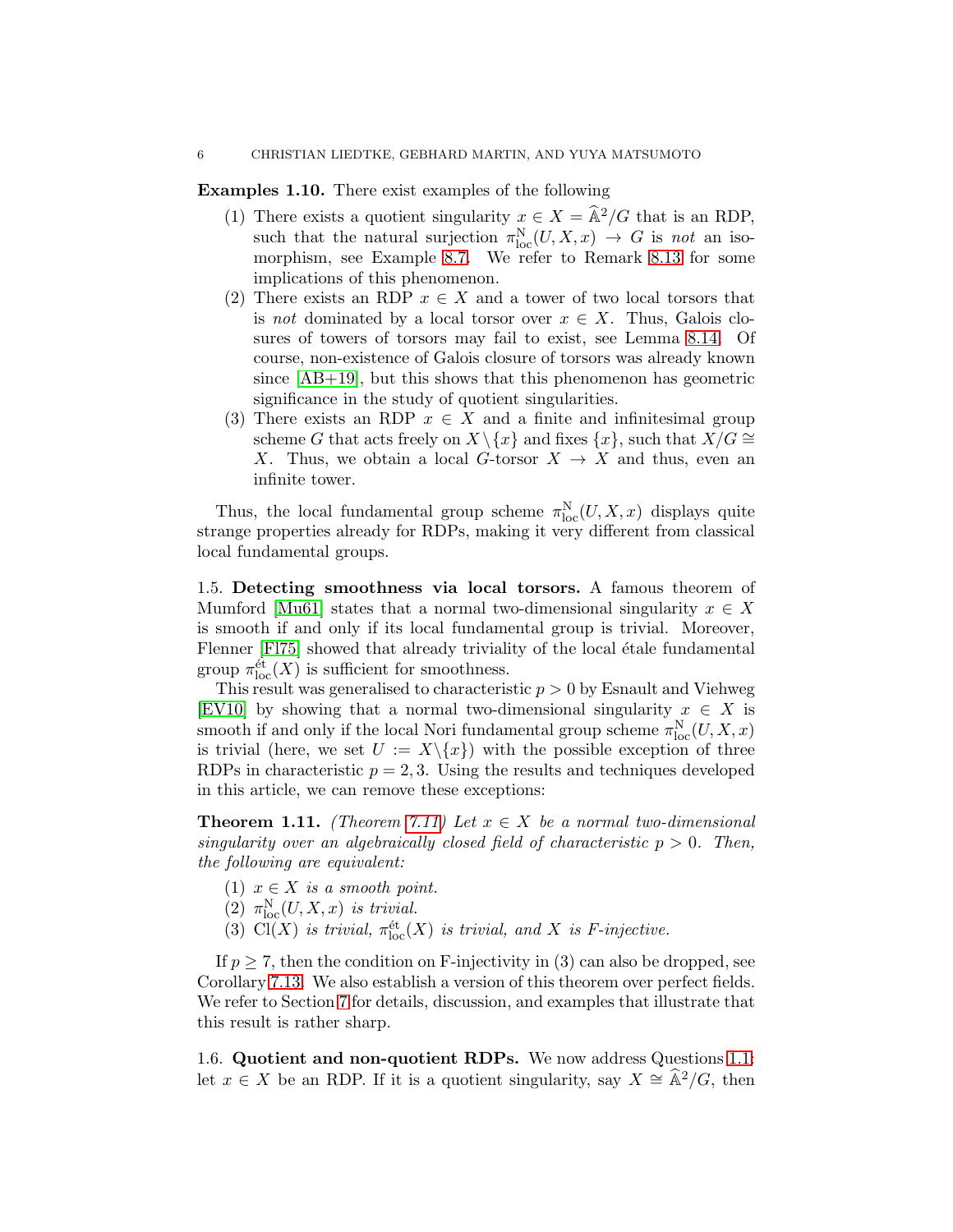there exists a local G-torsor over  $x \in X$ . The techniques and results described in Section [1.4](#page-2-1) allow us to either determine G directly or to at least limit the possibilities. In some cases, these limitations are the key to showing that a given RDP cannot be a quotient singularity at all.

As already mentioned, if an RDP is F-regular, then it is a lrq singularity by [\[LMM21,](#page-74-4) Theorem 11.2]. By [\[LMM21,](#page-74-4) Theorem 8.1], we even have uniqueness of the quotient presentation in this case. Note that all RDPs in characteristic  $p \geq 7$  are F-regular. It remains to treat the RDPs that are not F-regular:

**Theorem 1.12.** (Theorem [9.1](#page-49-1) and Theorem [9.2\)](#page-49-2) Let  $x \in X$  be an RDP in characteristic  $p > 0$  and assume that it is not of type  $D_n^r$  with  $2 < 4r < n$ . Then,  $x \in X$  is a quotient singularity if and only if one of the following hold:

(1)  $p \geq 5$ .

(2)  $p = 3$  and X is not of type  $E_8^0$ .

(3)  $p = 2$  and X is of type  $A_n$ ,  $D_{4r}^r$ ,  $D_{4n}^0$ ,  $E_6^0$ ,  $E_6^1$ ,  $E_7^3$ ,  $E_8^0$ ,  $E_8^2$ , or  $E_8^4$ .

Moreover, if  $x \in X$  is a quotient singularity, then there is a unique group scheme realizing it as a quotient singularity.

We refer to Table [4,](#page-50-0) Theorem [9.1,](#page-49-1) and Theorem [9.2](#page-49-2) for the group schemes that show up and more details. For a study of the RDPs of type  $D_n^r$  with  $2 < 4r < n$  in characteristic  $p = 2$ , we refer the reader to Section [9.5.](#page-61-0) To give an impression of our findings, we give an example.

Example 1.13. Artin  $\left[ \text{Ar77} \right]$  showed that there exist three analytic isomorphism classes of RDPs of type  $E_8$  in characteristic  $p = 3$ .

- (1)  $E_8^2$  is a quotient singularity by the group  $BT_{24}$  of order 24,
- (2)  $E_8^1$  is a quotient singularity by the infinitesimal group scheme  $\mathbf{M}_2$  of order 9, and
- (3)  $E_8^0$  cannot be realised as a quotient singularity.

In case we have a quotient presentation  $x \in X = \hat{A}^2/G$  where G is not linearly reductive and  $G$  is not étale, then we do not know whether the G-action on  $\hat{A}^2$  is unique up to conjugation. To give an idea of why these questions are subtle, we note that the action of a finite group scheme G acting on  $\hat{\mathbb{A}}^d$ , such that the action is free outside the closed point and such that the closed point is fixed, is *linearisable* if and only if  $G$  is linearly reductive, see [\[LMM21\]](#page-74-4). In particular, the two actions of (1) and (2) in the example cannot be linearised, which makes such actions hard to write down, let alone to classify.

#### Organisation. This article is organised as follows:

In Section [2,](#page-7-0) we recall the notions of F-regularity and F-injectivity, as well as the explicit equations of the RDP singularities.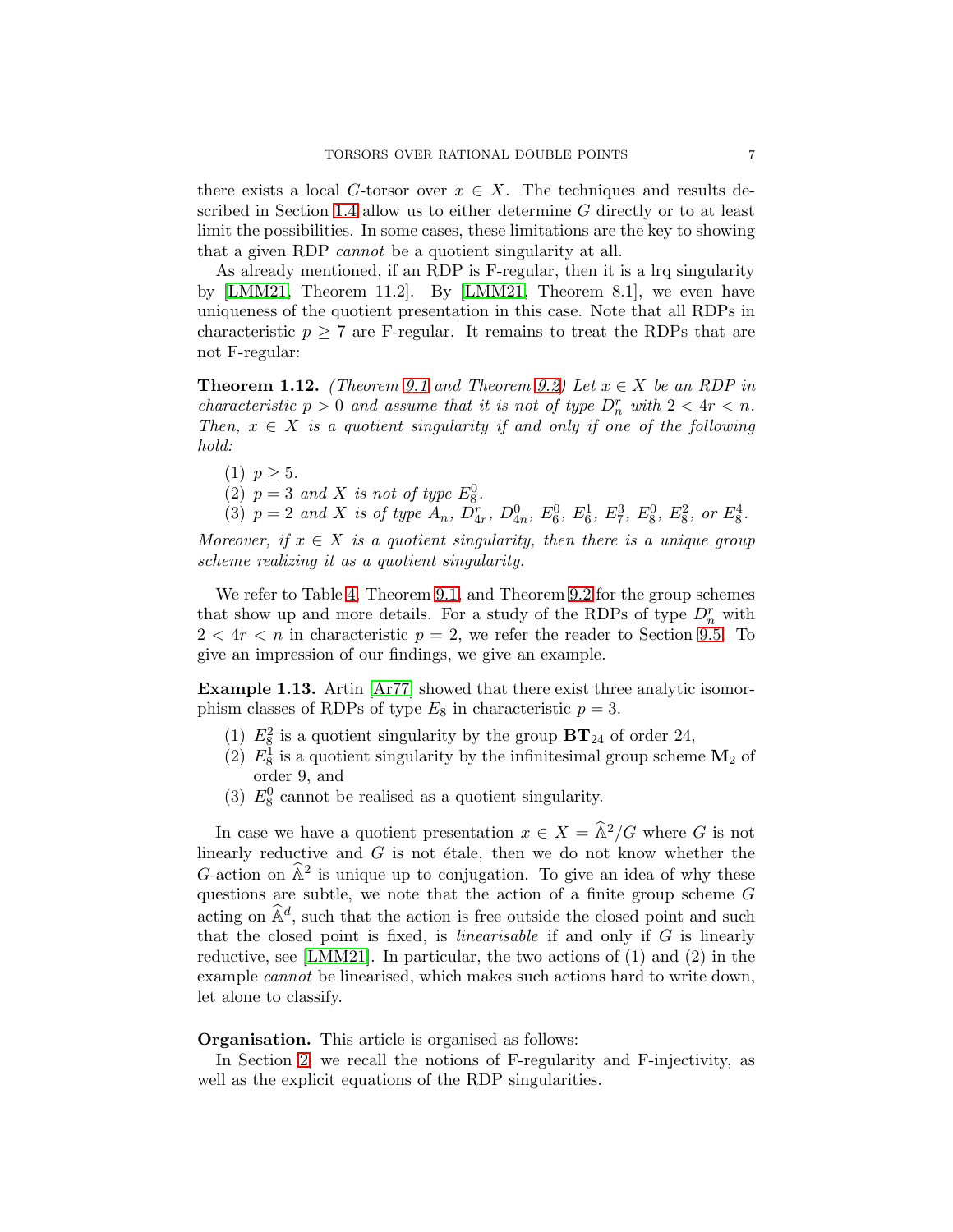In Section [3,](#page-8-0) we recall some results on finite group schemes needed for this article, especially some, which are 'well-known to the experts' and hard to find.

In Section [4,](#page-14-0) we define the notion of *maximal*  $\mathcal{C}\text{-subsheaf}$  which we use to extract representable subfunctors of the local Picard functor.

In Section [5,](#page-17-0) we introduce the notion of a *local torsor* over a singularity  $x \in X$  and develop techniques to detect such torsors using  $\pi_{loc}^{\text{\'et}}(X)$ , Cl(X),  $\lim_{\substack{\longleftarrow \\ I_n \subseteq S}}$  $H^2_{\mathfrak{m}}(X, W_n \mathcal{O}_X)[F^m]$ , and  $\text{Picloc}_{X/k}$ .

In Section [6,](#page-29-0) we use these techniques to establish Table [2,](#page-30-0) that is, the structure of local torsors over the RDPs.

In Section [7,](#page-38-0) we extend theorems of Mumford and Flenner [\[Fl75,](#page-73-7) [Mu61\]](#page-74-7) characterising smoothness in dimension 2 to positive characteristic and remove some assumptions from Esnault and Viehweg's theorem [\[EV10\]](#page-73-5).

In Section [8,](#page-43-0) we recall the notion of a *very small* group scheme action from [\[LMM21\]](#page-74-4) and discuss the results of Section [5](#page-17-0) from the point of view of the (local) Nori fundamental group scheme.

In Section [9,](#page-49-0) we address Question [1.1,](#page-1-1) that is, which RDPs are quotient singularities, which are not, and uniqueness of the group scheme.

In Section [10,](#page-65-0) we collect some results concerning pathologies of local torsors over RDPs, which include (non-)uniqueness, (non-)normality, and (non- )rationality of such local torsors, as well as non-existence of Galois closures and some pathologies in the deformation theory of quotient RDPs.

Acknowledgements. We thank Fabio Bernasconi, Brian Conrad, Hélène Esnault, Leo Herr, Hiroyuki Ito, Matt Satriano, Karl Schwede, Nick Shepherd-Barron, and Claudia Stadlmayr for discussion. The first named author was supported by the ERC Consolidator Grant 681838 (K3CRYSTAL). The second named author was supported by the DFG Research Grant MA 8510/1-1. The third named author was supported by JSPS KAKENHI Grant Numbers JP16K17560 and JP20K14296.

Notations and Conventions. Throughout this article, k denotes a field of characteristic  $p \geq 0$  and it will be algebraically closed until otherwise stated. By abuse of notation, we shall not distinguish between finite groups and their associated constant group schemes over k.

### <span id="page-7-0"></span>2. F-regular and canonical singularities in dimension two

First, recall that a local, complete, and Noetherian k-algebra  $(R, \mathfrak{m})$  of dimension  $d \geq 2$  is called:

- (1) F-regular if all ideals of all localizations of R are tightly closed, and
- (2) F-injective if the map induced by Frobenius on local cohomology
	- $F: H^i_{\mathfrak{m}}(R) \to H^i_{\mathfrak{m}}(R)$  is injective for all  $i = 0, ..., \dim(R)$ .

It is well-known that F-regular rings are F-injective.

The formal isomorphism classes of rational double points were calculated by Artin [\[Ar77\]](#page-73-0). In Table [1,](#page-8-1) we recall the classification of rational double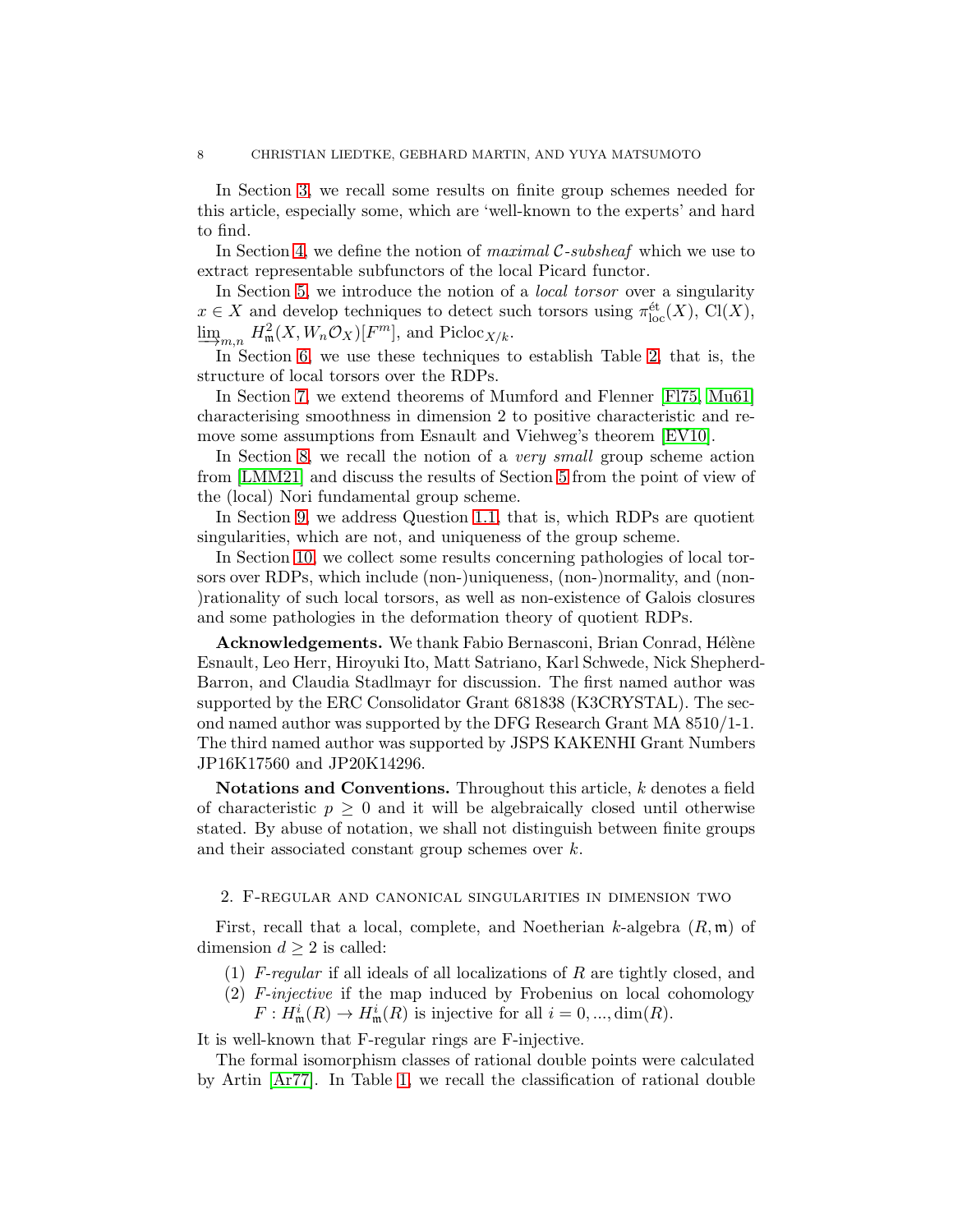| char.                                      | $\overline{X}$                                                                   | F-regular    | F-injective             | equation                                              |
|--------------------------------------------|----------------------------------------------------------------------------------|--------------|-------------------------|-------------------------------------------------------|
| all                                        | $A_n$                                                                            |              |                         | $z^{n+1}+xy$                                          |
| $>2\,$                                     | $\mathcal{D}_n$                                                                  | $\checkmark$ |                         | $z^2 + x^2y + y^{n-1}$                                |
| $> 3\,$                                    | $E_6$                                                                            | $\checkmark$ | $\checkmark$            | $z^2 + x^3 + y^4$                                     |
| $> 3\,$                                    | $E_7$                                                                            |              |                         | $z^2 + x^3 + xy^3$                                    |
| $>5\,$                                     | $E_8$                                                                            | $\checkmark$ | $\checkmark$            | $z^2 + x^3 + y^5$                                     |
| $\overline{5}$                             | $E_{8081}^{18081} E_{606170}^{608170} F_{80818}^{1801200} E_{808180}^{18012000}$ | $\times$     | $\overline{\checkmark}$ | $z^2 + x^3 + y^5 + xy^4$                              |
| $\overline{5}$                             |                                                                                  | $\times$     | $\times$                | $z^2+x^3+y^5\,$                                       |
| $\overline{3}$                             |                                                                                  | $\times$     | $\sqrt{}$               | $z^2 + x^3 + y^4 + x^2y^2$                            |
| 3                                          |                                                                                  | $\times$     | $\times$                | $z^2 + x^3 + y^4$                                     |
| 3                                          |                                                                                  | $\times$     | $\checkmark$            | $z^2 + x^3 + xy^3 + x^2y^2$                           |
| 3                                          |                                                                                  | $\times$     | $\times$                | $z^2 + x^3 + xy^3$                                    |
| 3                                          |                                                                                  | $\times$     | $\checkmark$            | $z^2 + x^3 + y^5 + x^2y^2$                            |
| 3                                          |                                                                                  | $\times$     | $\times$                | $z^2 + x^3 + y^5 + x^2y^3$                            |
| 3                                          |                                                                                  | $\times$     | $\times$                | $z^2 + x^3 + y^5$                                     |
| $\overline{2}$                             | $D_{2m}^r$                                                                       | $\times$     |                         | iff $r = m - 1$ $z^2 + x^2y + xy^m + zxy^{m-r}$       |
| $\overline{2}$                             | $D^r_{2m+1}$                                                                     | $\times$     |                         | iff $r = m - 1/2   z^2 + x^2y + zy^m + zxy^{m-r+1/2}$ |
| $\frac{2}{2}$                              |                                                                                  | $\times$     | $\checkmark$            | $z^2+x^3+y^2z+xyz$                                    |
|                                            |                                                                                  | $\times$     | $\times$                | $z^2 + x^3 + y^2z$                                    |
| $\overline{2}$                             |                                                                                  | $\times$     | $\checkmark$            | $z^2+x^3+xy^3+xyz$                                    |
| $\overline{2}$                             |                                                                                  | $\times$     | $\times$                | $z^2 + x^3 + xy^3 + y^3z$                             |
| $\overline{2}$                             |                                                                                  | $\times$     | $\times$                | $z^2+x^3+xy^3+x^2yz$                                  |
| $\overline{2}$                             |                                                                                  | $\times$     | $\times$                | $z^2 + x^3 + xy^3$                                    |
| $\overline{2}$                             |                                                                                  | $\times$     | $\checkmark$            | $z^2 + x^3 + y^5 + xyz$                               |
|                                            |                                                                                  | $\times$     | $\times$                | $z^2 + x^3 + y^5 + y^3z$                              |
| $\begin{array}{c} 2 \\ 2 \\ 2 \end{array}$ | $E_{006372717074838281808}^{1606372717074838281808}$                             | $\times$     | $\times$                | $z^2 + x^3 + y^5 + xy^2z$                             |
|                                            |                                                                                  | $\times$     | $\times$                | $z^2 + x^3 + y^5 + xy^3z$                             |
| $\overline{2}$                             |                                                                                  | $\times$     | $\times$                | $z^2 + x^3 + y^5$                                     |

<span id="page-8-1"></span>TABLE 1. Equations of rational double points

points and we also recall which of them are F-regular or F-injective (see [\[Ha98,](#page-73-8) Theorem 1.1. and Theorem 1.2]).

Convention 2.1. For the notation of rational double points, we follow [\[Ar77\]](#page-73-0) with the modification made by the third named author in [Ma20, Convention 1.2]: We call  $z^2 + x^2y + zy^m + zxy^{m-s} = 0$   $(m \ge 2, 0 \le s \le m-1)$ in characteristic 2 to be of type  $D_{2m+1}^{s+1/2}$ , instead of Artin's notation  $D_{2m+1}^s$ . Consequently, the range of r for  $D_{2m+1}^r$  is  $\{\frac{1}{2}\}$  $\frac{1}{2}$ ,  $\frac{3}{2}$  $\frac{3}{2}, \ldots, \frac{2m-1}{2}$  $\frac{i-1}{2}$ .

### 3. Finite group schemes

<span id="page-8-0"></span>In this section, we give a short review of some well-known results about finite flat group schemes.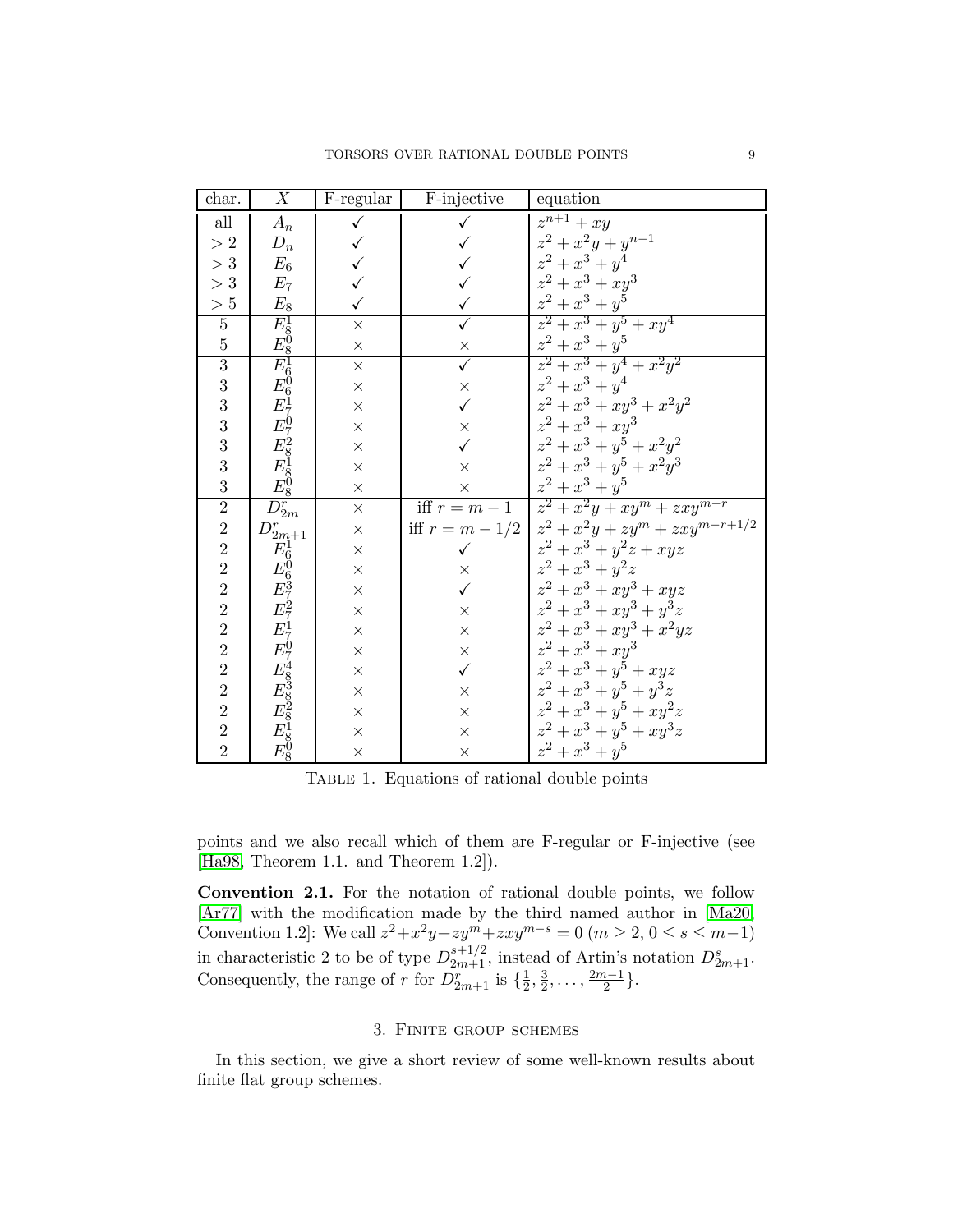Let  $G$  be a finite group scheme over an algebraically closed field  $k$  of characteristic  $p \geq 0$ . Since k is perfect, there exists a split short exact sequence of finite group schemes over  $k$ 

$$
1 \to G^{\circ} \to G \to G^{\text{\'et}} \to 1,
$$

where  $G^{\circ}$  is the connected component of the identity and where  $G^{\text{\'et}}$  is an  $\phi$  etale group scheme over k. Thus, we have a canonical isomorphism  $G ≅$  $G^{\circ} \rtimes G^{\text{\'et}}$ . Moreover,  $G^{\circ}$  is an infinitesimal group scheme of length equal to some power of p. In particular, if  $p = 0$  or if the length of G is prime to p, then  $G^{\circ}$  is trivial and G is étale.

<span id="page-9-1"></span>3.1. Finite étale group schemes. Since k is algebraically closed, a finite and étale group scheme over  $k$  is the *constant* group scheme associated to a finite group. In particular, the classification of finite étale group schemes over k is equivalent to that of finite groups. We will use the notation  $C_n$  for the cyclic group of order  $n$  and the associated constant group scheme.

3.2. Diagonalisable group schemes. If  $M$  is a finitely generated abelian group, then the group algebra  $k[M]$  carries a Hopf algebra structure, and the associated commutative group scheme is denoted  $D(M) := \text{Spec } k[M].$ By definition, such group schemes are called diagonalisable. For example, we have  $D(\mathbb{Z}) \cong \mathbb{G}_m$  and  $D(\mathbf{C}_n) \cong \boldsymbol{\mu}_n$ . Quite generally, every diagonalisable group scheme can be embedded into  $\mathbb{G}_m^N$  for some  $N \geq 1$ . Moreover,  $\mu_n$  is  $\forall$  étale over k if and only if  $p \nmid n$ .

3.3. Linearly reductive group schemes. A finite group scheme  $G$  over  $k$ is said to be linearly reductive if every (finite-dimensional) representation of G is semi-simple. If  $p = 0$ , then all finite group schemes over k are étale and linearly reductive. If  $p > 0$ , then, by a theorem of Nagata [\[Na61,](#page-74-8) Theorem 2] (see also [\[AOV08,](#page-73-9) Proposition 2.10] and [\[Ha15,](#page-74-2) Section 2]), a finite group scheme over  $k$  is linearly reductive if and only if it is an extension of a finite and  $\acute{e}t$  alle group scheme, whose order is prime to p by a diagonalizable group scheme.

3.4. Finite abelian group schemes and Cartier duality. If  $G$  is a finite and *abelian* group scheme, then  $G^D := \mathcal{H}om(G, \mathbb{G}_m)$  is again a group scheme, called the Cartier dual group scheme. Recall that in this setting, the Verschiebung homomorphism is the endomorphism of G induced by Frobenius on its Cartier dual. Since  $k$  is algebraically closed, we have a canonical decomposition

<span id="page-9-0"></span>(1) 
$$
G \cong G^{\text{loc,loc}} \times G^{\text{loc,ét}} \times G^{\text{\'et,loc}} \times G^{\text{\'et,\'et}}
$$

where loc (resp.  $\acute{e}t$ ) in the first argument means that the group scheme in question is infinitesimal (resp.  $\acute{e}t$ de), and the second argument refers to the corresponding property of the Cartier dual group scheme.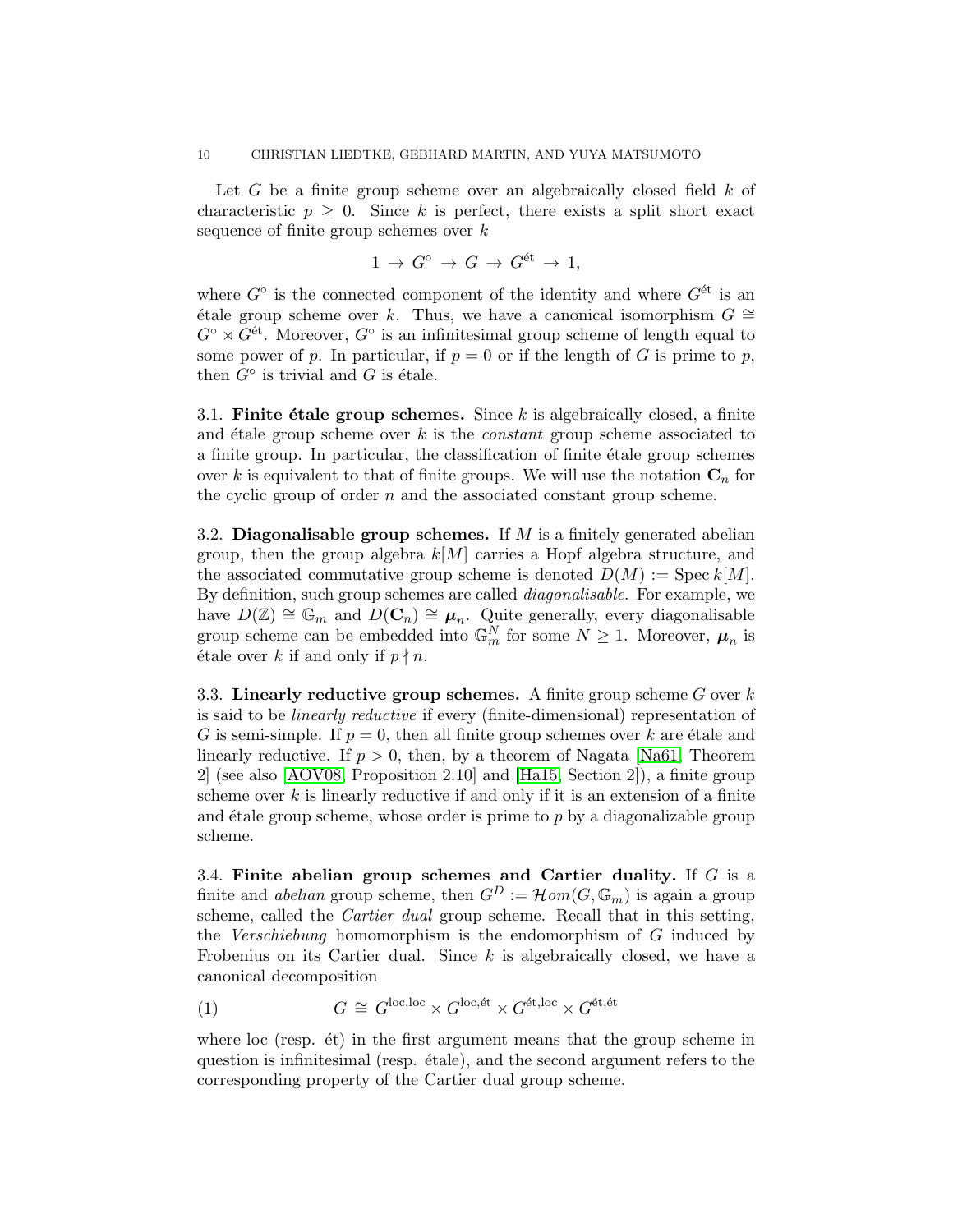We have Frobenius  $F: G \to G^{(p)}$  and Verschiebung  $V: G^{(p)} \to G$  that factor multiplication by p, that is,  $p = FV = VF$ . Moreover, with respect to the canonical decomposition  $(1)$  of G they behave as follows:

|                               | $G^{\text{loc,loc}}$ F is nilpotent  | $V$ is nilpotent                            |
|-------------------------------|--------------------------------------|---------------------------------------------|
| $G^{\rm loc, \acute{e}t}$     | $F$ is nilpotent                     | $V$ is an isomorphism                       |
| $G^{\text{\'et},\text{loc}}$  | $F$ is an isomorphism V is nilpotent |                                             |
| $G^{\text{\'et},\text{\'et}}$ |                                      | $F$ is an isomorphism $V$ is an isomorphism |

<span id="page-10-0"></span>3.5. Local-local group schemes and Cartier–Dieudonné theory. By Section [3.1](#page-9-1) we have a good understanding of the etale factors in the canonical decomposition [\(1\)](#page-9-0) and, via Cartier duality, also of the  $G^{\text{loc,\'et}}$ -part of G. It thus remains to understand  $G^{\text{loc,loc}}$ . Quite generally, finite and abelian group schemes G with  $G = G^{\text{loc,loc}}$  will be called *finite group schemes of (loc,loc)*type. To describe them, we follow [\[Oo66\]](#page-74-5) and define

$$
\mathbf{L}_{n,m} := \mathbf{W}_n[F^m],
$$

where  $m, n \in \mathbb{N}$  are natural numbers,  $\mathbf{W}_n$  is the group scheme of Witt vectors of length  $n, F^m$  is the m-fold Frobenius on  $\mathbf{W}_n$ , and  $\mathbf{W}_n[F^m]$  denotes the kernel of  $F^m$ . We recall that  $\mathbf{W}_1 = \mathbb{G}_a$  and that  $\alpha_p := \mathbf{L}_{1,1} = \mathbb{G}_a[F]$  is the simplest example of a finite group scheme of (loc,loc)-type. In general,  $\mathbf{L}_{n,m}$  is a finite and abelian group scheme of (loc,loc)-type and length  $p^{nm}$ over  $k$ .

For every  $m, n \in \mathbb{N}$ , there are four homomorphisms

$$
F: \quad \mathbf{L}_{n,m} \to \mathbf{L}_{n,m-1} \quad \text{ induced by Frobenius } F: W_n \to W_n
$$

- $R: \mathbf{L}_{n,m} \to \mathbf{L}_{n-1,m}$  induced by the restriction  $R: W_n \to W_{n-1}$
- $I: \mathbf{L}_{n,m} \hookrightarrow \mathbf{L}_{n,m+1}$  the natural inclusion
- $V: \mathbf{L}_{n,m} \hookrightarrow \mathbf{L}_{n+1,m}$  induced by Verschiebung  $V: W_n \to W_{n+1}.$

We note that  $\mathbf{L}_{n,m}^D = \mathbf{L}_{m,n}$  and that Cartier duality interchanges F with V and R with I. Then, the  ${\{\mathbf L}_{n,m}\}_{m,n\in\mathbb{N}}$  form an inverse system  $({\{\mathbf L}_{n,m}\},R,F)$ with respect to F and R and they form a directed system  $({L_{n,m}}; I, V)$  with respect to  $I$  and  $V$ .

The importance of the group schemes  $\mathbf{L}_{m,n}$  comes from the fact that they can be used to classify all finite group schemes of (loc, loc)-type. Let  $W(k)$ be the ring of Witt vectors over  $k$ , and let

$$
\mathbb{D} := W(k)\{F,V\}/(FV-p)
$$

be the *Dieudonné ring*, which is by definition the non-commutative polynomial ring in  $F, V$  over  $W(k)$  subject to the relations

(2) 
$$
FV = VF = p
$$
,  $Fw = \sigma(w)F$ ,  $wV = V\sigma(w)$ ,  $\forall w \in W(k)$ ,

where  $\sigma$  denotes the Frobenius on  $W(k)$ .

The ring  $\mathbb D$  acts from the left on the directed system  $({L_{n,m}}), I, V$  by letting F act as F, V as V, and a scalar a as  $\sigma^{-n}(a)$ . Dualising everything and using the identification  $\mathbf{L}_{n,m}^D \cong \mathbf{L}_{m,n}$ ,  $\mathbb D$  acts from the right on the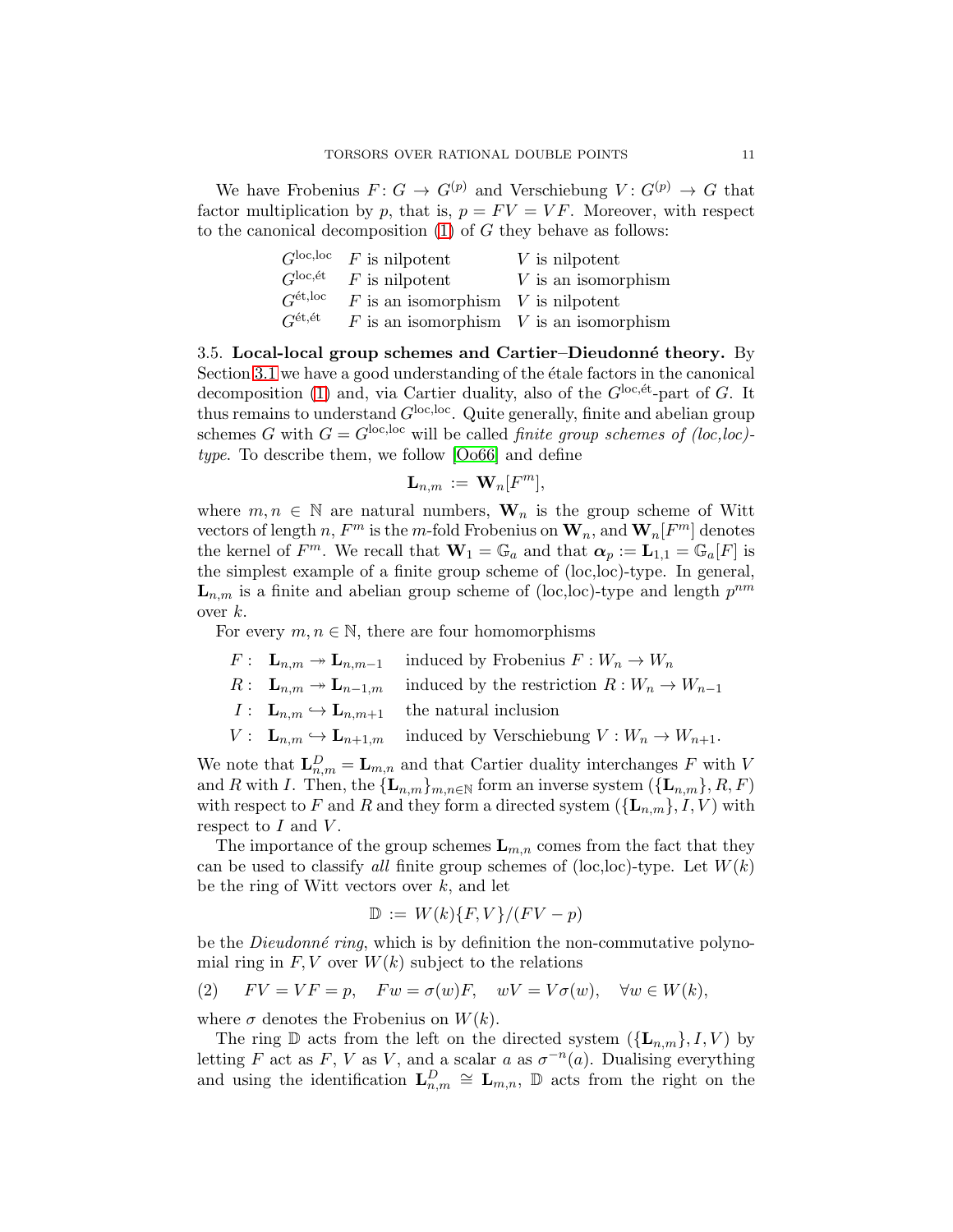inverse system  $({L_{n,m}}$ , R, F) by letting F act as V, V as F, and a scalar a as  $\sigma^{-m}(a)$ .

Now, if G is a finite and commutative group scheme over  $k$ , then there is an associated left D-module

$$
\mathbb{D}_{\text{loc},\text{loc}}(G) := \varinjlim_{n,m} \text{Hom} (\mathbf{L}_{n,m}, G),
$$

where  ${\{\mathbf L}_{n,m}\}_{m,n\in\mathbb{N}}$  is viewed as an inverse system with transition maps  $R$  and  $F$  and the left  $D$ -module structure comes from the right-action of  $\mathbb{D}$  on **L**<sub>n,m</sub>, that is, *a* ∈ *W*(*k*) acts by  $\sigma^{-m}(a)$ , and *F* (resp. *V*) by the pre-composition – ◦ V (resp. – ◦ F). The module  $\mathbb{D}_{loc,loc}(G)$  is called the (covariant) Dieudonné module of the (loc, loc)-factor of G. Recall the main theorem of (covariant  $(loc, loc)$ -)Dieudonné theory:

<span id="page-11-0"></span>**Theorem 3.1.** Let k be a perfect field of characteristic  $p > 0$ . Then, the functor  $\mathbb{D}_{\text{loc,loc}}$  induces an equivalence of categories between finite (loc,loc) group schemes over k and left  $\mathbb D$ -modules that are finite as  $W(k)$ -modules and on which F and V are nilpotent.

We refer to  $[0.066, 0.074]$  for background, proofs, and further references. In particular, note that we are only using the  $(loc, loc)$ -part of Dieudonné theory.

Remark 3.2. We remark that there are at least three other (more or less common) variants of Dieudonné theory that we could have used. These different variants correspond to different choices of the D-action on  $\mathbf{L}_{n,m}$ . More precisely, one has to choose whether  $D$  acts from the left or from the right and whether one uses  $\lim_{n,m}$  Hom( $\mathbf{L}_{n,m}, G$ ), in which case the D-action on  $\mathbf{L}_{n,m}$  must be compatible with R and F, or else  $\lim_{n,m}$  Hom $(G, \mathbf{L}_{n,m})$ ,<br>in which asso the  $\mathbb{R}$  action on  $\mathbf{I}_{n,m}$  wust be compatible with L and  $V$ in which case the D-action on  $\mathbf{L}_{n,m}$  must be compatible with I and V.

Let us also recall a couple of facts that we will need in the sequel: if G is of length  $p^n$ , then  $\mathbb{D}_{\text{loc,loc}}(G)$  is of length n as a  $W(k)$ -module. Moreover,  $\mathbb{D}_{\text{loc,loc}}(F)$  is left-multiplication by V and thus,

$$
\mathbb{D}_{\mathrm{loc},\mathrm{loc}}(\mathbf{L}_{n,m}) \cong \mathbb{D}/(F^n,V^m),
$$

which applies in particular to  $\boldsymbol{\alpha}_{p^m} = \mathbf{L}_{1,m}$  and  $\boldsymbol{\alpha}_{p^n}^D = \mathbf{L}_{n,1}$ . Another important example is the kernel  $M_n$  of  $F^n$  on a supersingular elliptic curve. We have  $\mathbf{M}_n = \mathbf{L}_{n,n}[F-V] \cong \mathbf{L}_{n,n}/(V-F)$ , which yields

$$
\mathbb{D}_{\text{loc},\text{loc}}(\mathbf{M}_n) = (\mathbb{D}/(F^n,V^n))[F-V] \cong \mathbb{D}/\mathbb{D}(F^n,V^n,F-V) \cong \mathbb{D}/\mathbb{D}(F^n,F-V) \cong \mathbb{D}/\mathbb{D}(V^n,F-V),
$$

where  $\mathbb{D}(F^n, V^n, F - V)$  is the left ideal generated by the indicated elements. More generally, we have

$$
\mathbb{D}_{\text{loc},\text{loc}}(\mathbf{L}_{n,m}[F^a - V^b]) \cong (\mathbb{D}/(F^n, V^m))[F^b - V^a],
$$

where  $[F^b - V^a]$  on the right-hand side denotes the kernel of the right multiplication by  $F^b - V^a$ .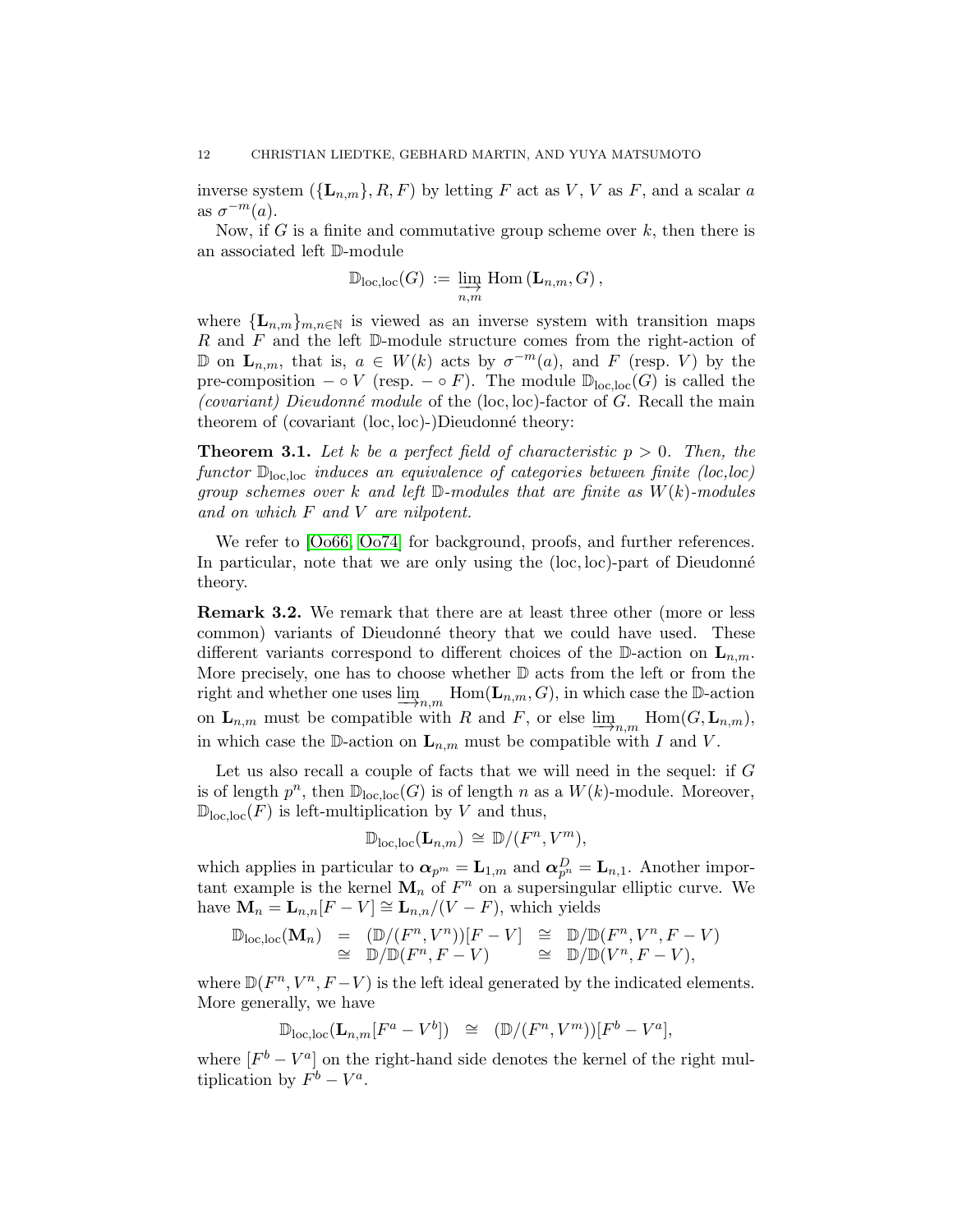3.6. The height filtration and group schemes of height 1. Given a finite and infinitesimal group scheme  $G$  over  $k$ , the Frobenius morphism yields a canonical decomposition of G

$$
1 \trianglelefteq G[F] \trianglelefteq G[F^2] \trianglelefteq \ldots \trianglelefteq G[F^n] = G
$$

for some sufficiently large  $n$ . By definition, the minimal  $n$  for which we have  $G = G[F^n]$  is called the *height* of G. Each subquotient in this series is of height one. Moreover, the classification of infinitesimal group schemes of height one over  $k$  is equivalent to the classification of restricted Lie algebras over k, and we refer to  $[DG70]$  for details as well as to [\[Vi10\]](#page-75-1) for overview and further references.

For later use, let us mention that a finite group scheme is linearly reductive if and only if it does not contain  $\alpha_p$  or  $C_p$ , see [\[LMM21,](#page-74-4) Lemma 2.1].

3.7. Finite group schemes of length  $p, p^2$ , or  $p^3$ . Group schemes of length p over an algebraically closed field  $k$  of characteristic p are classified in [\[OT70\]](#page-74-10) and are all abelian. More precisely, they are the constant group scheme  $\mathbf{C}_p$ , the diagonalizable group scheme  $\boldsymbol{\mu}_p$ , and the group scheme  $\boldsymbol{\alpha}_p$ , which is neither  $\acute{e}$ tale nor linearly reductive.

In the following proposition we summarise the classification of finite group schemes of length  $p^2$ , which is probably known to the experts.

<span id="page-12-0"></span>**Proposition 3.3.** Let G be a finite group scheme of length  $p^2$  over an algebraically closed field k of characteristic  $p > 0$ .

- (1) If G is abelian, then it is either a product of group schemes of length p or one of the following group schemes
	- (a)  $\mathbf{C}_{p^2}$ ,

(b) 
$$
\boldsymbol{\mu}_{p^2} \cong D(\mathbf{C}_{p^2}) \cong (\mathbf{C}_{p^2})^D
$$
,

$$
(c) \ \boldsymbol{\alpha}_{p^2} \cong \mathbf{L}_{1,2} \ ,
$$

- (d)  $\alpha_{p^2}^D \cong \mathbf{L}_{2,1}$ , or
- (e)  $\mathbf{M}_2 \cong \mathbf{L}_{2,2}[F-V].$
- (2) If  $G$  is non-abelian, then  $G$  is the non-trivial semi-direct product  $\boldsymbol{\alpha}_p \rtimes \boldsymbol{\mu}_p$ . In particular, G is of height 1.
- (3) If G is infinitesimal, then G is of height 2 if and only if it is isomorphic to  $\alpha_{p^2}$ ,  $\mathbf{M}_2$  or  $\boldsymbol{\mu}_{p^2}$ .

In particular, there exist no simple group schemes of length  $p^2$  over k.

*Proof.* If G is of length p over k, then it is commutative and isomorphic to  $\alpha_p$ ,  $\mu_p$ , or  $\mathbf{C}_p$ , see [\[OT70\]](#page-74-10). The classification of abelian group schemes over  $k$  is classical, see, for example  $[O$ 066. In particular, the only complicated ones are the ones of (loc, loc)-type, and for length  $p^2$ , we refer to [\[Oo66,](#page-74-5) (15.5)] for the classification list. This establishes (1).

Before proceeding, let us note that  $\mathfrak{g} = k \cdot a \oplus k \cdot m$  with  $[m, a] = a, a^{[p]} = 0$ , and  $m^{[p]} = m$  defines a non-abelian restricted Lie algebra. In fact, this is the restricted Lie algebra of a non-abelian semi-direct product  $\alpha_p \rtimes \mu_p$ .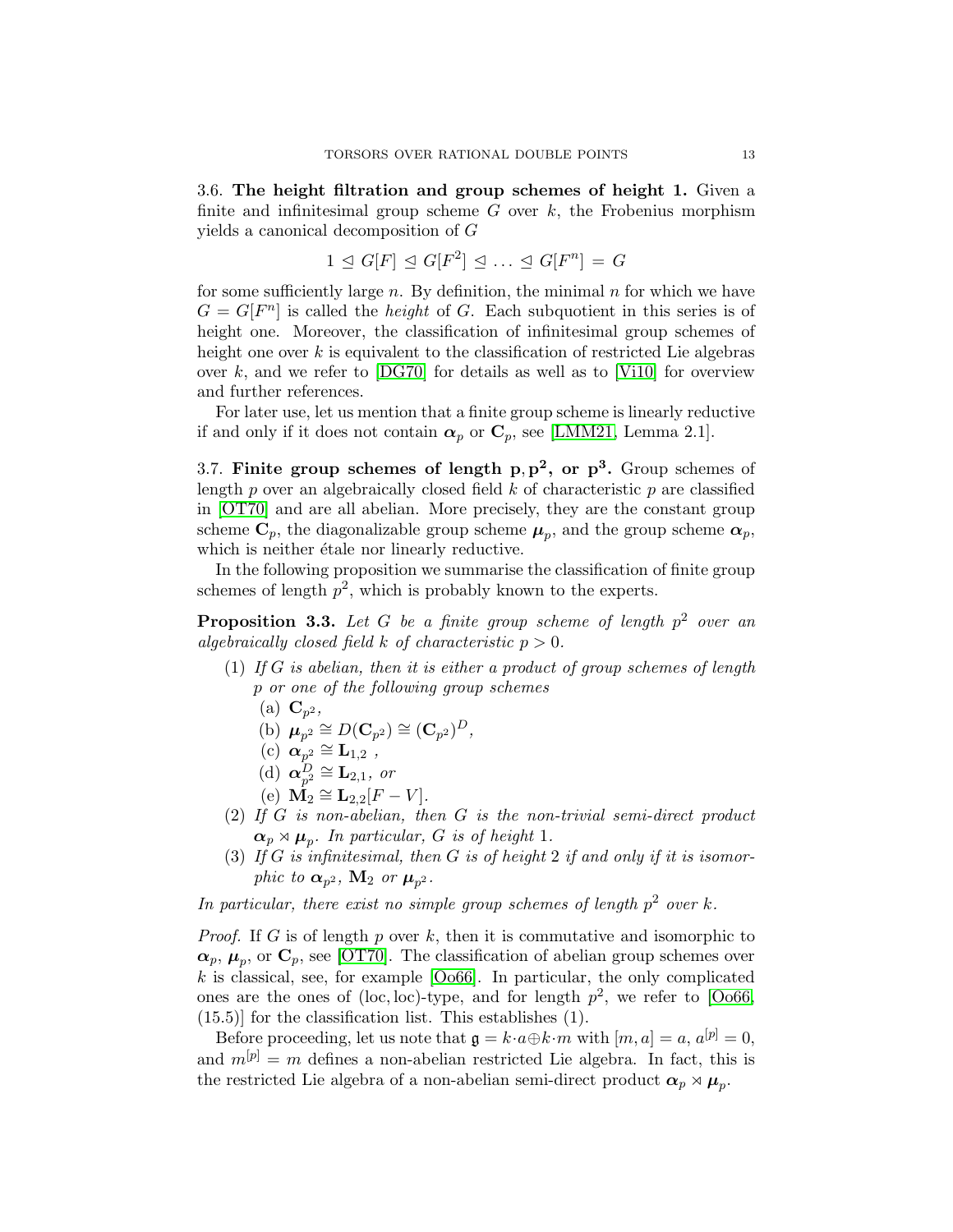#### 14 CHRISTIAN LIEDTKE, GEBHARD MARTIN, AND YUYA MATSUMOTO

Let G be a non-abelian group scheme of length  $p^2$  over k. If it is infinitesimal, then it corresponds to a local Hopf algebra of dimension  $p^2$  over k. By [\[Wa13,](#page-75-2) Corollary 7.5], there is only one that is not co-commutative (namely, number  $(5)$  in the list), which then necessarily corresponds to the previously constructed semi-direct product  $\boldsymbol{\alpha}_p \rtimes \boldsymbol{\mu}_p$ . If G is étale and of length  $p^2$  over  $k$ , then it is a constant group scheme, and thus, by the classification of finite groups of order  $p^2$ , it is abelian. It remains to deal with the case where G is non-abelian of length  $p^2$  and neither infinitesimal nor étale. Using the localétale sequence, we then obtain a semi-direct product  $G \cong G^{\circ} \rtimes G^{\text{\'et}}$ , where both  $G^{\circ}$  and  $G^{\text{\'et}}$  are of length p. Thus,  $G^{\circ} \in {\alpha_p, \mu_p}$  and  $G^{\text{\'et}} \cong \mathbf{C}_p$ , and we note that non-abelian semi-direct products correspond to non-trivial homomorphisms  $\mathbf{C}_p \to \text{Aut}(G^{\circ})$ . Since  $\text{Aut}(\mu_p) \cong \text{Aut}(\mu_p^D) \cong (\mathbb{Z}/p\mathbb{Z})^{\times}$ , there are no non-abelian extensions of  $\mathbf{C}_p$  by  $\boldsymbol{\mu}_p$ . Since  $\mathrm{Aut}(\boldsymbol{\alpha}_p) \cong \mathbb{G}_m$ , there are also no non-abelian extensions of  $\mathbf{C}_p$  by  $\alpha_p$ .

From the classification it is clear that there are no simple group schemes of length  $p^2$ . The height of an infinitesimal group scheme of length  $p^2$  is equal to 2 if and only if its Hopf algebra is isomorphic to  $k[x]/(x^{p^2})$  which is true only for  $\alpha_{p^2}$ ,  $\mu_{p^2}$  or  $\mathbf{M}_2$  by [\[Wa13,](#page-75-2) Corollary 7.5]. (Alternatively, one can also argue via their Dieudonné-modules in the abelian case, and note that the unique non-abelian group scheme of length  $p^2$  is of height 1).  $\Box$ 

The classification of finite group schemes of length  $p^3$  is more complicated and in the following we will only describe the class of infinitesimal group schemes with 1-dimensional tangent space. This restriction is very natural for the purposes of our article (see Proposition [8.4\)](#page-44-1). The classification can be derived from the literature on Hopf algebras as follows.

**Proposition 3.4.** Let  $G$  be a finite infinitesimal group scheme with 1dimensional tangent space and length  $p<sup>3</sup>$  over an algebraically closed field k of characteristic  $p > 0$ .

- (1) If G is abelian, then it is one of the following four group schemes:
	- (a)  $\mu_{p^3}$ . In particular,  $G[F^2] \cong G/G[F] \cong \mu_{p^2}$ .
	- (b)  $\alpha_{p^3}$ . In particular,  $G[F^2] \cong G/G[F] \cong \alpha_{p^2}$ .
	- (c)  $\mathbf{M}_3$ . In particular,  $G[F^2] \cong G/G[F] \cong \mathbf{M}_2$ .
	- (d)  $\mathbf{L}_{3,2}[V F^2]$ . In particular,  $G[F^2] \cong G/G[F] \cong \mathbf{\alpha}_{p^2}$ .
- <span id="page-13-1"></span><span id="page-13-0"></span>(2) If G is non-abelian, then  $G[F^2] \cong G/G[F] \cong \mathfrak{\alpha}_{p^2}$ .
- (3) If  $p = 2$  and G is non-abelian, then G is isomorphic to the subgroup scheme of  $\mathbf{GL}_{3,k}$ , whose S-valued points are as follows

$$
G(S) = \left\{ \begin{pmatrix} 1 & x^2 & x \\ 0 & 1 & x^4 \\ 0 & 0 & 1 \end{pmatrix} \middle| \ x \in H^0(S, \mathcal{O}_S), \ x^8 = 0 \right\}.
$$

In other words, it is given by  $G = \text{Spec } k[x]/(x^8)$  with the comultiplication formula  $\Delta(x) = x \otimes 1 + 1 \otimes x + x^2 \otimes x^4$ .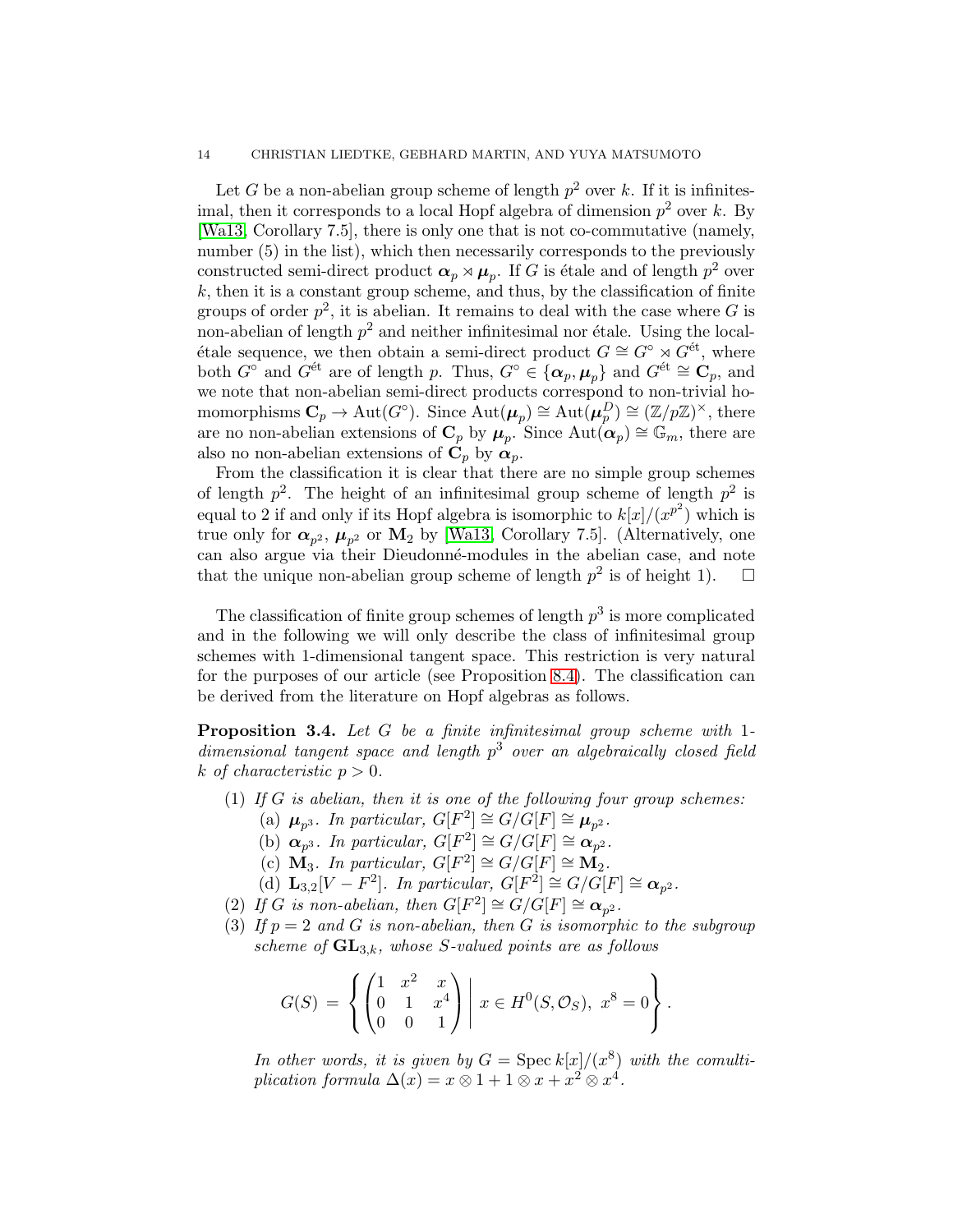*Proof.* Write  $G = \text{Spec } R$  for a  $p^3$ -dimensional Hopf algebra R. Since R is local,  $R^{\vee}$  is connected in the sense that its co-radical is 1-dimensional. Moreover, the primitive subspace of  $R^{\vee}$  is 1-dimensional, see [\[Wa13,](#page-75-2) Proposition 2.2]. Such  $R^{\vee}$  are classified in [\[NWW15,](#page-74-11) Theorem 1.1]. There are four isomorphism classes of commutative  $R^{\vee}$  and one irreducible family (0dimensional if  $p = 2$ ) of isomorphism classes of non-commutative  $R^{\vee}$ . The four abelian group schemes we listed are pairwise non-isomorphic, hence they are in fact all infinitesimal abelian group schemes of order  $p^3$  with 1dimensional tangent space. If G is non-abelian, then  $G[F^2] \cong G/G[F] \cong \mathbf{a}_{p^2}$ is easily derived from the description of  $R^{\vee}$  in [\[NWW15,](#page-74-11) Theorem 1.1]. Finally, if  $p = 2$ , then the non-abelian G is unique, so it coincides with the group scheme we describe in [\(3\)](#page-13-0).  $\Box$ 

**Remark 3.5.** If  $p > 2$ , then the group schemes of type [\(2\)](#page-13-1) of the proposition even form one-dimensional families. It would be very interesting to know whether quotient singularities by such families of group schemes show up in the MMP in higher dimensions.

#### 4. Maximal C-subsheaves

<span id="page-14-0"></span>Let G be a sheaf of abelian groups on  $(Sch/k)_{\text{fppf}}$  and let C be a category of abelian group schemes over k. Under suitable assumptions on  $\mathcal{C}$ , we define a maximal C-subsheaf  $G^{\mathcal{C}}$ , which is the smallest subsheaf of G that receives all morphisms from group schemes in  $C$ . We use this to define a canonical decomposition of G into factors of type (loc,loc), (loc,  $\acute{e}t$ ), ( $\acute{e}t$ ,loc), and  $(et, et)$  as familiar from finite abelian group schemes. Moreover, we set up a Cartier-Dieudonné theory for  $G^{\text{loc,loc}}$ . The motivation for developing this machinery is that we want to study the local Picard sheaf  $Picloc_{X/k}$  (Section [5.3\)](#page-21-0) for a singularity  $x \in X$  and that this sheaf is usually *not* representable by a group scheme.

4.1. Sheaves of abelian groups. In this section,  $k$  is a field,  $G$  is an fppf sheaf of abelian groups on  $(Sch/k)_{\text{fppf}}$  and C is a category of abelian group schemes over  $k$  such that

- (1) for  $G_1, G_2 \in \mathcal{C}$ , also  $G_1 \times G_2 \in \mathcal{C}$ , and
- (2) for  $G_1 \in \mathcal{C}$  and for every normal subgroup scheme  $H \subseteq G_1$  we have  $G_1/H \in \mathcal{C}$ .

That is,  $\mathcal C$  is stable under taking finite products and quotients.

**Remark 4.1.** Since we are working over a field k, the quotient  $G/H$  of a group scheme  $G$  by a normal subgroup scheme  $H$  exists and it represents the categorical quotient in the category of fppf sheaves. This can be seen by combining [\[St21,](#page-75-3) Tag 047T] with [\[Pe76,](#page-74-12) Corollairy 4.2.3].

**Example 4.2.** The conditions on  $\mathcal{C}$  hold, for example, for the category of finite abelian group schemes over  $k$ , the category of geometrically reduced abelian group schemes over  $k$ , the category of finite and linearly reductive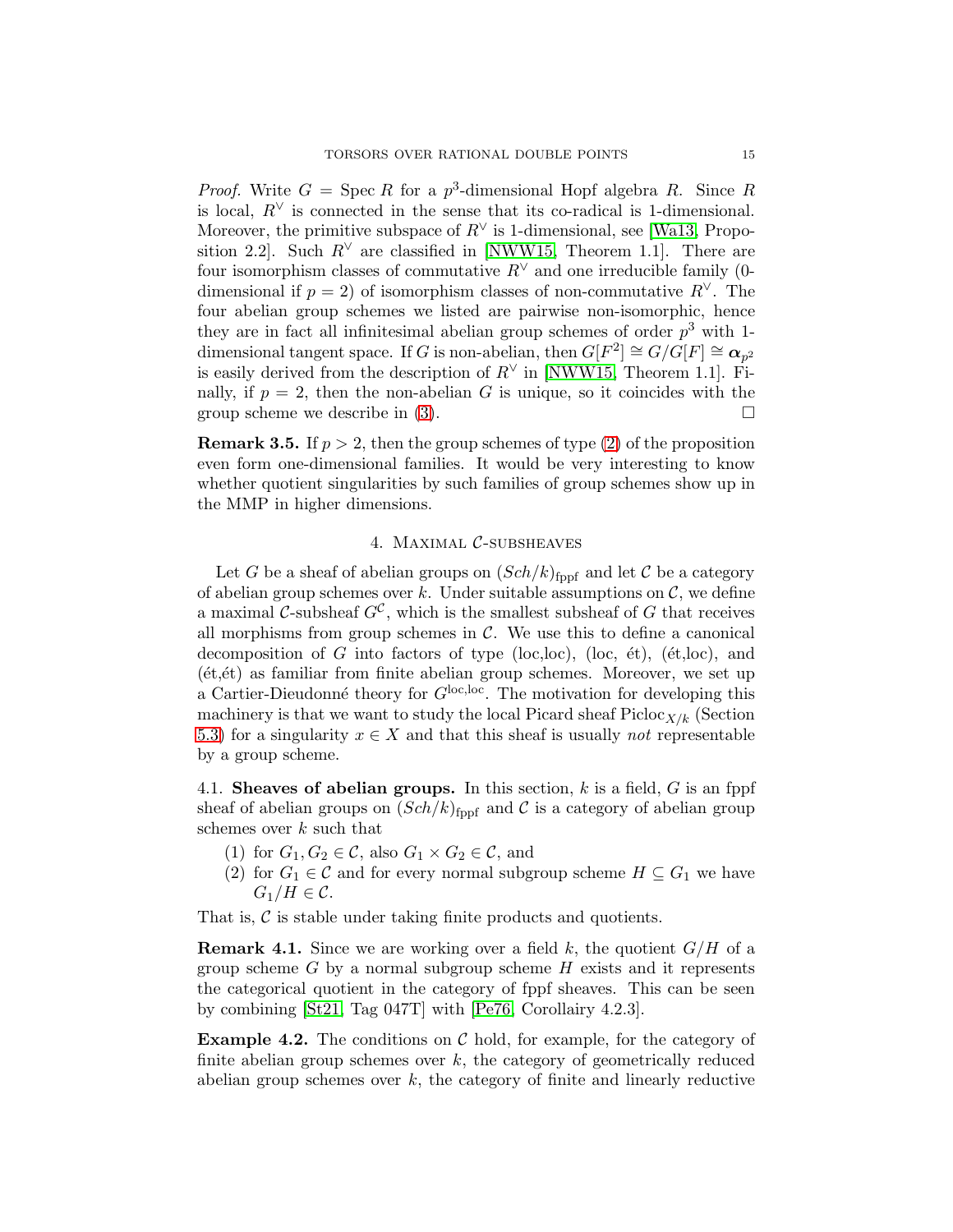abelian group schemes over  $k$ , or the category of finite abelian group schemes of (loc, loc)-type over  $k$ .

We now come to the main definition of this section.

<span id="page-15-0"></span>**Definition 4.3.** Let G be an fppf sheaf of abelian groups on  $(Sch/k)_{\text{fppf}}$ and let C be as above. The maximal C-subsheaf  $G^{\mathcal{C}}$  of G is the subsheaf of G generated by the images of all homomorphisms of sheaves of abelian groups from group schemes in  $\mathcal C$  to  $G$ .

By construction,  $G^{\mathcal{C}}$  is the smallest subsheaf of G that receives all morphisms from group schemes in C. We would like to say that  $G^{\mathcal{C}}$  is itself a union of subsheaves that are representable by objects in  $\mathcal{C}$ . We can prove this in the following case, which is sufficient for our applications below.

<span id="page-15-1"></span>**Proposition 4.4.** Let G be a sheaf of abelian groups on  $(Sch/k)_{\text{fppf}}$ , such that the identity section  $e_G$ : Spec  $k \to G$  is representable by a closed immersion. Then, we have

$$
G^{\mathcal{C}} = \bigcup_{i \in I} G_i,
$$

 $\epsilon$ 

where  $G_i$  runs over all subsheaves of G that are representable by objects in C.

*Proof.* Since  $e_G$  is representable by a closed immersion, the kernel of every homomorphism  $f : H \to G$  from a group scheme  $H \in \mathcal{C}$  is a group scheme, so  $H/\mathrm{Ker}(f)$  is a group scheme as well. Moreover, by our assumptions on C, we have  $H/\text{Ker}(f) \in \mathcal{C}$  and since G is a sheaf and  $H/\text{Ker}(f)$  is the fppfquotient of H by  $Ker(f)$ , f factors through a monomorphism of sheaves of abelian groups  $\alpha' : H/Ker(f) \to G$ . In particular,  $\bigcup_{i \in I} G_i \subseteq G^{\mathcal{C}}$  and  $G^{\mathcal{C}}$  is generated by the  $G_i$ .

To finish the proof, it thus suffices to show that  $\bigcup_{i\in I} G_i(S)$  is a subgroup of  $G(S)$  for every k-scheme S. For this, we take two elements  $g_i \in G_i(S)$  and  $g_j \in G_j(S)$ . The inclusions  $f_i: G_i \to G$  yield homomorphisms  $f_{ij} := f_i + f_j$ :  $G_i \times G_j \to G$ . As in the previous paragraph,  $\text{Ker}(f_{ij})$  is representable. Thus, by our assumptions on C, both  $G_i \times G_j$  and  $(G_i \times G_j)/\text{Ker}(f_{ij})$  are representable by group schemes in C. Hence,  $\text{im}(f_{ij}) = G_k$  for some k. Thus,  $g_i + g_j \in G_i(S) + G_j(S) \subseteq G_k(S) \subseteq \bigcup_{i \in I} G_i$ . — Первый процесс в поставке в собстании в собстании в собстании в собстании в собстании в собстании в собста<br>В собстании в собстании в собстании в собстании в собстании в собстании в собстании в собстании в собстании в

In particular,  $G^{\mathcal{C}}$  is the filtered colimit (in the category of sheaves of abelian groups on  $(Sch/k)_{\text{fppf}}$  over those subsheaves  $G_i$  that are representable by objects in  $\mathcal{C}$ . Therefore, under suitable assumptions on  $\mathcal{C}$ ,  $G^{\mathcal{C}}$  is an ind-group scheme.

<span id="page-15-2"></span>**Lemma 4.5.** Let G be a sheaf of abelian groups on  $(Sch/k)_{\text{fppf}}$ , such that the identity section  $e_G : \text{Spec } k \to G$  is representable by a closed immersion. If all objects in  $\mathcal C$  are affine, then  $G$  is an ind-group scheme.

*Proof.* We already know that  $G^{\mathcal{C}}$  is a filtered colimit over those subsheaves  $G_i$  that are representable by objects in C. If all the  $G_i$  are affine, then the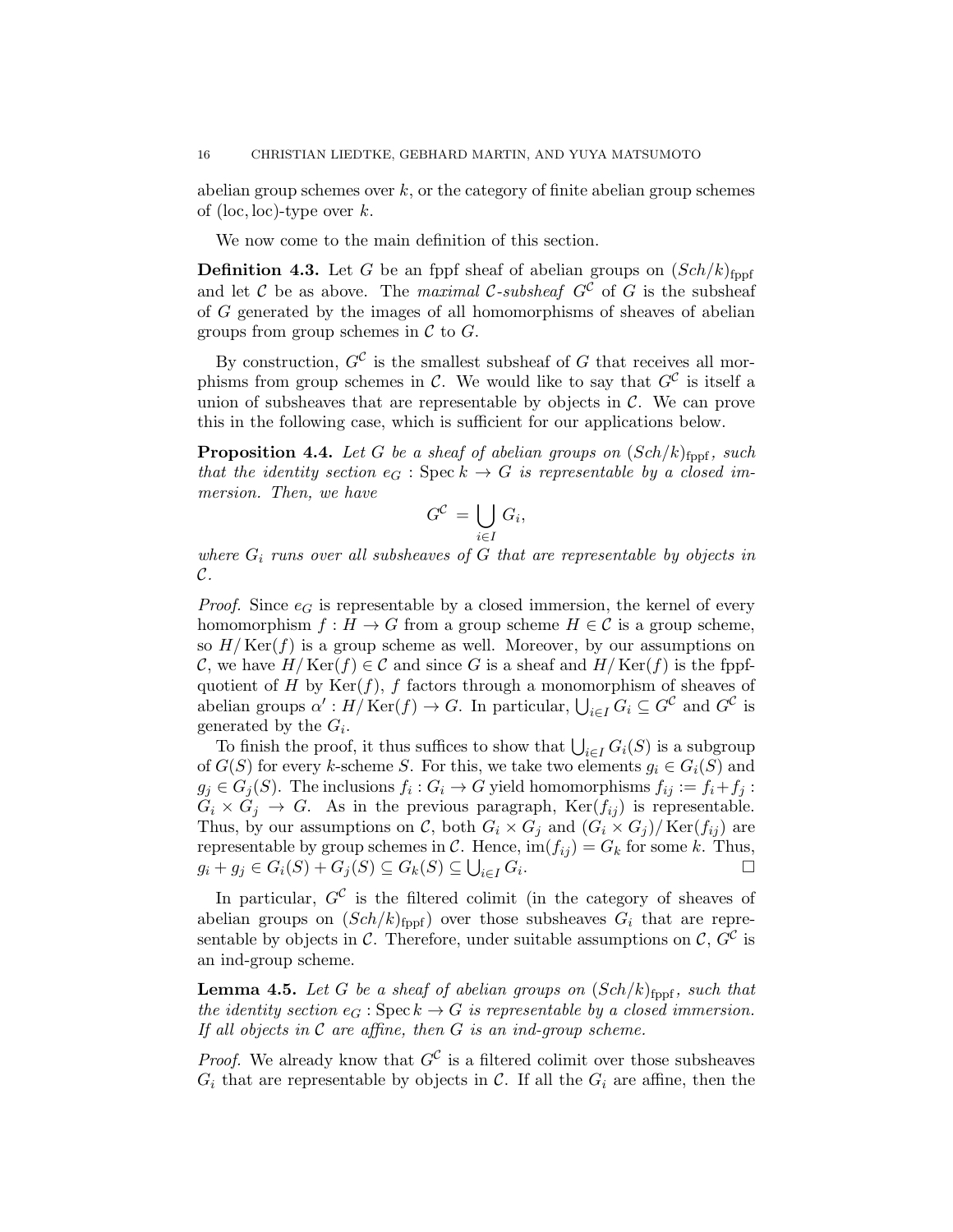morphisms between them are closed immersions (see, for example, [\[Pe76,](#page-74-12) Corollaire 4.2.4]), and then,  $G^{\mathcal{C}}$  is an ind-group scheme in this case.  $\square$ 

If k is perfect, then we have the functorial decomposition  $(1)$  of finite and abelian group schemes. Hence, for an fppf sheaf of abelian groups  $G$  over  $k$ , such that  $e_G$  is representable by a closed immersion and if C is the category of finite abelian group schemes over  $k$ , then we get the analogous canonical decomposition of ind-group schemes

$$
G^{\mathcal{C}} \cong G^{\text{loc,loc}} \times G^{\text{loc,ét}} \times G^{\text{\'et,loc}} \times G^{\text{loc,loc}}.
$$

As with finite group schemes, if k is non-perfect, then we only get a canonical filtration of  $G^{\mathcal{C}}$  with graded pieces in the four subcategories.

**Definition 4.6.** A sheaf G of abelian groups on  $(Sch/k)_{\text{fppf}}$  is said to be an *ind-(loc,loc)* group scheme if  $G = G^{\text{loc,loc}}$ .

4.2. Cartier-Dieudonné theory. Now, let  $\mathcal C$  be the category of finite and abelian group schemes of  $(loc,loc)$ -type over a perfect field k of characteristic  $p > 0$ . In this case, we will write  $G^{\text{loc,loc}}$  for  $G^{\mathcal{C}}$ .

**Definition 4.7.** Let G be an fppf sheaf of abelian groups on  $(Sch/k)_{\text{fupf}}$ . We define the *(covariant (loc,loc)-)* Dieudonné module of G to be

$$
\mathbb{D}_{\mathrm{loc},\mathrm{loc}}(G) := \varinjlim_{n,m} \mathrm{Hom} \left( {\bf L}_{n,m}, G \right),
$$

which is a left  $\mathbb D$ -module via precomposition with the right-action of  $\mathbb D$  on  $\mathbf{L}_{n,m}$ .

If  $G$  is the fppf sheaf associated to some finite group scheme over  $k$ , then  $\mathbb{D}_{\text{loc,loc}}(G)$  coincides with the D-module associated to that particular group scheme as discussed in Section [3.5.](#page-10-0) Moreover, since  $G^{\text{loc,loc}}$  receives all morphisms from finite (loc, loc)-group schemes, we have  $\mathbb{D}_{loc,loc}(G)$  =  $\mathbb{D}_{\text{loc,loc}}(G^{\text{loc,loc}})$ . The main theorem of covariant Dieudonné theory extends to ind-group schemes of (loc, loc)-type as follows:

<span id="page-16-0"></span>**Proposition 4.8.** Let k be a perfect field of characteristic  $p > 0$ . Then, the functor Dloc,loc induces an equivalence of categories between the category of ind-(loc, loc) group schemes over k and colimits of left  $\mathbb D$ -modules that are finite as  $W(k)$ -modules and on which F and V are nilpotent.

*Proof.* Let  $G = \lim_{i} G_i$  and  $H = \lim_{i} H_j$  be ind-(loc,loc) group schemes over k presented as colimits over finite (loc,loc) group schemes.

First, we show essential surjectivity of the functor  $\mathbb{D}_{loc,loc}$ . For this, we use that the  $\mathbf{L}_{n,m}$  are finite, hence quasi-compact in the fppf-topology, and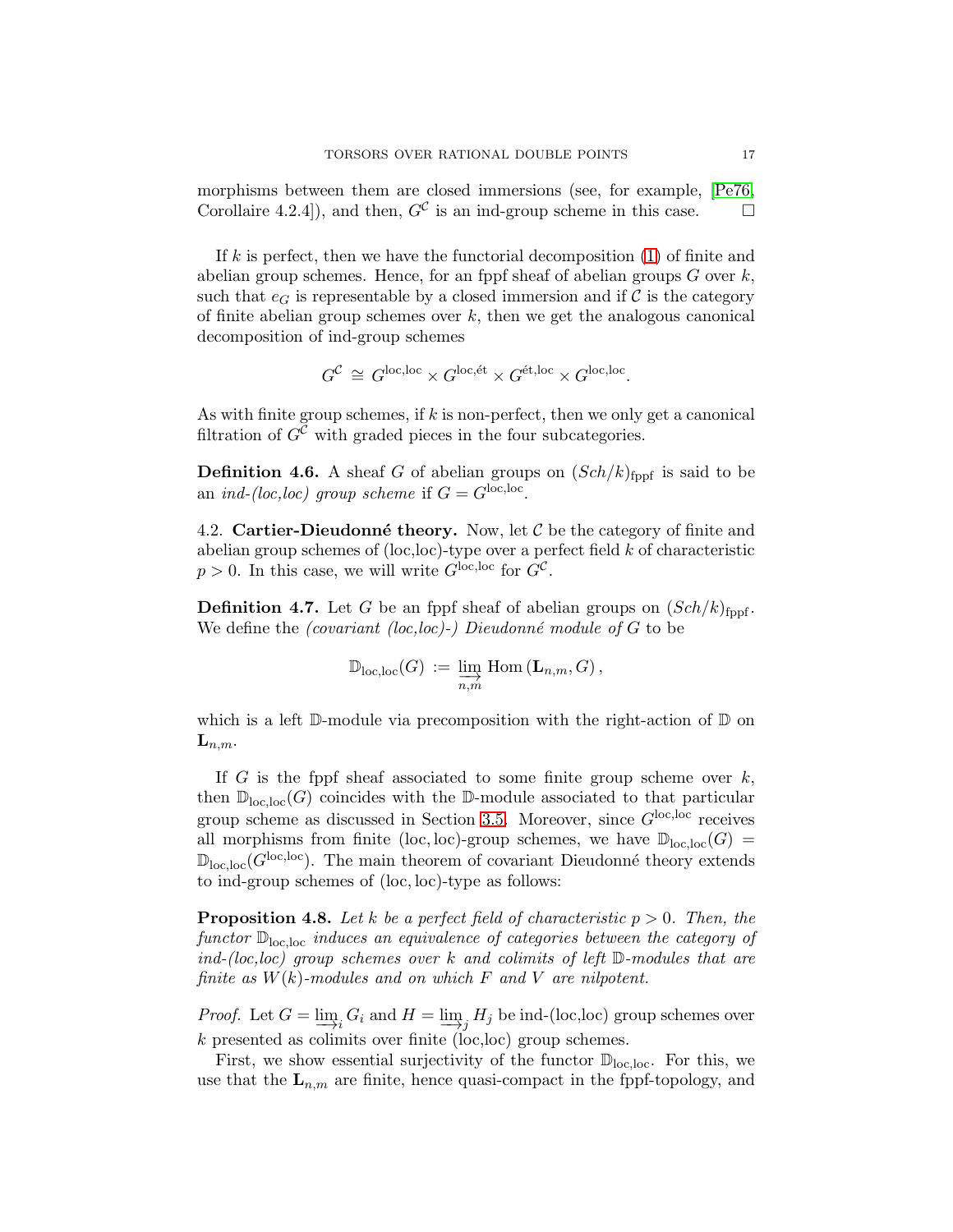thus,  $\text{Hom}(\mathbf{L}_{n,m}, G) = \underline{\lim}_{i} \text{Hom}(\mathbf{L}_{n,m}, G_i)$ , see [\[St21,](#page-75-3) Tag 090G]. Therefore,

$$
\mathbb{D}_{\text{loc},\text{loc}}(G) = \mathbb{D}_{\text{loc},\text{loc}}(\varinjlim_{i} G_{i}) = \varinjlim_{n,m} \text{Hom}(\mathbf{L}_{n,m}, \varinjlim_{i} G_{i})
$$
\n
$$
= \varinjlim_{n,m} \varinjlim_{i} \text{Hom}(\mathbf{L}_{n,m}, G_{i}) = \varinjlim_{i} \varinjlim_{n,m} \text{Hom}(\mathbf{L}_{n,m}, G_{i})
$$
\n
$$
= \varinjlim_{i} \mathbb{D}_{\text{loc},\text{loc}}(G_{i}).
$$

Thus, essential surjectivity follows from classical Dieudonn´e theory, see Theorem [3.1.](#page-11-0)

To prove that  $\mathbb{D}_{loc,loc}$  is fully faithful, we use the following facts:

- (1)  $\text{Hom}(G_i, H_j) = \text{Hom}(\mathbb{D}_{\text{loc,loc}}(G_i), \mathbb{D}_{\text{loc,loc}}(H_j))$  by Theorem [3.1,](#page-11-0)
- (2) being finite, the  $G_i$  are quasi-compact in the fppf-topology,
- (3)  $\mathbb{D}_{\text{loc,loc}}(G_i)$  is finitely presented as a  $\mathbb{D}\text{-module}$ ,

(4) 
$$
\mathbb{D}_{\text{loc,loc}}(G) = \varinjlim_i \mathbb{D}_{\text{loc,loc}}(G_i)
$$
 and  $\mathbb{D}_{\text{loc,loc}}(H) = \varinjlim_j \mathbb{D}_{\text{loc,loc}}(H_j)$ .

Using these, we deduce that

$$
\text{Hom}(G, H) = \text{Hom}(\varinjlim_{i} G_{i}, \varinjlim_{j} H_{j}) = \varprojlim_{i} \text{Hom}(G_{i}, \varinjlim_{j} H_{j})
$$
\n
$$
\stackrel{(2)}{=} \varprojlim_{i} \varinjlim_{j} \text{Hom}(G_{i}, H_{j})
$$
\n
$$
\stackrel{(1)}{=} \varprojlim_{i} \varinjlim_{j} \text{Hom}(\mathbb{D}_{\text{loc,loc}}(G_{i}), \mathbb{D}_{\text{loc,loc}}(H_{j}))
$$
\n
$$
\stackrel{(3)}{=} \varprojlim_{i} \text{Hom}(\mathbb{D}_{\text{loc,loc}}(G_{i}), \varinjlim_{j} \mathbb{D}_{\text{loc,loc}}(H_{j}))
$$
\n
$$
= \text{Hom}(\varinjlim_{i} \mathbb{D}_{\text{loc,loc}}(G_{i}), \varinjlim_{j} \mathbb{D}_{\text{loc,loc}}(H_{j}))
$$
\n
$$
\stackrel{(4)}{=} \text{Hom}(\mathbb{D}_{\text{loc,loc}}(G), \mathbb{D}_{\text{loc,loc}}(H))
$$

so  $\mathbb{D}_{\text{loc,loc}}$  is fully faithful, hence an equivalence of categories.  $\Box$ 

In particular, we have the following:

<span id="page-17-1"></span>**Corollary 4.9.** Let G be a sheaf of abelian groups on  $(Sch/k)_{\text{fppf}}$ , such that the identity section  $e_G : \operatorname{Spec} k \to G$  is representable by a closed immersion. Then,  $G^{\text{loc,loc}}$  is a finite group scheme if and only if  $\mathbb{D}_{\text{loc,loc}}(G)$  is a finite  $W(k)$ -module.

#### 5. Local torsors and how to detect them

<span id="page-17-0"></span>In this section, we introduce the notion of local torsors over a singularity  $x \in X$  and show how to detect and classify them. On our way, we discuss a number of subtleties. We will be working over an algebraically closed field k and refer the reader to Section [7](#page-38-0) for a discussion of the situation over non-closed fields.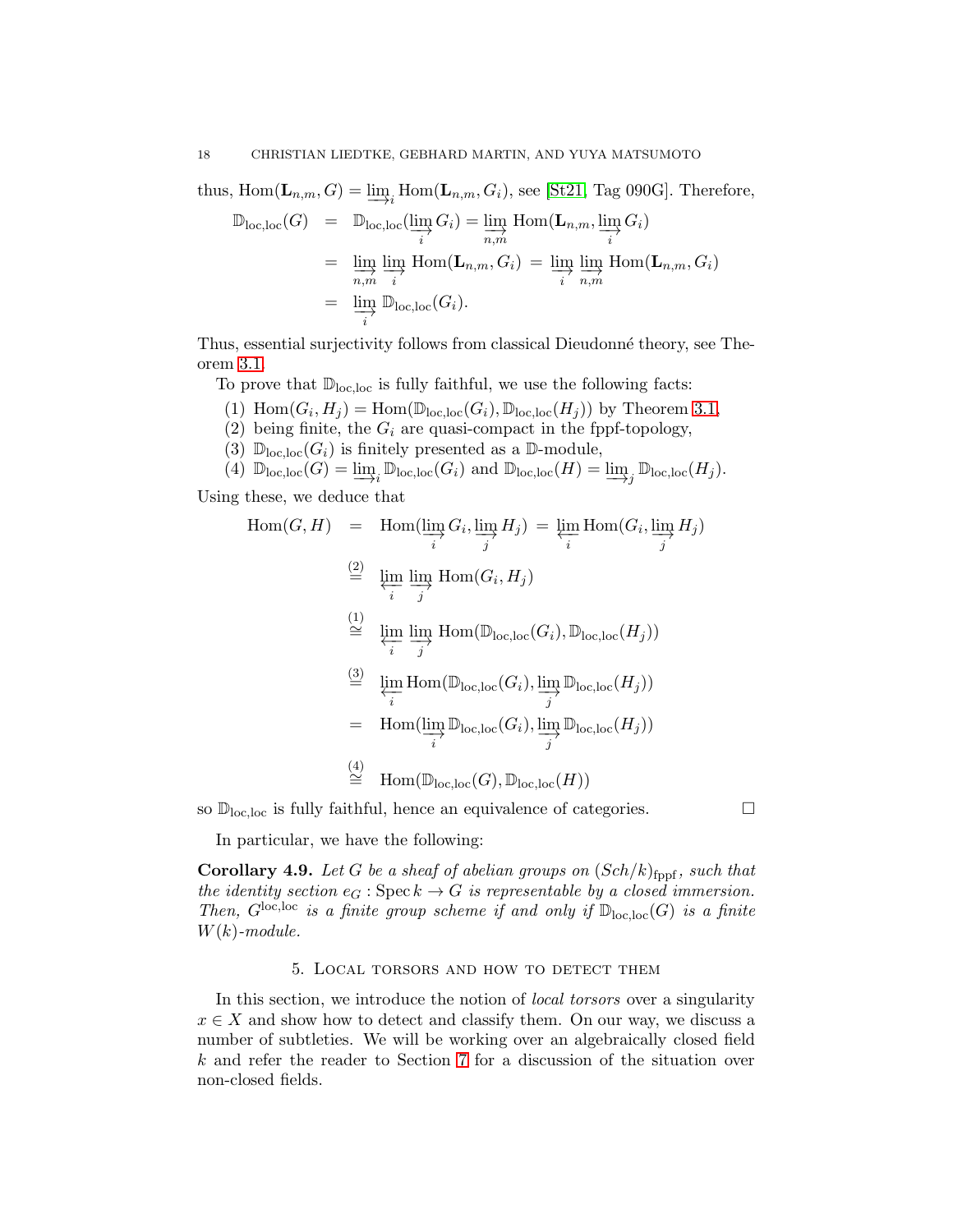**Definition 5.1.** A (d-dimensional) singularity is a pair  $x \in X$ , where  $X =$ Spec R, where  $(R, \mathfrak{m})$  is an integral, local, complete, and Noetherian kalgebra of dimension  $d \geq 2$  that satisifies Serre's condition  $S_2$ , and where x is the closed point corresponding to  $\mathfrak{m}$ . In this context, we will set  $U := X \setminus \{x\}.$ 

Let  $G$  be a finite group scheme over  $k$ .

5.1. Local torsors. First, we describe  $G$ -torsors over  $U$ . Abstractly, these are classified by the first flat cohomology group  $H^1_{\text{fl}}(U, G)$ : if G is abelian, then this is an abelian group, whereas if  $G$  is non-abelian, then this is merely a pointed set (the distinguished point corresponds to the trivial Gtorsor). We note that if G is étale over  $k$ , then the natural morphism  $H^*_{\text{\'et}}(-, G) \to H^*_{\text{fl}}(-, G)$  is an isomorphism. Next, the canonical inclusion  $i: U \to X$  induces a pullback map

(3) 
$$
i^* : H^1_{\text{fl}}(X, G) \to H^1_{\text{fl}}(U, G)
$$

of pointed sets and of abelian groups if  $G$  is abelian. This pullback map is injective by Lemma [5.4](#page-19-0) below.

If G is étale over k, then  $H^1_{\text{fl}}(X, G)$  is trivial, see Section [5.2](#page-21-1) below, but if  $G$  is not étale, then this is not necessarily the case, which motivates the following definition.

<span id="page-18-0"></span>**Definition 5.2.** Let  $G$  be a finite group scheme over  $k$ .

- (1) A local G-torsor over X is a G-torsor over U. In particular, elements of  $H^1_{\text{fl}}(U, G)$  are isomorphism classes of G-torsors over U.
- (2) If G is abelian or if  $H^1_{\text{fl}}(X, G)$  is trivial, then two local G-torsors are called *equivalent* if their classes in  $H^1_{\text{fl}}(U, G)$  differ by an element of  $H^1_{\text{fl}}(X, G)$ . In this case, we write  $H^1_{\text{fl}}(U, G)$  for the set of equivalence classes of local G-torsors over X.

**Remark 5.3.** If G is abelian, then the set  $H^1_{\text{fl}}(U, G)$  coincides with  $\text{Coker}(i^*)$ in the category of abelian groups.

If G is non-abelian and  $H^1_{\text{fl}}(X, G)$  is non-trivial, then we cannot even talk about the "difference" between two classes in  $H^1_{\text{fl}}(U, G)$ , hence we cannot talk about  $H^1_{\text{fl}}(U, G)$ . Also, note that  $\text{Coker}(i^*)$  in the category of pointed sets is not a suitable replacement for  $H^1_{\text{fl}}(U, G)$ .

To explain our terminology, let  $V \rightarrow U$  be a local G-torsor as in the definition. In this case, the *integral closure* of X in V (see [\[EGA2,](#page-73-11) Corollaire 6.3.2, Proposition 6.3.4]) is given by  $Spec H^0(V, \mathcal{O}_V) \to X$  and it is a natural finite morphism, which restricts to the given  $G$ -torsor over  $U$ . By abuse of terminology, we will also use the term *local G-torsor over*  $X$  for the integral closure of a local G-torsor  $V \to U$  over X as in Definition [5.2](#page-18-0) together with the  $G$ -action on  $V$ .

While it is clear from the universal properties of integral closures that a morphism between  $G$ -torsors over  $U$  extends to a morphism between their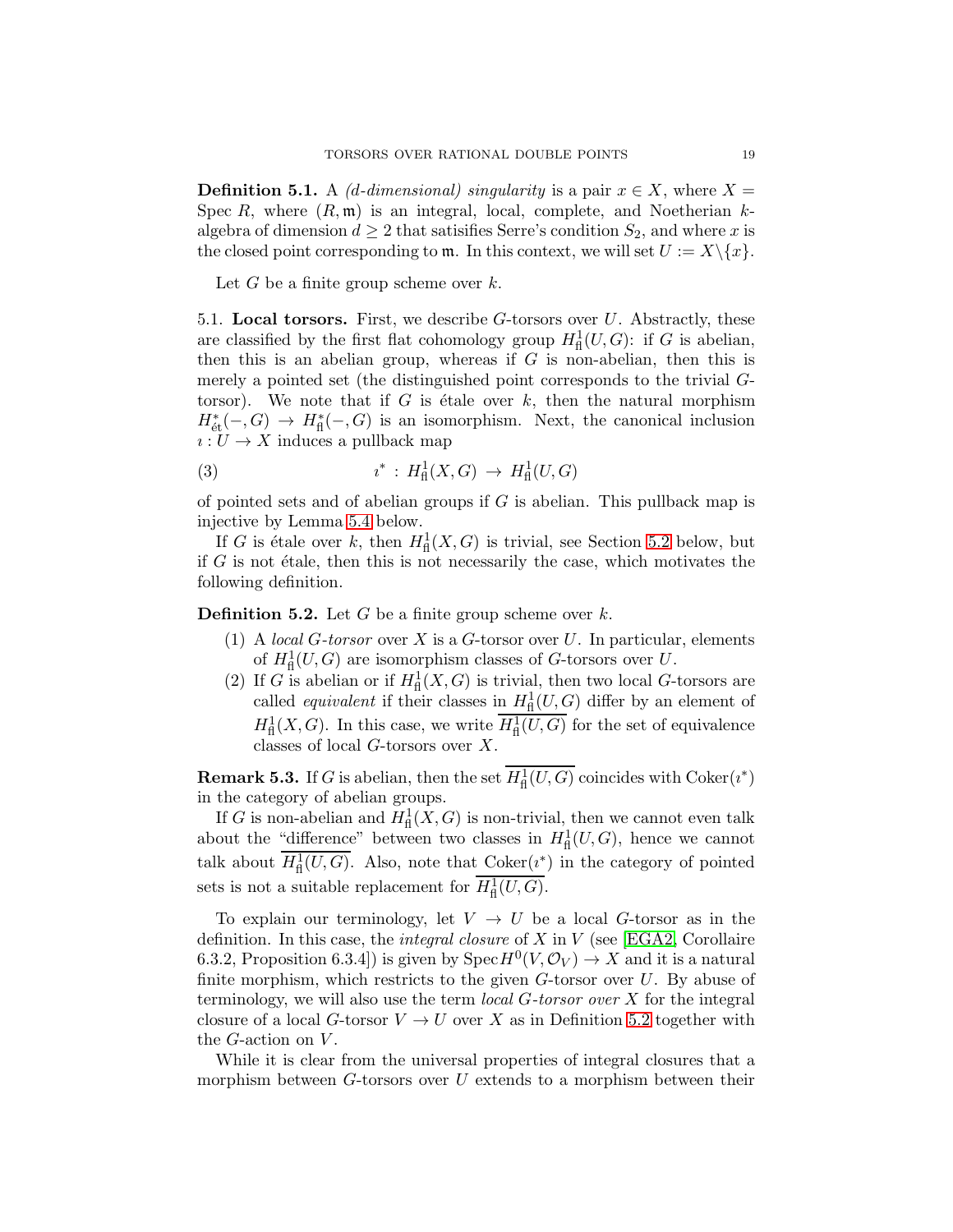integral closures, it is not immediately clear whether the action of a (nonconstant) finite group scheme extends to the integral closure. This is indeed the case, because X satisfies Serre's condition  $S_2$ , which is the content of the following lemma, which can be found in [\[Ca18,](#page-73-12) Lemma 4.1].

<span id="page-19-0"></span>**Lemma 5.4** (Carvajal-Rojas). Let  $V \rightarrow U$  be a G-torsor and let Y be the integral closure of  $X$  in  $V$ . Then,

- $(1)$  Y is  $S_2$ , and
- (2) the G-action on  $V$  extends to a unique G-action on  $Y$ .

**Example 5.5.** Let  $V \rightarrow U$  be a G-torsor and assume that the integral closure Y of X in V is a regular local ring. Then,  $Y \cong \text{Spec } k[[u_1, \ldots, u_d]]$ and the  $G$ -action on  $Y$ , whose existence is guaranteed by Lemma [5.4,](#page-19-0) is free outside the closed point.

Conversely, given a G-action on  $Y := \text{Spec } k[[u_1, \ldots, u_d]]$  which is free outside the closed point, the quotient morphism  $Y \to Y/G =: X$  is (the integral closure of) a local G-torsor over X.

This is the connection between local torsors over  $X$  and the question whether  $X$  is a quotient singularity which we will use to study quotient and non-quotient RDPs in Section [9.](#page-49-0)

Remark 5.6. It is a basic fact that singularities which are quotients of normal singularities by a finite group scheme action are again normal. Conversely, Lemma [5.4](#page-19-0) shows that local torsors over normal singularities are  $S_2$ . However, we warn the reader that a local torsor over a normal singularity may not be normal. For an explicit example of this phenomenon, see Example [10.5.](#page-70-0)

Note that a morphism between local  $G$ -torsors over  $X$  is, by definition, a  $G$ -equivariant morphism over  $X$ . In the following two remarks, we shall see that this implies that both the automorphism group of  $G_X$  and the automorphism group of  $X$  act on the set of local  $G$ -torsors over  $X$ .

<span id="page-19-1"></span>**Remark 5.7.** A homomorphism of group schemes  $\varphi : H \to G$  over k induces a homomorphism of group schemes  $\varphi: H_X \to G_X$  over X, which induces a homomorphism of pointed sets  $\varphi_* : H^1_{\text{fl}}(X, H) \to H^1_{\text{fl}}(X, G)$ . (Note that a special feature of the group scheme situation is that the natural injective homomorphism  $Hom(H, G) \to Hom(H_X, G_X)$  might be very far away from being surjective. For example, if  $H = G = \alpha_p$ , then Hom $(H, G) \cong k$ , while  $Hom(H_X, G_X) \cong R$ .)

If  $H$  and  $G$  are abelian, then we also get an induced homomorphism of abelian groups

$$
\varphi_* : \overline{H^1_{\text{fl}}(U,H)} \to \overline{H^1_{\text{fl}}(U,G)}.
$$

An equivalence class of local G-torsors lies in the image of  $\varphi_*$  if and only if it contains a local G-torsor that admits a reduction of structure group to the image of H under  $\varphi$ . Here, a G-torsor  $Z \to U$  is said to admit a reduction of structure group to the image of H under  $\varphi$ , if there exists an H-torsor  $Z' \to U$  and a  $\varphi$ -equivariant morphism  $Z' \to Z$  over U.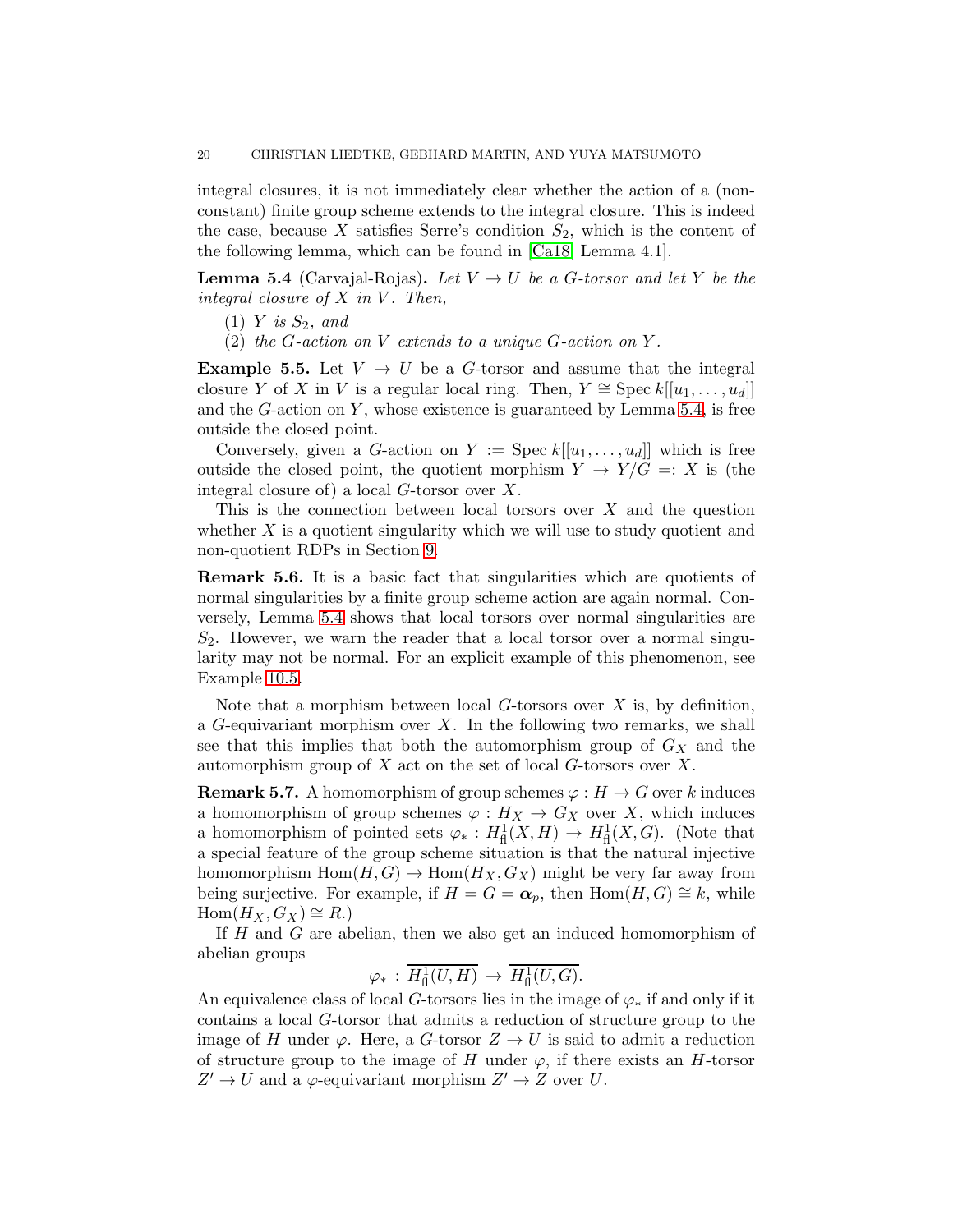Equivalence classes of local torsors which cannot be represented by local torsors that admit a reduction of structure group to proper subgroup schemes play a special role in this article (see Proposition [9.7\)](#page-52-0). In the following, we define such "primitive" classes.

<span id="page-20-0"></span>Definition 5.8. Let G be a finite and abelian group scheme. The set of *primitive* equivalence classes of local  $G$ -torsors over  $X$  is defined as

$$
\overline{H^1_{\textup{fl}}(U,G)}_{\textup{prim}} := \overline{H^1_{\textup{fl}}(U,G)} \setminus \left(\bigcup_{H \subsetneq G} \overline{H^1_{\textup{fl}}(U,H)}\right).
$$

A local G-torsor of primitive class is a local G-torsor, whose class in  $H^1_{\text{fl}}(U, G)$ is contained in  $H^1_{\text{fl}}(U, G)_{\text{prim}}$ .

Remark 5.9. In particular, if G is simple and abelian (for example, if  $G \in {\{\boldsymbol{\mu}}_p, \boldsymbol{\alpha}_p\}$ , then  $H^1_{\textup{fl}}(U,G)_{\textup{prim}} = H^1_{\textup{fl}}(U,G) \setminus \{0\}$  and the class of a local G-torsor  $Y \to X$  is primitive if and only if it "does not extend to a global torsor over  $X$ ". If G is abelian but not simple, then the class of a local  $G$ torsor that does not extend to  $X$  is not necessarily primitive. For example, if  $Y \to X$  is a local  $\mu_2$ -torsor that does not extend to X, then its extension of <u>structure</u> group along  $\mu_2 \to \mu_4$  still does not extend to X, but its class in  $H^1_{\text{fl}}(U,\mu_4)$  is no longer primitive.

**Remark 5.10.** There are two groups acting naturally on  $H^1_{\text{fl}}(U, G)$  and  $H^1_{\mathrm{fl}}(X,G)$ :

- (1) By Remark [5.7,](#page-19-1) we have a natural action of  $Aut(G_X)$  on both via reduction of structure group along automorphisms of  $G_X$ .
- (2) The group  $Aut(X, x)$  of automorphisms of X preserving x acts via pullbacks on  $H^1_{\text{fl}}(U, G)$  and  $H^1_{\text{fl}}(X, G)$ .

If G is abelian, then these two group actions descend to actions on the abelian group  $H^1_{\text{fl}}(U, G)$  and its subset  $H^1_{\text{fl}}(U, G)$ <sub>prim</sub>.

**Example 5.11.** If  $G = \alpha_p$ , then  $\text{End}(G_X) = R$  and  $\text{Aut}(G_X) = R^{\times}$ . Reduction of structure group along endomorphisms of  $G_X$  turns  $H^1_{\text{fl}}(U, G)$ ,  $H^1_{\text{fl}}(X, G)$ , and  $H^1_{\text{fl}}(U, G)$  into R-modules. In Corollary [5.19,](#page-24-0) we will see that the R-module  $\overline{H^1_{\text{fl}}(U,G)}$  is naturally isomorphic to  $H^2_{\text{m}}(X,\mathcal{O}_X)[F]$ , the kernel of Frobenius on the second local cohomology group of  $X$ . In particular, two classes in  $H^2_{\mathfrak{m}}(X, \mathcal{O}_X)[F]$  that are the same up to multiplication by a unit in R can be represented by local  $\alpha_p$ -torsors over X that differ by an automorphism of  $\alpha_{p,X}$ . We will exploit this fact in Section [9](#page-49-0) to describe the total spaces of local  $\alpha_p$ -torsors over certain RDPs.

We will now recall several objects parametrising (equivalence classes of) local G-torsors for étale, abelian, and general finite group schemes  $G$ , respectively.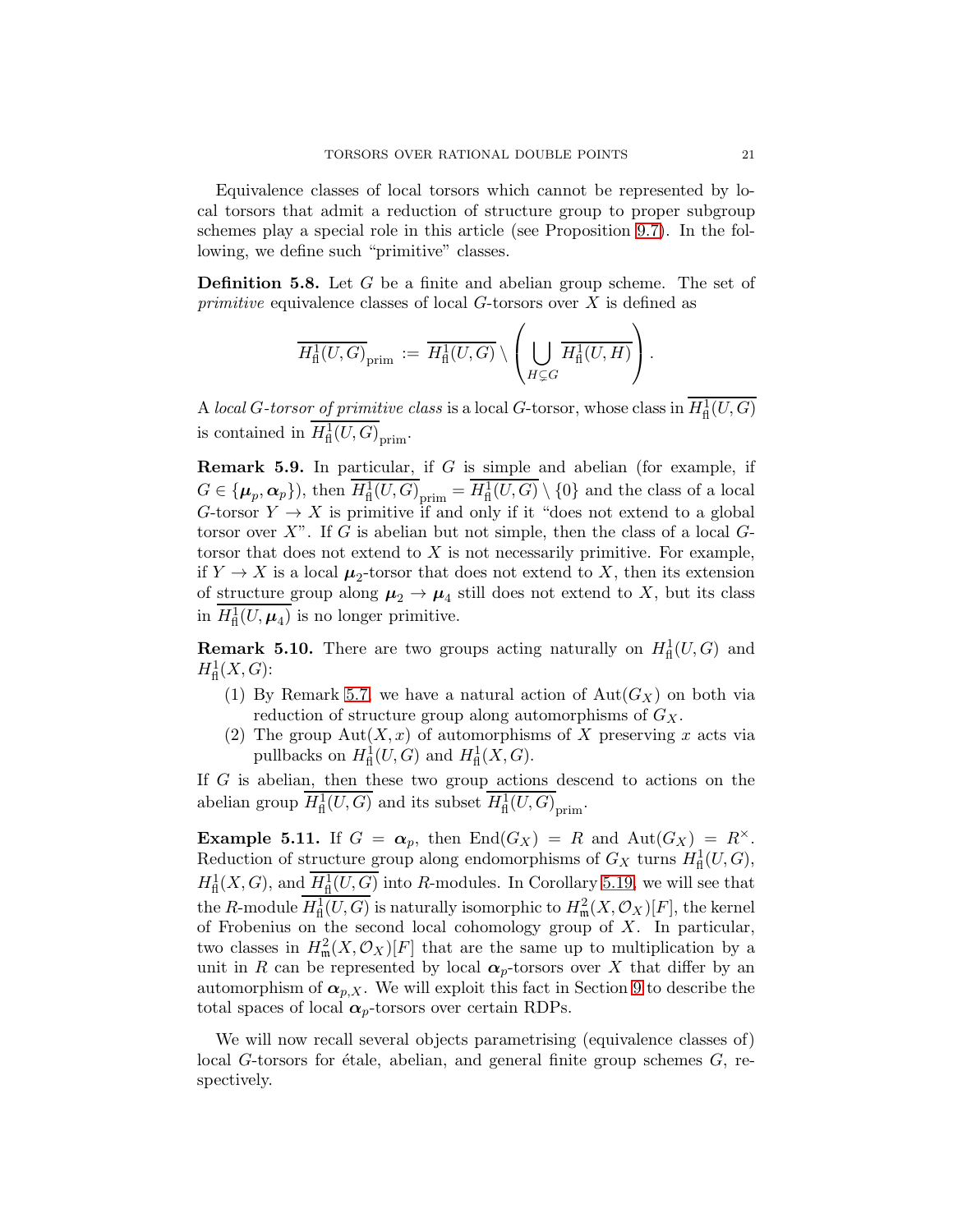<span id="page-21-1"></span>5.2. Etale torsors: the local étale fundamental group. Let G be a finite and étale group scheme over k. Since k is assumed to be algebraically closed, G is the constant group scheme associated to a finite group. By Hensel's lemma [\[Na50,](#page-74-13) Proposition 5] and since  $k$  is algebraically closed, X admits no non-trivial finite étale covers by [\[EGA4,](#page-73-13) Proposition 18.8.1]. In particular,  $H^1_{\text{fl}}(X, G)$  is trivial and thus, each equivalence class of local G-torsors over  $\overline{X}$  contains a unique isomorphism class of local G-torsors.

By [\[SGA1\]](#page-75-4), there exist *Galois categories* classifying torsors under all finite and étale group schemes over  $k$  over  $X$  and  $U$ , which leads to the *étale* fundamental groups  $\pi_1^{\text{\'et}}(X,x)$  and  $\pi_1^{\text{\'et}}(U,u)$ . Here,  $x \in X$  and  $u \in U$  are base-points that have to be chosen to begin with. For example, if we choose the generic points  $\eta$  of U and X as base-points, then we obtain a continuous homomorphism of profinite groups

$$
\pi_1^{\text{\'et}}(U,\eta) \to \pi_1^{\text{\'et}}(X,\eta).
$$

Since there are no non-trivial torsors under finite and étale group schemes over X, we have  $\pi_1^{\text{\'et}}(X, \eta) = \{e\}$ , that is, X is algebraically simply connected. The group

$$
\pi_{\mathrm{loc}}^{\mathrm{\acute{e}t}}(X) \, := \, \pi_1^{\mathrm{\acute{e}t}}(U,\eta)
$$

is called the *local (étale) fundamental group* of  $X$  and classifies local  $G$ torsors in the following sense.

<span id="page-21-3"></span>**Proposition 5.12.** If G is finite and étale, then there is a canonical bijection of pointed sets (resp. isomorphism of abelian groups if  $G$  is abelian)

$$
H^1_{\text{fl}}(U, G) = \overline{H^1_{\text{fl}}(U, G)} \quad \cong \quad \text{Hom}(\pi_{\text{loc}}^{\text{\'et}}(X), G),
$$

<span id="page-21-0"></span>where the right hand side denotes homomorphisms of profinite groups.

5.3. Abelian torsors: the local Picard scheme. Let  $G$  be a finite and abelian group scheme over k and let  $G<sup>D</sup>$  be its Cartier dual group scheme.

There is a notion of *local Picard functor* Picloc<sub>X/k</sub> discussed by Boutot [\[Bo78\]](#page-73-4). This functor is representable by a scheme under finite-dimensionality assumptions on certain local cohomology groups, which are satisfied, for example, if  $d = \dim X \geq 3$ , U is smooth, and X is Cohen-Macaulay. In dimension 2, the local Picard functor  $Picloc_{X/k}$  is usually not representable. However, it is still an fppf-sheaf [\[Bo78,](#page-73-4) Corollaire II.2.4], whose identity section is representable by a closed immersion  $[Bo78, Théorème 6.6].$  By [\[Bo78,](#page-73-4) Corollaire III.4.9], it classifies local G-torsors in the following sense.

<span id="page-21-2"></span>Proposition 5.13. If G is finite and abelian, then there is a canonical isomorphism of abelian groups

$$
\overline{H^1_{\text{fl}}(U,G)} \quad \cong \quad \text{Hom}(G^D, \text{Picloc}_{X/k}),
$$

where the right hand side denotes morphisms of sheaves of abelian groups.

Even though Picloc<sub>X/k</sub> is not representable in general if  $d = 2$ , its restriction (Picloc<sub>X/k</sub>)<sub>red</sub> to normal k-schemes is representable if X is normal by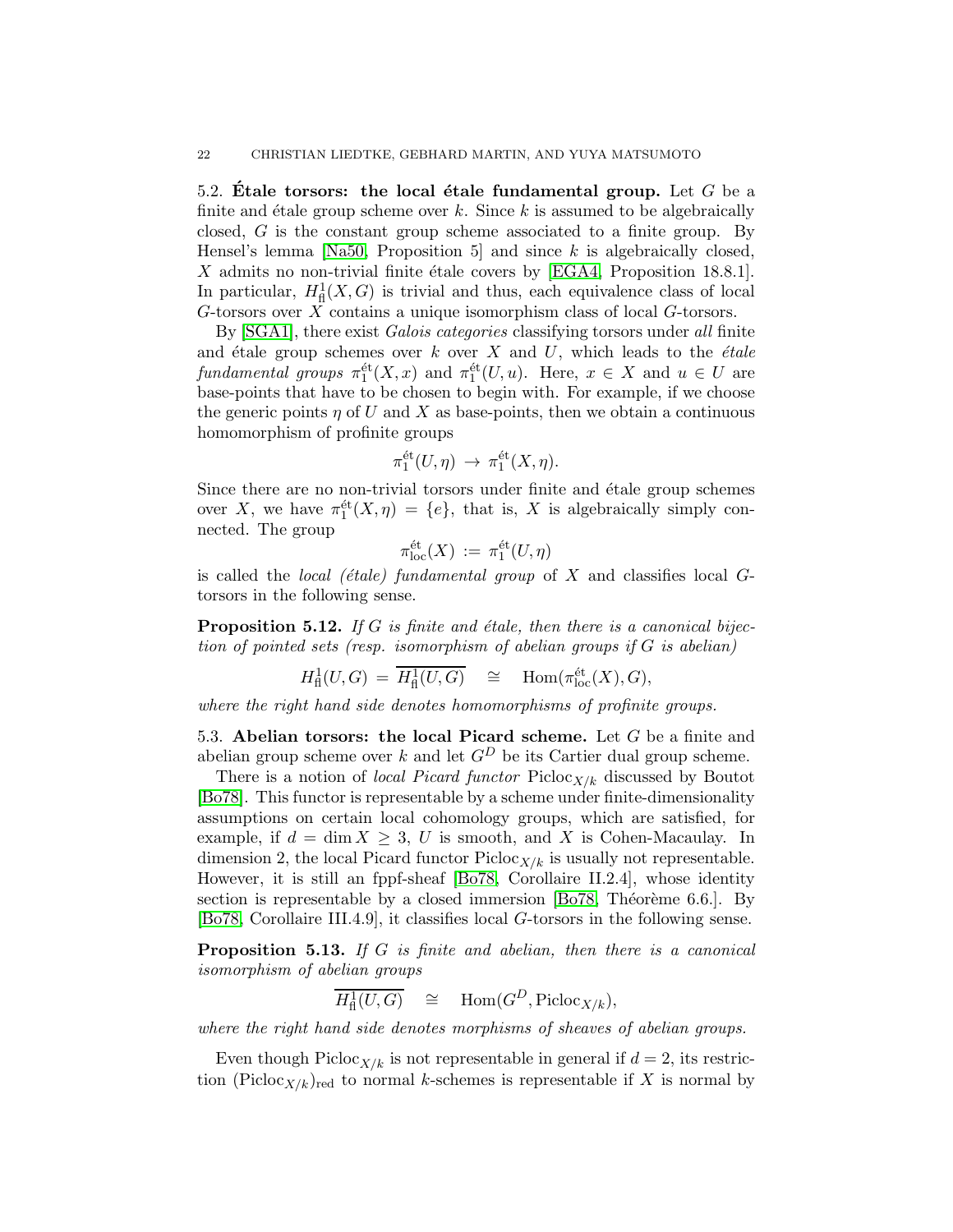[\[Bo78,](#page-73-4) Corollaire V.1.8.1]. More precisely, if X is a normal surface singularity, then  $(Picloc_{X/k})_{red}$  is representable by a smooth group scheme locally of finite type over k, whose tangent space is isomorphic to  $H^1(\tilde{X}, \mathcal{O}_{\tilde{X}})$ , where X is the minimal resolution of X, see [\[Bo78,](#page-73-4) Corollaire IV.2.9]. Moreover, by [\[Bo78,](#page-73-4) Proposition II.3.2],

$$
Picloc_{X/k}(k) = (Picloc_{X/k})_{red}(k) = Pic(U) = Cl(X)
$$

is nothing but the *class group* of  $X$ . Hence, we have the following addition to Proposition [5.13.](#page-21-2)

<span id="page-22-0"></span>**Proposition 5.14.** If G is finite and abelian and  $G<sup>D</sup>$  is étale, then there is a canonical isomorphism of abelian groups

$$
\overline{H^1_{\text{fl}}(U,G)} \quad \cong \quad \text{Hom}(G^D, \text{Cl}(X)),
$$

where the right hand side denotes morphisms of abelian groups.

In Section [4,](#page-14-0) we studied sheaves G of abelian groups on  $(Sch/k)_{\text{fppf}}$ . To a category  $\mathcal C$  of abelian group schemes that is closed under products and quotients, we associated a maximal C-subsheaf  $G^{\mathcal{C}}$  of G, see Definition [4.3.](#page-15-0) If the identity section  $e_G$ : Spec  $k \to G$  is representable by a closed immersion, then Proposition [4.4](#page-15-1) gives a description of  $G^{\mathcal{C}}$ . In particular, the results of Section [4](#page-14-0) apply to the fppf sheaf  $Picloc_{X/k}$  and we gather them in the following.

<span id="page-22-1"></span>**Proposition 5.15.** Let  $X = \text{Spec } R$  be as before and let  $\text{Pic}_{X/k}$  be the local Picard sheaf.

- (1) If C is the category of constant abelian group schemes, then  $\text{Picoc}_{X/k}^{\mathcal{C}}$ is (the constant sheaf associated to) the class group of R.
- (2) If  $C$  is the category of finite diagonalizable group schemes, then  $\operatorname{Picloc}^{\mathcal{C}}_{X/k}$  is the colimit over the Cartier duals of the finite abelian quotients of  $\pi_{\text{loc}}^{\text{\'et}}(X)$ .
- (3) If k is perfect and  $C$  is the category of reduced abelian group schemes, then  $\text{Picloc}_{X/k}^{\mathcal{C}}$  coincides with  $(\text{Picloc}_{X/k})_{\text{red}}$ .
- (4) If k is perfect and  $\mathcal C$  is the category finite abelian group schemes, then we obtain a canonical decomposition

$$
\begin{array}{rcl}\n\text{Picloc}_{X/k} & \cong & \text{Picloc}_{X/k}^{1} \times & \varinjlim_{n} \left( \pi_{\text{loc}}^{\text{\'et},\text{ab}}(X)/(G_n) \right)^D \times \\
& \varinjlim_{n} \frac{\text{Cl}(X)[p^n]}{n} \times \varinjlim_{p'} \frac{\text{Cl}(X)[p']}{p'}.\n\end{array}
$$

where  $\pi_{\text{loc}}^{\text{\'et,ab}}(X)/(G_n)$  runs over all finite p-torsion quotients of  $\pi_{\text{loc}}^{\text{\'et,ab}}(X)$ .

The class group Cl(X), the local fundamental group  $\pi_{\text{loc}}^{\text{\'et}}(X)$ , and the Picard variety ( $Picloc_{X/k}$ )<sup>°</sup><sub>red</sub> are "classical" invariants and are known for many singularities. It remains to deal with  $\text{Pic}^{\text{loc},\text{loc}}_{X/k}$ .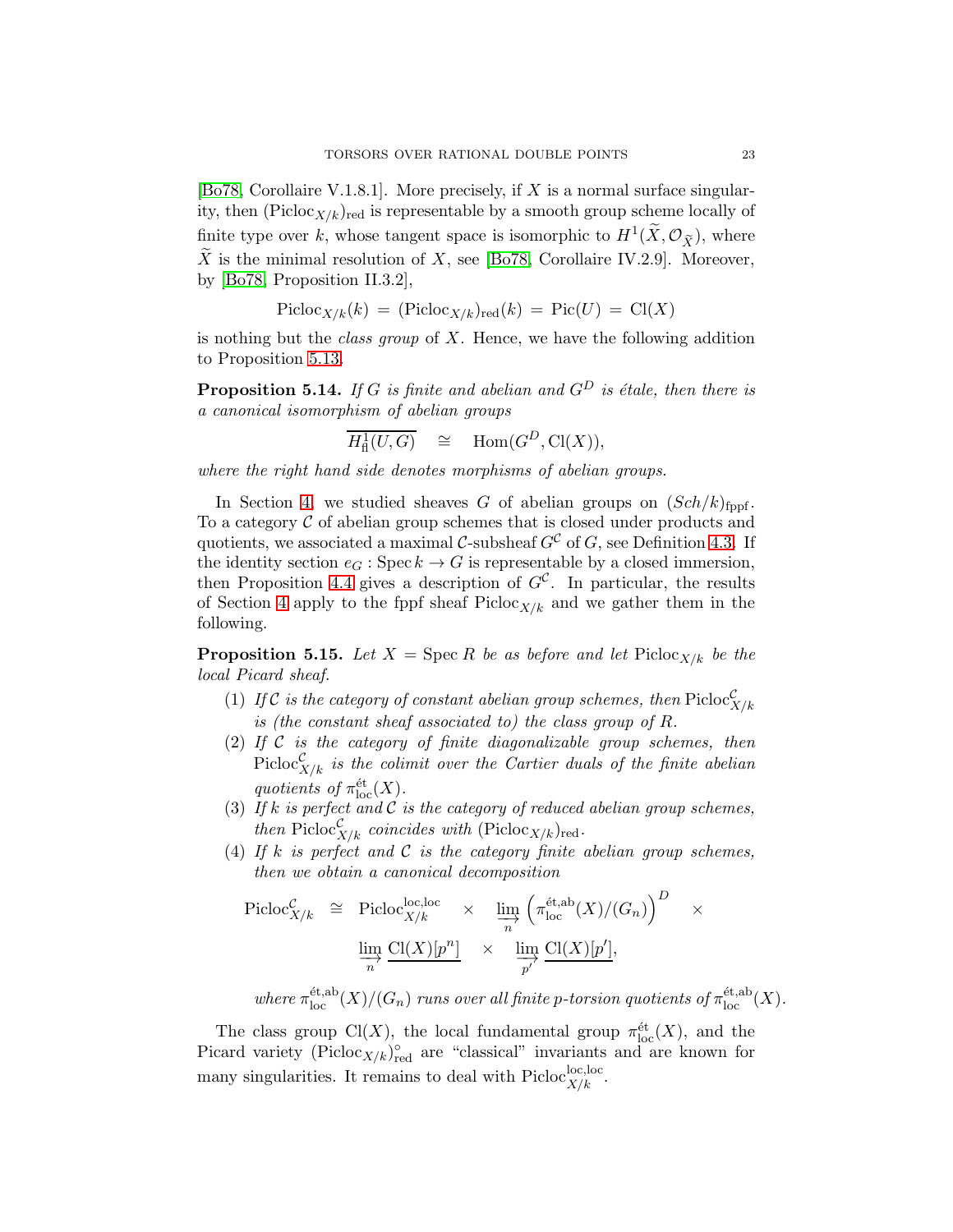<span id="page-23-0"></span>5.4. Abelian loc-loc torsors: local Witt vector cohomology. In this subsection, we assume  $char(k) = p > 0$ . For a finite and abelian group scheme G over  $k$ , we have the canonical decomposition [\(1\)](#page-9-0). By Proposition [5.15](#page-22-1) and Proposition [5.13,](#page-21-2) we have fairly explicit descriptions of local  $G^{\text{\'et,loc}}$ ,  $G^{\text{\'et},\text{\'et}}$ , and  $G^{\text{loc},\text{\'et}}$ -torsors. The purpose of this section is to study local  $G^{\rm loc,loc}\mbox{-}\rm torsors.$ 

We will describe  $\text{Picloc}^{\text{loc},\text{loc}}_{X/k}$  in terms of local Witt vector cohomology on X, making it amenable to computations. By Proposition [4.8](#page-16-0) and Proposition [5.13,](#page-21-2) we have isomorphisms of  $W(k)$ -modules

$$
\mathbb{D}(\text{Picloc}_{X/k}^{\text{loc,loc}}) = \mathbb{D}(\text{Picloc}_{X/k}) \cong \underline{\lim}_{n,m} \frac{\text{Hom}(\mathbf{L}_{n,m}, \text{Picloc}_{X/k})}{H_{\text{fl}}^1(U, \mathbf{L}_{n,m}^D)} \cong \underline{\lim}_{n,m} \frac{\text{Hom}(\mathbf{L}_{n,m}, \text{Picloc}_{X/k})}{H_{\text{fl}}^1(U, \mathbf{L}_{m,n})}
$$

So, to understand  $\text{Picloc}^{\text{loc},\text{loc}}_{X/k}$ , we have to understand local  $\mathbf{L}_{n,m}\text{-torsors over}$  $X<sub>1</sub>$ 

<span id="page-23-2"></span>**Proposition 5.16.** There is a canonical isomorphism of abelian groups

<span id="page-23-1"></span>
$$
\overline{H^1_{\text{fl}}(U,\mathbf{L}_{n,m})} \quad \cong \quad H^2_{\mathfrak{m}}(X,W_n\mathcal{O}_X)[F^m].
$$

Proof. By definition, there is a short exact sequence of group schemes

(4) 
$$
0 \to \mathbf{L}_{n,m} \to \mathbf{W}_n \xrightarrow{F^m} \mathbf{W}_n \to 0.
$$

Since R is  $S_2$ , we have  $W_n(R) = H^0<sub>f</sub>(X, W_n) = H^0<sub>f</sub>(U, W_n)$  and since  $W_n$  is an iterated extension of  $\mathbb{G}_a$ 's, we know that  $H^1_{\text{fl}}(X, W_n) = H^1(X, W_n \mathcal{O}_X) =$ 0 using Serre vanishing. Therefore, from the long exact sequence in flat cohomology on  $X$  associated to the short exact sequence  $(4)$ , we deduce  $H^1_{\text{fl}}(X, \mathbf{L}_{n,m}) = W_n(R)/F^m(W_n(R)) = H^0(U, W_n \mathcal{O}_U)/F^m(H^0(U, W_n \mathcal{O}_U)).$ 

Hence, from the long exact sequence in flat cohomology on  $U$  associated to the short exact sequence [\(4\)](#page-23-1), we obtain the short exact sequence

(5) 
$$
0 \to H^1_{\text{fl}}(X, \mathbf{L}_{n,m}) \stackrel{\text{res}}{\longrightarrow} H^1_{\text{fl}}(U, \mathbf{L}_{n,m}) \to H^1_{\text{fl}}(U, \mathbf{W}_n)[F^m] \to 0
$$

The long exact sequence in local cohomology shows that  $H^1_{\text{fl}}(U, W_n)$  =  $H^1(U, \mathbf{W}_n \mathcal{O}_U) = H^2_m(X, W_n \mathcal{O}_X).$ 

<span id="page-23-3"></span>Remark 5.17 (Concerning the D-module structures in Proposition [5.16\)](#page-23-2). When we recalled Dieudonné theory in Section [3.5,](#page-10-0) we have chosen a  $\mathbb{D}$ action on  $\mathbf{L}_{n,m}$  to turn  $\text{Hom}(\mathbf{L}_{n,m}, G)$  into a D-module for any G. Chasing through the various identifications, we obtain a left D-module structure on  $H^2_{\mathfrak{m}}(X, W_n \mathcal{O}_X)[F^m]$ . It is the left-module structure where F and V in  $\mathbb{D}$  act as the endomorphisms F and V on  $H^2_{\mathfrak{m}}(X, W_n \mathcal{O}_X)[F^m]$  induced by F and V on  $W_n \mathcal{O}_X$  and the scalar multiplication is chosen so that  ${H_{\mathfrak{m}}^2(X, W_n \mathcal{O}_X)[F^m]}_{m,n}$  becomes a directed system of left D-modules with respect to  $I$  and  $V$ . For the reader's convenience, we summarize the steps necessary for this translation in the following table.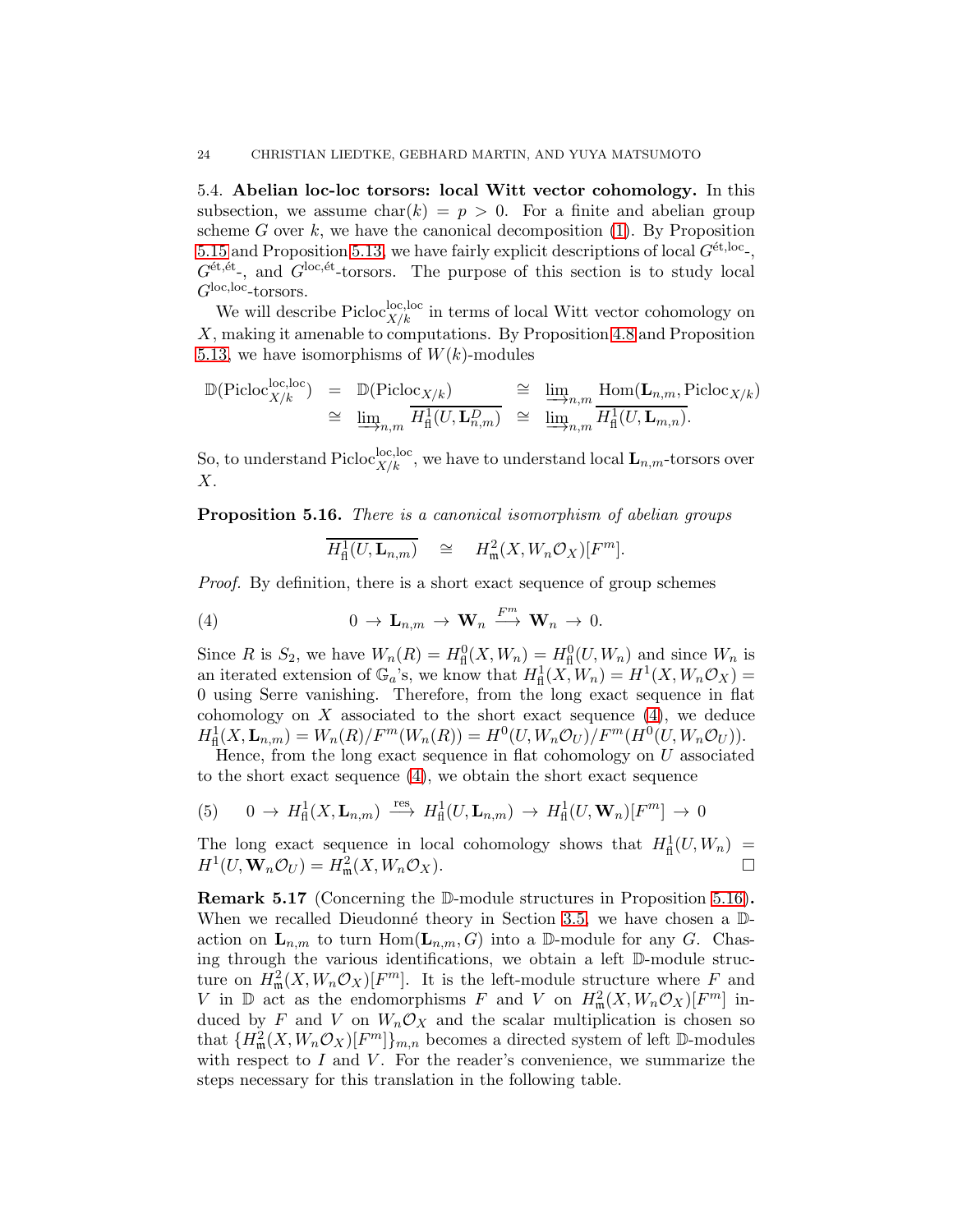|                                                             |             | compat. with $a$          |                                            |   |       |
|-------------------------------------------------------------|-------------|---------------------------|--------------------------------------------|---|-------|
|                                                             | left $V, I$ |                           | $\sigma^{-n}(a)$                           | F |       |
| $\mathbf{L}_{n,m}^D$                                        |             | $\vdash$ right $V^D, I^D$ | $\sigma^{-n}(a)$ $F^D$                     |   | $V^D$ |
| $\text{Hom}(\mathbf{L}_{n,m}^D,\text{Picloc}_{X/k})\ $ left |             | $\circ V^D$ , o $I^D$     | $\circ \sigma^{-n}(a) \circ F^D \circ V^D$ |   |       |
| $H^2_{\mathfrak{m}}(X, W_n \mathcal{O}_X)[F^m]$             | left        |                           | $\sigma^{-n}(a)$ F                         |   |       |

Therefore, with respect to the D-actions of Remark [5.17,](#page-23-3) we have the following corollary.

<span id="page-24-1"></span>Corollary 5.18. There is a canonical isomorphism of left D-modules

$$
\text{Hom}(\mathbf{L}_{n,m}^D, \text{Picloc}_{X/k}) \cong \overline{H^1_{\text{fl}}(U, \mathbf{L}_{n,m})} \cong H^2_{\text{m}}(X, W_n \mathcal{O}_X)[F^m].
$$

We now make this correspondence explicit for (loc,loc)-group schemes of length  $p^2$ , whose classification we recalled in Proposition [3.3.](#page-12-0)

<span id="page-24-0"></span>Corollary 5.19. There are the following isomorphisms of left  $\mathbb D\text{-modules}$ 

$$
\frac{\overline{H^1_{\text{fl}}(U,\alpha_p)}}{\overline{H^1_{\text{fl}}(U,\alpha_p)}} \cong H^2_{\mathfrak{m}}(X,\mathcal{O}_X)[F] \n\frac{\overline{H^1_{\text{fl}}(U,\alpha_p^2)}}{\overline{H^1_{\text{fl}}(U,\alpha_p^2)}} \cong H^2_{\mathfrak{m}}(X,\mathcal{O}_X)[F^2] \n\overline{H^1_{\text{fl}}(U,\mathbf{M}_2)} \cong H^2_{\mathfrak{m}}(X,W_2\mathcal{O}_X)[F] \nH^1_{\text{fl}}(U,\mathbf{M}_2) \cong H^2_{\mathfrak{m}}(X,W_2\mathcal{O}_X)[F-V].
$$

Proof. The first three isomorphisms are special cases of Proposition [5.16.](#page-23-2) For the fourth isomorphism, we use that  $\mathbf{M}_2$  can be described as  $\mathbf{L}_{2,2}[F-V]$ and then the isomorphism follows from the fact that the isomorphism in Corollary [5.18](#page-24-1) is an isomorphism of D-modules.

Next, we want to recover  $\text{Picloc}_{X/k}^{\text{loc,loc}}$  from Corollary [5.18.](#page-24-1) For this, we need the following finiteness result.

<span id="page-24-2"></span>**Lemma 5.20.** Assume that  $d \geq 3$  or that  $d = 2$  and X is normal. Then, for all  $m, n > 0$ , the left  $\mathbb{D}\text{-module } H^2_{\mathfrak{m}}(X, W_n \mathcal{O}_X)[F^m]$  has finite length as  $W(k)$ -module and satisfies  $V^n = F^m = 0$ .

*Proof.* Clearly,  $V^n = F^m = 0$  holds and the only non-trivial claim is that  $H^2_{\mathfrak{m}}(X, W_n \mathcal{O}_X)[F^m]$  has finite length as  $W(k)$ -module. We argue by induction on  $n$ . There is a natural commutative diagram

$$
0 \longrightarrow \mathcal{O}_X \xrightarrow{V^n} W_{n+1}\mathcal{O}_X \xrightarrow{R} W_n\mathcal{O}_X \longrightarrow 0
$$
  

$$
\downarrow F^m \qquad \qquad \downarrow F^m \qquad \qquad \downarrow F^m
$$
  

$$
0 \longrightarrow \mathcal{O}_X \xrightarrow{V^n} W_{n+1}\mathcal{O}_X \xrightarrow{R} W_n\mathcal{O}_X \longrightarrow 0.
$$

Since X is  $S_2$ , we have  $H^1_{\mathfrak{m}}(X, \mathcal{O}_X) = 0$ , which yields  $H^1_{\mathfrak{m}}(X, W_n \mathcal{O}_X) = 0$ by induction. Thus, the long exact sequences in local cohomology for the diagram above yield an exact sequence

$$
0 \to H^2_{\mathfrak{m}}(X, \mathcal{O}_X)[F^m] \to H^2_{\mathfrak{m}}(X, W_{n+1}\mathcal{O}_X)[F^m] \to H^2_{\mathfrak{m}}(X, W_n\mathcal{O}_X)[F^m]
$$

and thus, by the induction hypothesis, it suffices to show that  $H^2_{\mathfrak{m}}(X, \mathcal{O}_X)[F^m]$ has finite length.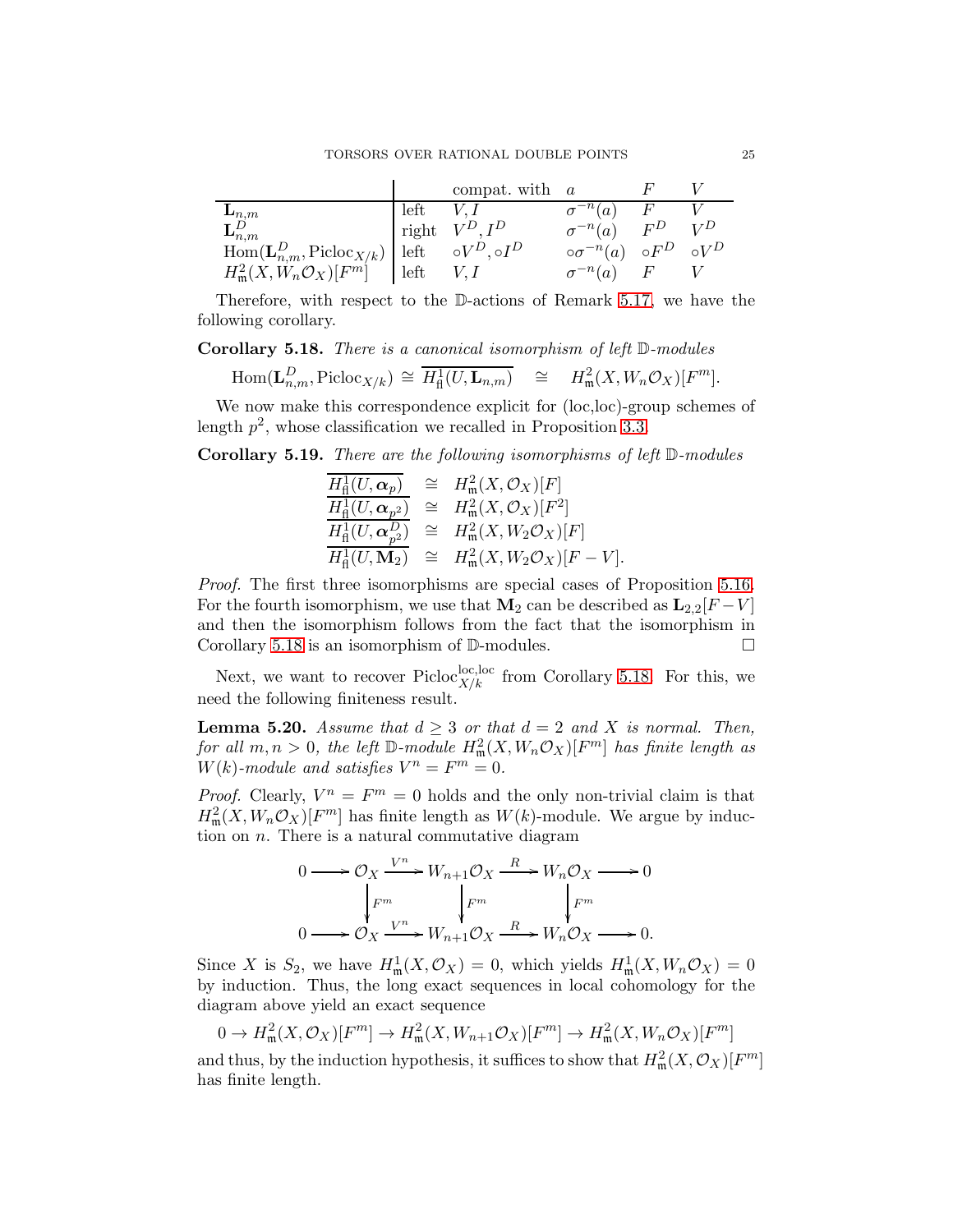If  $\dim(X) \geq 3$ , then the claim is true even before taking Frobenius kernels by [\[SGA2,](#page-75-5) Exp. VIII. Corollaire 2.3]. If  $dim(X) = 2$  and X is normal, then U is regular, hence F-rational by assumption, hence  $H^2_{\mathfrak{m}}(X, \mathcal{O}_X)$  has finite length as R[F]-module as explained in [\[Sm97,](#page-75-6) Section 4.17.3]. In particular, for a fixed m,  $H^2_{\mathfrak{m}}(X, \mathcal{O}_X)[F^m]$  has finite length as R-module, hence it is finite-dimensional as a k-vector space, which is what we had to show.  $\square$ 

<span id="page-25-0"></span>Corollary 5.21. With assumptions as in Lemma [5.20,](#page-24-2) we set

$$
\mathrm{Picloc}_{X/k}^{\mathrm{loc},\mathrm{loc}}[V^m,F^n] := \mathrm{Ker}(V^m) \cap \mathrm{Ker}(F^n).
$$

Then, Picloc<sup>loc</sup>,  $[V^m, F^n]$  is a finite abelian group scheme of (loc, loc)-type with Dieudonné module  $H^2_{\mathfrak{m}}(X, W_n \mathcal{O}_X)[F^m]$ . In particular,

$$
\text{Picloc}_{X/k}^{\text{loc},\text{loc}} = \varinjlim_{m,n} \text{Picloc}_{X/k}^{\text{loc},\text{loc}}[V^m,F^n]
$$

is a description of Picloc,  ${}_{X/k}^{loc,loc}$  as an ind-(loc, loc) group scheme.

*Proof.* Being the maximal (loc, loc)-subsheaf of  $Picloc_{X/k}$ ,  $Picloc_{X/k}^{loc,loc}$  is an ind-(loc, loc) group scheme by Lemma [4.5.](#page-15-2) By Corollary [5.18,](#page-24-1) we have isomorphisms

$$
\mathbb{D}_{\text{loc},\text{loc}}(\text{Pic}_X^{\text{loc},\text{loc}}) = \varinjlim_{n,m} \text{Hom}(\mathbf{L}_{n,m},\text{Pic}_X^{\text{loc},\text{loc}})
$$
  

$$
\cong \varinjlim_{n,m} H_m^2(X,W_m\mathcal{O}_X)[F^n].
$$

Since  $\mathbb{D}_{loc,loc}(F)$  is left-multiplication by V and  $\mathbb{D}_{loc,loc}(V)$  is left-multiplication by  $F$ , we can use that  $\mathbb{D}_{loc,loc}$  induces an equivalence of categories to conclude

$$
\mathbb{D}_{\text{loc},\text{loc}}(\text{Pic}^{\text{loc},\text{loc}}[V^m,F^n]) = H^2_{\mathfrak{m}}(X,W_n\mathcal{O}_X)[F^m].
$$

By Lemma [5.20](#page-24-2) and Proposition [4.8,](#page-16-0) this implies that the Picloc<sup>loc</sup><sub>X/k</sub>  $[V^m, F^n]$ are finite group schemes, hence, using Proposition [4.8](#page-16-0) once more, the equality

$$
\mathbb{D}_{\text{loc},\text{loc}}(\text{Picloc}^{ \text{loc}, \text{loc} }_{X/k}) \quad = \quad \mathbb{D}_{\text{loc},\text{loc}}(\varinjlim_{m,n} \text{Picloc}^{ \text{loc}, \text{loc} }_{X/k} [V^m, F^n])
$$

implies 
$$
\text{Picloc}_{X/k}^{\text{loc,loc}} = \underline{\lim}_{m,n} \text{Picloc}_{X/k}^{\text{loc,loc}} [V^m, F^n].
$$

<span id="page-25-1"></span>Corollary 5.22. The following three assertions are equivalent:

- (1) Picloc<sup>loc,loc</sup> is trivial,
- $\mathcal{H}_{\mathfrak{m}}^2(X, W_n \mathcal{O}_X)[F^m] = 0$  for all m and n, and
- (3) Frobenius is injective on  $H^2_{\mathfrak{m}}(X, \mathcal{O}_X)$ .

*Proof.* The equivalence  $(1) \Leftrightarrow (2)$  follows from Corollary [5.18.](#page-24-1) The equivalence  $(2) \Leftrightarrow (3)$  follows by induction on *n*. lence  $(2) \Leftrightarrow (3)$  follows by induction on *n*.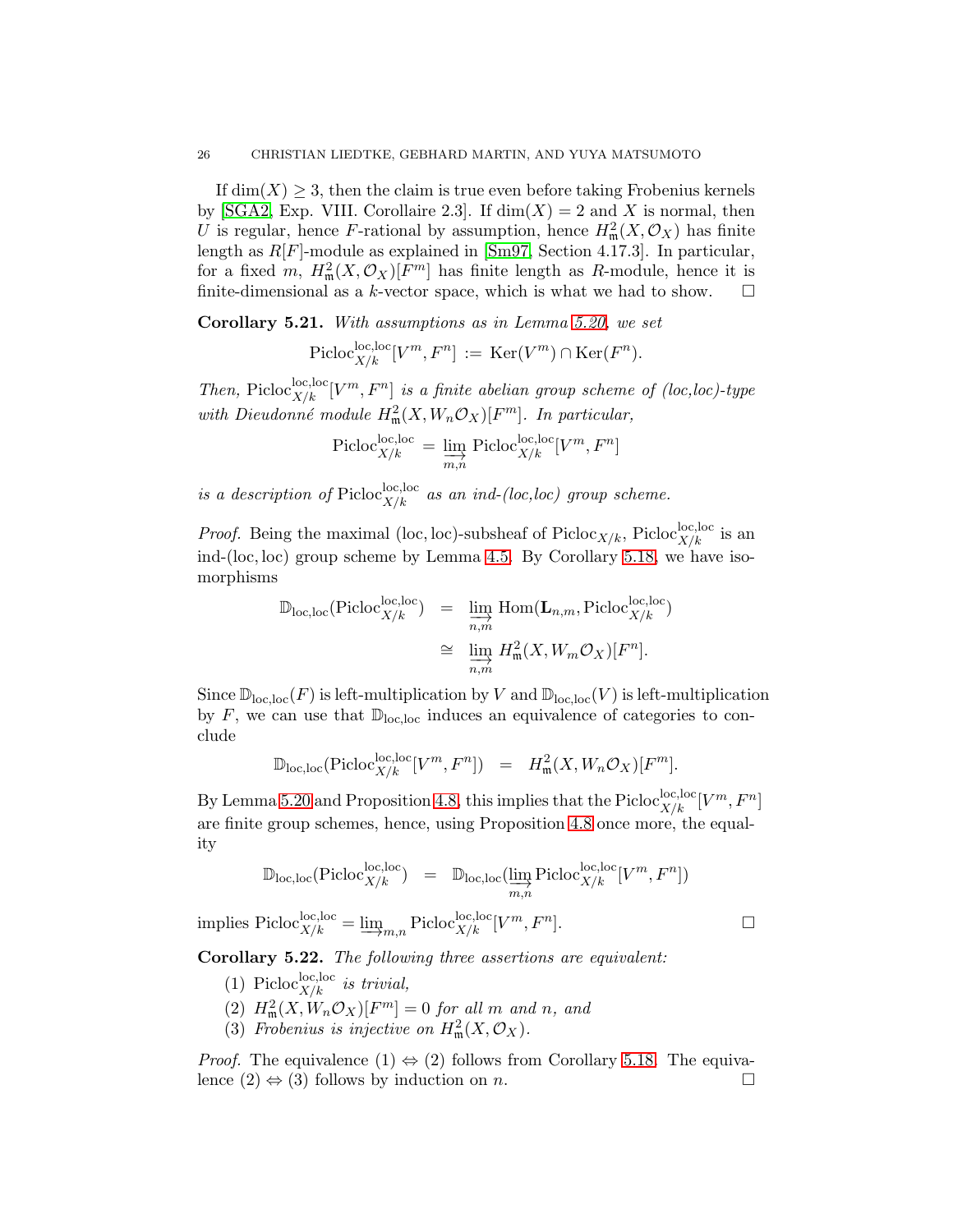Thus, the size of Picloc<sup>loc</sup>, <sup>loc</sup>, local be viewed as a measure for the non-Finjectivity of  $X$ . For example, we have the following result.

<span id="page-26-0"></span>**Proposition 5.23.** Assume that  $X$  is normal. Consider the following three assertions:

- (1) Picloc<sub> $X/k$ </sub> is a finite group scheme,
- (2) V is nilpotent on  $\mathbb{D}_{loc,loc}(Picoc_{X/k})$ , and
- (3) (Picloc<sub>X/k</sub>)<sup>o</sup><sub>red</sub> is an ordinary semiabelian variety.

Then, we have the implications  $(1) \Rightarrow (2) \Rightarrow (3)$ . If  $\dim(X) \geq 3$ , then the three assertions are equivalent.

*Proof.* The implication  $(1) \Rightarrow (2)$  is clear.

Let us show  $(2) \Rightarrow (3)$ . By [\[Bo78,](#page-73-4) Théorème II.7.8, Corollaire V.1.8.1],  $(\text{Picloc}_{X/k})_{\text{red}}^{\circ}$  is a smooth and connected group scheme over k. By the Barsotti–Chevalley theorem (see [\[Ba55\]](#page-73-14) and [\[Ch60\]](#page-73-15)), we can write  $(\text{Picloc}_{X/k})_{\text{red}}^{\circ}$ as an extension of an abelian variety  $A$  by a smooth affine algebraic group **L**. Since  $(Picloc_{X/k})_{red}^{\circ}$  is commutative, so is **L** and hence, we can write  $\mathbf{L} = \mathbf{T} \times \mathbf{U}$ , where **T** is a torus and **U** is unipotent.

If **U** was non-trivial, then it would contain  $\mathbb{G}_a$ . Then, we would find

$$
\mathbb{D}_{\mathrm{loc},\mathrm{loc}}(\mathbb{G}_a)\subseteq\mathbb{D}_{\mathrm{loc},\mathrm{loc}}(\mathbf{U})\subseteq\mathbb{D}_{\mathrm{loc},\mathrm{loc}}((\mathrm{Pic}\mathrm{loc}_{X/k})_{\mathrm{red}}^\circ)\subseteq\mathbb{D}_{\mathrm{loc},\mathrm{loc}}(\mathrm{Pic}\mathrm{loc}_{X/k}).
$$

In particular, V would not be nilpotent on  $\mathbb{D}_{loc,loc}(Pic\mathbb{C}_{X/k}),$  contradicting our assumption. Thus, U is trivial.

Since U is trivial and there are no non-trivial homomorphisms from a finite commutative group scheme of  $(loc, loc)$ -type to  $T$ , we have

$$
\mathbb{D}_{\mathrm{loc,loc}}(\mathbf{A}) \,\cong\, \mathbb{D}_{\mathrm{loc,loc}}((\mathrm{Pic} _{X/k})_{\mathrm{red}}^\circ) \,\subseteq\, \mathbb{D}_{\mathrm{loc,loc}}(\mathrm{Pic} _{X/k}),
$$

where  $\mathbb{D}_{\text{loc,loc}}(\mathbf{A})$  is the Dieudonné module of the (loc, loc)-part of the pdivisible group of **A**. In particular, if V is nilpotent on  $\mathbb{D}_{loc,loc}(Picoc_{X/k}),$ then  $\mathbb{D}_{loc,loc}(\mathbf{A})$  is trivial and hence, **A** is ordinary. Therefore,  $(Picloc_{X/k})_{red}^{\circ}$ is an extension of the ordinary abelian variety  $A$  by the torus  $T$ , which is what we had to show.

Finally, assume that  $\dim(X) \geq 3$ . Then, we have to show that  $(3) \Rightarrow (1)$ . Since  $\dim(X) \geq 3$ , we have that  $Pic \ncoc_{X/k}$  is representable by a group scheme locally of finite type over k by [\[Bo78,](#page-73-4) Théorème II.7.8]. Thus, Picloc $\hat{\mathbf{x}}_{/k}$ is a group scheme of finite type over k. In particular,  $(\text{Picloc}_{X/k})_{\text{red}}^{\circ}$  has finite index in Picloc<sup>°</sup><sub> $X/k$ </sub>. Now, if (Picloc<sub> $X/k$ </sub>)<sup>°</sup><sub>red</sub> is an ordinary semiabelian variety, then  $\mathbb{D}_{\text{loc,loc}}((\text{Pic}(\mathcal{X}/k)_{\text{red}}^{\circ}) = 0$  and hence,  $\mathbb{D}_{\text{loc,loc}}(\text{Pic}(\mathcal{X}/k) =$  $\mathbb{D}_{\text{loc,loc}}(\text{Pic}^{\circ}_{X/k})$  has finite length as a  $\mathbb{D}\text{-module}$  and so  $\text{Pic}^{\text{loc,loc}}_{X/k}$  is a finite group scheme by Corollary [4.9.](#page-17-1)

### **Question 5.24.** Are all three assertions equivalent if  $dim(X) = 2$ ?

Let us shortly digress on cones: Let  $Y$  be a positive-dimensional projective variety over k, let  $\mathcal L$  be a very ample invertible sheaf on Y, such that Y is projectively normal with respect to the embedding determined by  $\mathcal{L}$ . Let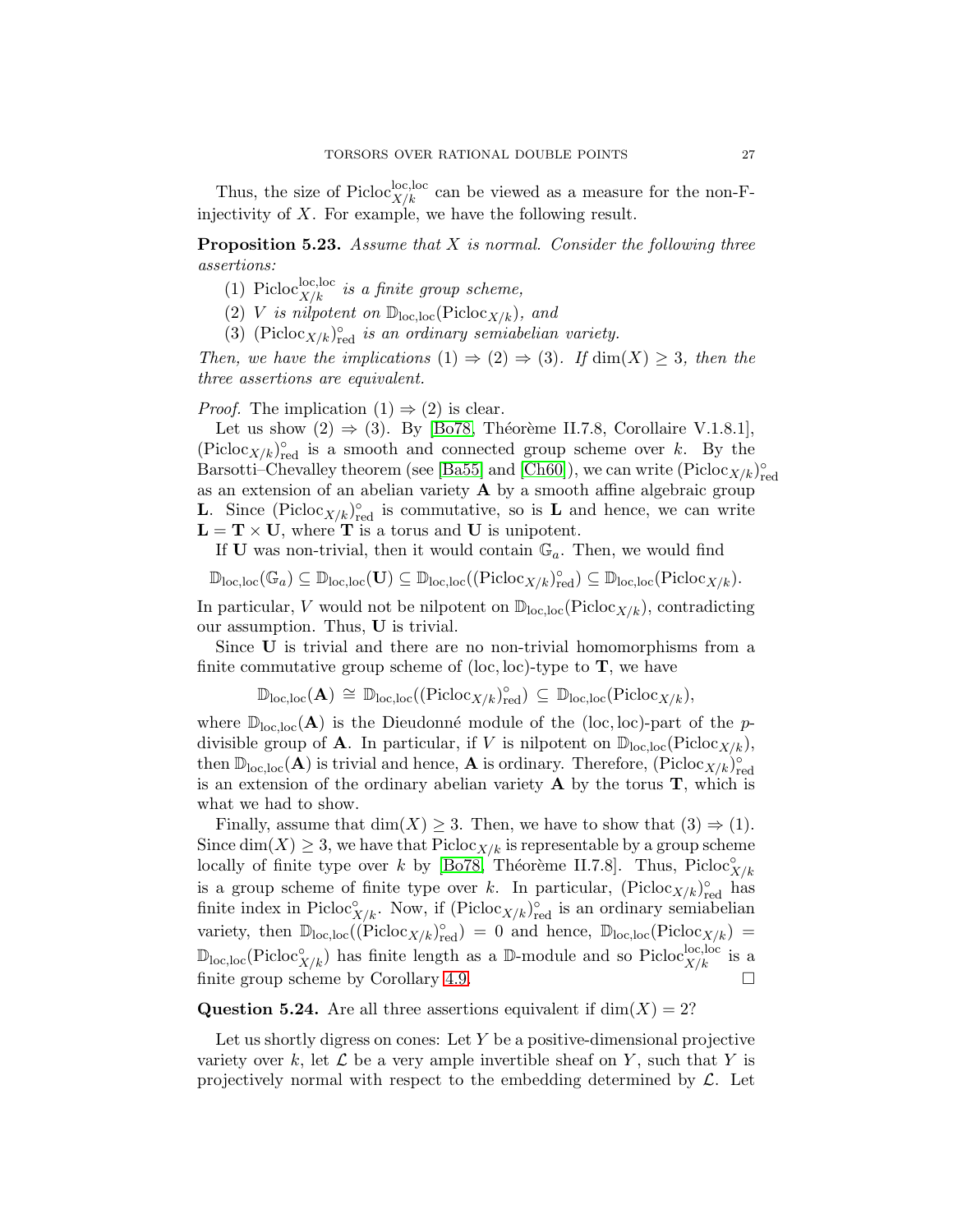$x \in X$  be the completion of the affine cone Spec  $\bigoplus_{n\geq 0} H^0(Y, \mathcal{L}^{\otimes n})$  over  $(Y, \mathcal{L})$ . Note that our assumptions imply that  $x \in X$  is a normal singularity of dimension at least 2. By [\[Bo78,](#page-73-4) Corollaire V.1.8.2, Proposition V.5.1] and [\[EV10,](#page-73-5) Section 3], we have

$$
({\rm Picloc}_{X/k})_{\rm red}^{\circ} \,\cong\, {\mathbf U} \times ({\rm Pic}_{Y/k})_{\rm red}^{\circ},
$$

where **U** is smooth, commutative, and unipotent (see [\[Oo66,](#page-74-5) p.9 Corollaire]) and  $(\text{Pic}_{Y/k})_{\text{red}}^{\circ}$  is the Picard variety of Y. Moreover, U is trivial if and only if  $H^1(Y, \mathcal{L}) = 0$ . In particular, by Proposition [5.23,](#page-26-0) if V is nilpotent on  $\lim_{m \to \infty} H^2_{\mathfrak{m}}(X, W_n \mathcal{O}_X)[F^m]$ , then  $(\text{Picoc}_{X/k})_{\text{red}}^{\circ} \cong (\text{Pic}_{Y/k})_{\text{red}}^{\circ}$  is an ordinary abelian variety and  $H^1(Y, \mathcal{L}) = 0$ .

<span id="page-27-0"></span>**Proposition 5.25.** Let Y be a smooth projective curve of genus q over  $k$ , let L be a very ample invertible sheaf of degree  $e > 2g + 1$ , and let  $x \in X$  be the completed affine cone over  $(Y, \mathcal{L})$ .

- (1) Picy is an ordinary abelian variety if and only if  $x \in X$  is Finjective.
- (2) All three assertions of Proposition [5.23](#page-26-0) are equivalent for X.

*Proof.* First, note that  $e > 2g + 1$  guarantees that the embedding of Y determined by  $\mathcal L$  is projectively normal (see e.g. [\[Mu61,](#page-74-7) p.55]), so that  $x \in X$  is a normal singularity.

First, we show that Claim (2) follows from Claim (1). As explained before the statement of the Proposition, Assertion (3) of Proposition [5.23](#page-26-0) implies that Picy is an ordinary abelian variety (by our assumptions on  $Y$ , Picy contains no torus), so it is enough to show that  $Pic<sub>Y</sub>$  being ordinary implies that X is F-injective, for then Picloc<sup>loc,loc</sup> will be trivial by Corollary [5.22.](#page-25-1)

So, let us prove Claim (1). By Proposition [5.23](#page-26-0) and the discussion before the statement of the Proposition, it is clear that if  $x \in X$  is F-injective, then Picy is ordinary. For the converse, let us assume that  $Pic<sub>Y</sub>$  is an ordinary abelian variety. By a standard Cech cohomology computation, we have an isomorphism

$$
H^2_{\mathfrak{m}}(X, \mathcal{O}_X) \cong \bigoplus_{m \in \mathbb{Z}} H^1(Y, \mathcal{L}^{\otimes m}).
$$

Since  $e > 2g + 1$ , Serre duality gives  $H^1(Y, \mathcal{L}^{\otimes m}) = 0$  for all  $m > 0$ . Let D be a non-zero divisor in  $|\mathcal{L}|$ . Using the notation of [\[HW96\]](#page-74-14), we have  $D' = 0$ in this case and since  $p \deg D > 2g + 1$ , we have that Frobenius is injective on  $H^1(Y, \mathcal{L}^{\otimes m})$  for all  $m < 0$  by [\[HW96,](#page-74-14) Corollary 2.6]. In particular,

$$
H_{\mathfrak{m}}^{2}(X,\mathcal{O}_{X})[F] \cong H^{1}(Y,\mathcal{O}_{Y})[F].
$$

Since Pic<sub>Y</sub> is ordinary, the right-hand side vanishes, hence  $H^2_{\mathfrak{m}}(X, \mathcal{O}_X)[F] =$ 0, that is,  $X$  is F-injective.

**Remarks 5.26.** Concerning finiteness of  $\mathbb{D}_{loc,loc}(\text{Pic}(\mathbb{C}_{X/k}))$ :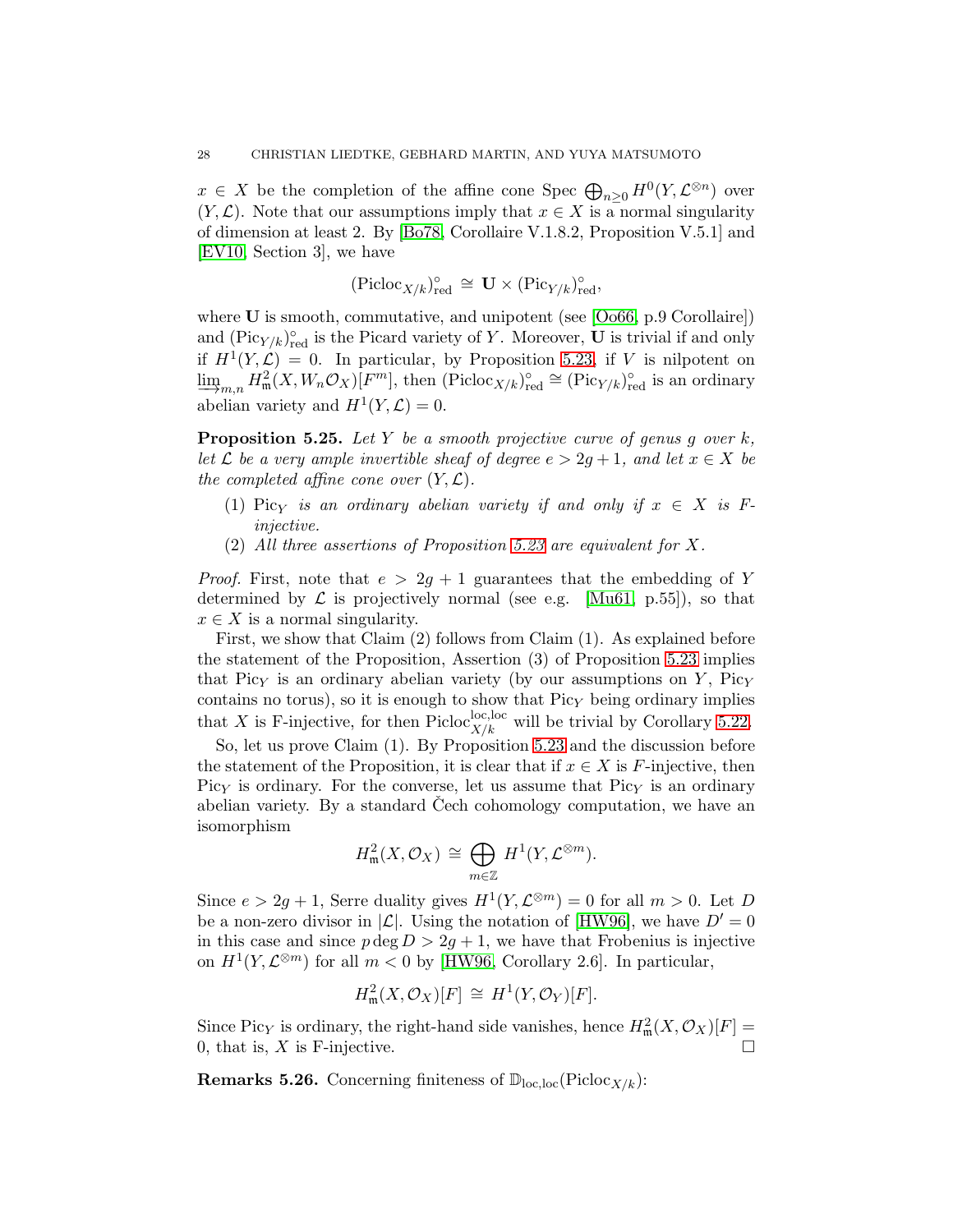- (1) If  $x \in X$  is an RDP, then  $\mathbb{D}_{\text{loc,loc}}(\text{Pic}(\mathcal{X}/k))$  is a  $\mathbb{D}\text{-module of finite}$ length by Theorem [6.6](#page-36-0) below. In this case, all three assertions of Proposition [5.23](#page-26-0) hold true.
- (2) If  $x \in X$  is the completed affine cone over a polarized elliptic curve  $(Y, \mathcal{L})$  with  $\mathcal L$  very ample, then the degree assumption in Proposition [5.25](#page-27-0) is satisfied, hence all three assertions of Proposition [5.23](#page-26-0) are equivalent.

## 5.5. General torsors: the local Nori fundamental group scheme. Let  $G$  be a finite group scheme over  $k$ .

A scheme-theoretic analogue  $\pi_{\text{loc}}^N(U, X, x)$  of  $\pi_{\text{loc}}^{\text{\'et}}(X)$  was described in [\[EV10\]](#page-73-5) using Nori's fundamental group scheme  $\pi^N(X, x)$  from [\[No82\]](#page-74-6). First, one constructs a pro-finite group scheme  $\pi_{\text{loc}}^N(U, x)$  with the property that there is a canonical bijection of pointed sets

$$
H^1_{\mathrm{fl}}(U,G) \quad \leftrightarrow \quad \mathrm{Hom}(\pi_{\mathrm{loc}}^N(U,x),G),
$$

where the right-hand side denotes morphisms of profinite group schemes. Under this bijection, surjective homomorphisms on the right hand side correspond to G-torsors that do not admit a reduction of structure group to strict subgroup schemes of G. Such torsors are called Nori-reduced.

Using the canonical morphism  $\pi_{\text{loc}}^N(U, x) \to \pi^N(X, x)$ , which is faithfully flat, one defines

$$
\pi_{\mathrm{loc}}^N(X) := \pi_{\mathrm{loc}}^N(U, X, x) := \mathrm{Ker} \left( \pi_{\mathrm{loc}}^N(U, x) \to \pi^N(X, x) \right).
$$

However, in contrast to  $\pi_1^{\text{\'et}}(X,x)$ , the fundamental group scheme  $\pi^N(X,x)$ is highly non-trivial since R is not perfect and therefore,  $\pi_{\text{loc}}^N(X)$  does not satisfy the analogue of Proposition [5.12.](#page-21-3) Nevertheless, we have the following weaker observation, which follows immediately from the definitions.

**Proposition 5.27.** If G is finite, then there is a canonical bijection of pointed sets

$$
H^1_{\text{fl}}(U, G) \quad \cong \quad \text{Hom}(\pi_{\text{loc}}^N(U, x), G)
$$

which identifies the subsets  $H^1_{\text{fl}}(X, G)$  and  $\text{Hom}(\pi_1^N(X, x), G)$ , and where Hom denotes morphisms of profinite group schemes. If, moreover, G is abelian, then there is a canonical isomorphism of abelian groups

$$
\overline{H^1_{\text{fl}}(U,G)} \quad \cong \quad \text{Im}\left(\text{Hom}(\pi_{\text{loc}}^N(U,x),G) \; \to \; \text{Hom}(\pi_{\text{loc}}^N(U,X,x),G)\right).
$$

**Corollary 5.28.** The local Nori fundamental group scheme  $\pi_{\text{loc}}^{N}(X)$  is trivial if and only if  $H^1_{\text{fl}}(U, G) = H^1_{\text{fl}}(X, G)$  for every finite group scheme G over k.

In other words, the local Nori fundamental group scheme  $\pi_{\text{loc}}^N(X)$  is trivial if and only if for every finite group scheme  $G$  over  $k$  every  $\widetilde{G}$ -torsor over  $U$ uniquely extends to a G-torsor over X. For example, if  $x \in X$  is regular, then purity for torsors implies that  $\pi_{\text{loc}}^{N}(X)$  is trivial. As a generalisation of the Flenner–Mumford smoothness criterion, we show in Section [7](#page-38-0) that the converse holds for normal surface germs over perfect fields.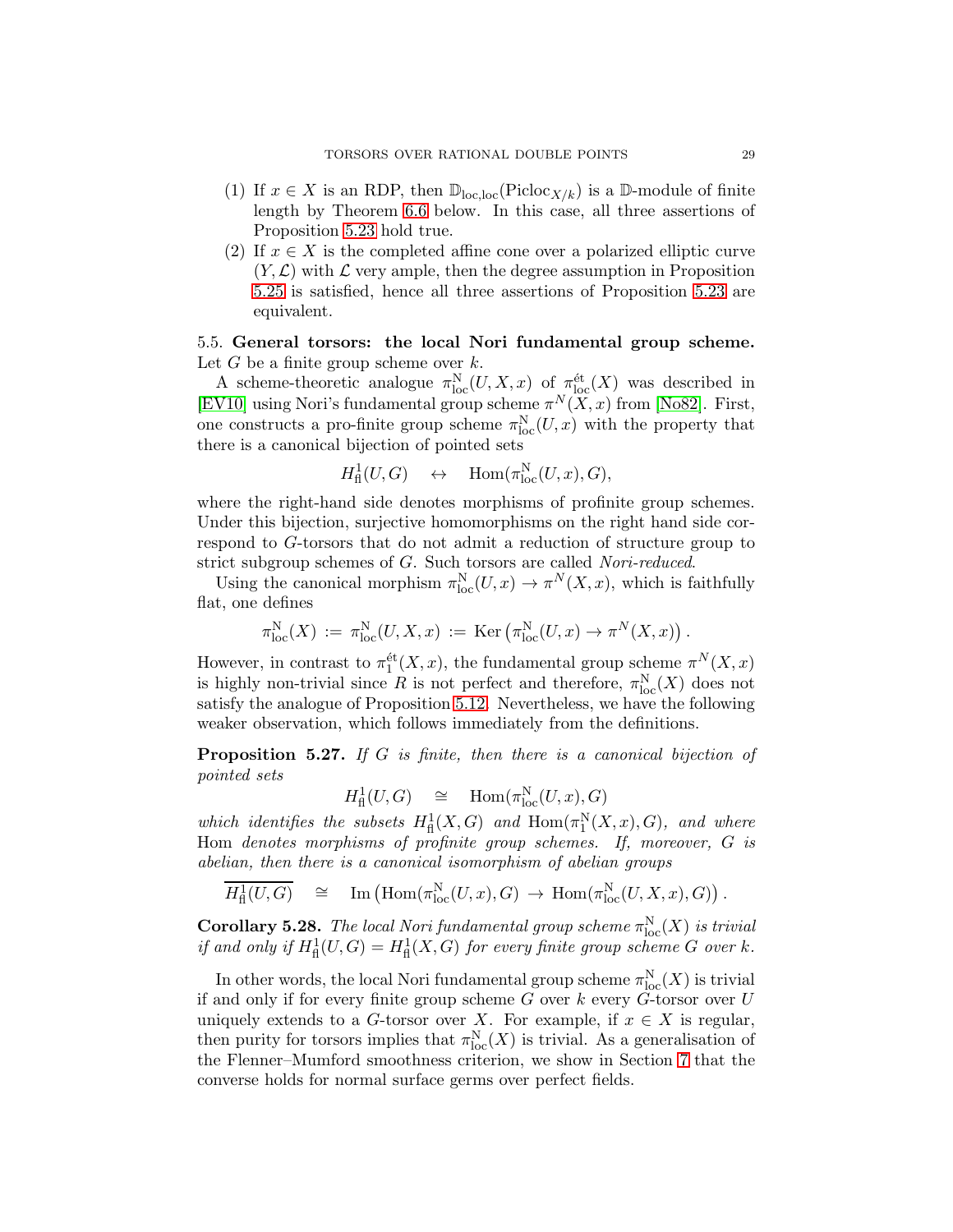5.6. Local torsors over surfaces. Now, assume that  $x \in X$  has dimension  $d = 2$  so that our assumption that X is  $S_2$  implies that X is Cohen-Macaulay. Then, the notion of F-injectivity has the following geometric interpretation in terms of local torsors.

<span id="page-29-1"></span>**Lemma 5.29.** For a Cohen-Macaulay surface singularity  $x \in X$ , the following are equivalent

- $(1)$  *it is F-injective.*
- (2) for every finite and abelian group scheme G of (loc, loc)-type, the group  $H^1_{\text{fl}}(U, G)$  is trivial. fl
- (3)  $H^1_{\text{fl}}(U,\boldsymbol{\alpha}_p)$  is trivial, that is, every local  $\boldsymbol{\alpha}_p$ -torsor over X extends to a global  $\alpha_p$ -torsor over X.

*Proof.* If  $X = \text{Spec } R$  is F-injective, then one easily sees, using induction on *n*, that F is also injective on  $H^i_{\mathfrak{m}}(W_nR)$  for every  $n \in \mathbb{N}$ . Thus, by Proposition [5.16,](#page-23-2) every  $G$ -torsor over U as in (2) extends to a  $G$ -torsor over X. This establishes  $(1) \Rightarrow (2)$ .

The implication  $(2) \Rightarrow (3)$  is trivial.

Finally, since  $R$  is Cohen-Macaulay, the only non-trivial local cohomology group is  $H^2_{\mathfrak{m}}(R)$ . Thus,  $(3) \Rightarrow (1)$  follows from Proposition [5.16](#page-23-2) applied to  $G = \alpha_p = \mathbf{L}_{1,1}$ .

#### 6. Local torsors over the rational double points

<span id="page-29-0"></span>In this section, we specialise to the case where  $x \in X$  is a rational double point (RDP for short). We recall the local fundamental group  $\pi_{\text{loc}}^{\text{\'et}}(X)$ was determined by Artin and that the class group  $Cl(X)$  was calculated by Lipman. We now complement these classical results on RDPs by computing the scheme Picloc<sup>loc</sup>, which turns out to be finite in every case. As explained in Section [5,](#page-17-0) these three objects together control the finite and  $\acute{e}t$  ale or abelian local torsors over X.

Our results are displayed in Table [2.](#page-30-0) In it, we denote by  $C_n$  the cyclic group of order n, by  $BD_n$  the binary dihedral group of order n, and by  $\mathbf{D}_n$  the dihedral group of order n. For the loc-loc group schemes  $\mathbf{L}_{m,n}$  and  $\mathbf{M}_n$ , see Section [3.5.](#page-10-0) The loc-loc group schemes  $\mathbf{G}_n^r$  will be introduced and described in Section [6.4.](#page-34-0) Moreover, we denote by  $\text{Dic}_{12}$  the dicyclic group of order 12 (which is also isomorphic to a metacyclic group of order 12), by  $BT_{24}$  the binary tetrahedral group of order 24, by  $BO_{48}$  the binary octahedral group of order 48, and by  $BI<sub>120</sub>$  the binary icosahedral group of order 120. For a singularity in characteristic  $p > 0$ , we denote by n' the prime-to- $p$  part of an integer  $n$ .

6.1. Local  $\acute{e}$ tale torsors. The local fundamental groups of the rational double points have been computed by Artin [\[Ar77\]](#page-73-0).

The F-regular RDPs are precisely those that are linearly reductive quotient singularities by [\[LMM21,](#page-74-4) Theorem 11.2]. Thus, the local fundamental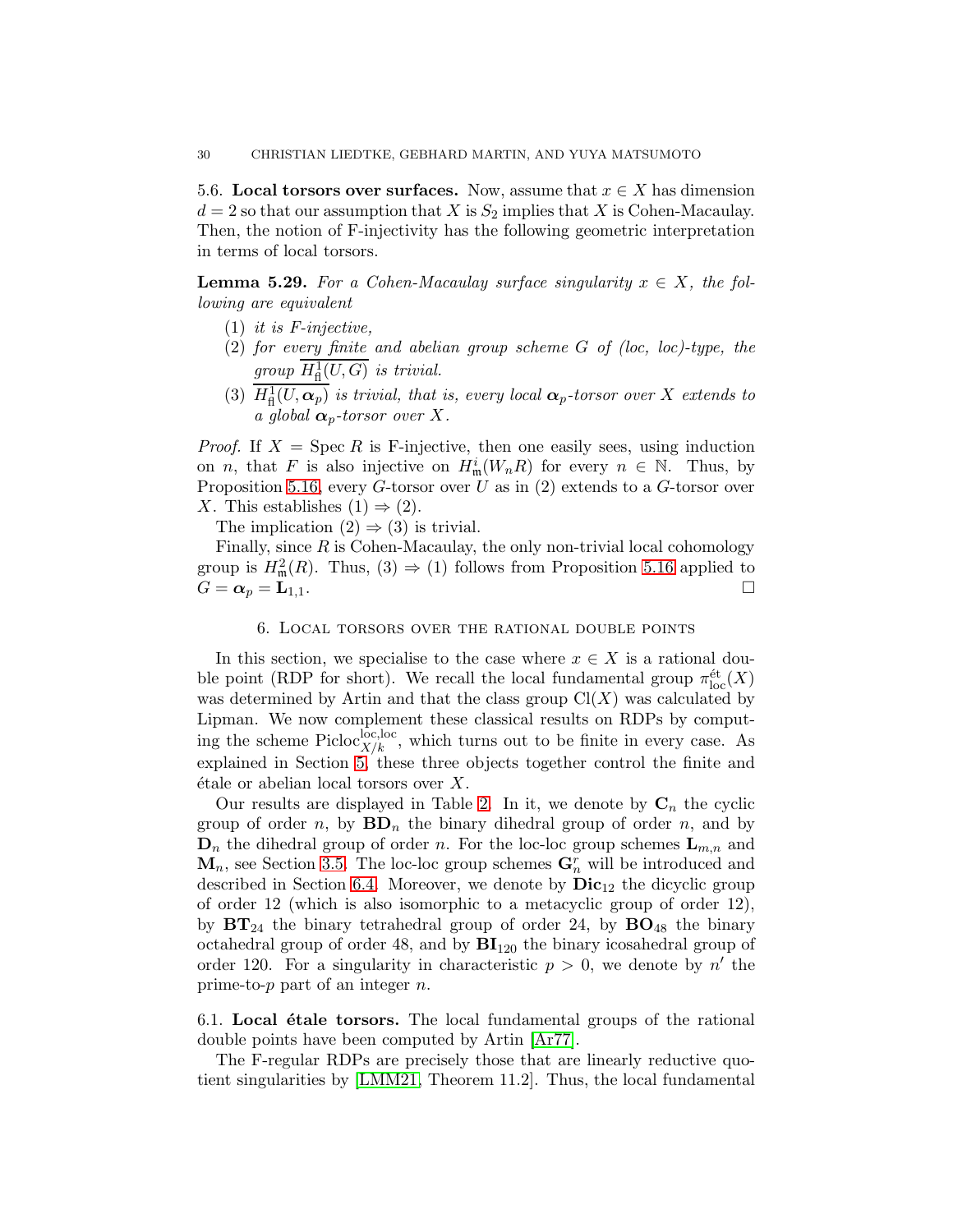|               | char.                                     | $\boldsymbol{X}$                                     | $\pi_{\mathrm{loc}}^{\mathrm{\acute{e}t}}(X)$                                                                             | Cl(X)                                                                    | $\mathrm{Picloc}^{\mathrm{loc},\mathrm{loc}}_{X/k}$ |
|---------------|-------------------------------------------|------------------------------------------------------|---------------------------------------------------------------------------------------------------------------------------|--------------------------------------------------------------------------|-----------------------------------------------------|
| F-regular     | all                                       | $A_n$                                                | $\mathbf{C}_{(n+1)'}$                                                                                                     | $\mathrm{C}_{n+1}$                                                       | 0                                                   |
|               | $>2\,$                                    | $D_n$                                                | $\mathbf{BD}_{(4(n-2))'}$                                                                                                 | $\mathbb{C}^2_2$ if $2 \mid n$<br>$\mathbf{C}_4$ if $2 \nmid n$          | $\overline{0}$                                      |
|               | >3                                        | $E_6$                                                | $\mathbf{BT}_{24}$                                                                                                        | $\mathbf{C}_3$                                                           | $\boldsymbol{0}$                                    |
|               | >3                                        | $\mathcal{E}_7$                                      | $\mathbf{BO}_{48}$                                                                                                        | $\overline{\mathbf{C}_2}$                                                | $\boldsymbol{0}$                                    |
|               | $>5\,$                                    | $\mathcal{E}_8$                                      | $\mathbf{BI}_{120}$                                                                                                       | $\boldsymbol{0}$                                                         | $\boldsymbol{0}$                                    |
|               | $\overline{5}$                            | $\frac{E_8^1}{E_8^0} \ \hline E_6^1$                 | $\overline{\text{C}_5}$                                                                                                   | $\overline{0}$                                                           | $\overline{0}$                                      |
|               | $\overline{5}$                            |                                                      | $\overline{0}$                                                                                                            | $\boldsymbol{0}$                                                         | $\alpha_5$                                          |
|               | $\frac{3}{3}$ $\frac{3}{3}$ $\frac{3}{3}$ |                                                      | $\overline{\mathbf{C}_3}$                                                                                                 | $\overline{\text{C}_3}$                                                  | 0                                                   |
|               |                                           | $E_{6170}^{0}E_{70728}^{0}E_{8180}^{0}$              | $\boldsymbol{0}$                                                                                                          | $\begin{matrix} \mathbf{C}_3 \ \mathbf{C}_2 \ \mathbf{C}_2 \end{matrix}$ | $\alpha_3$                                          |
|               |                                           |                                                      | $\mathbf{C}_6$                                                                                                            |                                                                          | $\boldsymbol{0}$                                    |
|               |                                           |                                                      | $\mathbf{C}_2$                                                                                                            |                                                                          | $\alpha_3$                                          |
|               |                                           |                                                      | $\mathbf{BT}_{24}$                                                                                                        | $\boldsymbol{0}$                                                         | $\overline{0}$                                      |
|               | $\frac{3}{3}$                             |                                                      | $\overline{0}$                                                                                                            | $\overline{0}$                                                           | $\mathbf{M}_2$                                      |
|               |                                           |                                                      | $\overline{0}$                                                                                                            | $\overline{0}$                                                           | $\alpha_9$                                          |
| Not F-regular | $\sqrt{2}$                                | $D_n^r$                                              | if $4r > n$ ,<br>$\overline{\mathbf{D}}_{2(4r-n)'}$<br>$\mathbf{C}_2$<br>if $4r = n$ ,<br>$\overline{0}$<br>if $4r < n$ , | $\mathbf{C}^2_2$<br>if $2 \mid n$<br>$\mathbf{C}_4$<br>if $2 \nmid n$    | $\mathbf{G}_n^r$                                    |
|               | $\overline{c}$                            | $E_6^1$                                              | $\mathbf{C}_6$                                                                                                            | $\mathbf{C}_3$                                                           | $\overline{0}$                                      |
|               |                                           |                                                      | $\mathbf{C}_3$                                                                                                            | $\mathbf{C}_3$                                                           | $\alpha_2$                                          |
|               |                                           |                                                      | $\mathbf{C}_4$                                                                                                            | $\mathbf{C}_2$ <sup>o</sup>                                              | $\boldsymbol{0}$                                    |
|               |                                           |                                                      | $\boldsymbol{0}$                                                                                                          |                                                                          | $\mathbf{M}_2$                                      |
|               |                                           |                                                      | $\boldsymbol{0}$                                                                                                          | $\bf C_2$                                                                | $L_{2,3}[V+F^2]$                                    |
|               |                                           |                                                      | $\overline{0}$                                                                                                            | $\mathbf{C}_2$                                                           | $\boldsymbol{\alpha}_8$                             |
|               |                                           |                                                      | $\mathbf{Dic}_{12}$                                                                                                       | $\boldsymbol{0}$                                                         | $\overline{0}$                                      |
|               |                                           |                                                      | $\boldsymbol{0}$                                                                                                          | $\boldsymbol{0}$                                                         | $\mathbf{M}_3$                                      |
|               | $222222222$<br>$22222$                    | $E_{B372717074838281808}^{0\,637271707483828181808}$ | $\mathbf{C}_2$                                                                                                            | $\boldsymbol{0}$                                                         | ${\bf L}_{2,3}[V+F^2]$                              |
|               |                                           |                                                      | $\boldsymbol{0}$                                                                                                          | $\boldsymbol{0}$                                                         | $\mathbf{L}_{2,3}[p]$                               |
|               |                                           |                                                      | $\overline{0}$                                                                                                            | $\boldsymbol{0}$                                                         | $\alpha_2 \times \alpha_8$                          |

<span id="page-30-0"></span>Table 2. Torsors over the rational double points

groups can be 'explained' by [\[LMM21,](#page-74-4) Proposition 7.1 and Theorem 11.1] as  $G^{\text{\'et}}$ , where G is the group scheme attached to X.

6.2. Local  $\mu_n$ -torsors. By Proposition [5.14,](#page-22-0) local  $\mu_n$ -torsors can be computed from the class group. The class groups of rational double points have been calculated by Lipman [\[Li69,](#page-74-0) Section 24] and they are summarised in Table [2.](#page-30-0)

As with the local fundamental groups, also the class groups of the Fregular RDPs can be 'explained' by [\[LMM21,](#page-74-4) Proposition 7.1, Theorem 11.1, Theorem 11.2 as  $Hom(G, \mathbb{G}_m) = (G^{ab})^D$ , where G is the group scheme attached to X.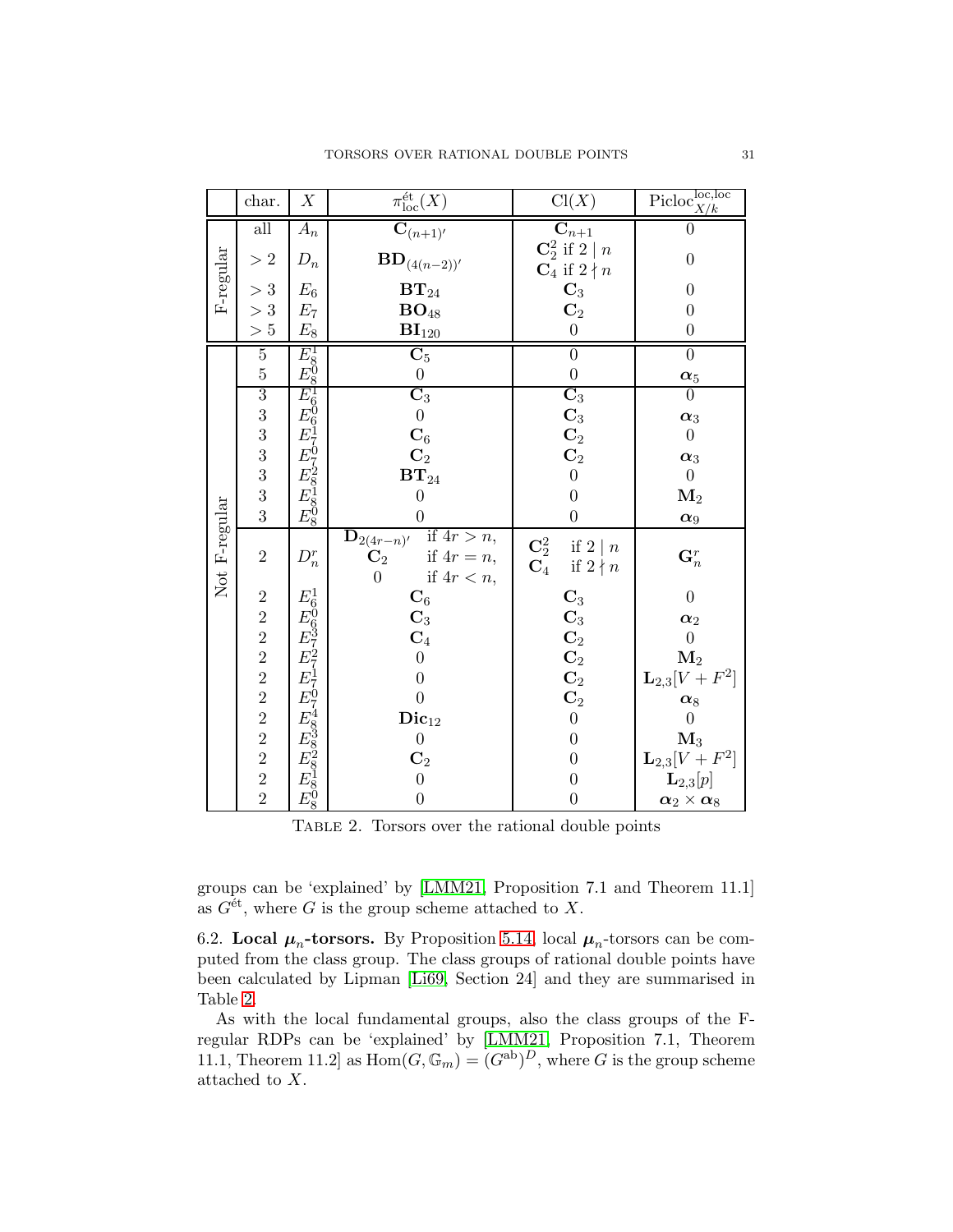6.3. Local Witt vector cohomology. By Proposition [5.16,](#page-23-2) local (loc, loc)-torsors over a singularity are in bijection with elements in the kernel of certain Frobenius and Verschiebung maps on local Witt vector cohomology, see also Corollary [5.19.](#page-24-0) By Lemma [5.29,](#page-29-1) there are no such torsors over Finjective RDPs and thus, not over F-regular RDPs. Thus, the results of this section are mainly relevant for RDPs that are not F-injective. In Proposition [6.2,](#page-31-0) we compute  $\varinjlim_{m,n} H^2_{\mathfrak{m}}(X, W_n \mathcal{O}_X)[F^m]$  together with the actions of F<br>and V on it for those BDDs. and V on it for these RDPs.

While the calculation of  $H^2_{\mathfrak{m}}(X, \mathcal{O}_X)[F^{\infty}] := \varinjlim_m H^2_{\mathfrak{m}}(X, \mathcal{O}_X)[F^m]$  is or less standard, the calculation of more or less standard, the calculation of

$$
H_{\mathfrak{m}}^{2}(X, W_{n}\mathcal{O}_{X})[F^{\infty}] := \varinjlim_{m} H_{\mathfrak{m}}^{2}(X, W_{n}\mathcal{O}_{X})[F^{m}]
$$

for  $n \geq 2$  is more involved. We will use the following technical lemma, which allows us to check whether elements of  $H^2_{\mathfrak{m}}(X, W_{n-1}\mathcal{O}_X)[F^{\infty}]$  lift to  $H_{\mathfrak{m}}^2(X, W_n \mathcal{O}_X)[F^\infty]$ , thus allowing us to bound the difference between  $H^2_{\mathfrak{m}}(X, W_n \mathcal{O}_X)[F^{\infty}]$  and  $V^{n-1}(H^2_{\mathfrak{m}}(X, \mathcal{O}_X)[F^{\infty}])$ .

<span id="page-31-1"></span>**Lemma 6.1.** Let  $x \in X$  be a normal surface singularity. Let

$$
f \in H^2_{\mathfrak{m}}(X, W_{n-1}\mathcal{O}_X)[F^{\infty}]
$$

and choose  $\tilde{f} \in H^2_{\mathfrak{m}}(X, W_n \mathcal{O}_X)$  with  $R(\tilde{f}) = f$ . Next, suppose that there exists an element

$$
g \in H^2_{\mathfrak{m}}(X, \mathcal{O}_X) \setminus \left( F(H^2_{\mathfrak{m}}(X, \mathcal{O}_X)) + H^2_{\mathfrak{m}}(X, \mathcal{O}_X)[F^{\infty}] \right),
$$

such that  $F(\tilde{f}) - V^{n-1}(g) \in H^2_{\mathfrak{m}}(X, W_n \mathcal{O}_X)[F^\infty]$ . Then, f does not admit a lift to  $H^2_{\mathfrak{m}}(X, W_n \mathcal{O}_X)[F^{\infty}].$ 

Proof. By applying the snake lemma to the short exact sequence

$$
0 \to H^2_{\mathfrak{m}}(X, \mathcal{O}_X) \overset{V^{n-1}}{\to} H^2_{\mathfrak{m}}(X, W_n \mathcal{O}_X) \overset{R}{\to} H^2_{\mathfrak{m}}(X, W_{n-1} \mathcal{O}_X) \to 0
$$

and the map  $F^{m'}$ , we obtain an exact sequence

$$
H_{\mathfrak{m}}^{2}(X, W_{n}\mathcal{O}_{X})[F^{m'}] \stackrel{R}{\rightarrow} H_{\mathfrak{m}}^{2}(X, W_{n-1}\mathcal{O}_{X})[F^{m'}] \stackrel{\delta_{m'}}{\rightarrow} H_{\mathfrak{m}}^{2}(X, \mathcal{O}_{X})/F^{m'}.
$$

By our assumptions, f lies in the middle term for  $m' \gg 0$  and its image under the connecting map is  $\delta_{m'}(f) = F^{m'-1}(g)$  (in  $H^2_m(X, \mathcal{O}_X)/F^{m'}$ ). It suffices to show that this is nonzero for all  $m' \gg 0$ . If it is zero, then  $F^{m'-1}(g) = F^{m'}(h)$  (in  $H^2_{\mathfrak{m}}(X, \mathcal{O}_X)$ ), hence  $g - F(h) \in H^2_{\mathfrak{m}}(X, \mathcal{O}_X)[F^{m'-1}] \subseteq$  $H^2_{\mathfrak{m}}(X, \mathcal{O}_X)[F^{\infty}],$  which contradicts our assumptions.

<span id="page-31-0"></span>**Proposition 6.2.** Let  $x \in X$  be a non-F-injective RDP. Let

$$
f_j := \frac{z}{xy^j} \in H^2_{\mathfrak{m}}(X, \mathcal{O}_X)
$$

with respect to the equations in Table [1.](#page-8-1) Let

$$
f_j^{(l)} := (f_j, 0, \dots, 0) \in H^2_{\mathfrak{m}}(X, W_l \mathcal{O}_X)
$$

be the Teichmüller lift of  $f_j$ , and observe that  $f_j^{(l)} = 0$  for  $j \leq 0$ .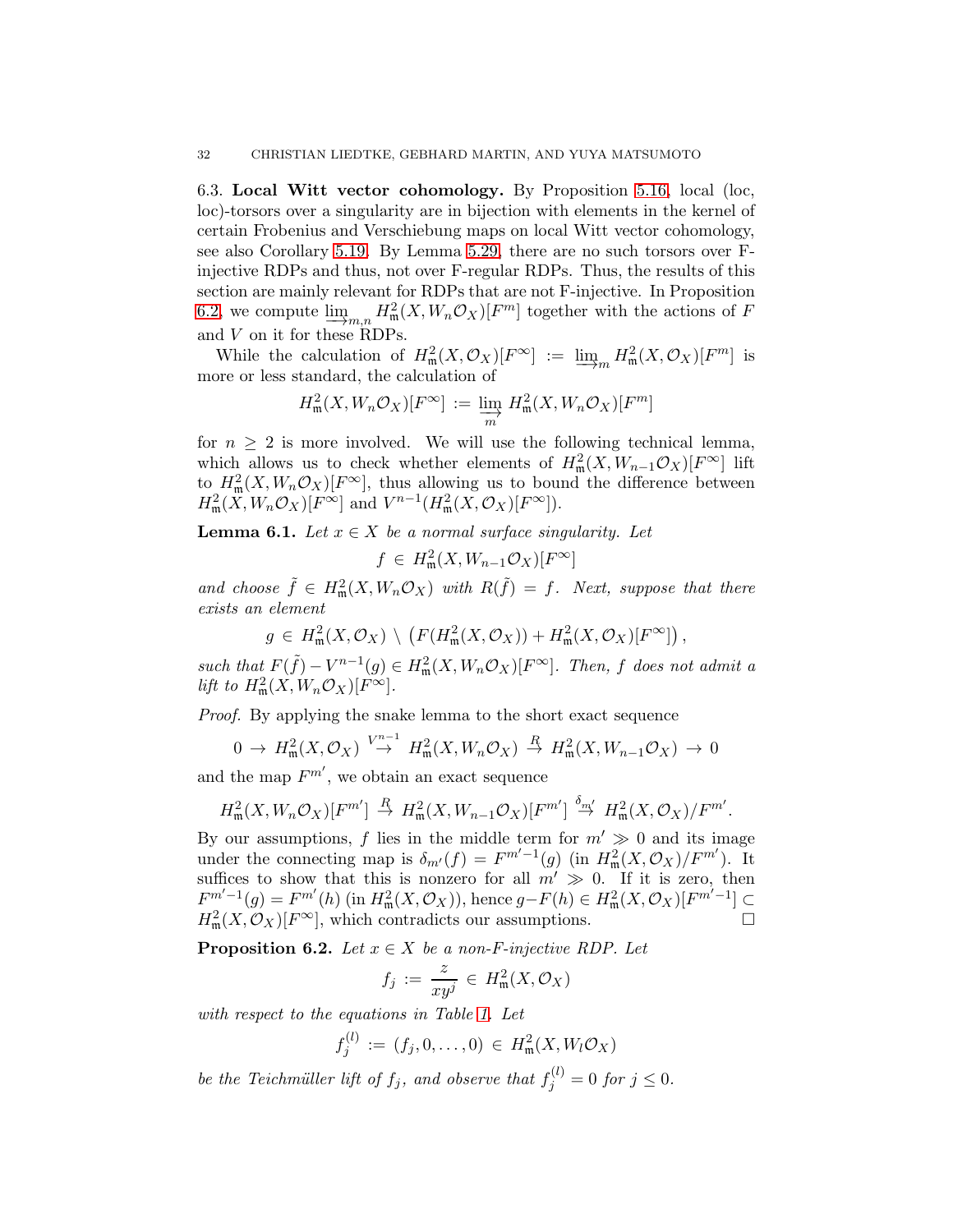If x is of type  $D_n^r$  and  $p = 2$ , then we set let  $C(l, j) := 2^{l-1}(2j - 1)$  and  $L_n^r := \lfloor \min\{n/2 - 1, n - 2r - 2\}\rfloor.$ 

Then, a presentation of  $\underline{\lim}_{m,l} H_m^2(X, W_l \mathcal{O}_X)[F^m]$  as a left  $\mathbb{D}\text{-module}$  is as given in Table [3.](#page-32-0)

| char.            | Х                          | generators                                                                                                                                                        | relations                                                     | length         |
|------------------|----------------------------|-------------------------------------------------------------------------------------------------------------------------------------------------------------------|---------------------------------------------------------------|----------------|
| 5                | $E_8^0$                    | $f_1$                                                                                                                                                             | $F \equiv V \equiv 0$                                         | 1              |
| $\boldsymbol{3}$ | $\overline{E_6^0} \ E_7^0$ | $f_1$                                                                                                                                                             | $\overline{F} \equiv V \equiv 0$                              |                |
| 3                |                            | $\int f_1$                                                                                                                                                        | $F \equiv V \equiv 0$                                         |                |
| 3                | $E_8^1$                    | $f_1^{(2)}$                                                                                                                                                       | $(F+V) \equiv V^2 \equiv 0$                                   | $\overline{2}$ |
| 3                | $E_8^0$                    | $f_1^{(2)}$                                                                                                                                                       | $F \equiv V^2 \equiv 0$                                       | $\overline{2}$ |
| $\overline{2}$   | $D_n^r$                    | $\{f_j^{(l)}\}\$ such that                                                                                                                                        | $V(f_i^{(l)}) = f_i^{(l-1)},$                                 | $L_n^r$        |
|                  |                            | $C(l, j) \leq L_n^r$                                                                                                                                              | $F(\tilde{f}_j^{(l)}) = \tilde{f}_{C(l,j)-((n/2)-r-1)}^{(1)}$ |                |
| $\overline{2}$   |                            |                                                                                                                                                                   | $F \equiv V \equiv 0$                                         | $\mathbf{1}$   |
| $\overline{2}$   |                            | $\begin{array}{c c} E_6^0 & f_1 \ E_7^2 & f_1^{(2)} \end{array}$                                                                                                  | $F + V \equiv V^2 \equiv 0$                                   | $\overline{2}$ |
| $\overline{2}$   |                            | $E_7^1 \,   \, f_1^{(3)}$                                                                                                                                         | $F + V^2 \equiv V^3 \equiv 0$                                 | 3              |
| $\overline{2}$   |                            |                                                                                                                                                                   | $F \equiv V^3 \equiv 0$                                       | 3              |
| $\overline{2}$   |                            |                                                                                                                                                                   | $F + V \equiv V^3 \equiv 0$                                   | 3              |
| $\overline{2}$   |                            | $E_7^0$ $\begin{array}{c} f_1^{(3)} \\ f_1^{(3)} \\ E_8^3 \\ E_8^2 \end{array}$ $\begin{array}{c} f_1^{(3)} \\ f_1^{(3)} \\ f_1^{(3)} \end{array}$<br>$f_1^{(3)}$ | $F + V^2 \equiv V^3 \equiv 0$                                 | 3              |
| $\overline{2}$   | $E_8^1$                    | $f_1^{(3)}, f_2$                                                                                                                                                  | $F(f_1^{(3)}) = V^3(f_1^{(3)}) = 0,$                          | $\overline{4}$ |
|                  |                            |                                                                                                                                                                   | $F(f_2) - V^2(f_1^{(3)}) = V(f_2) = 0$                        |                |
| $\overline{2}$   |                            | $E_8^0 \big  f_1^{(3)}, f_2$                                                                                                                                      | $F(f_1^{(3)}) = V^3(f_1^{(3)}) = 0,$                          | 4              |
|                  |                            |                                                                                                                                                                   | $F(f_2) = V(f_2) = 0$                                         |                |

<span id="page-32-0"></span>TABLE 3. The D-module  $\underline{\lim}_{m,n} H^2_{\mathfrak{m}}(X, W_n \mathcal{O}_X)[F^m]$  for non-<br>E injective PDPs F-injective RDPs

*Proof.* Write  $X = \text{Spec } R$  with  $R = k[[x, y, z]]/(h)$ , where h is one of the equations in Table [1.](#page-8-1) Using Čech cohomology with respect to the cover  ${D(x), D(y)}$ , we obtain an identification

$$
H_{\mathfrak{m}}^{2}(X, W_{l}\mathcal{O}_{X}) = W_{l}R[(xy)^{-1}] / (W_{l}R[x^{-1}] + W_{l}R[y^{-1}]) .
$$

Since h has degree 2 in z and contains a monomial equal to  $z^2$ , the space  $H^2_{\mathfrak{m}}(X, \mathcal{O}_X)$  has basis  $\{e_{i,j}, f_{i,j} \mid i,j \geq 1\}$  with  $e_{i,j} = x^{-i}y^{-j}$ ,  $f_{i,j} = x^{-i}y^{-j}z$ . In particular, the  $f_j$  in the statement is equal to  $f_{1,j}$ .

First, assume X is of type  $E_n^r$ . Straightforward, but rather tedious calculations show the following (the brackets are explained below):

- $E_8^0$   $(p = 5)$ :  $F(f_{1}^{(2)})$  $f_{1}^{(2)}$ ) = - $f_5$ .
- $E_6^0$   $(p=3)$ :  $F(f_{1}^{(2)})$  $f_{1}^{(2)} = -f_{3,1}.$
- $E_7^0$   $(p = 3)$ :  $F(f_1^{(2)}$  $f_1^{(2)} = -f_3.$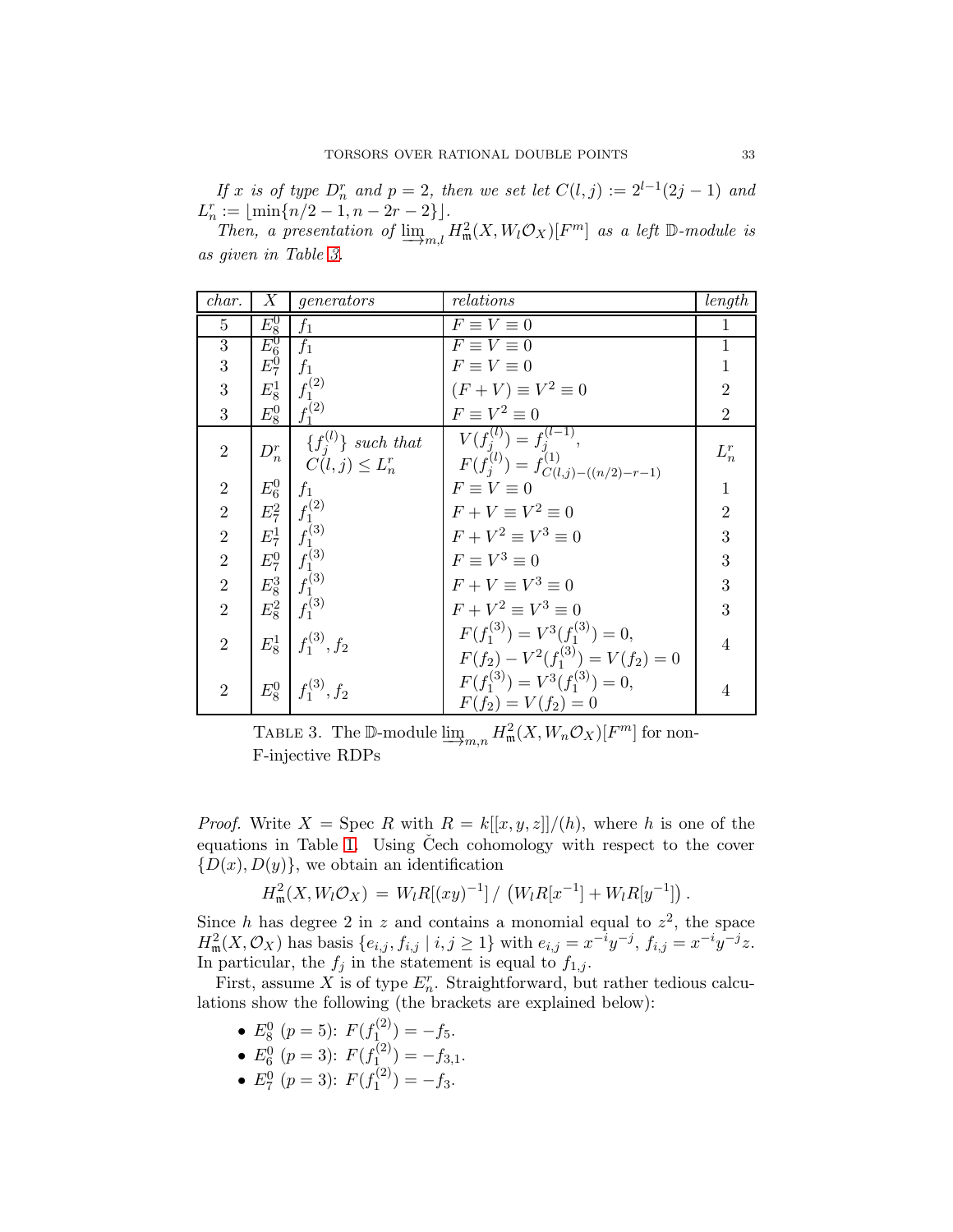34 CHRISTIAN LIEDTKE, GEBHARD MARTIN, AND YUYA MATSUMOTO

• 
$$
E_8^r
$$
 ( $p = 3$ ):  $F(f_1^{(3)}) = \begin{cases} f_{3,2} - f_4 - f_{2,1} + [f_1^{(2)}] & (r = 1), \\ f_{3,2} & (r = 0). \end{cases}$ 

• 
$$
E_6^0
$$
 ( $p = 2$ ):  $F(f_1^{(2)}) = f_2$ .

• 
$$
E_7^2
$$
 ( $p = 2$ ):  $F(f_1^{(3)}) = f_2 + [f_1^{(2)}]$ .  
\n•  $E_7^r$  ( $p = 2$ ):  $F(f_1^{(4)}) = \begin{cases} e_{2,1} + f_3 + [f_1^{(2)}] & (r = 1), \\ e_{2,1} & (r = 0). \end{cases}$ 

• 
$$
E_8^r
$$
 ( $p = 2$ ):  $F(f_1^{(4)}) = \begin{cases} e_{1,1} + [f_1] + f_2 + [f_1^{(3)}] & (r = 3), \\ e_{1,1} + [f_1^{(2)}] & (r = 2), \\ e_{1,1} & (r = 1, 0). \end{cases}$ 

• 
$$
E_8^r
$$
 ( $p = 2$ ):  $F(f_2^{(2)}) = \begin{cases} e_{1,3} + [f_1^{(2)}] & (r = 1), \\ e_{1,3} & (r = 0) \end{cases}$ 

The above list shows two things:

- (1) Restricting to Witt vectors of shorter length, we see that the elements in the third column of Table [3](#page-32-0) are indeed contained in the space  $\lim_{m,l} H_m^2(X, W_l \mathcal{O}_X)[F^m]$  and that they satisfy the relations of the fourth column of Table ? To see that there are no other re-of the fourth column of Table [3.](#page-32-0) To see that there are no other relations, it suffices to check that if  $\sum_{j,l} [a_{j,l}] f_j^{(l)} = 0$  for  $a_{j,l} \in k$  then  $a_{i,l} = 0$ , where  $[-]$  is the Teichmüller lift and the index  $(j, l)$  runs through the asserted generators and their V -descendants, but this is clear.
- <span id="page-33-0"></span>(2) In each case, let  $\tilde{f} := f_{i,j}^{(l+1)}$  be the element for which we calculate  $F(\tilde{f})$  and let g be the sum of the terms without bracket in  $F(\tilde{f})$ . Straight forward calculations in  $H^2_{\mathfrak{m}}(X, \mathcal{O}_X)[F^{\infty}]$  show that  $g \notin F(H_{\mathfrak{m}}^2(X, \mathcal{O}_X))$ . Moreover, by (1), the terms in brackets are killed by some power of  $F$ , hence  $g$  satisfies the assumptions of Lemma [6.1.](#page-31-1) Thus,  $f_{i,j}^{(l)}$  does not extend to  $H_{\mathfrak{m}}^2(X, W_{l+1}\mathcal{O}_X)[F^{\infty}].$

This finishes the proof in the  $E_n^r$ -cases. Indeed, we know that the asserted generators give a subspace of  $\underline{\lim}_{m,l} H_m^2(X, W_l \mathcal{O}_X)[F^m]$ . If the latter was strictly larger, then at least one of the asserted generators would have to lift to a higher level, which contradicts [\(2\)](#page-33-0).

Now we consider the  $D_n^r$  cases  $(p=2)$ . We argue by induction on l. For  $l = 1$ , that is, the  $W_1$  part, we have

<span id="page-33-1"></span>
$$
F\left(\sum_{i,j} a_{i,j}e_{i,j} + \sum_{i,j} b_{i,j}f_{i,j}\right) = \sum_{i,j} a_{i,j}^2 e_{2i,2j} + \sum_{i,j} b_{i,j}^2 e_{2i-2,2j-1} + \sum_{i,j} b_{i,j}^2 f_{2i-1,2j+r-n/2} + \begin{cases} \sum_{i,j} b_{i,j}^2 e_{2i-1,2j-n/2} & (\text{if } 2 \mid n) \\ \sum_{i,j} b_{i,j}^2 f_{2i,2j-(n-1)/2} & (\text{if } 2 \nmid n) \end{cases}
$$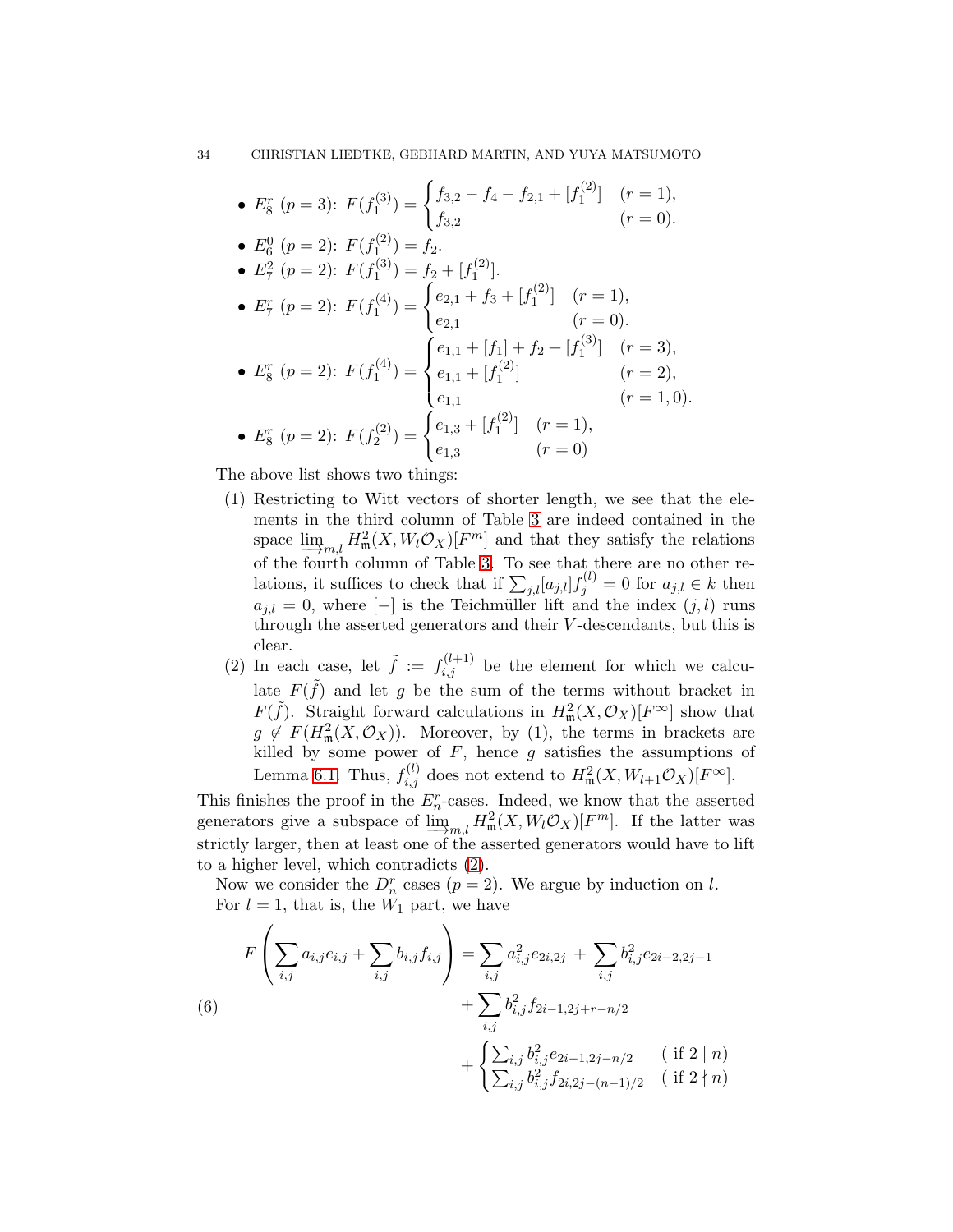Checking parities of the indices, one easily sees that if the right hand side of Equation [\(6\)](#page-33-1) is zero, then  $a_{i,j} = 0$  for all i and j and  $b_{i,j} = 0$  for all  $i \ge 2$  and j. Thus, every element of  $H^2_{\mathfrak{m}}(X, \mathcal{O}_X)[F]$  is of the form  $\sum_j b_{1,j} f_{1,j}$ , and, by induction, so is every element of  $H^2_{\mathfrak{m}}(X, \mathcal{O}_X)[F^\infty]$ . The latter implies that  $b_{1,j} = 0$  for  $2j > |n/2|$ . Then, Equation [\(6\)](#page-33-1) simplifies to

$$
F\left(\sum_{2j\leq \lfloor n/2\rfloor}b_{1,j}f_{1,j}\right)=\sum_{2j\leq \lfloor n/2\rfloor}b_{1,j}^2f_{1,2j+r-n/2}.
$$

The integer-valued function  $\varphi : j \mapsto 2j + r - n/2$  is injective, so we have  $F^k\left(\sum_{2j\leq \lfloor n/2\rfloor}b_{1,j}f_{1,j}\right)=0$  for some  $k\geq 0$  if and only if for every j either  $b_{1,j} = 0$  or  $\varphi^k(j) \leq 0$  for  $k \gg 0$ . The latter happens if and only if  $j <$  $((n/2) - r)$ , or, equivalently,  $2j \leq |n-2r-1|$ . Together with  $2j \leq |n/2|$ , we obtain  $C(1, j) \leq L_n^r$ , hence  $H_m^2(X, \mathcal{O}_X)[F^\infty]$  is as claimed.

Next, consider the  $W_l$  part for  $l > 1$ . For a pair  $(l, j)$  satisfying  $C(l - j)$  $(1, j) \leq L_n^r$  (that is, we have  $f_j^{(l-1)} \in H^2_{\mathfrak{m}}(X, W_{l-1}\mathcal{O}_X)[F^\infty]$ ), we have the equation

$$
F\left(f_j^{(l)}\right) = [f_{j_1}^{(2)}] + f_{j_3} + \begin{cases} e_{j_2} & \text{if } 2 \mid n, \\ f_{2,j_2} & \text{if } 2 \nmid n, \end{cases}
$$

where  $j_1 = C(l-1, j) - (n/2 - r - 1), j_2 = C(l, j) - \lfloor n/2 \rfloor + 1$ , and  $j_3 =$  $C(l, j) - (n/2 - r - 1)$  (cf. [Ma19, Proof of Proposition 4.5]). Again, if  $j_2 \leq 0$ and  $2j_3 - 1 \leq L_n^r$  (or, equivalently, if  $C(l,j) \leq L_n^r$ ), then  $j_1 \leq 0$  and  $f_j^{(l)}$ j belongs to  $H^2_{\mathfrak{m}}(X, W_l \mathcal{O}_X)[F^\infty]$ . Morever, using the injectivity of the function  $C: \mathbb{N}_{\geq 1} \times \mathbb{N}_{\geq 1} \to \mathbb{N}_{\geq 1}$ , we observe that no nonzero linear combination of  $f_{i'}^{(l')}$  $j'$  with  $l' \leq l$  and  $C(l', j') > L_n^r$  belongs to  $H^2_{\mathfrak{m}}(X, \mathcal{O}_X)[F^{\infty}]$ .

Remark 6.3. For useful formulas concerning calculations with Witt vectors of short length, we refer the reader to [Ma19, Section 2]. Also, since the computations with Witt vectors can be described in terms of the so-called ghost polynomials, we can reduce the computations to certain equalities in rings of characteristic zero. For example, to show the formula for  $F(f_1^{(4)})$  $j_1^{(4)}$ ) in  $E_8^1$   $(p = 2)$ , it suffices to check  $(z/xy)^{16} \equiv (1/xy)$  modulo the ideal generated by  $(z/x^i y^j)^8$ ,  $2(z/x^i y^j)^4$ ,  $4(z/x^i y^j)^2$ , and  $8(z/x^i y^j)$  with  $i \leq 0$  or  $j \leq 0$ , in the ring  $\tilde{B}[1/xy]$ , where  $\tilde{B} = \mathbb{Z}[x, y, z]/(z^2 + x^3 + y^5 + zxy^3)$ .

<span id="page-34-0"></span>6.4. Local (loc,loc)-torsors. By Proposition [5.13,](#page-21-2) local torsors under finite abelian group schemes of (loc, loc)-type can be described via  $\text{Pic}^{\text{loc},\text{loc}}_{X/k}$ . As explained in Section [5.4,](#page-23-0) Dieudonné theory and Corollary [5.21](#page-25-0) imply that Picloc<sup>loc</sup>,loc is determined by  $\underline{\lim}_{m,n} H^2_{\mathfrak{m}}(X, W_n \mathcal{O}_X)[F^m]$ , considered as a left<br>
modula D-module.

In fact, we can be explicit about Picloc<sup>loc</sup>,loc if  $x \in X$  is a non-F-injective RDP. For all but the  $D_n^r$ -singularities in  $p = 2$ , Proposition [6.2](#page-31-0) and the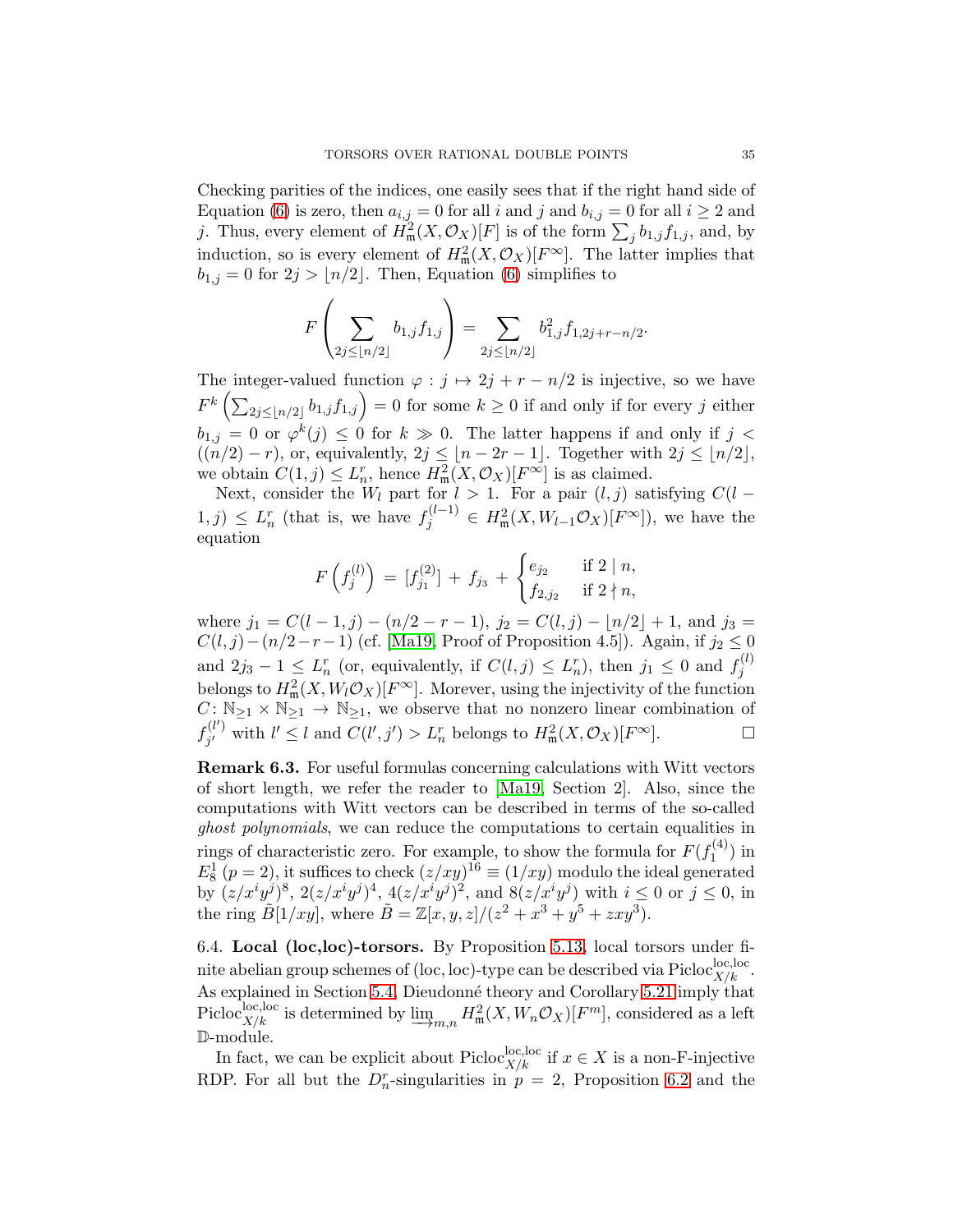examples in Section [3.5](#page-10-0) immediately yield the answer and we refer to Table [2.](#page-30-0) Thus, let  $x \in X$  be a  $D_n^r$ -singularity in  $p = 2$  and set

$$
\mathbf{G}_n^r := \text{Picloc}_{X/k}^{\text{loc,loc}} \quad \text{and} \quad L_n^r := \lfloor \min\{n/2 - 1, n - 2r - 2\}\rfloor.
$$

By Proposition [6.2,](#page-31-0) the (loc, loc)-group scheme  $\mathbf{G}_n^r$  is finite of length  $p^{L_n^r}$ with  $p = 2$ . We now establish some more information about it.

<span id="page-35-2"></span><span id="page-35-0"></span>**Proposition 6.4.** Let  $\mathbf{G}_n^r$  be as before.

- (1)  $\mathbf{G}_n^r$  is killed by p, that is,  $\mathbf{G}_n^r = \mathbf{G}_n^r[p]$ .
- (2) If  $n \leq 4r + 3$ , then  $\text{Im}(F) = \text{Ker}(V)$ ,  $\text{Im}(V) = \text{Ker}(F)$ , and  $\mathbf{G}_N^r$  is self-dual.

If  $n > 4r + 3$ , then we have  $\text{Im}(F) \subsetneq \text{Ker}(V)$ ,  $\text{Im}(V) \subsetneq \text{Ker}(F)$ , and  $\mathbf{G}_n^r$  is not self-dual in general.

<span id="page-35-1"></span>(3) There exist isomorphisms

$$
\mathbf{G}_n^r[F] \,\cong\, \bigoplus_i \boldsymbol{\alpha}_{p^{a_i}}^{D} \quad \ \ and \quad \ \mathbf{G}_n^r / \mathbf{G}_n^r[F] \,\cong\, \bigoplus_i \boldsymbol{\alpha}_{p^{b_i}}
$$

where  $1 \leq i \leq \lfloor (n-2r)/4 \rfloor$  and where the the  $a_i$  and  $b_i$  are determined by n and r (we give precise formulas in the proof). In particular, Frobenius gives rise to a short exact sequence

$$
0\,\to\, \bigoplus_i \boldsymbol{\alpha}_{p^{a_i}}^D\,\to\, \mathbf{G}_n^r\,\to\, \bigoplus_i \boldsymbol{\alpha}_{p^{b_i}}\,\to\, 0.
$$

*Proof.* By Proposition [6.2,](#page-31-0)  $\mathbb{D}_{loc,loc}(\mathbf{G}_n^r) = \underline{\lim}_{m,l} H_m^2(X, W_l \mathcal{O}_X)[F^m]$  is generated as a  $\mathbb{D}$  module by erated as a D-module by

$$
f_j^{(l)}
$$
 with  $2^{l-1}(2j-1) \le L_n^r$ .

and the generators satisfy  $pf_j^{(l)} = VFf_j^{(l)} = Vf_{j'}^{(1)} = 0$  for some j', which implies  $\mathbf{G}_n^r[p] = \mathbf{G}_n^r$ . This shows [\(1\)](#page-35-0) and [\(3\)](#page-35-1) up to determining the parameters.

The set of the indices  $(l, j)$  appearing in the basis corresponds bijectively to the set  $S = \{x \in \mathbb{Z}_{>0} \mid x < \min\{n/2, n-2r-1\}\}\$  under the map C. Moreover, the action of F and V on the elements  $f_i^{(l)}$  $j^{(i)}$  are described by the functions  $F, V: S \to S \cup \{0\},\$ 

$$
F(x) = \begin{cases} 2x - (n - 2r - 1) & (2x > n - 2r - 1) \\ 0 & (2x < n - 2r - 1), \end{cases} \qquad V(x) = \begin{cases} x/2 & (2 \mid x), \\ 0 & (2 \nmid x), \end{cases}
$$

where  $0 \in S$  corresponds to  $0 \in \mathbb{D}_{loc,loc}(\mathbf{G}_n^r)$ . Hence the inequalities in [\(2\)](#page-35-2) are reduced to the corresponding assertions on the maps  $F, V$  on  $S$ .

First, suppose that  $n \leq 4r + 3$ . Then,  $S = \{x \in \mathbb{Z}_{>0} \mid x < n - 2r - 1\},\$ (note that  $n - 2r - 1$  is always odd,) and in this case we have, for  $x \in S$ ,

•  $F(x) = 0$  if and only if  $x < (n - 2r - 1)/2$  if and only if  $x = V(y)$ for some  $y \in S$ ,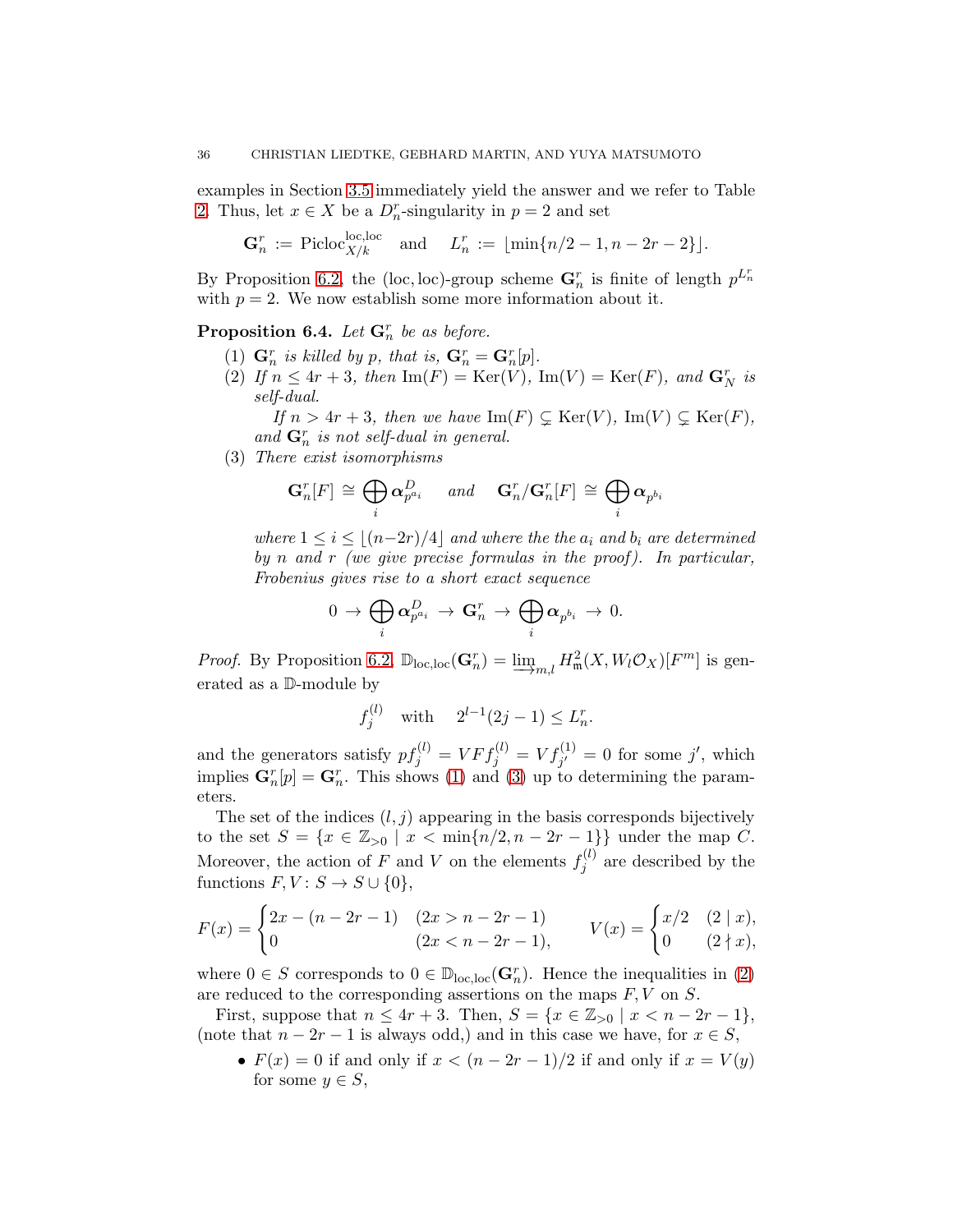•  $V(x) = 0$  if and only if x is odd if and only if  $x = F(y)$  for some  $y \in S$ ,

thus the desired equalities hold.

Second, suppose that  $n > 4r+3$ . Then, the corresponding set is  $S' = \{x \in S\}$  $\mathbb{Z}_{>0}$  |  $x < n/2 - 1$ }  $\subsetneq S$ , and by looking at the maps  $F, V: S' \to S' \cup \{0\}$ (defined by the same formulas), we conclude the desired inequalities. This shows  $(2)$ .

In both cases, we can determine the parameters  $a_i$  and  $b_i$  in [\(3\)](#page-35-1) by counting the sizes of the  $F$ -orbits and the  $V$ -orbits. Their precise values are as follows

$$
a_i = \lceil \log_2 \frac{n - 2r - 1}{2i - 1} \rceil - \lceil \log_2 \max\{2, \frac{n - 2r - 1 - (n/2)}{2i - 1}\rceil\},
$$
  
\n
$$
b_i = \lceil \log_2 \frac{\min\{n/2, n - 2r - 1\}}{2i - 1} \rceil - 1.
$$

Details are omitted (when considering F-orbits,  $(n - 2r - 1) - x$  is a useful coordinate). coordinate).

**Remark 6.5.** Finite abelian group schemes G in characteristic  $p > 0$  that satisfy  $G[p] = G$ ,  $\text{Im}(F) = \text{Ker}(V)$ , and  $\text{Im}(V) = \text{Ker}(F)$  are called truncated Barsotti-Tate groups of level 1 or  $BT_1$  for short. They play an important rôle in the theory of  $p$ -divisible groups and have been classified by Oort [\[Oo05\]](#page-74-0). The proposition says that  $\mathbf{G}_n^r$  is BT<sub>1</sub> if and only if  $n \le 4r + 3$ .

In the  $BT_1$  case, the set S constructed in the proof is decomposed into sequences  $x_i = (x_{i,j})_{1 \leq j \leq e_i}$ , where the index j is considered cyclically, such that  $2x_{i,j} \equiv x_{i,j+1} \pmod{n-2r-1}$ . This amounts to the decomposition of  $\mathbf{G}_n^r$  into indecomposable subgroup schemes. For each i, there is a sequence in  ${F, V}^{e_i}$  whose j-th letter is F (resp. V) if and only if  $x_{i,j+1} = F(x_{i,j})$  (resp.  $V(x_{i,j+1}) = x_{i,j}$ . This is the word corresponding to the indecomposable group scheme defined by Oort in [\[Oo05\]](#page-74-0).

6.5. Finiteness. By a theorem of Lipman [\[Li69\]](#page-74-1) (Theorem [7.8\)](#page-40-0), rational surface singularities are characterised by having finite class groups.

Next, local fundamental groups of F-regular singularities are finite by [\[CST18\]](#page-73-0). In particular, the local fundamental groups of F-regular RDPs are finite. Moreover, by Artin's explicit computations [\[Ar77\]](#page-73-1), the local fundamental groups of all RDPs are finite.

F-injective singularities have trivial Picloc<sup>loc</sup>, which applies in particular to F-injective RDPs. As an application of our computations, we now establish the following finiteness results. As with the local fundamental groups, we are not aware of an apriori reason for this finiteness.

**Theorem 6.6.** Let  $x \in X$  be an RDP in characteristic  $p > 0$ . Then, the length of  $\lim_{m,n} H_m^2(X, W_n \mathcal{O}_X)[F^m]$  as a  $W(k)$ -module is finite. In particular, Picloc ${}_{X/k}^{\text{loc,loc}}$  is a finite group scheme.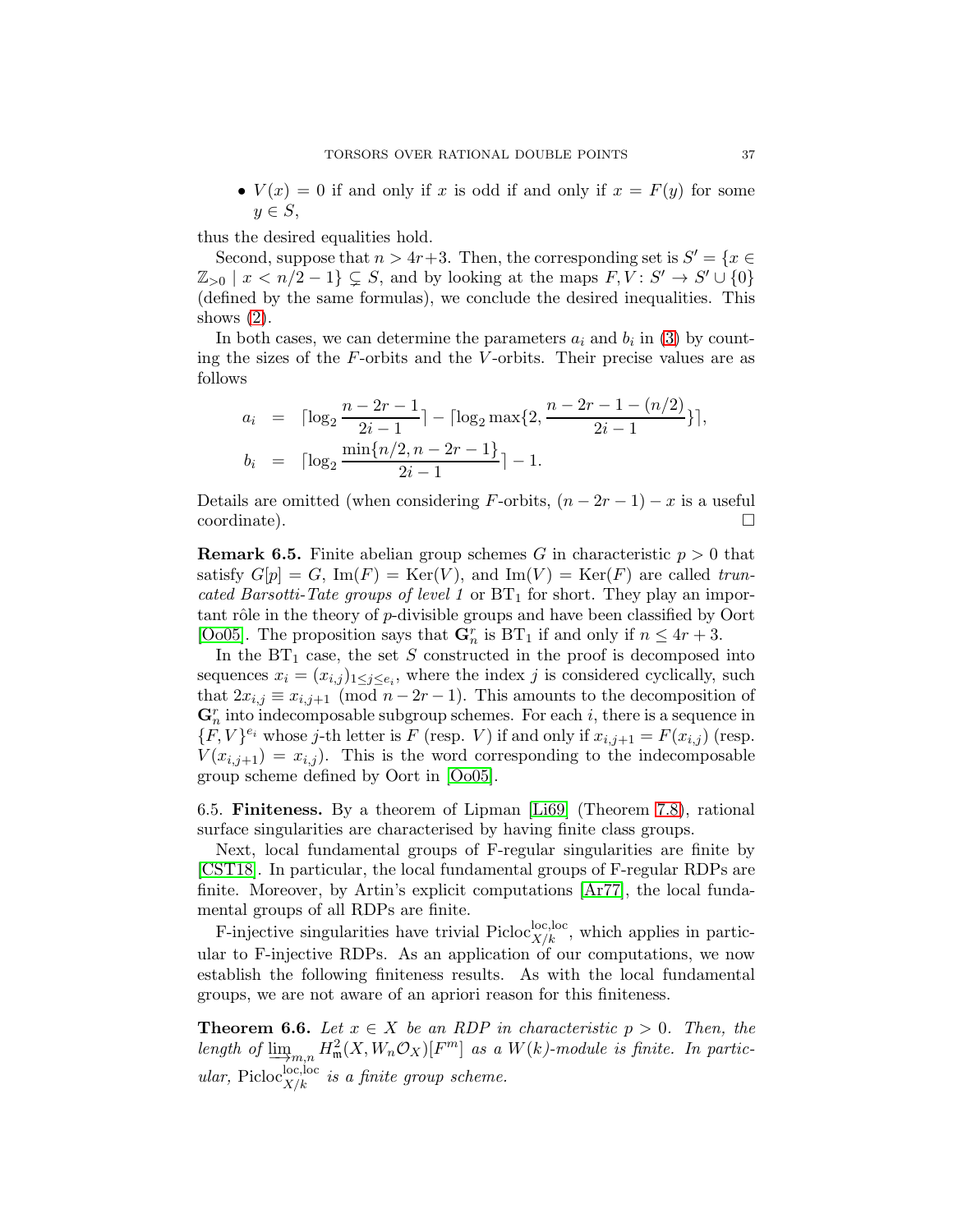*Proof.* If  $x \in X$  is F-injective (this holds, for example, if  $p > 5$ ), then  $\varinjlim_{m,n} H^2_{\mathfrak{m}}(X, W_n \mathcal{O}_X)[F^m]$  is even trivial. If  $x \in X$  is not F-injective, then  $\frac{1}{2}m, n$   $\frac{1}{m}$  of  $\frac{1}{m}$   $\frac{1}{m}$  over the contraction  $x$  or  $x$  is not a injective, then this follows from Proposition [6.2.](#page-31-0)

**Remark 6.7.** Let  $x \in X$  be an RDP in characteristic  $p > 0$ .

- (1) It would be desirable to find common properties of the group schemes Picloc<sub> $X/k$ </sub> apart from their finiteness, but such properties seem to be hard to find: Picloc<sub> $X/k$ </sub> is killed by p except precisely if it is of type  $E_8^3$  in  $p=2$ . If it is killed by p, then there are examples where it is a  $BT_1$  and there are examples where it is not. Moreover, there are examples where  $Picloc_{X/k}^{\text{loc,loc}}$  is autodual and there are examples where it is not.
- (2) If  $p = 2$ , then the length of Picloc<sup>loc, loc</sup>, can be arbitrarily large as Proposition [6.4](#page-35-2) shows. Moreover:
	- (a) If  $x \in X$  is of type  $D_{2^e+2}^1$ , then the element  $f_1^{(e)}$  $i_1^{(e)}$  (notation as in Proposition [6.2\)](#page-31-0) is annihiliated by F and  $V^e$ , but not by  $V^{e-1}$ .
	- (b) We will see in Proposition [9.23](#page-61-0) below that there exist RDPs that are  $\alpha_{2^{e}}$ -quotients, which induces an element annihilated by V and  $F^e$ , but not by  $F^{e-1}$ .

6.6. A curious coincidence. Recall that an RDP is called taut if its formal isomorphism class is uniquely determined by its resolution graph Γ. From the explicit classification, it follows that an RDP is taut if and only if it is F-regular, but see also [\[Ta15\]](#page-75-0). If  $x \in X$  is an RDP of type  $\Gamma$  that is not taut, let r be its Artin co-index as defined in [\[Ar77\]](#page-73-1) with the modification described in Convention [2.1.](#page-8-0) If  $x \in X$  is taut, we set  $r := 0$ . We note that the co-index is lower semi-continuous in families of RDPs of the same type.

Let  $r_{\text{max}}(\Gamma) + 1$  (resp.  $r_{\text{max}}(\Gamma) + 1/2$ ) be the number of analytic isomorphism classes of RDPs with Dynkin diagram  $\Gamma$  in some fixed characteristic  $p \geq 0$  if  $(p, \Gamma)$  is not (resp. is)  $(2, D_n)$  with n odd. Equivalently,  $r_{\text{max}}(\Gamma)$ is the difference between the maximal and the minimal possible value of  $r$ . Thus,  $r_{\text{max}}(\Gamma) = 0$  if and only if RDPs of type  $\Gamma$  are taut.

Next, let  $\pi: Y \to X$  be the minimal resolution of singularities of an RDP  $x \in X$ , let E be the exceptional divisor of  $\pi$ , and let  $S := \Theta_Y(-\log E)$ be the sheaf of logarithmic derivations. In characteristic zero, Wahl [\[Wa75\]](#page-75-1) showed that  $H_E^1(Y, S)$  is zero, and in characteristic  $p > 0$ , Hirokado [Hi19] computed the dimensions of  $H_E^1(Y, S)$  and  $H_E^1(Y, S(E))$ .

By [Hi19, Proposition 2.3], we have  $H_E^1(Y, S(E)) \cong H^1(Y, S)$  and the latter space is the tangent space to the functor of equisingular deformations of  $Y$ , which are precisely those deformations of  $Y$  where no component of  $E$  disappears (see [Wa76]).

**Proposition 6.8.** Let  $x \in X$  be an RDP of type  $\Gamma$  over an algebraically closed field of characteristic  $p > 0$ . Let r be the Artin co-index of x and let  $r_{\text{max}} = r_{\text{max}}(\Gamma)$  as above. Then,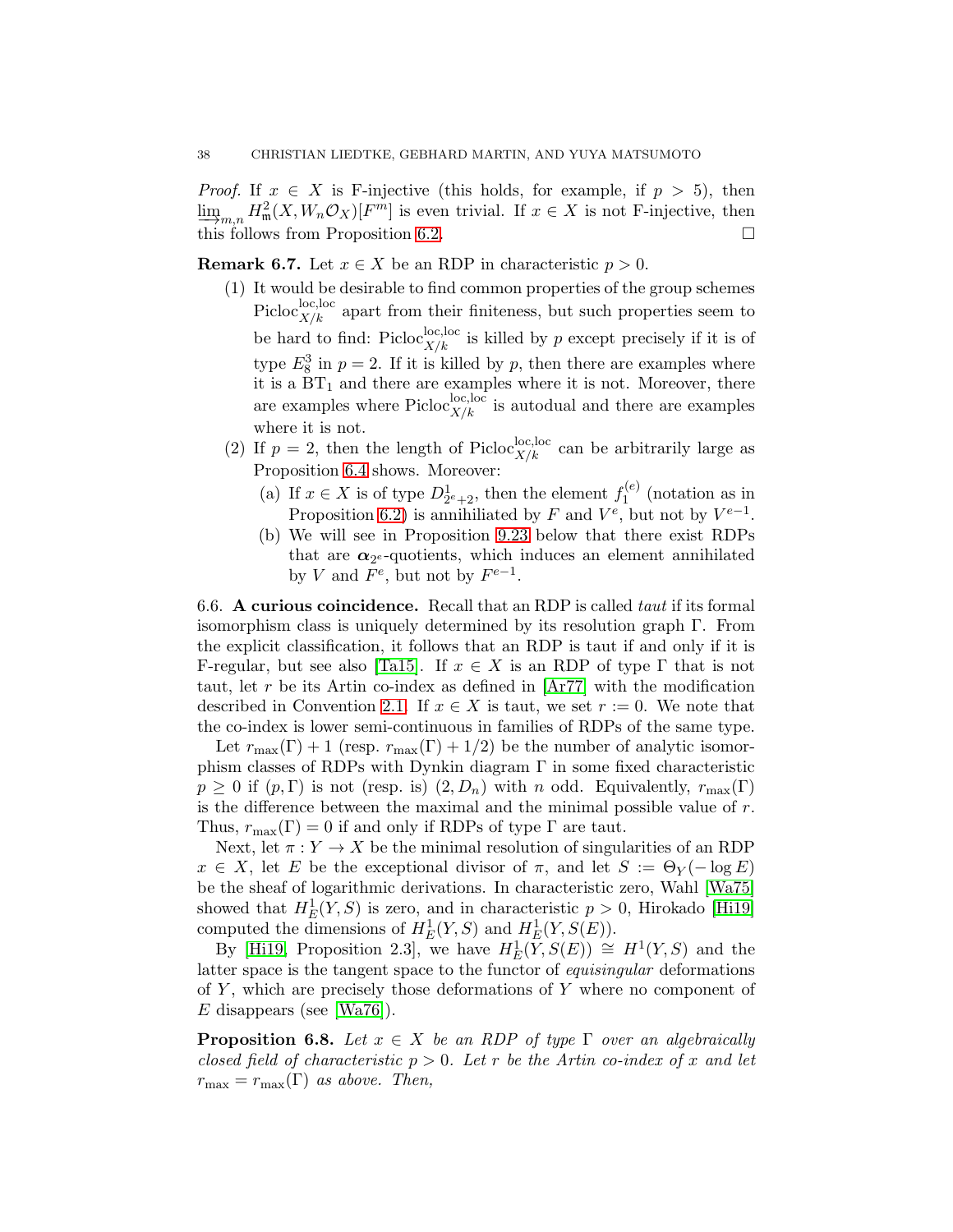- (1) length  $\mathbb{D}_{\text{loc,loc}}(\text{Pic}(\mathcal{X}/k))$ , as a function of r, is decreasing (not always strictly decreasing) and attains the maximum value  $|r_{\text{max}}|$  at  $|r|=0.$
- (2) Let  $\pi: Y \to X$  be the minimal resolution of singularities and let E be the exceptional divisor of  $\pi$ . Then,

length 
$$
(\mathbb{D}_{loc,loc}(\text{Pic}(\mathbb{C}_{X/k}))[F]
$$
 = dim  $H_E^1(Y, \Theta_Y(-\log E)(E))$   
 =  $r_{max} - r$ .

Proof. The assertions about the lengths follow immediately from Proposition [6.2](#page-31-0) and Table [3.](#page-32-0) The equality dim  $H_E^1(Y, \Theta_Y(-\log E)(E)) = r_{\max} - r$  is shown in [Hi19, Theorem 1.1(ii)].

Remark 6.9. This coincidence of numbers deserves further study. It might point to connections between Frobenius actions on local Witt vector cohomology, deformations of surface singularities, and their tautness. It might generalise Tanaka's tautness (resp. partial tautness) results [\[Ta15\]](#page-75-0) for Fregular (resp. F-split) surface singularities.

## 7. Detecting smoothness via local torsors

In this section, we characterize smooth points on surfaces in terms of local torsors. The starting point is the following classical result.

**Theorem 7.1** (Mumford [\[Mu61\]](#page-74-2)). Let  $x \in X$  be a normal complex analytic surface germ. Then,  $x \in X$  is smooth if and only if  $\pi_{\text{loc}}^{\text{top}}(X)$  is trivial.

Here, the local topological fundamental group of  $x \in X$  is defined by choosing a sufficiently small  $\varepsilon$ -neighborhood  $B_{\varepsilon}$  of  $x \in X$ , setting  $U :=$  $B_{\varepsilon} \setminus \{x\}$ , choosing a point  $u \in U$ , and defining  $\pi_{\text{loc}}^{\text{top}}(X) := \pi_1^{\text{top}}$  $_1^{\text{top}}(U, u)$ .

We will generalise this result to arbitrary perfect fields. First, we need to define what we mean by a singularity over such a field, which generalises Definition [5.1.](#page-18-0)

<span id="page-38-0"></span>**Definition 7.2.** Let k be a perfect field. A normal (d-dimensional) singularity over k is a pair  $x \in X$ , where  $X = \text{Spec } R$ , where  $(R, \mathfrak{m})$  is an integral, normal, local, complete, and Noetherian k-algebra of dimension  $d \geq 2$  with residue field  $k$ , and where x is the closed point corresponding to  $m$ . In this context, we will set  $U := X \setminus \{x\}.$ 

In particular, note that we are assuming that  $x \in X$  is a k-rational point. This guarantees that  $X$  is even geometrically integral. Since  $k$  is perfect,  $X$ is geometrically normal, so that  $X_{\bar{k}}$  is  $S_2$ , hence  $x \in X_{\bar{k}}$  is a singularity in the sense of Definition [5.1.](#page-18-0) Finally, again because  $k$  is perfect,  $X$  is regular if and only if it is geometrically regular if and only if it is smooth over  $k$ .

7.1. Invariants over non-closed fields. Let  $k$  be a perfect field and let  $x \in X$  be a normal singularity as in Definition [7.2.](#page-38-0) When defining the objects parametrising local torsors in Section [5,](#page-17-0) we worked over an algebraically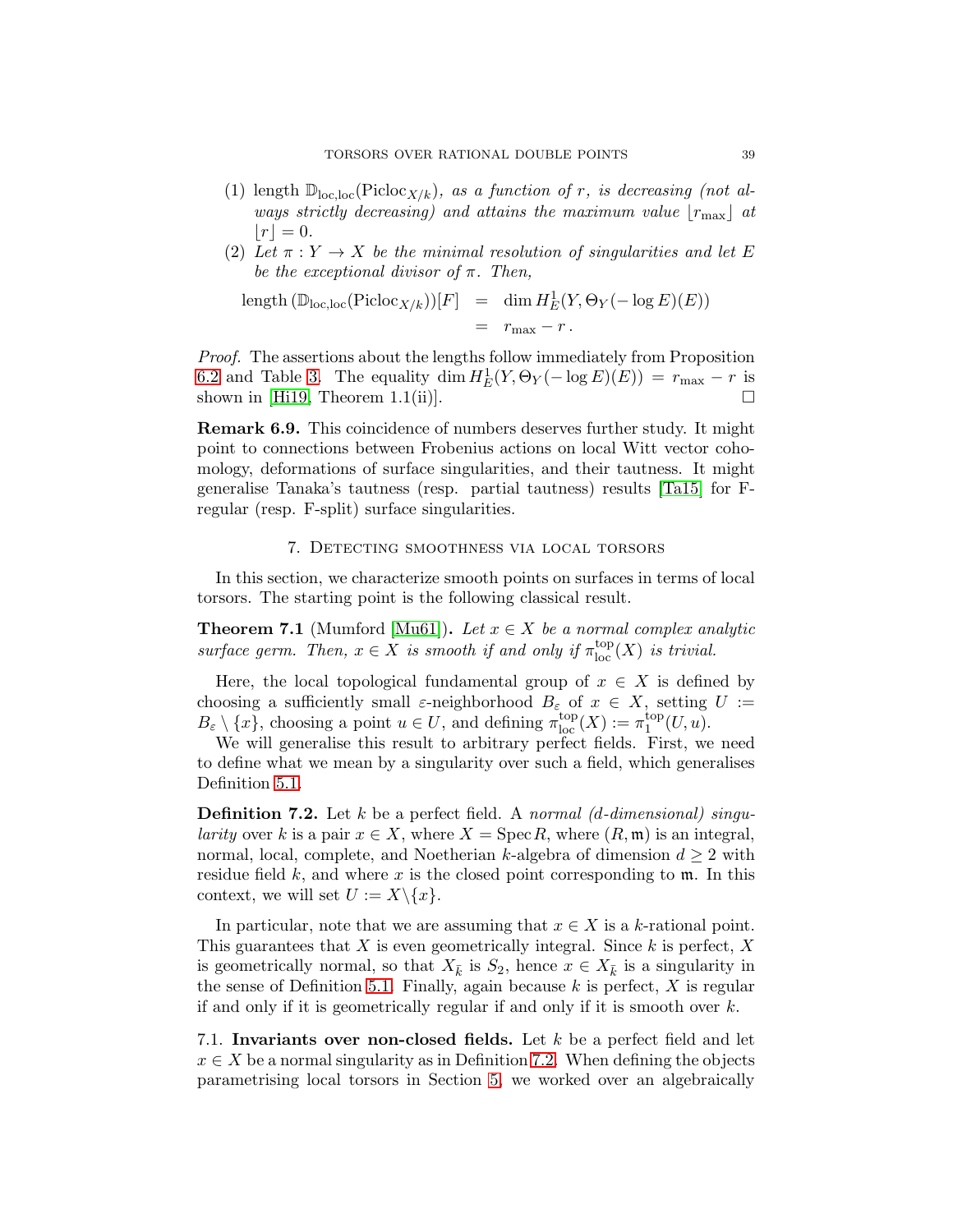closed field, so let us take a moment to see how these objects behave over non-closed fields.

Define

$$
\pi_{\mathrm{loc}}^{\mathrm{\acute{e}t}}(X) \, := \, \ker\left(\pi_1^{\mathrm{\acute{e}t}}(U, \overline{\eta}) \rightarrow \pi_1^{\mathrm{\acute{e}t}}(X, \overline{\eta})\right)
$$

where  $\overline{\eta}$  is the geometric generic point of U and X. We also define

$$
\pi_{\mathrm{loc}}^{\mathrm{N}}(X) := \mathrm{ker} \left( \pi_1^{\mathrm{N}}(U, x) \to \pi_1^{\mathrm{N}}(X, x) \right).
$$

The local Picard functor of  $x \in X$  is defined in [\[Bo78\]](#page-73-2). The next result, which is probably known to the experts, shows the geometric nature of some invariants of  $x \in X$ .

<span id="page-39-0"></span>**Lemma 7.3.** Let  $x \in X$  be as above (recall that k is assumed to be perfect) and let  $k \subset K$  be an algebraic field extension.

(1) The natural homomorphism  $\pi_1^{\text{\'et}}(X_K) \to \pi_1^{\text{\'et}}(X)$  induces an isomorphism

$$
\pi_{\mathrm{loc}}^{\mathrm{\acute{e}t}}(X_K) \to \pi_{\mathrm{loc}}^{\mathrm{\acute{e}t}}(X).
$$

(2) The natural homomorphism  $\pi_1^N(X_K) \to \pi_1^N(X)$  induces an isomorphism

$$
\pi_{\mathrm{loc}}^{\mathrm{N}}(X_K) \to \pi_{\mathrm{loc}}^{\mathrm{N}}(X) \times_k K.
$$

- (3) There is an isomorphism ( $Picloc_{X/k}$ <sub>red</sub> ×  $K \cong (Picloc_{X_K/K})_{red}$ .
- (4) If  $p > 0$ , then  $x \in X$  is F-injective if and only if  $X_K$  is F-injective.

*Proof.* It suffices to treat the case where K is an algebraic closure of k. Let  $G_k := \text{Gal}(K/k)$  be the absolute Galois group.

Then, we have a commutative diagram

(7)  
\n
$$
\begin{array}{ccc}\n & \pi_{\text{loc}}^{\text{\'et}}(X_K) \longrightarrow {\pi_{\text{loc}}^{\text{\'et}}(X)} \\
 & \downarrow & \downarrow & \\
1 & \longrightarrow {\pi_1^{\text{\'et}}(U_K)} \longrightarrow {\pi_1^{\text{\'et}}(U)} \longrightarrow G_k \longrightarrow 1 \\
 & \downarrow & \downarrow & \\
1 & \longrightarrow {\pi_1^{\text{\'et}}(X_K)} \longrightarrow {\pi_1^{\text{\'et}}(X)} \longrightarrow G_k \longrightarrow 1\n\end{array}
$$

where the two bottom rows are short exact sequences. The claim about  $\pi_{\text{loc}}^{\text{\'et}}$ now follows from a simple diagram chase.

By [\[No82,](#page-74-3) Proposition 5], taking fundamental group schemes commutes with algebraic separable field extensions, from which the second assertion follows.

For the claim on Picloc<sub>X/k</sub>, the assumption that  $x \in X$  is a k-rational point implies that  $X_K$  is still local and the complement of its closed point is  $U_K$ . Thus, from the definition of Picloc<sub>X/k</sub> in [\[Bo78,](#page-73-2) Section II], we have Picloc<sub>X/k</sub> × K ≅ Picloc<sub>XK/K</sub>. Since k is perfect, restricting the functors to normal schemes commutes with field extensions, hence we get the stated isomorphism.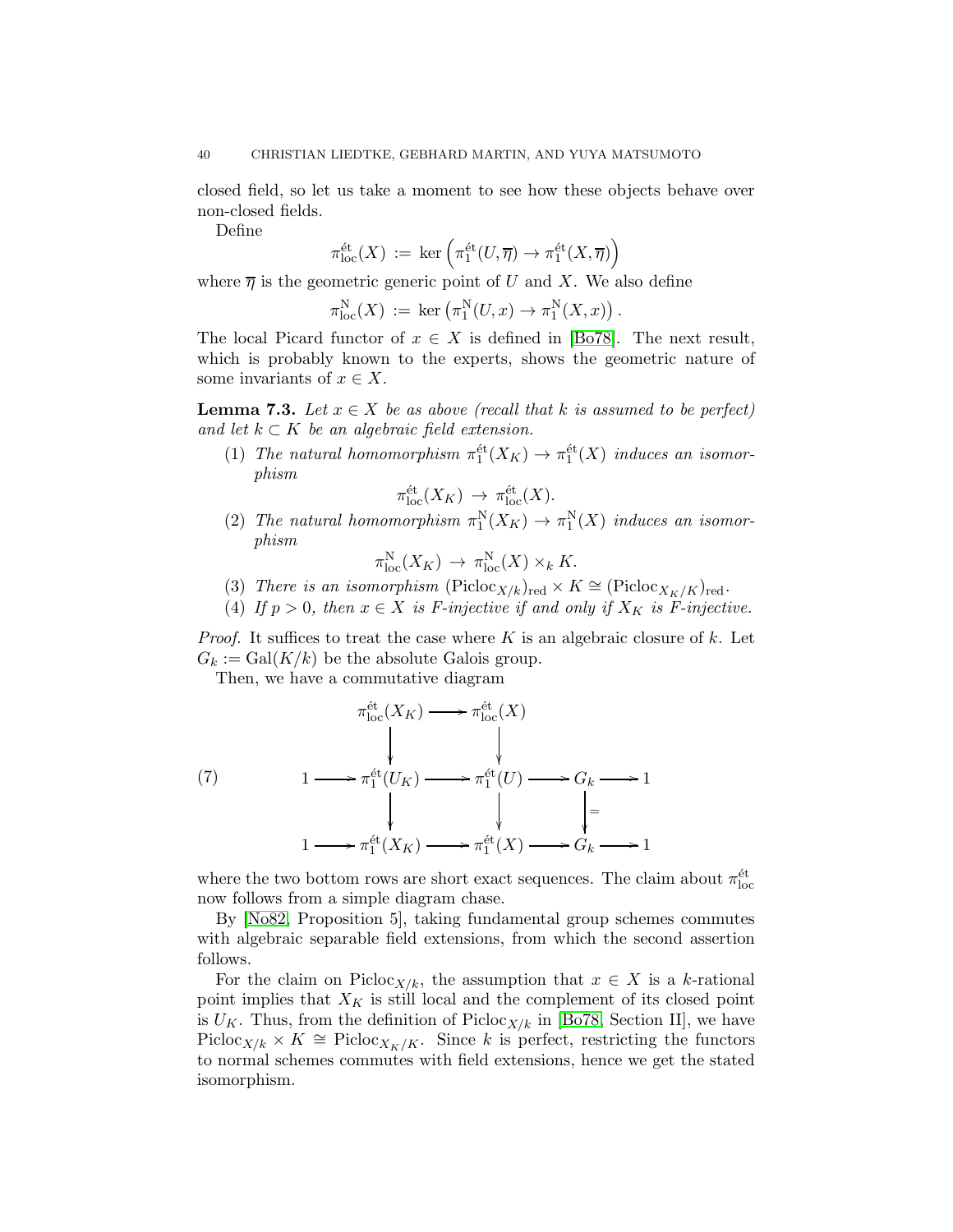Finally, if  $x \in X$  is a k-rational point, then the morphism induced by  $X_K \to X$  on coordinate rings is a local homomorphism, so the claim on F-injectivity follows from [DM19, Theorem 3.9 and Theorem A]. F-injectivity follows from [\[DM19,](#page-73-3) Theorem 3.9 and Theorem A].

Remark 7.4. The class group is not geometric, as Salmon's singularity in Remark [7.9](#page-40-1) and Proposition [7.12](#page-41-0) below show.

7.2. The theorems of Flenner and Lipman. Over fields of characteristic 0, we have the following algebraic analogue of Mumford's theorem.

**Theorem 7.5** (Flenner). Let  $x \in X$  be normal surface singularity over a field k of characteristic 0. Then,  $x \in X$  is smooth if and only if  $\pi_{\text{loc}}^{\text{\'et}}(X)$  is trivial.

*Proof.* If  $k = \overline{k}$ , then this is [\[Fl75\]](#page-73-4). If not, then Lemma [7.3](#page-39-0) shows that  $\pi_{\text{loc}}^{\text{\'et}}(X_{\overline{k}})$  is trivial. Thus,  $x_{\overline{k}} \in X_{\overline{k}}$  is smooth and hence,  $x \in X$  is smooth.  $\Box$ 

**Remark 7.6.** In fact, Flenner [FI75, Korollar (1.8)] proves that  $x \in X$  is smooth if and only if X is "pure", without assuming that  $x \in X$  is a krational point. If  $x \in X$  is a k-rational point, then purity of X is the same as triviality of  $\pi_{\text{loc}}^{\text{\'et}}(X)$ .

**Remark 7.7.** This theorem is *not* true in characteristic  $p > 0$ : for example, if  $x \in X$  is the rational double point of type  $A_{p-1}$ , then  $\pi_{\text{loc}}^{\text{\'et}}(X)$  is trivial. Moreover, in characteristic zero, the abelianisation of the local fundamental group is equal to the class group, see Proposition [5.12](#page-21-0) and Proposition [5.14.](#page-22-0) Again, the  $A_{p-1}$ -singularity, which has class group  $\mathbf{C}_p$ , shows that this not true in characteristic  $p > 0$ .

In a similar vein, for algebraically closed  $k$  of arbitrary characteristic, there is the following relation between  $Cl(X)$  and the rationality of  $x \in X$ due to Lipman [\[Li69\]](#page-74-1).

<span id="page-40-0"></span>**Theorem 7.8** (Lipman). Let  $x \in X$  be normal surface singularity over an algebraically closed field k. Then,  $x \in X$  is rational if and only if  $Cl(X)$ is finite. Moreover, if  $Cl(X)$  is trivial, then  $x \in X$  is either smooth or an  $E_8$ -singularity.

<span id="page-40-1"></span>Remark 7.9. Lipman's theorem does not hold over non-closed fields, even in characteristic 0. The following example is due to Salmon [\[Sa66\]](#page-74-4): for an arbitrary field k, the surface singularity over  $K := k(u)$  defined by  $K[[x,y,z]]/(z^2+x^3+uy^6)$  has trivial class group, but it is an elliptic singularity. In particular, the class group of  $X_{\overline{K}}$  is infinite.

The following is a corollary of Lemma [7.3](#page-39-0) and Theorem [7.8.](#page-40-0)

<span id="page-40-2"></span>Corollary 7.10. If  $x \in X$  is a normal rational surface singularity over a perfect field k, then  $(Picloc_{X/k})_{red}$  is a twisted form of the constant étale group scheme  $Cl(X)$ .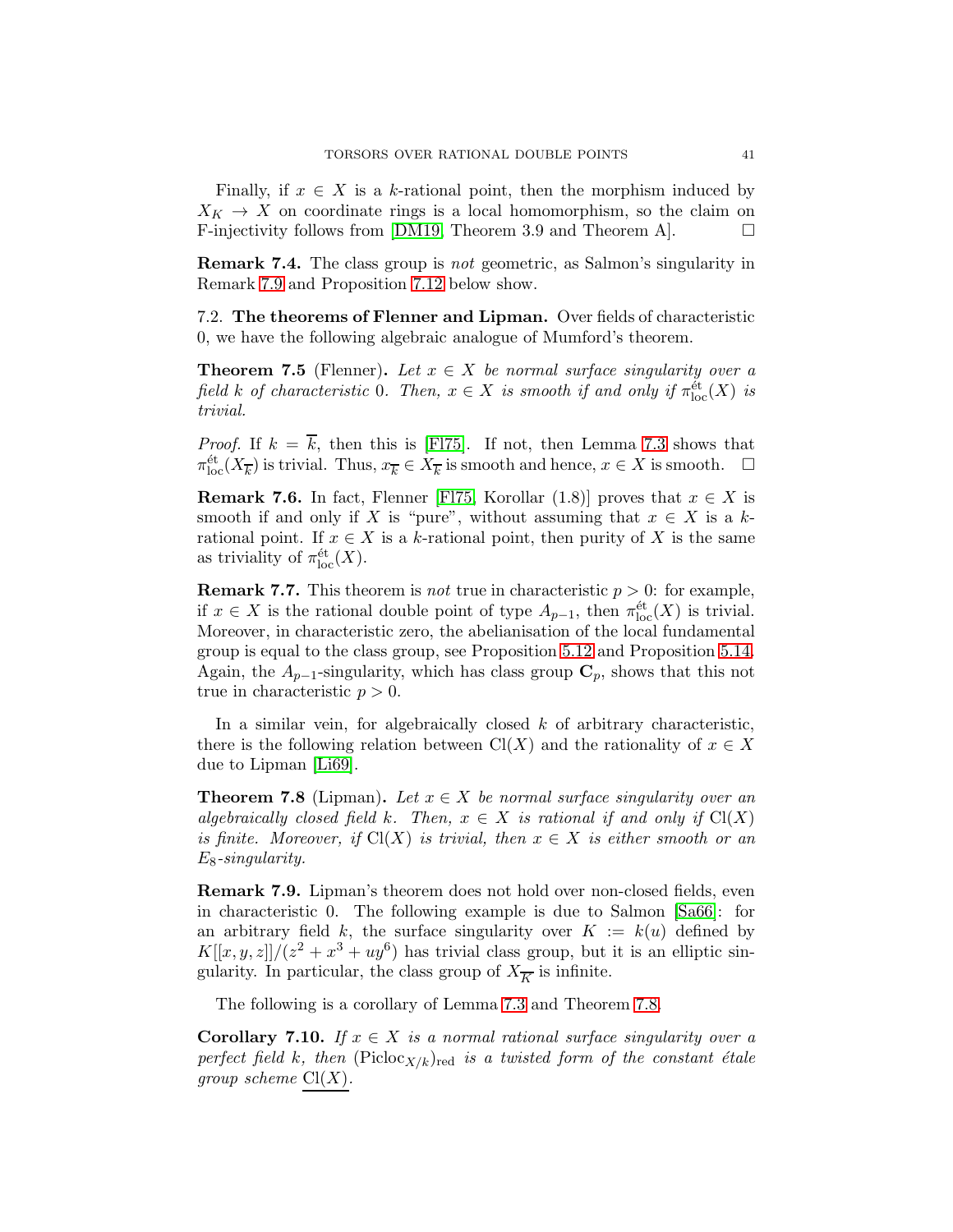*Proof.* Since  $x \in X$  is rational, so is  $X_{\overline{k}}$ , hence  $\text{Cl}(X_{\overline{k}})$  is finite by Theorem [7.8.](#page-40-0) But  $Cl(X_{\overline{k}})$  is the group of k-rational points of  $(Picloc_{X/k})_{red} \times k \cong$  $(\text{Picloc}_{X_{\overline{k}}/\overline{k}})_{\text{red}}, \text{ hence } \underline{\text{Cl}(X)} \cong (\text{Picloc}_{X/k})_{\text{red}} \times \overline{k} \text{ and the claim follows. } \square$ 

7.3. The Flenner–Mumford theorem in characteristic p. Now, assume that k is perfect of characteristic  $p > 0$ .

<span id="page-41-5"></span><span id="page-41-1"></span>**Theorem 7.11.** Let  $x \in X$  be a normal surface singularity over a perfect field k of characteristic  $p > 0$ . Then, the following are equivalent:

- <span id="page-41-2"></span>(1)  $x \in X$  is a smooth point.
- <span id="page-41-3"></span>(2)  $\pi_{\text{loc}}^N(X)$  is trivial.
- (3) (Picloc<sub>X/k</sub>)<sub>red</sub> is trivial,  $\pi_{\text{loc}}^{\text{\'et}}(X)$  is trivial, and X is F-injective,
- <span id="page-41-4"></span>If  $k$  is algebraically closed, then these are also equivalent to
	- (4) Cl(X) is trivial,  $\pi_{\text{loc}}^{\text{\'et}}(X)$  is trivial, and X is F-injective.

Proof. By Lemma [7.3,](#page-39-0) Assertions [\(1\)](#page-41-1), [\(2\)](#page-41-2), and [\(3\)](#page-41-3) are invariant under passing to  $\overline{k}$ , so we can and will assume that k is algebraically closed.

By Corollary [5.28](#page-28-0) and Lemma [7.3,](#page-39-0) the implication  $(1) \Rightarrow (2)$  $(1) \Rightarrow (2)$  follows immediately from purity for  $X_{\overline{k}}$ .

Next, we prove [\(2\)](#page-41-2)  $\Rightarrow$  [\(3\)](#page-41-3). By Corollary [5.28,](#page-28-0) we know that  $H^1_{\text{fl}}(U, G)$  is trivial for every finite and abelian or finite and étale group scheme  $G$ . In particular,  $\pi_{\text{loc}}^{\text{\'et}}(X)$  is trivial by Lemma [7.3](#page-39-0) and X is F-injective by Lemma [5.29.](#page-29-0) By Proposition [5.13,](#page-21-1) we also know that  $(Picloc_{X/k})_{red}[F]$  is trivial, hence (Picloc<sub>X/k)red</sub> is discrete, that is, its tangent space is trivial. This tangent space is nothing but  $H^1(\tilde{X}, \mathcal{O}_{\tilde{X}})$ , where  $\tilde{X}$  is the minimal resolution of X. Hence, X is rational, so  $(Picloc_{X/k})_{red}$  is finite by Theorem [7.8](#page-40-0) and Corollary [7.10,](#page-40-2) and thus we can apply Proposition [5.14](#page-22-0) to the finite group scheme (Picloc<sub>X/k</sub>)<sub>red</sub> to deduce that it is in fact trivial. Hence,  $(2) \Rightarrow (3)$  $(2) \Rightarrow (3)$ . The implication [\(3\)](#page-41-3)  $\Rightarrow$  [\(4\)](#page-41-4) is clear because Cl(X) = (Picloc<sub>X/k</sub>)<sub>red</sub>(k).

Finally, we prove  $(4) \Rightarrow (1)$  $(4) \Rightarrow (1)$ . Since Cl(X) is trivial, Theorem [7.8](#page-40-0) implies that  $X$  is either smooth or an RDP of type  $E_8$ . But by Table [1](#page-8-1) and Table [2,](#page-30-0) there is no F-injective RDP X of type  $E_8$  such that  $\pi_{loc}^{\text{\'et}}(X)$  is trivial. Hence, X must be smooth, which finishes the proof.  $\Box$ 

Over nonclosed perfect fields, we can classify all normal surface singularities which satisfy Assertion [\(4\)](#page-41-4) of Theorem [7.11.](#page-41-5)

<span id="page-41-0"></span>**Proposition 7.12.** Let  $x \in X$  be a normal surface singularity over a perfect field k of characteristic  $p > 0$ . Assume that X is not smooth. Then, the following are equivalent:

- <span id="page-41-7"></span><span id="page-41-6"></span>(1) Cl(X) is trivial,  $\pi_{\text{loc}}^{\text{\'et}}(X)$  is trivial, and X is F-injective.
- (2) There exist  $n \geq 0$  and  $a, b \in k[[x, y, z]]^{\times}$  such that  $-ab$  is not a square modulo  $(x, y, z)$  and such that  $X \cong \operatorname{Spec} k[[x, y, z]]/(z^{p^n} + ax^2 + by^2)$ . (This is an RDP of type  $B_{(p^n-1)/2}$  in Lipman's terminology [\[Li69\]](#page-74-1).)

In particular, if  $p = 2$ , then  $\left(\frac{1}{4}\right)$  implies  $\left(\frac{1}{2}\right)$  in Theorem [7.11.](#page-41-5)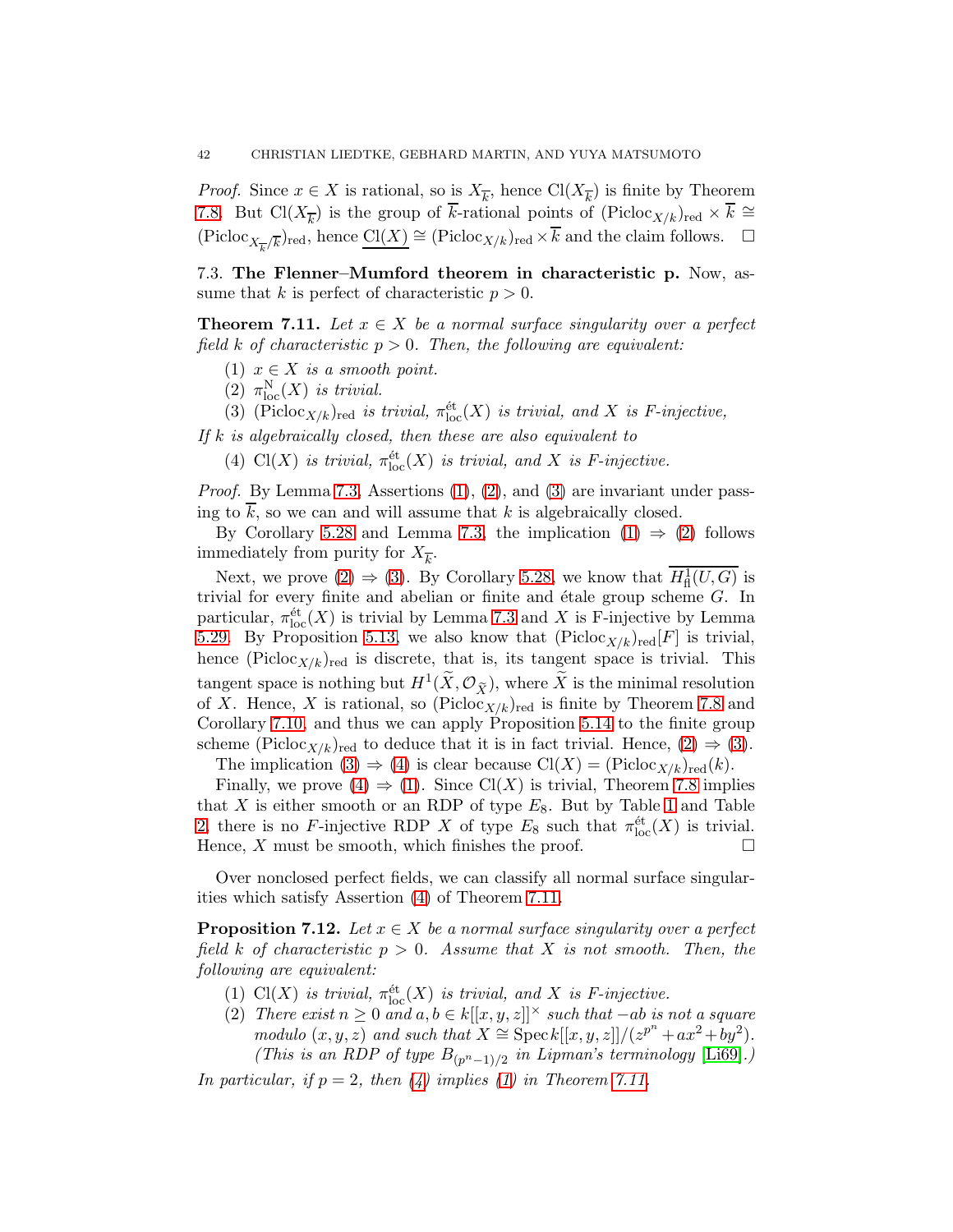*Proof.* The implication  $(2) \Rightarrow (1)$  $(2) \Rightarrow (1)$  follows from [\[Li69,](#page-74-1) Remark 25.3]. Indeed, Lipman proves that  $Cl(X)$  is trivial and since  $X_{\overline{k}}$  is obviously an RDP of type  $A_{p^{n}-1}$ , it follows from Table [1](#page-8-1) and Table [2](#page-30-0) that X is F-injective with trivial  $\pi_{\text{loc}}^{\text{\'et}}(X)$ .

For the converse, we first claim that X is rational. Indeed, since  $\pi_{\text{loc}}^{\text{\'et}}(X_{\overline{k}})$ is trivial, the torsion subgroup of  $Cl(X_{\overline{k}})$  is *p*-torsion. Therefore, the local Picard variety (Picloc<sub>X<sub>k</sub>/k)<sup>o</sup>red is unipotent, hence so is (Picloc<sub>X/k)</sub><sup>o</sup>red,</sub> again by Lemma [7.3.](#page-39-0) Since k is perfect,  $(Picloc_{X/k})_{red}^{\circ}$  is split, that is, it is either trivial or contains  $\mathbb{G}_{a,k}$ . The latter case cannot occur, since  $(\text{Picloc}_{X/k})_{\text{red}}^{\circ}(k) \subseteq \text{Cl}(X)$ , and the latter is trivial by assumption. Hence,  $(\text{Picloc}_{X/k})_{\text{red}}^{\circ}$  is trivial and thus, X is rational.

If  $p \neq 2$ , the rational factorial normal surface singularities have been classified in [\[Li69,](#page-74-1) Remark 25.3]. From the classification, it follows that  $X_{\overline{k}}$ is an RDP of type  $D_4, E_6, E_8$  or  $A_n$ . Since we assume that  $\pi_{loc}^{\text{\'et}}(X)$  is trivial and X is F-injective, we can use Table [1](#page-8-1) and Table [2](#page-30-0) to deduce that  $X_{\overline{k}}$  is of type  $A_{p^{n}-1}$ . Then, again by [\[Li69,](#page-74-1) Remark 25.3], X is given by an equation as in Assertion [\(2\)](#page-41-6).

If  $p = 2$ , then we use that  $(Picloc_{X/k})_{red}$  is a twisted form of the constant group scheme associated to the cyclic 2-group  $Cl(X_{\overline{k}})$  by Corollary [7.10.](#page-40-2) Since  $Cl(X_{\overline{k}})$  contains a unique non-trivial element of order 2, this element is fixed by the Galois action, hence descends to a non-zero element in  $Cl(X)$ , contradicting our assumption that  $Cl(X)$  is trivial. This finishes the proof. П

We note that a slightly weaker version of Theorem [7.11](#page-41-5) and over algebraically closed fields was already obtained by Esnault and Viehweg [\[EV10,](#page-73-5) Corollary 4.3]. Our detailed study of rational double points in small characteristics allows us to treat the cases that were left open by them.

In fact, if  $p \geq 7$ , then we may drop the condition on F-injectivity in [\(3\)](#page-41-3) of the theorem.

<span id="page-42-4"></span><span id="page-42-0"></span>**Corollary 7.13.** Let  $x \in X$  be a normal surface singularity over a perfect field of characteristic  $p \ge 7$ . Then, the following are equivalent:

- <span id="page-42-1"></span>(1)  $x \in X$  is a smooth point.
- <span id="page-42-2"></span>(2)  $\pi_{\text{loc}}^N(X)$  is trivial.
- (3) (Picloc<sub>X/k</sub>)<sub>red</sub> is trivial and  $\pi_{\text{loc}}^{\text{\'et}}(X)$  is trivial.

<span id="page-42-3"></span>If  $k$  is algebraically closed, then these are also equivalent to

(4)  $Cl(X)$  is trivial and X is F-injective.

*Proof.* As in the proof of Theorem [7.11,](#page-41-5) we may assume that  $k$  is algebraically closed. The implications  $(1) \Rightarrow (2)$  $(1) \Rightarrow (2)$  and  $(2) \Rightarrow (3)$  $(2) \Rightarrow (3)$  have been shown in Theorem [7.11.](#page-41-5) The implication  $(3) \Rightarrow (4)$  $(3) \Rightarrow (4)$  is clear. Now, Table [1](#page-8-1) shows that  $p \ge 7$  implies that X is automatically F-injective, so that  $(4) \Rightarrow (1)$  $(4) \Rightarrow (1)$ <br>holds as well. holds as well.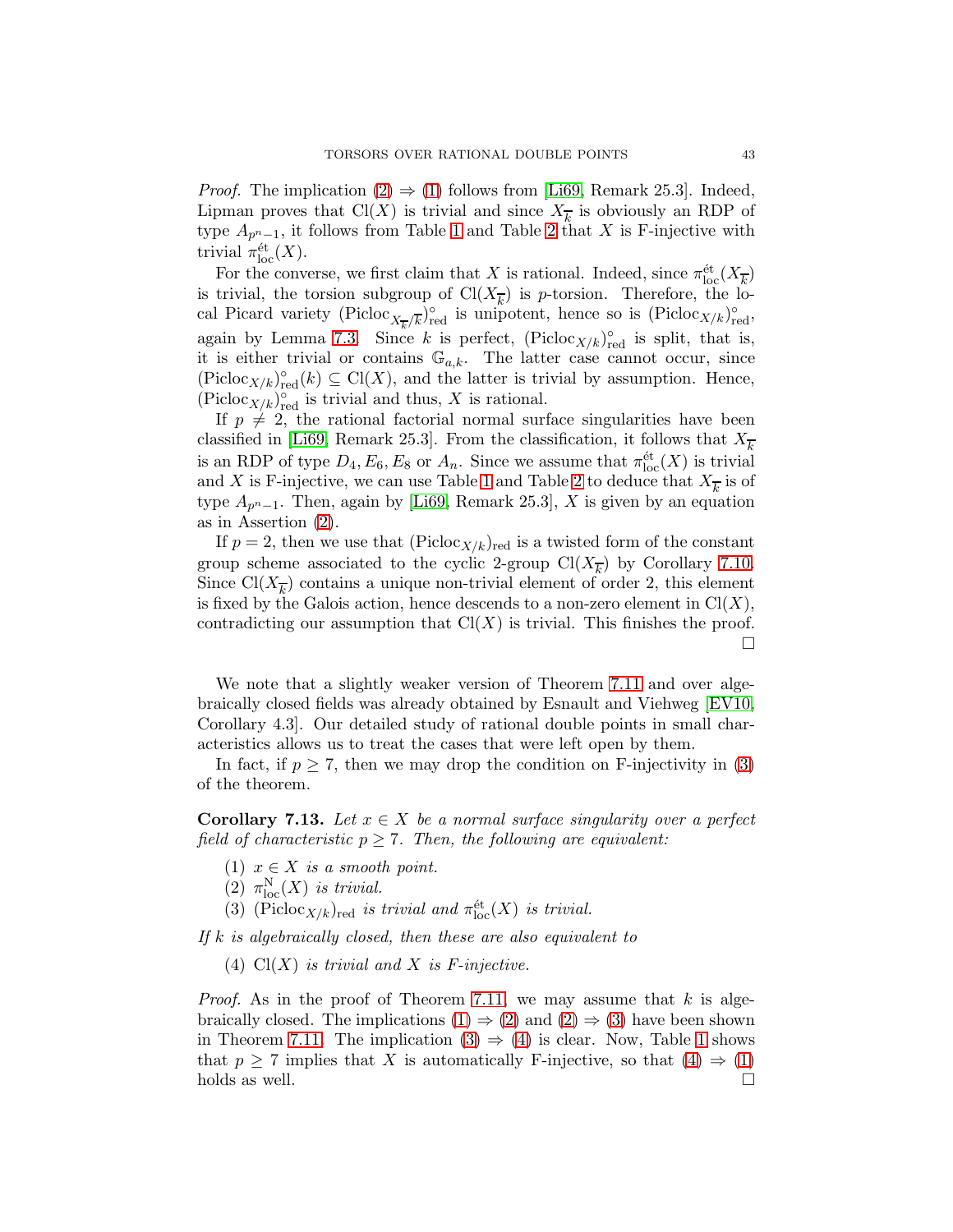**Remark 7.14.** The equivalence  $(1) \Leftrightarrow (2)$  $(1) \Leftrightarrow (2)$  over algebraically closed fields of characteristic  $p \geq 7$  is due to Esnault and Viehweg [\[EV10\]](#page-73-5).

Remark 7.15. It is easy to see that both conditions in [\(3\)](#page-42-2) of Corollary [7.13](#page-42-4) are needed for the implication  $(3) \Rightarrow (1)$  $(3) \Rightarrow (1)$  to hold, even in arbitrarily large characteristics: indeed, the  $A_{p-1}$ -singularity has trivial local étale fundamental group and a non-trivial class group, whereas the  $E_8$ -singularity has trivial class group and a non-trivial local étale fundamental group.

Finally, if  $p \leq 5$ , then all three conditions in [\(3\)](#page-41-3) of Theorem [7.11](#page-41-5) are needed: this can be checked immediately using Table [1](#page-8-1) and Table [2.](#page-30-0)

Remark 7.16. We do not know whether Theorem [7.11](#page-41-5) holds over nonperfect fields (with smoothness replaced by regularity). The proof suggests that in order find a counterexample, one should look at normal surface singularities that are F-injective but not geometrically F-injective. By [\[En09,](#page-73-6) Proposition 4.2], geometric F-injectivity does not necessarily imply Finjectivity over non-perfect fields. However, it seems to be unknown whether normal surface singularities that are geometrically F-injective but not Finjective exist.

## 8. Very small actions and quotient singularities

From now on, k is an algebraically closed field. Let  $x \in X$  be a singularity as in Definition [5.1.](#page-18-0) In analogy with [\[LMM21,](#page-74-5) Definition 6.1 and Definition 6.2], we define very small actions of finite group schemes and use this notion to define quotient singularities.

**Definition 8.1.** Let G be a finite group scheme over k. A very small action of G on X is a G-action that is free on  $U = X \setminus \{x\}$  and such that  $x \in X^G$ .

<span id="page-43-0"></span>**Definition 8.2.** A quotient singularity  $x \in X$  by a finite group scheme G over k is a singularity  $x \in X$  such that

$$
X \cong \widehat{\mathbb{A}}^d/G = \text{Spec } k[[u_1, ..., u_d]]^G,
$$

where G acts on  $\widehat{\mathbb{A}}^d := \text{Spec } k[[u_1, ..., u_d]]$  via a very small action.

How can one decide whether a given singularity  $x \in X$  is a quotient singularity by a finite group scheme  $G$ ? As mentioned in Remark [5.6,](#page-19-0) the singularity  $x \in X$  has to be normal. Moreover, a representation of X as a quotient singularity of  $Y := \hat{\mathbb{A}}^d = \text{Spec } k[[u_1, ..., u_d]]$  by G gives rise to a local  $G/N$ -torsor over X for every normal subgroup scheme  $N \subset G$ . Since these local torsors are again quotient singularities, these local torsors must have normal total spaces. In particular, Example [10.5](#page-70-0) shows that *not* every non-trivial local torsor over  $X$  arises in this way. In the following lemma, we collect some properties that local torsors of the form  $Y/N \to X$  have to satisfy.

<span id="page-43-1"></span>**Lemma 8.3.** Let  $G$  be a finite group scheme over  $k$  with a very small action on  $Y = \widehat{\mathbb{A}}^d$  = Spec k[[u<sub>1</sub>, ..., u<sub>d</sub>]]. Then, the following hold: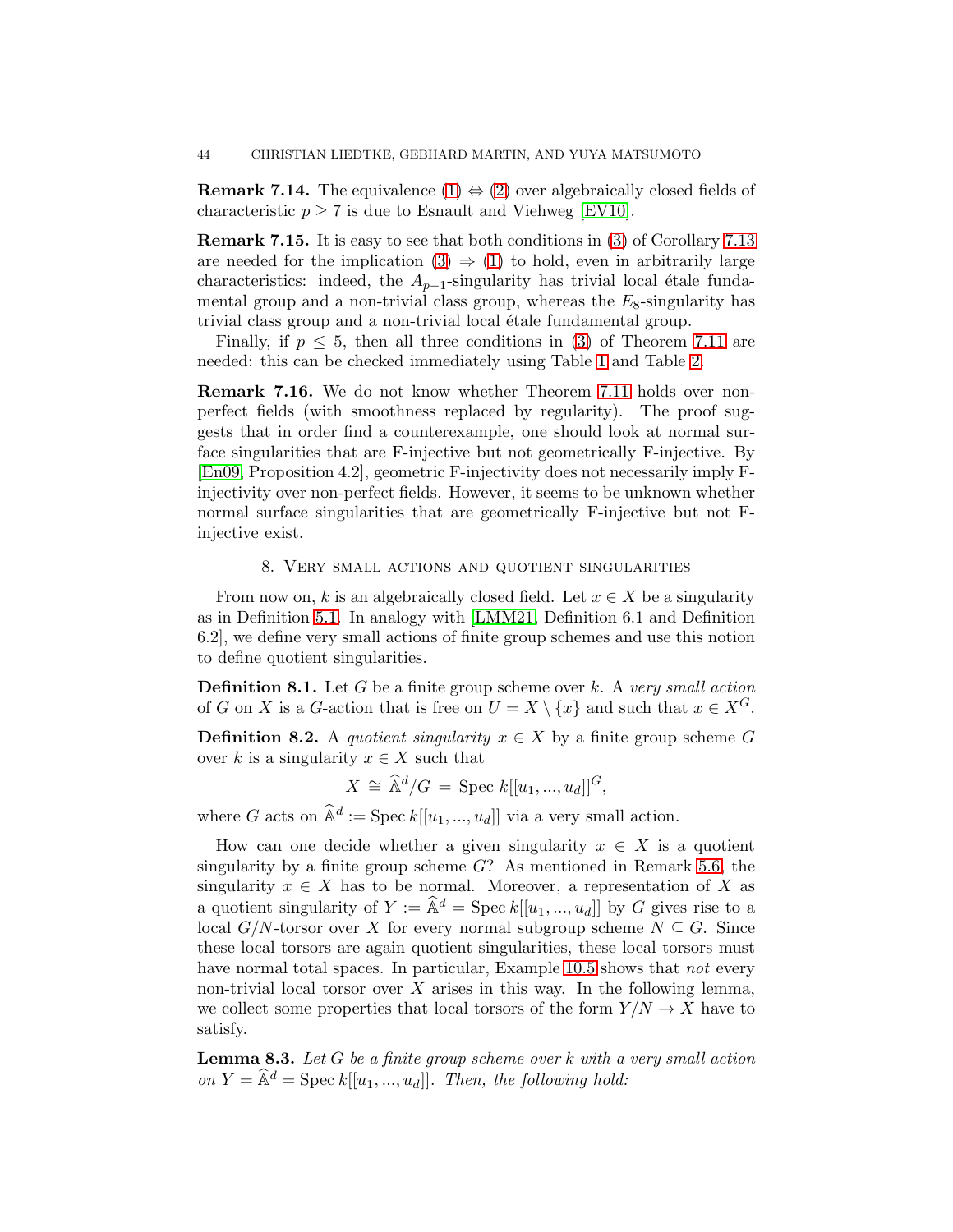- (1) For every subgroup scheme  $H \subseteq G$ , the quotient  $Y/H$  is normal.
- (2) For every subgroup scheme  $1 \neq H \subseteq G$ , the morphism  $Y \rightarrow Y / H$  is a local H-torsor over  $Y/H$  that does not extend to a global H-torsor.
- <span id="page-44-5"></span>(3) For every normal subgroup scheme  $N \subseteq G$ , the morphism  $Y / N \rightarrow X$ is a local  $G/N$ -torsor over X that does not extend to a global  $G/N$ torsor.

*Proof.* Set  $S := k[[u_1, ..., u_d]]$ . Claim (1) is well-known and it suffices to note that  $S^H = \text{Frac}(S^H) \cap S$ .

As for Claim  $(2)$ , use that the H-action on Y is very small, hence non-free, and therefore  $Y \to Y/H$  cannot be a torsor, unless H is trivial.

Finally, consider Claim (3). Since G fixes the closed point of Y,  $G/N$ fixes the closed point of  $Y/N$ , hence  $Y/N \to X$  cannot be a torsor.

We also recall that only very special finite and connected group schemes admit very small actions.

<span id="page-44-4"></span>Proposition 8.4 ([\[LMM21,](#page-74-5) Proposition 6.8]). Let G be a finite group scheme admitting a very small action on  $X = \hat{\mathbb{A}}^d$ . Then the scheme underlying  $G^{\circ}$  is isomorphic to  $\text{Spec } k[t]/(t^{p^n})$  for some  $n \geq 0$ . Moreover, if  $n > 1$ , then

- <span id="page-44-6"></span>(1) either  $G^{\circ}$  is linearly reductive of height n, hence isomorphic to  $\boldsymbol{\mu}_{p^n}$ ,
- (2) or else  $G^{\circ}$  is unipotent of height n, hence  $G^{\circ}[F^{i+1}]/G^{\circ}[F^{i}] \cong \alpha_p$  for all  $0 \leq i < n$ .

8.1. The local Nori fundamental group scheme. A natural guess is that  $\pi_{\text{loc}}^N(U, X, x) \cong G$  for a quotient singularity  $X = Y/G$ . First, we note that in this setting G is always a quotient of  $\pi_{\text{loc}}^N(U, X, x)$ .

<span id="page-44-3"></span><span id="page-44-0"></span>**Lemma 8.5.** Let  $x \in X := Y/G$  be a quotient singularity by a finite group scheme G over k with  $Y = \text{Spec } k[[u_1, ..., u_d]]$  as in Definition [8.2.](#page-43-0) Then,

- <span id="page-44-1"></span>(1)  $f: V \to U$  is Nori-reduced.
- (2) The composition

$$
\pi_{\mathrm{loc}}^{\mathrm{N}}(U,X,x) \to \pi_{\mathrm{loc}}^{\mathrm{N}}(U,x) \to G
$$

is surjective.

<span id="page-44-2"></span> $(3)$  The induced morphisms on maximal étale quotients

$$
\pi_{\mathrm{loc}}^{\mathrm{N}}(U,X,x)^{\mathrm{\acute{e}t}} \, \to \, \pi_{\mathrm{loc}}^{\mathrm{N}}(U,x)^{\mathrm{\acute{e}t}} \, \to \, G^{\mathrm{\acute{e}t}}
$$

are isomorphisms.

*Proof.* Let us first prove [\(1\)](#page-44-0). Assume that f admits a reduction of structure to a subgroup  $H \subseteq G$ , that is, there exists an H-torsor  $g: W \to U$  together with an H-equivariant morphism  $\psi : W \to V$ . Since V and U are integral, the induced maps  $\mathcal{O}_{U,\eta_U} \to \mathcal{O}_{V,\eta_V} \to \mathcal{O}_{W,\eta_W}$  on the local rings at the respective generic points are injective, hence  $|H| \geq |G|$ . Since H is a subgroup of G, this implies that  $H = G$ , hence  $f_V$  is Nori-reduced.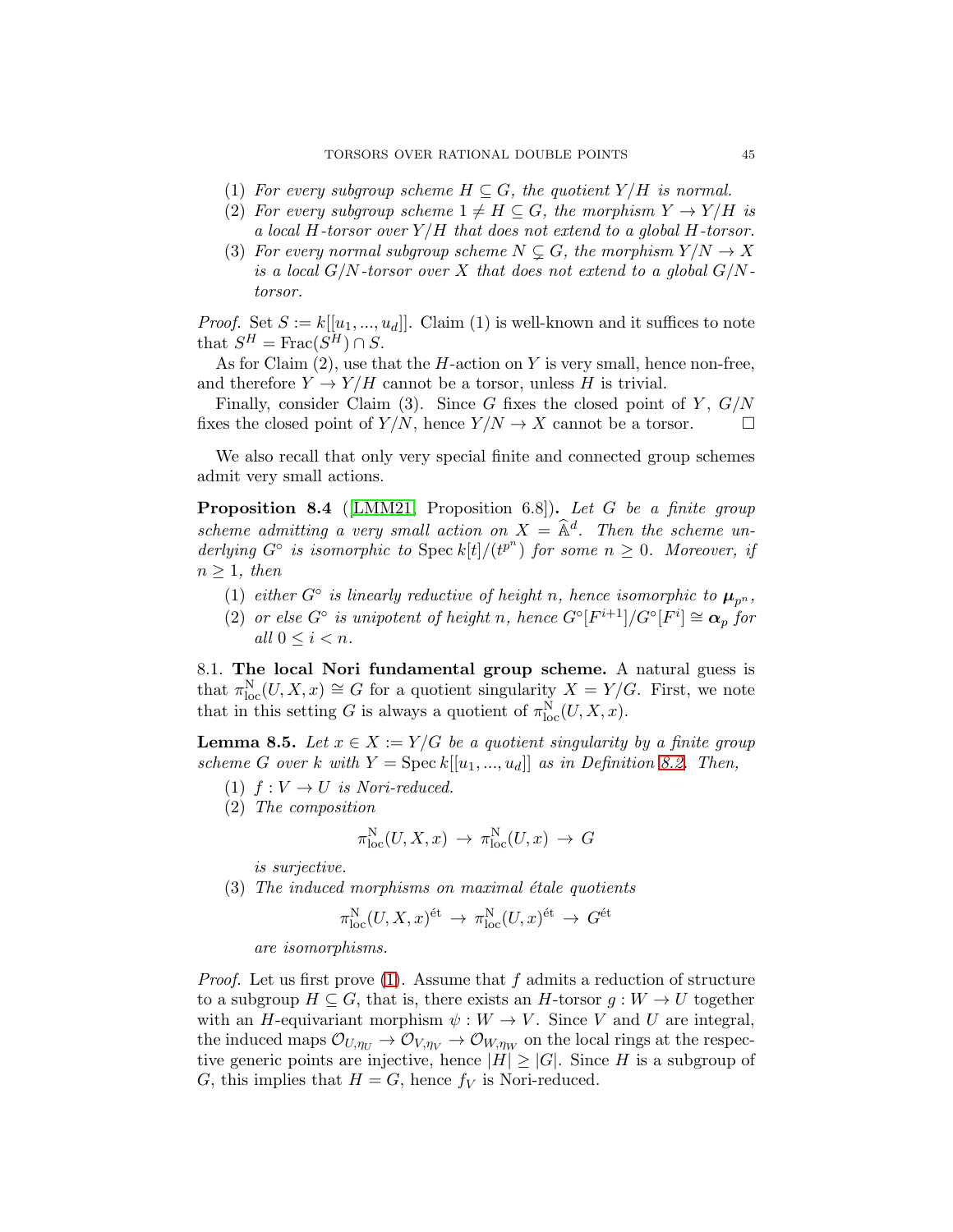As for  $(2)$ , since f is Nori-reduced, there is an associated surjective homomorphism  $\pi_{\text{loc}}^N(U, x) \to G$ . Let  $\psi : \pi_{\text{loc}}^N(U, X, x) \to \pi_{\text{loc}}^N(U, x) \to G$  be the composition and let  $H := \psi(\pi_{\text{loc}}^N(U, X, x))$  be the image, which is a normal subgroup scheme of  $G$ . Thus, we obtain a commutative diagram of profinite group schemes, all of whose rows are exact and all of whose vertical arrows are surjective

(8)  
\n
$$
1 \longrightarrow \pi_{\text{loc}}^{\text{N}}(U, X, x) \longrightarrow \pi_{\text{loc}}^{\text{N}}(U, x) \longrightarrow \pi_{1}^{\text{N}}(X, x) \longrightarrow 1
$$
\n
$$
1 \longrightarrow H \longrightarrow G \longrightarrow G/H \longrightarrow 1
$$

Now, if  $\psi$  was not surjective, then  $G/H$  would be nontrivial, which means that the  $G/H$ -torsor  $V/H \to U$  would extend to a  $G/H$ -torsor over X, contradicting Lemma [8.3.](#page-43-1)

Finally, Claim [\(3\)](#page-44-2) is an easy consequence of the triviality of  $\pi_1^{\text{\'et}}(Y)$  and  $\pi(V)$ , as well as Grothendieck's theory of the étale fundamental group.  $\Box$ 

In particular, there exists a natural surjective morphism  $\pi_{\text{loc}}^N(U, X, x) \to$  $G$ , which identifies the maximal étale quotients of both group schemes.

<span id="page-45-0"></span>Question 8.6. If  $x \in X = Y/G$  is a quotient singularity by a finite k-group scheme G, is the surjective morphism  $\pi_{\text{loc}}^N(U, X, x) \to G$  an isomorphism?

Quite surprisingly, the following examples show that this is not true, not even for rational double points.

<span id="page-45-2"></span>**Example 8.7.** In the following examples taken from Table [2,](#page-30-0)  $x \in X$  is a quotient singularity by a finite group scheme  $G$  and there exists a simple finite group scheme H and a local H-torsor over  $x \in X$  that does not extend to  $X$  and such that  $H$  is not a quotient of  $G$ .

(1) 
$$
p = 3
$$
,  $X = E_6^1$ ,  $G = \mathbf{C}_3$ ,  $H = \boldsymbol{\mu}_3$ .

(2)  $p = 3, X = E_6^0, G = \alpha_3, H = \mu_3.$ 

(3) 
$$
p = 2
$$
,  $X = E_8^2$ ,  $G = \mathbf{C}_2$ ,  $H = \alpha_2$ .

In all cases, the local  $H$ -torsor is necessarily Nori-reduced, since  $H$  is simple. Thus, by the same argument as in the proof of Lemma [8.5](#page-44-3) [\(2\)](#page-44-1), the induced homomorphism  $\pi_{\text{loc}}^N(U, X, x) \to G$  is surjective, but since H is not a quotient of G, we obtain  $\pi_{\text{loc}}^N(U, X, x) \not\cong G$ .

All these examples share the property that  $G$  is not linearly reductive, which leads the following modified question:

<span id="page-45-1"></span>**Question 8.8.** Does Question [8.6](#page-45-0) have a positive answer if  $G$  is linearly reductive?

**Remark 8.9.** By [\[LMM21,](#page-74-5) Theorem 8.1], the quotient presentation  $X =$  $Y/G$  of an lrq singularity  $x \in X$  is unique. This could be viewed as evidence for a positive answer to Question [8.8.](#page-45-1) However, we warn the reader that this uniqueness does *not* imply that  $\pi_{\text{loc}}^N(U, X, x) \cong G$ , since there might be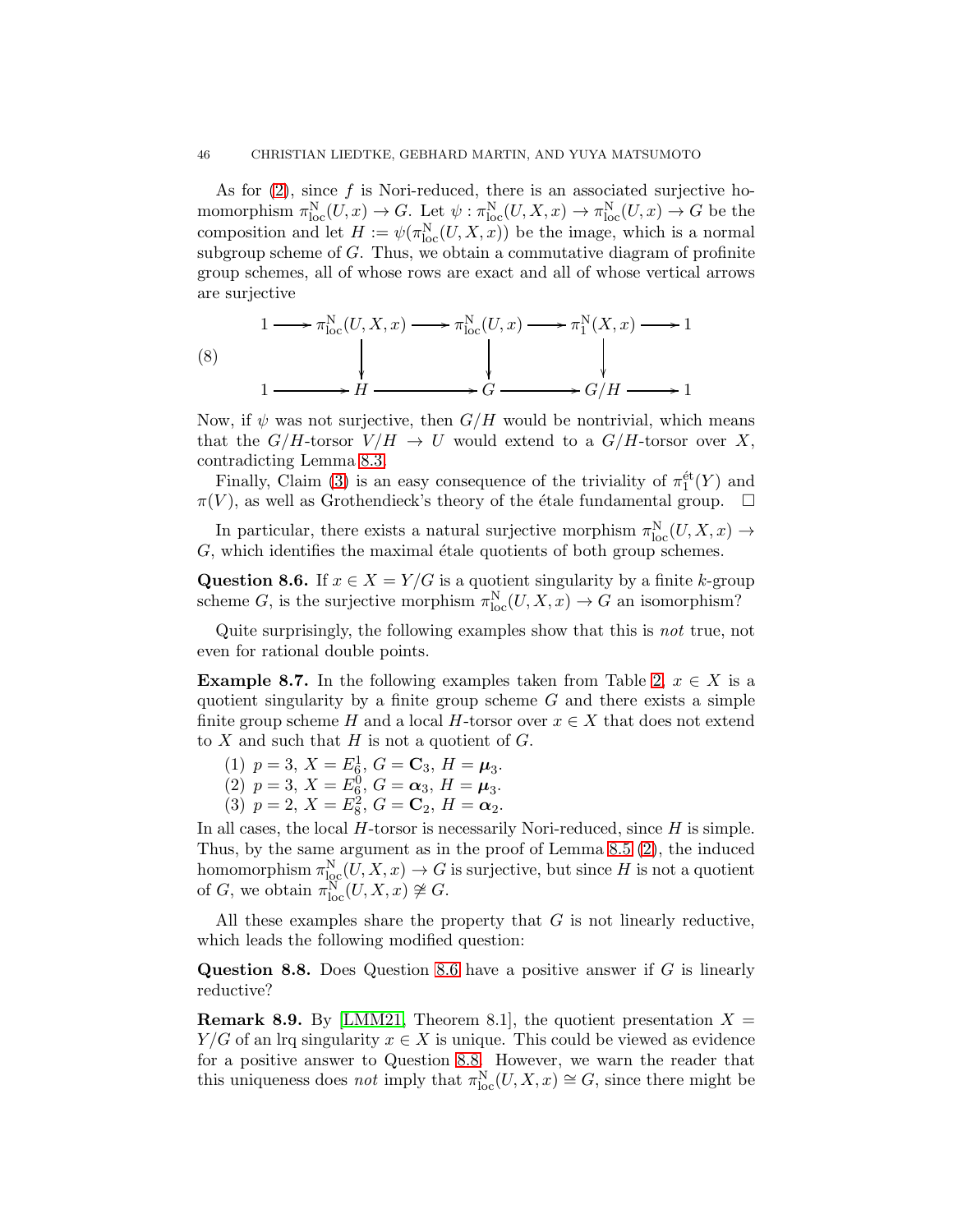other strictly local and non-smooth torsors over  $X$ , nor does the F-regularity of X imply that  $\pi_{\text{loc}}^N(U, X, x)$  admits no unipotent quotients, since the map  $\text{Hom}(\pi_{\text{loc}}^N(U,x), G) \to \text{Hom}(\pi_{\text{loc}}^N(U,X,x), G)$  in Proposition [5.27](#page-28-1) might not be surjective. For example, we will prove uniqueness of the presentation  $Y =$  $X/G$  in the examples of Example [8.7](#page-45-2) by Theorem [9.1](#page-49-0) below, yet Question [8.6](#page-45-0) has a negative answer in these cases.

8.2. Some illuminating computations. The fact that Question [8.6](#page-45-0) has a negative answer in general, is quite remarkable:

- (1) the examples of Example [8.7](#page-45-2) admit more local torsors than can be "explained" by the group scheme  $G$ .
- (2) Actually, it could also be possible that  $\pi_{\text{loc}}^N(U, X, x)$  has quotients that do not correspond to local torsors, see Proposition [5.27.](#page-28-1)

In order to get at least some idea and a glimpse at what is going on, we now study the surjective homomorphism  $\pi_{\text{loc}}^N(U, X, x) \to G$  from Lemma [8.5](#page-44-3) in detail. In particular, we will see that a tempting approach to establishing Question [8.6](#page-45-0) does not work, but leads to interesting insights.

Let  $x \in X = Y/G$  be a quotient singularity as in Definition [8.2.](#page-43-0) With  $U = X \setminus \{x\}$  and  $V = Y \setminus \{y\}$  as usual, we have a commutative diagram with exact rows, where the vertical maps are induced by pullbacks of torsors

(9)  
\n
$$
1 \longrightarrow \pi_{\text{loc}}^N(V, Y, y) \longrightarrow \pi_{\text{loc}}^N(V, y) \longrightarrow \pi_1^N(Y, y) \longrightarrow 1
$$
\n
$$
\downarrow \pi_1 \qquad \qquad \downarrow \pi_2
$$
\n
$$
1 \longrightarrow \pi_{\text{loc}}^N(U, X, x) \longrightarrow \pi_{\text{loc}}^N(U, x) \longrightarrow \pi_1^N(X, x) \longrightarrow 1
$$

Since  $y \in Y$  is a smooth point, we have that  $\pi_{\text{loc}}^N(V, Y, y)$  is trivial. If we assume that the images of the  $\pi_i$  are normal, then the non-commutative snake lemma will yield an exact sequence

(10)  
\n
$$
1 \longrightarrow \text{Ker}(\pi_1) \longrightarrow \text{Ker}(\pi_2)
$$
\n
$$
\longrightarrow \pi_{\text{loc}}^N(U, X, x) \longrightarrow \text{Coker}(\pi_1) \longrightarrow \text{Coker}(\pi_2) \longrightarrow 1
$$

By Lemma [8.5,](#page-44-3) we would get that  $Coker(\pi_1)$  admits a surjection onto G. Thus, in order to approach Question [8.6](#page-45-0) and Question [8.8,](#page-45-1) one might be tempted to believe that Ker( $\pi_2$ ) is trivial and that Coker( $\pi_1$ ) ≅ G: then,  $\text{Ker}(\pi_1)$  would be trivial,  $\text{Coker}(\pi_2)$  would be trivial, and  $\pi_{\text{loc}}^N(U, X, x) \cong G$ . We note that this is true for the maximal étale quotients.

In the following, we will show that the above approach already fails in the simplest possible non-étale case, namely if  $G = \mu_p$ . Below, we will consider the following example.

<span id="page-46-0"></span>**Example 8.10.** Let  $G := \mu_p$  act diagonally on  $Y := \text{Spec } k[[u_1, u_2]]$  with weights  $(1, -1)$  and set  $X := Y/G$ , that is,  $x \in X$  is a rational double point of type  $A_{p-1}$ .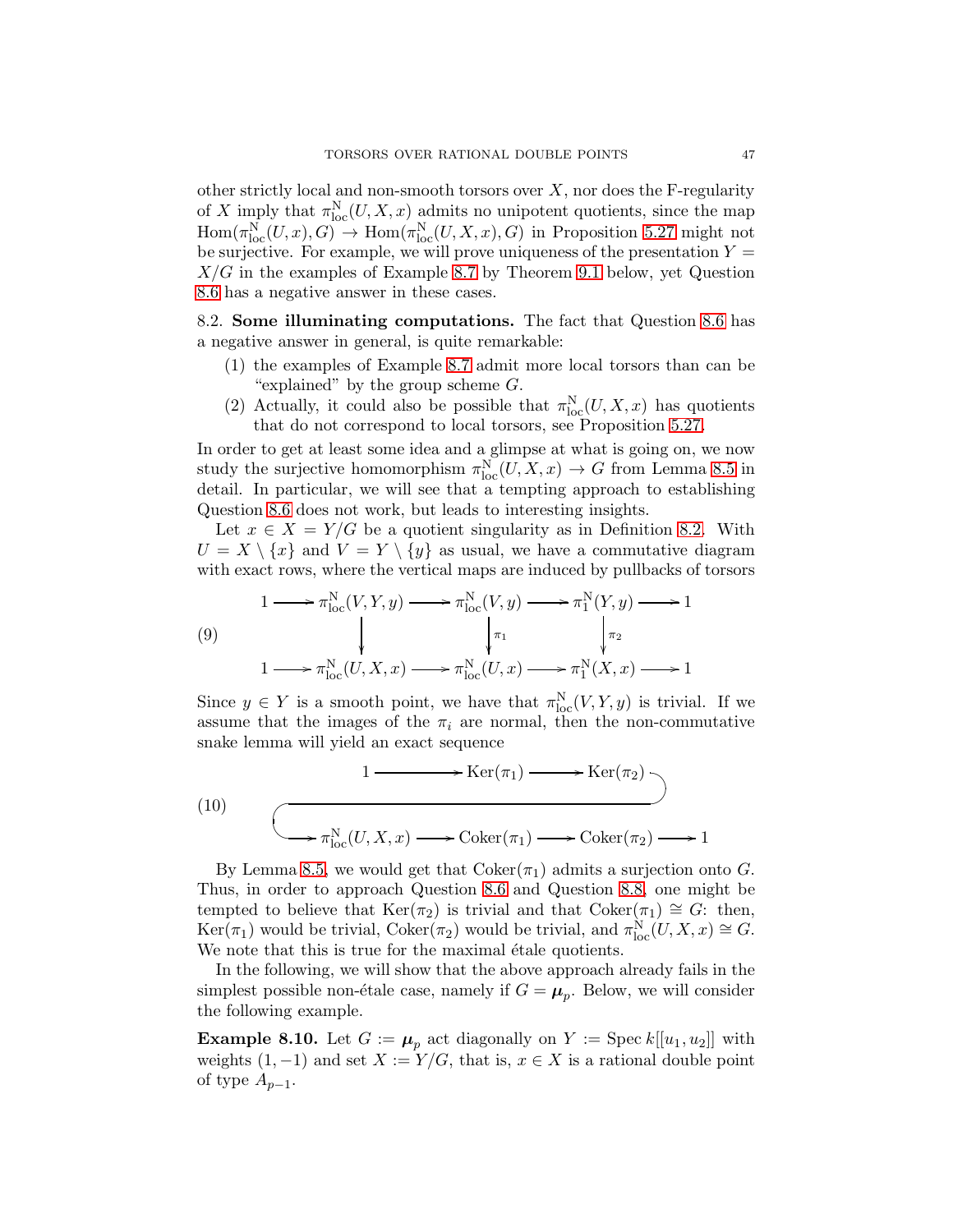First, we note that  $Coker(\pi_1)$  is larger than G in Example [8.10.](#page-46-0)

<span id="page-47-0"></span>**Lemma 8.11.** In the situation of Example [8.10,](#page-46-0) we have Coker( $\pi_1$ )  $\ncong G$ , that is, the surjection from Lemma [8.5](#page-44-3)

 $Coker(\pi_1) \rightarrow G$ 

is not an isomorphism.

Here, Coker( $\pi_1$ ) denotes the categorical cokernel of  $\pi_1$ , which can be described as the quotient of the target by the normal closure of the image of  $\pi_1$ .

*Proof.* The quotient map  $Y \rightarrow X$  corresponds to the inclusion of rings  $k[[u_1^p]$  $\tilde{p}_1^p, u_2^p$  $[\![u_1, u_2]\!] \subseteq k[[u_1, u_2]]$ . Consider the  $\alpha_p$ -torsor  $Z \to X$  given by adjoining a *p*-th root of  $u_1^p$ <sup>p</sup>. Then, Z = Speck[[u<sub>1</sub>,  $u_2^p$ ]  $[2, u_1u_2]$  and  $Y \to X$  factors through Z. Thus, the  $\alpha_p$ -torsor  $Z \times_X Y \to Y$  is trivial. In terms of Nori fundamental group schemes, this means that the Nori-reduced  $\alpha_p$ -torsor  $Z \to X$  corresponds to a quotient map  $\pi_{\text{loc}}^N(U, x) \to \alpha_p$  that becomes trivial when precomposed with the natural homomorphism  $\pi_{\text{loc}}^{N}(V, y) \to \pi_{\text{loc}}^{N}(U, x)$ . By the universal property of  $Coker(\pi_1)$ , this means that  $\pi_{loc}^N(U, x) \to \alpha_p$ factors through a quotient map  $Coker(\pi_1) \to \alpha_p$ . In particular,  $Coker(\pi_1)$ is larger than  $G = \mu_p$ . .

**Remark 8.12.** Note that the  $\alpha_p$ -torsor that we used in the above proof has a non-normal total space. It is this non-normality that allows us to "sandwich" it between  $X$  and  $Y$ .

Remark 8.13. There are at least two ways of "reading" this lemma. Namely, each of the the following two statements is equivalent to Lemma [8.11:](#page-47-0)

- (1) There exist local torsors over X that are not of the form  $Y/H$  for some  $H \subseteq G$ , but that are nevertheless trivialised by pullback along  $Y \to X$ .
- (2) There exist Nori-reduced H-torsors  $W \to U$  that dominate  $V \to U$ , but whose induced  $\text{Ker}(H \to G)$ -torsor  $W \to V$  is not Nori-reduced.

Note that both phenomena *cannot* occur in the setting of étale fundamental groups, see, for example, [\[Sz09,](#page-75-2) Proposition 5.3.8].

Quite generally, if  $Y \to X$  is a morphism between pointed schemes  $(Y, y)$ and  $(X, x)$ , then the induced morphism  $\pi_1^{\text{\'et}}(Y, y) \to \pi_1^{\text{\'et}}(X, x)$  on étale fundamental groups is injective if and only if every finite étale torsor over  $Y$ is dominated by the pullback of a finite étale torsor over  $X$ , see [\[Sz09,](#page-75-2) Corollary 5.5.9]. In particular, if  $Y \to X$  is étale and  $Z \to Y$  is a Galois cover, then the tower  $Z \to Y \to X$  admits a Galois closure, hence the map  $\pi_1^{\text{\'et}}(Y, y) \to \pi_1^{\text{\'et}}(X, x)$  is injective.

Thus, assuming for a moment that [\[Sz09,](#page-75-2) Corollary 5.5.9] also holds in the setting of local Nori fundamental group schemes, one is tempted to try to apply the approach of the previous paragraph to prove the injectivity of  $\pi_{\text{loc}}^N(V, y) \to \pi_{\text{loc}}^N(U, x)$ . The subtle question whether Galois closures exist in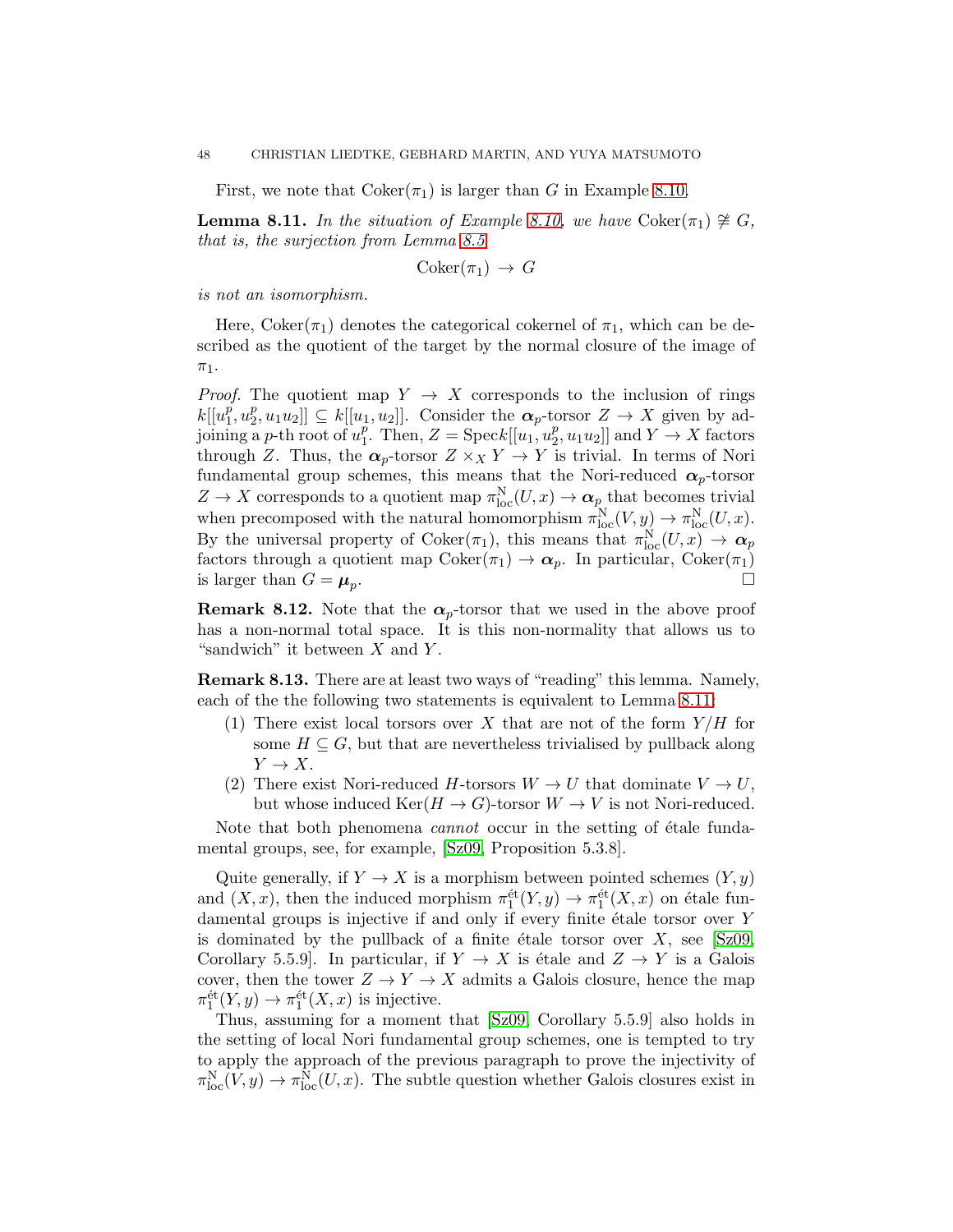the setting of torsors under finite group schemes has been studied by Antei et. al. [\[AB+19\]](#page-73-7), where they refine unsuccessful attempts from [\[ABE16\]](#page-73-8) (withdrawn) and [\[Ga09\]](#page-73-9). In particular, there are examples of towers of torsors that do not admit a Galois closure [\[AB+19,](#page-73-7) Example 5.4]. It turns out that this also happens in the setting of Example [8.10,](#page-46-0) as we will show below. In particular, it is unclear whether the natural map  $\pi_{loc}^N(V, y) \to$  $\pi_{\text{loc}}^{\text{N}}(U,x)$  is injective.

**Lemma 8.14.** In the situaton of Example [8.10,](#page-46-0) there is a  $\mu_p$ -torsor  $Z \to Y$ such that the composition  $Z \rightarrow X$  cannot be dominated by a local H-torsor over  $X$  for any finite group scheme  $H$ .

Proof. Consider the composition of the two maps

$$
Z = \text{Spec } k[[u_1^{1/p}, u_2]] \rightarrow Y = \text{Spec } k[[u_1, u_2]]
$$

$$
Y \rightarrow X = \text{Spec } k[[u_1^p, u_2^p, u_1 u_2]]
$$

as a composition of a  $\mu_p$ -torsor  $Z \to Y$  obtained by taking a p.th root of  $1 + u_1$  and a local  $\mu_p$ -torsor  $Y \to X$  as in the previous example.

Assume that there exists a Galois closure for the tower  $Z \to Y \to X$ , that is, a local  $H$ -torsor  $Z' \to X$  that factors equivariantly through  $Z$ . In particular, there are surjective homomorphisms  $\alpha : H \to \mu_p$  and  $\beta$ :  $Ker(\alpha) \rightarrow \mu_p$ . Note that  $Z' \rightarrow X$  cannot be a global torsor, hence the stabilizer  $\text{Stab}(z')$  of the closed point in Z' is non-trivial. Since Y is smooth, Ker( $\alpha$ ) acts freely on Z' by purity, so Stab( $z'$ )  $\cap$  Ker( $\alpha$ ) = {id}, hence  $\alpha$  restricted to Stab(z') is injective and since  $\mu_p$  is simple,  $\alpha$  induces an isomorphism  $\text{Stab}(z') \to \mu_p$ . In particular, we have  $H \cong \text{Ker}(\alpha) \rtimes \mu_p$ .

Since  $H \cong \text{Ker}(\alpha) \rtimes \mu_p$  and  $\text{Ker}(\alpha)/\text{Ker}(\beta) \cong \mu_p$ , we have an isomorphism of schemes (but not necessarily of group schemes, since  $\text{Ker}(\beta)$  might not be normal in  $H$ )

$$
H/\operatorname{Ker}(\beta) \cong \operatorname{Ker}(\alpha)/\operatorname{Ker}(\beta) \times \operatorname{Spec} k[x]/(x^p) \cong \operatorname{Spec} k[x,y]/(x^p, y^p).
$$

In particular, letting  $\overline{K} := \overline{k(X)}$  be the geometric generic point of X, we have

<span id="page-48-0"></span>(11) 
$$
Z_{\overline{K}} \cong Z'_{\overline{K}} / \operatorname{Ker}(\beta)_{\overline{K}} \cong H_{\overline{K}} / \operatorname{Ker}(\beta)_{\overline{K}} \cong \operatorname{Spec} \overline{K}[x, y] / (x^p, y^p).
$$

For the second isomorphism, we have used that the *H*-torsor  $Z'_{\overline{K}} \to \text{Spec } \overline{K}$ is trivial, since  $\overline{K}$  is algebraically closed. For the third isomorphism we have used that  $H/\text{Ker}(\beta)$  is a universal geometric quotient, since  $\text{Ker}(\beta)$  acts freely on H.

On the other hand, our example satisfies  $k(Z) \cong k(X) \left[\sqrt[p^2]{u_1^p}\right]$  $_{1}^{p}$ ]. This implies  $Z_{\overline{K}} \cong \text{Spec } \overline{K}[x]/(x^{p^2})$ , which contradicts Equation [\(11\)](#page-48-0). Hence, the local  $H$ -torsor  $Z' \to X$  cannot exist.

**Remark 8.15.** We note that if  $G$  is étale, then Galois closures exist by  $[AB+19,$  Theorem 3.9. Nevertheless, even if G is étale, then it is not always true that  $\text{Ker}(\pi_2)$  is trivial, that  $\text{Im}(\pi_1)$  and  $\text{Im}(\pi_2)$  are normal, and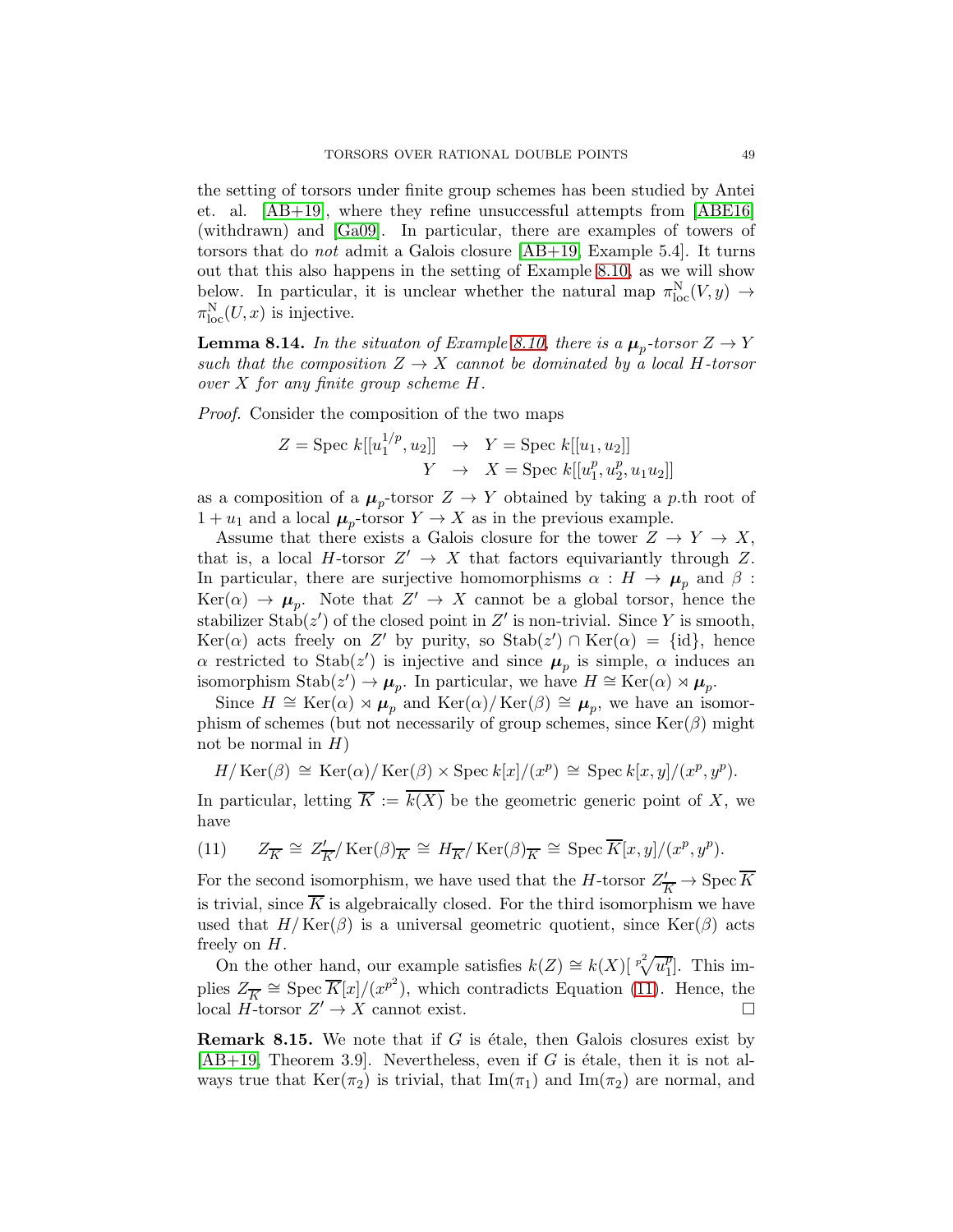that  $\text{Coker}(\pi_1) = G$ . If it was, then  $\pi_{\text{loc}}^N(U, X, x)^{\text{\'et}} = G^{\text{\'et}}$  would imply  $\pi_{\text{loc}}^N(U, X, x) = G$  if G is étale, but this fails for the examples (1) and (3) of Example [8.7.](#page-45-2)

# 9. Quotient and non-quotient RDPs

Using the results of Section [6](#page-29-1) on local torsors over RDPs, we will now study the question whether a given RDP can be realised as a quotient singularity and if so, whether the finite group scheme realising it as a quotient sin-gularity is unique. Table [4](#page-50-0) gives our results, where  $BD_n$ ,  $BT_{24}$ ,  $BO_{48}$ ,  $BI_{120}$ are the binary polyhedral group schemes, which are étale except for  $BD_n$ with  $p \mid n$  (see [\[LS14,](#page-74-6) p.8] for the precise definition). The group  $\text{Dic}_{12}$  is the dicyclic group of order 12. In this section, we will prove the following two theorems.

<span id="page-49-0"></span>**Theorem 9.1.** Let  $x \in X$  be an RDP in characteristic  $p > 0$  marked with  $\checkmark$  in Table [4.](#page-50-0) Then, the following hold:

- (1)  $x \in X$  is a quotient singularity by the indicated group scheme G.
- (2) For every realisation  $X \cong \hat{\mathbb{A}}^d/H$  of X as a quotient singularity by some finite group scheme H, we have  $H \cong G$ .

<span id="page-49-1"></span>**Theorem 9.2.** Let  $x \in X$  be an RDP in characteristic  $p > 0$  marked with  $\times$  in Table [4.](#page-50-0) Then,  $x \in X$  is not a quotient singularity.

This leaves open the case of the  $D_n^r$ -singularities with  $2 < 4r < n$  in characteristic 2. Some of them are quotient singularities (Proposition [9.23\)](#page-61-0) while others are not (Proposition [9.24\)](#page-62-0) and finite group schemes of arbitrarily large length occur in quotient realisations of these  $D_n^r$ -singularities (Proposition [9.23\)](#page-61-0). It would be interesting to find the pattern that underlies these phenomena. As a partial result in this direction, we will determine the finite abelian group schemes which can occur in quotient realisations of these  $D_n^r$ -singularities.

<span id="page-49-2"></span>**Theorem 9.3.** Let  $x \in X$  be an RDP of type  $D_n^r$  with  $4r < n$  in characteristic 2. Let  $X = \hat{\mathbb{A}}^d/G$  be a realisation of X as a quotient singularity. Then,  $G^{ab} = \alpha_{2^e}$  for some  $e \geq 1$  or  $G^{ab} = \mathbf{L}_{2,e}[V - F^{e-1}]$  for some  $e \geq 2$ . Conversely, each of these group schemes appears as G for some RDP of type  $D_n^r$  with  $4r < n$ .

Remark 9.4. Note that Theorem [9.1](#page-49-0) does not imply that given two realisations of X as a quotient singularity by G, the two actions of G on  $\widehat{\mathbb{A}}^d$  are conjugate. If G is linearly reductive, this is true by [\[LMM21,](#page-74-5) Theorem 8.1]. The main problem in the non-linearly reductive case is that the G-action cannot be linearised, making it very hard to find "standard" representatives in a conjugacy class of G-actions.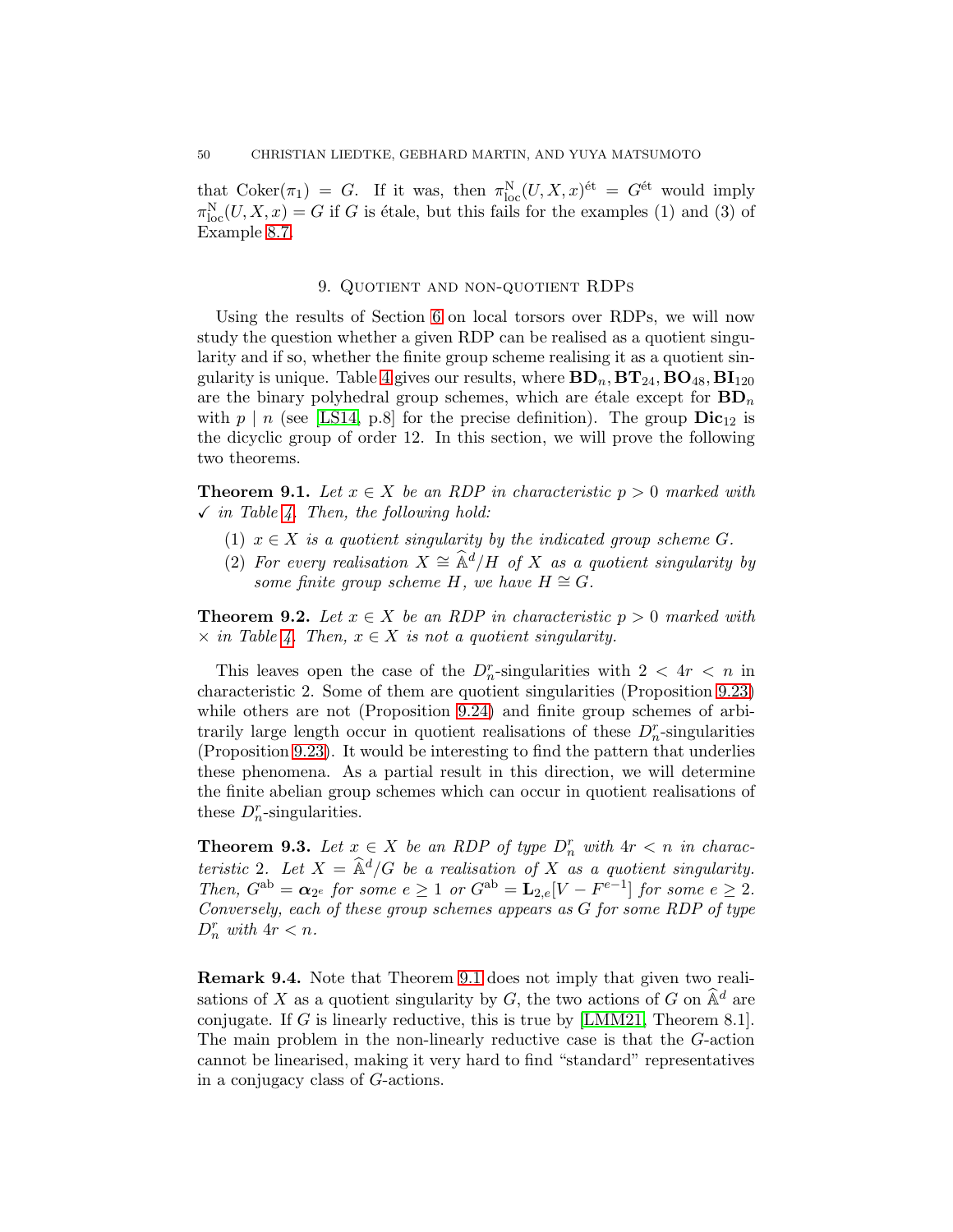| char.                                         | RDP X                                                                                                                                                                                                                                   | Quot. sing.?                        | $G\,$                               |
|-----------------------------------------------|-----------------------------------------------------------------------------------------------------------------------------------------------------------------------------------------------------------------------------------------|-------------------------------------|-------------------------------------|
| $\overline{\text{all}}$                       | $A_n$                                                                                                                                                                                                                                   | $\checkmark$                        | $\pmb{\mu}_{n+1}$                   |
|                                               | $D_n$                                                                                                                                                                                                                                   |                                     | $\mathbf{BD}_{4\left( n-2\right) }$ |
| $\begin{array}{c} >2 \\ >3 \\ >3 \end{array}$ | $\mathcal{E}_6$                                                                                                                                                                                                                         |                                     | $\mathbf{BT}_{24}$                  |
|                                               | $E_7$                                                                                                                                                                                                                                   |                                     | $\mathbf{BO}_{48}$                  |
| > 5                                           | $E_8$                                                                                                                                                                                                                                   |                                     | $BI_{120}$                          |
| $\overline{5}$                                | $E_{808}^{1808}$ $E_{908}^{160617}$ $E_{818}^{1808}$                                                                                                                                                                                    | へくくくくへんこう                           | $\overline{\mathbf{C}_5}$           |
|                                               |                                                                                                                                                                                                                                         |                                     | $\alpha_5$                          |
|                                               |                                                                                                                                                                                                                                         |                                     | $\overline{\text{C}_3}$             |
|                                               |                                                                                                                                                                                                                                         |                                     | $\alpha_3$                          |
|                                               |                                                                                                                                                                                                                                         |                                     | $\mathbf{C}_6$                      |
| 3                                             |                                                                                                                                                                                                                                         |                                     | $\alpha_3 \times C_2$               |
|                                               |                                                                                                                                                                                                                                         |                                     | $\mathbf{BT}_{24}$                  |
|                                               |                                                                                                                                                                                                                                         |                                     | $\mathbf{M}_2$                      |
|                                               |                                                                                                                                                                                                                                         | $\times$                            | $\times$                            |
|                                               | $\overline{D_n^r(4r>n)}$                                                                                                                                                                                                                |                                     | $\times$                            |
|                                               | $D_n^r(4r=n)$                                                                                                                                                                                                                           |                                     | $\frac{C_2}{?}$                     |
|                                               |                                                                                                                                                                                                                                         |                                     |                                     |
|                                               | $D_n^r(2 < 4r < n)$<br>$D_{4n}^0$                                                                                                                                                                                                       | $\times$ $\vee$ ?                   | $\alpha_2$                          |
|                                               |                                                                                                                                                                                                                                         |                                     | $\times$                            |
|                                               |                                                                                                                                                                                                                                         |                                     | $\times$                            |
|                                               |                                                                                                                                                                                                                                         |                                     | $\overline{\mathbf{C}_6}$           |
|                                               |                                                                                                                                                                                                                                         | $\times$ $\times$ $\times$ $\times$ | $\alpha_2 \times \mathbf{C}_3$      |
| $\overline{2}$                                |                                                                                                                                                                                                                                         |                                     | $\frac{\mathbf{C}_4}{\times}$       |
|                                               |                                                                                                                                                                                                                                         | $\times$                            |                                     |
|                                               |                                                                                                                                                                                                                                         |                                     | $\times$                            |
|                                               |                                                                                                                                                                                                                                         |                                     | $\times$                            |
|                                               |                                                                                                                                                                                                                                         | $\times$<br>$\times$                | $\mathbf{Dic}_{12}$                 |
|                                               |                                                                                                                                                                                                                                         |                                     | $\times$                            |
|                                               |                                                                                                                                                                                                                                         |                                     | $\mathbf{C}_2$                      |
|                                               |                                                                                                                                                                                                                                         | $\times$ $\times$ $\times$          | $\times$                            |
|                                               | $D^{0\,\,m+2}_{4n+2} \, E^1_6 \, E^0_{63\,7\,2\,7\,1\,7\,0\,7\,4\,8\,3\,8\,8\,2\,8\,1\,8\,1\,8\,1\,8\,1\,8\,1\,8\,1\,8\,1\,8\,1\,8\,1\,8\,1\,8\,1\,8\,1\,8\,1\,8\,1\,8\,1\,8\,1\,8\,1\,8\,1\,8\,1\,8\,1\,8\,1\,8\,1\,8\,1\,8\,1\,8\,1\$ |                                     | $\alpha_2$                          |

<span id="page-50-0"></span>Table 4. Quotient- and non-quotient RDPs

|                 |  | 9.1. Preliminary observations and strategy of proof. To prove The-         |  |  |  |  |  |  |
|-----------------|--|----------------------------------------------------------------------------|--|--|--|--|--|--|
|                 |  | orem 9.1 and Theorem 9.2 for a given RDP $x \in X$ , we take the following |  |  |  |  |  |  |
| naive approach: |  |                                                                            |  |  |  |  |  |  |

- (1) Try to give an explicit realisation of  $X$  as a quotient singularity by a finite group scheme G.
- (2) If  $(1)$  works, show uniqueness of  $G$ .
- (3) If (1) does not work, show that  $X$  is no quotient singularity.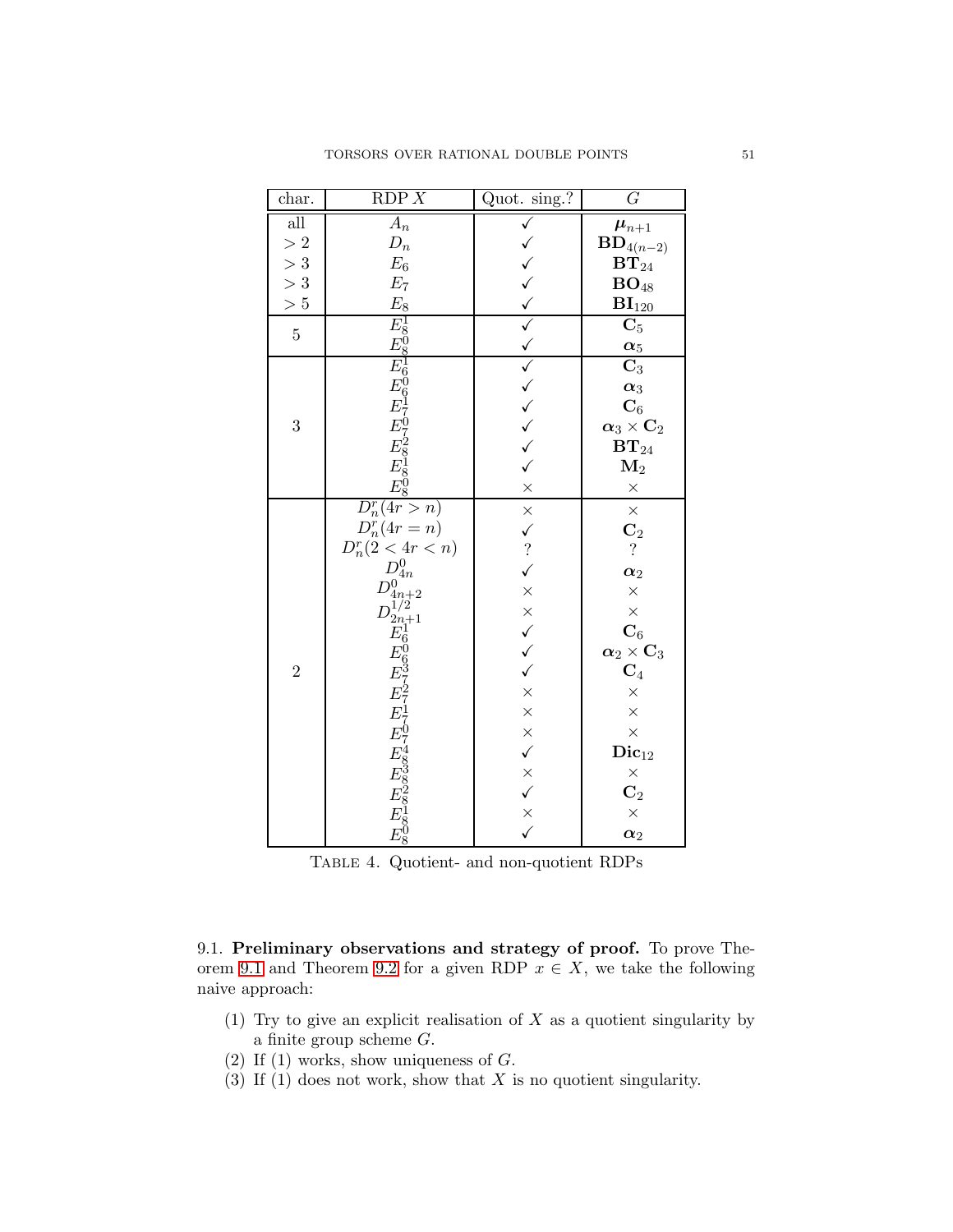Before we provide tools to achieve (2) and (3) above, we start with an elementary and rather general observation, which tells us that  $\pi_{\text{loc}}^{\text{\'et}}(X)$  contributes to every quotient realisation of a quotient singularity  $x \in X$ :

<span id="page-51-0"></span>**Proposition 9.5.** Let  $x \in X$  be a quotient singularity over k with a quotient presentation

$$
\pi \,:\, \widehat{\mathbb{A}}^d \,\to\, X \,=\, \widehat{\mathbb{A}}^d/G
$$

with respect to a very small action of a finite group scheme  $G$  over  $k$  on  $\mathbb{A}^d$ . Then, the following hold:

- (1)  $\pi$  factors through the integral closure  $\pi^{\text{\'et}}: Y \to X$  of the universal  $étele cover of U.$
- (2) If Y is regular, then  $\pi = \pi^{\text{\'et}}$  and  $G = \pi_{\text{loc}}^{\text{\'et}}(X)$ .

*Proof.* Since  $(\hat{\mathbb{A}}^d - \{0\})/G^{\circ}$  is étale simply connected and étale over U, the morphism  $\pi^{\text{\'et}}$ :  $Y := \hat{\mathbb{A}}^d/G^{\circ} \to X$  is the integral closure of the universal étale cover of  $U$ . This shows Claim  $(1)$ .

Now, if Y is regular, then  $\widehat{\mathbb{A}}^d \to Y$  is a torsor by purity, hence  $G^{\circ}$  is trivial by Lemma [8.3.](#page-43-1) Thus, G is étale and  $\pi = \pi^{\text{\'et}}$ , hence  $G = \pi^{\text{\'et}}_{\text{loc}}(X)$ .

Every RDP  $x \in X$  is contained in at least one of the following four classes, depending on the properties of the universal étale local torsor  $Y$  over  $X$ :

- $(A)$  Y is regular,
- (B) Y is F-regular and  $p \nmid |\pi_{\text{loc}}^{\text{\'et}}(X)|$ ,
- (C) Y is F-regular and  $p | |\pi_{loc}^{\'{e}t}(X)|$ ,
- (D) Y is not F-regular.

Clearly, the classes  $(B)$ ,  $(C)$ , and  $(D)$  are disjoint and every element of  $(A)$  is contained in either  $(B)$  or  $(C)$ . The RDPs of class  $(A)$  have been classified by Artin [\[Ar77\]](#page-73-1) and RDPs in class (B) have been studied in [\[LMM21\]](#page-74-5). We note that the RDPs in class (B) are precisely the F-regular RDPs. The following statement follows from [\[Ar77\]](#page-73-1) and [\[LMM21,](#page-74-5) Theorem 8.1, Theorem 11.1, Theorem 11.2]

<span id="page-51-1"></span>**Theorem 9.6.** Let  $x \in X$  be an RDP and let Y be the universal étale local torsor over X. If X is F-regular or Y is regular, then Theorem [9.1](#page-49-0) and Theorem [9.2](#page-49-1) hold for X. In particular, they hold in characteristic  $\geq 7$ .

Thus, it remains to study RDPs of class (C) and (D). As we distinguish these RDPs according to the universal etale local torsor over them, it is natural to study the RDPs with trivial local étale fundamental group first. By Proposition [8.4,](#page-44-4) if such an RDP is a quotient singularity, then either by  $\mu_{p^{n}-1}$ , hence it is of type  $A_{p^{n}-1}$ , or by an iterated extension of  $\alpha_p$  by itself with underlying scheme Spec  $k[t]/(t^{p^n})$ . Thus, to understand an RDP  $x \in X$  of class (D), we have to understand local torsors over it under extensions of  $\alpha_p$ . This is where our results on Picloc<sup>loc,loc</sup> will be of fundamental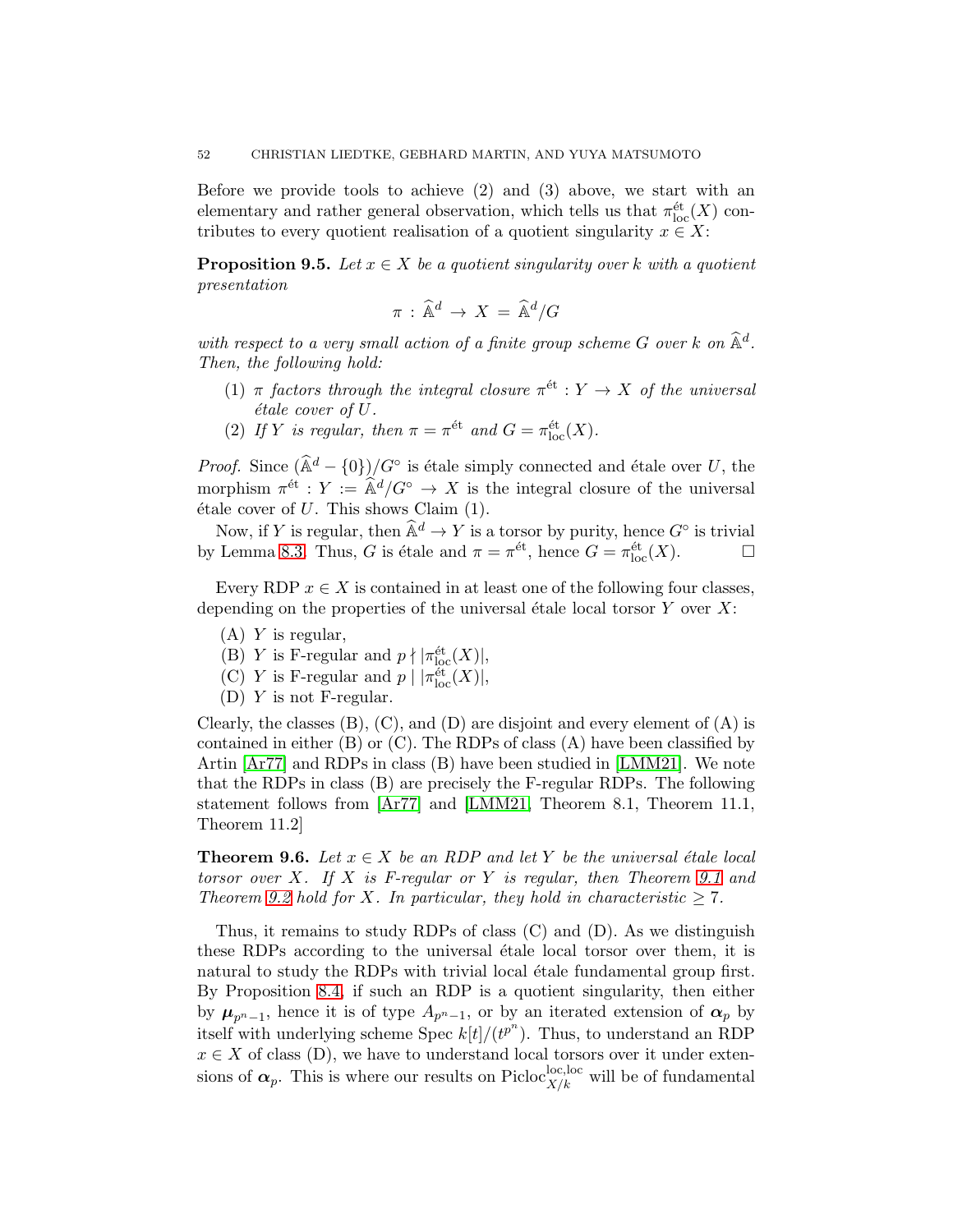importance. Our main tool to show that certain RDPs of class (D) cannot be quotient singularities will be the following, which is an immediate consequence of Lemma [8.3](#page-43-1) :

**Proposition 9.7.** Let  $x \in X$  be a quotient singularity by a finite group scheme G and let  $G' = G/N$  be an abelian quotient of G. Then,

$$
[\widehat{\mathbb{A}}^d/N \to X] \, \in \, \overline{H^1_{\textup{fl}}(U, G^\prime)}_{\textup{prim}}.
$$

*Proof.* For every  $H \subsetneq G'$ , the morphism  $(\hat{\mathbb{A}}^d/N)/H \to X$  is a local  $G/H$ torsor that does not extend to a global  $G/H$ -torsor by the same argument as in Lemma [8.3](#page-43-1) [\(3\)](#page-44-5). Hence, the class in  $H^1_{\text{fl}}(U, G')$  of the local  $G'$ -torsor  $\widehat{\mathbb{A}}^d/N \to X$  is non-zero in  $H^1_{\text{fl}}(U, G'/H)$ , which means precisely that the class does not come from  $H^1_{\text{fl}}(U, H)$  (here, we use left-exactness of the functor  $H^1_{\text{fl}}$  $(U, -).$ 

<span id="page-52-0"></span>**Corollary 9.8.** Let  $x \in X$  be a singularity and let  $G'$  be an abelian group scheme with  $H^1(U, G')_{\text{prim}} = \emptyset$ . Then,  $x \in X$  is not a quotient singularity by any finite group scheme G having G′ as a quotient.

Here is an application of these results to narrow down the possibility for a given singularity to be a quotient singularity.

<span id="page-52-2"></span>**Lemma 9.9.** Assume that  $x \in X$  is a normal singularity that is not Fregular and with trivial  $\pi_{\text{loc}}^{\text{\'et}}(X)$ . If  $\overline{H^1(U, \alpha_{p^2})}_{\text{prim}} = \overline{H^1(U, \mathbf{M}_2)}_{\text{prim}} = \emptyset$ and if X is a quotient singularity, then it is a quotient singularity by  $\alpha_p$ . In particular, if  $x \in X$  is not a quotient singularity by  $\alpha_p$ , then X is no quotient singularity at all.

*Proof.* If  $x \in X$  were a quotient singularity by a very small action of a finite group scheme G of height  $n \geq 2$ , then G cannot be linearly reductive, as X is not F-regular. Hence, we have  $G/G[F^{n-2}] \in {\{\alpha_{p^2}, {\bf M}_2\}}$  by Proposition [3.3,](#page-12-0) contradicting Corollary [9.8.](#page-52-0)

To prove uniqueness of the group scheme  $G$  by which a quotient RDP is a quotient singularity, we will have to classify the possible total spaces of local  $\alpha_p$ -torsors over some of RDPs of class (D) with trivial  $\pi_{\text{loc}}^{\text{\'et}}(X)$  (see Lemma [9.13,](#page-54-0) Lemma [9.17,](#page-57-0) and Lemma [9.22\)](#page-61-1). To reduce to the case where  $\pi_{\text{loc}}^{\text{\'et}}(X)$ is trivial, we can use the following lemma.

<span id="page-52-1"></span>**Lemma 9.10.** Let  $x \in X$  = Spec  $k[[x_1, \ldots, x_{d+1}]/(f)$  be an isolated hypersurface singularity in characteristic  $p \geq 0$ . Suppose that a finite group G acts on X. Let

$$
\begin{array}{rcl}\n\chi & : & G & \to & \mathrm{Aut}(\Gamma(U,\Omega^d)\otimes k) & = & k^\times \\
\psi & : & G & \to & \mathrm{Aut}(H^d_\mathfrak{m}(X,\mathcal{O})[\mathfrak{m}]) & = & k^\times\n\end{array}
$$

be the induced 1-dimensional representations, where  $U \subset X$  denotes as usual the complement of the closed point. Then,  $\chi = \psi^{-1}$ .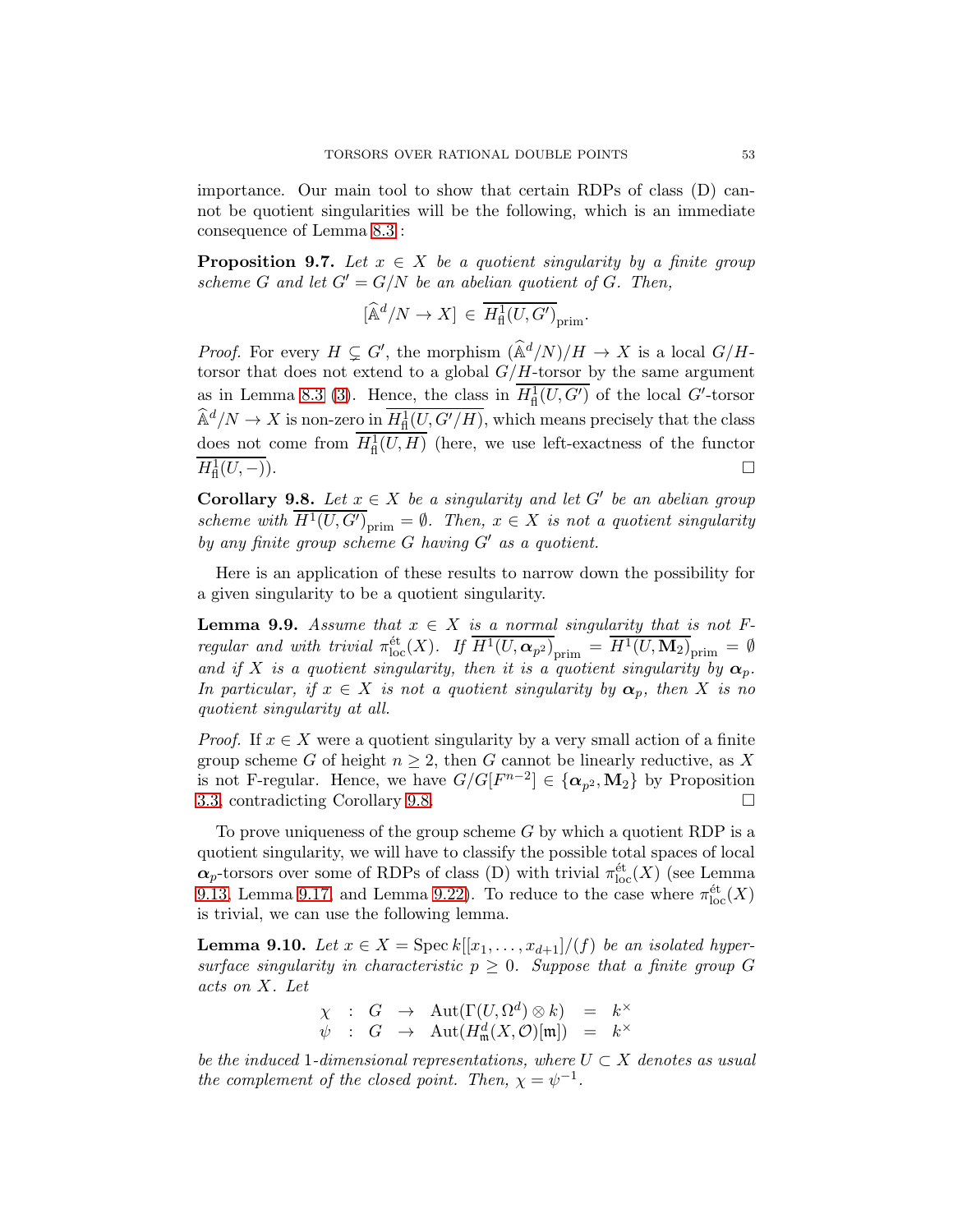*Proof.* Let  $q \in G$  be an element. To establish the lemma, we may assume that the order of g is either prime to p or a power of p. In the latter case, its actions on 1-dimensional vector spaces are trivial. Assume the former. Then, we can lift the action to  $k[[x_1, \ldots, x_{d+1}]]$  and diagonalize it, so that  $g(x_i) = a_i x_i$  and  $g(f) = bf$  for some  $a_i, b \in k^{\times}$ .

The space  $\Gamma(U, \Omega^d)$  is generated by a d-form  $\omega$  satisfying  $f_{x_i}\omega = (-1)^i dx_1 \wedge$  $\cdots \wedge \widehat{dx_i} \wedge \cdots \wedge dx_{d+1}$ , hence  $\chi(g) = b^{-1} \cdot \prod_i a_i$ . For the second space, write  $f = \sum x_i h_i$  for some  $h_i \in k[[x_1, \ldots, x_{d+1}]]$  satisfying  $g(h_i) = a_i^{-1}bh_i$ . Then,  $H^d_{\mathfrak{m}}(X,\mathcal{O})[\mathfrak{m}] \cong H^{d-1}(U,\mathcal{O})[\mathfrak{m}]$  is generated by the  $(d-1)$ -Cech cocycle  $((-1)^i h_i / \prod_{j \neq i} x_j)$  with respect to the open covering  $(D(x_i))_{i=1}^{d+1}$  of U. Therefore, we have  $\psi(g) = b \cdot (\prod_i a_i)^{-1}$ , hence  $\chi = \psi^{-1}$ . — Первый проста проста проста проста проста проста проста проста проста проста проста проста проста проста п<br>В 1990 году стала проста проста проста проста проста проста проста проста проста проста проста проста проста п

As an application, we can prove uniqueness of the group scheme that realises a normal singularity as quotient singularity in some cases.

<span id="page-53-0"></span>**Lemma 9.11.** Let  $x \in X$  be an RDP that is a quotient singularity  $X \cong Y$  $\widehat{A}^2/G$ . Assume that the universal étale local torsor  $y \in Y$  over X is an RDP that is a quotient singularity by  $\alpha_p$  (and only by  $\alpha_p$ ) and satisfies  $\dim H^2_{\mathfrak{m}}(\mathcal{O}_Y)[F] = 1$ . Then,  $G \cong \mathfrak{\alpha}_p \times \pi_{\text{loc}}^{\text{\'et}}(X)$ .

*Proof.* Let  $Z := \hat{\mathbb{A}}^2 = \text{Spec } k[[x_1, x_2]]$ . By Proposition [9.5,](#page-51-0) we have  $G^{\text{\'et}} =$  $\pi_{\text{loc}}^{\text{\'et}}(X)$ , so G is a semidirect product  $\alpha_p \rtimes \pi_{\text{loc}}^{\text{\'et}}(X)$  corresponding to a homomorphism  $\phi \colon \pi_{\text{loc}}^{\text{\'et}}(X) \to \text{Aut}(\alpha_p) = k^{\times}$ . It remains to show that  $\phi$  is trivial. Since X and Y are RDPs, the action of  $\pi_{\text{loc}}^{\text{\'et}}(X)$  on  $H^0(Y \setminus \mathfrak{m}, \Omega_Y^2) \otimes k$  is trivial. Thus, by Lemma [9.10,](#page-52-1) also the action of  $\pi_{\text{loc}}^{\text{\'et}}(X)$  on  $H^2_{\mathfrak{m}}(\mathcal{O}_Y)[\mathfrak{m}] =$  $H^2_{\mathfrak{m}}(\mathcal{O}_Y)[F]$  is trivial.

Let  $x_1, x_2$  be a regular sequence on Y and let D be the derivation corresponding to the  $\alpha_p$ -action on Z. Write  $U_i \subseteq Y$  for the open subscheme where  $x_i$  is invertible and write  $\pi$  for the morphism  $Z \to Y$ . Since  $\pi|_{U_i}$  is an  $\alpha_p$ -torsor, the morphism  $D^{p-1}$ :  $\pi_* \mathcal{O}_Z|_{U_i} \to \mathcal{O}_Y|_{U_i}$  of quasi-coherent sheaves on  $U_i$  is surjective, since it is surjective at every point by [Ma18, Lemma 2.9]. Since  $U_i$  is affine, this implies that the morphism  $D^{p-1}$ :  $\mathcal{O}_Z[\frac{1}{x_i}]$  $\frac{1}{x_i}$ ]  $\rightarrow \mathcal{O}_Y[\frac{1}{x_i}]$  $\frac{1}{x_i}$  is surjective. In particular, we find  $t_i \in \mathcal{O}_Z[\frac{1}{x_i}]$  $\frac{1}{x_i}$  such that  $D(t_i) = 1$  and such that  $\mathcal{O}_Z[\frac{1}{x}]$  $\frac{1}{x_i}$ ] =  $\mathcal{O}_Y[\frac{1}{x_i}]$  $\frac{1}{x_i}, t_i].$ 

Then, we have  $D(t_1 - t_2) = 0$ , hence  $e := [t_1 - t_2] \in H^1(U, \mathcal{O}_U)$ . In fact, since  $Z|_{U_i} \to U_i$  is obtained by restricting the  $\alpha_p$ -torsor  $Z|_U \to U$ , the class  $e^p = t_1^p - t_2^p$  $\frac{p}{2}$  is trivial, hence  $e \in H^2_{\mathfrak{m}}(\mathcal{O}_Y)[F]$ . Under the isomorphism of Proposition [5.16,](#page-23-0) e corresponds to the class of the local torsor  $\pi$ , hence e is non-trivial. For all  $g \in \pi_{\text{loc}}^{\text{\'et}}(X)$ , we have the relation  $g^{-1}Dg = \phi(g^{-1}) \cdot D$ . Plugging in  $t_i$  and using that g acts trivially on k, we get  $D(g(t_i))) = \phi(g^{-1}),$ hence  $D(g(t_i) - \phi(g^{-1}) \cdot t_i) = 0$ , and so  $g(t_i) \equiv \phi(g^{-1}) \cdot t_i \pmod{\mathcal{O}_Y[\frac{1}{x_i}]}$  $\frac{1}{x_i}$ ). Hence, we have  $g(e) = \phi(g^{-1}) \cdot e$ . But g acts trivially on  $H^2_{\mathfrak{m}}(\mathcal{O}_Y)[F]$ , hence  $e = \phi(g^{-1})e$ , and so  $\phi$  is trivial, which is what we wanted to show.  $\square$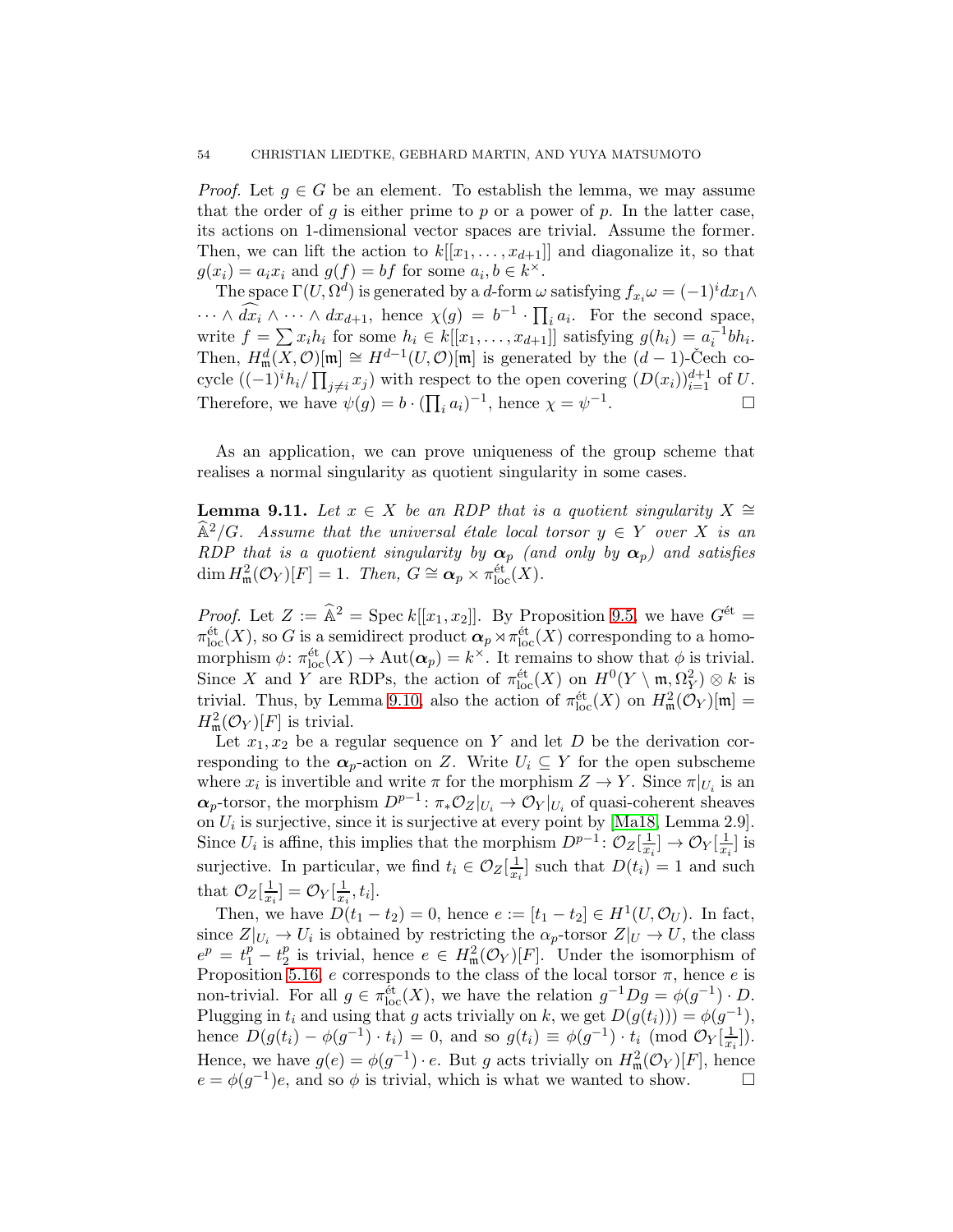In the following sections, we will prove Theorem [9.1](#page-49-0) and Theorem [9.2](#page-49-1) in characteristics 5, 3, and 2, respectively.

9.2. **Characteristic 5.** Assume that  $k$  is an algebraically closed field of characteristic 5. By Table [1](#page-8-1) and Theorem [9.6,](#page-51-1) it suffices to study the  $E_8$ singularities. The  $E_8^1$ -singularity has a regular universal étale local torsor by [\[Ar77\]](#page-73-1) and thus, Proposition [9.5](#page-51-0) applies. Hence, again by Theorem [9.6,](#page-51-1) we only have to study the  $E_8^0$ -singularity.

<span id="page-54-1"></span>**Lemma [9.1](#page-49-0)2.** Theorem 9.1 and Theorem [9.2](#page-49-1) hold for the  $E_8^0$ -singularity in characteristic 5. In particular,  $E_8^0$  is a quotient singularity.

*Proof.* Let  $x \in X$  be a singularity of type  $E_8^0$ . By [Ma18, Lemma 3.6], it is a quotient singularity by  $\alpha_5$ .

Since we know that  $\overline{H^1(U, G')}_{\text{prim}} = \emptyset$  for  $G' \in {\{\alpha_{25}, \mathbf{M}_2\}}$  by Proposition [6.2](#page-31-0) (Table [2\)](#page-30-0), Lemma [9.9](#page-52-2) shows that  $\alpha_5$  is also the only possible finite group scheme that can realise  $x \in X$  as a quotient singularity.  $\Box$ 

9.3. **Characteristic 3.** Assume that  $k$  is an algebraically closed field of characteristic 3. By Table [1](#page-8-1) and Theorem [9.6,](#page-51-1) it suffices to study the  $E_n$ -singularities. By [\[Ar77\]](#page-73-1), the RDPs of type  $E_6^1$ ,  $E_7^1$ , and  $E_8^2$  have a regular universal étale local torsor, hence we are left with the four RDPs of type  $E_6^0, E_7^0, E_8^1$ , and  $E_8^0$ .

We need the following lemma on  $\alpha_3$ -torsors over some of these RDPs. What makes this result non-trivial is that, a priori, a class in  $H^1(U, \alpha_3)$ could be representable by many torsors with non-isomorphic total spaces. We will see examples of this phenomenon in Proposition [10.1](#page-66-0) below.

<span id="page-54-0"></span>**Lemma 9.13.** Let  $x \in X$  be an RDP of type  $E_6^0$  (resp.  $E_8^1$ ) and let  $Y \to X$ be a local  $\alpha_3$ -torsor of primitive class over X. Then, Y is of type  $A_0$  (resp.  $E_6^0$ ).

*Proof.* Write  $X = \text{Spec } R$  and let  $x_1, x_2$  be a regular sequence of R, so that  $U = \text{Spec } R[x_1^{-1}] \cup \text{Spec } R[x_2^{-1}]$ . Using explicit equations, we will find a subring  $S \subset \Gamma(Y_U, \mathcal{O}_{Y_U})$  satisfying the following:

- (1) Frac  $S \supsetneq$  Frac R and hence Frac  $\mathcal{O}_{Y_U} = \text{Frac } S$ ,
- (2)  $\mathcal{O}_{Y_U}[x_i^{-1}] \supset S[x_i^{-1}],$  and
- (3) Spec S is an RDP of type  $A_0$  or  $E_6^0$ , respectively. In particular, S is normal.

Once this is established, it follows that S is the integral closure of R in Y,  $Y_U = (\text{Spec } S)|_U, Y = \text{Spec } S, \text{ and the lemma follows.}$ 

Write  $R = k[[x, y, z]]/(f)$  with  $f = z^2 + x^3 + y^3g$  and  $g = y$  (resp.  $g = x^2 + y^2$  for  $E_6^0$  (resp.  $E_8^1$ ). We use the regular sequence  $(x_1, x_2) = (y, z)$ . As dim  $H_{\mathfrak{m}}^2(\mathcal{O}_X)[F] = 1$ , the local  $\alpha_3$ -torsor  $Y_U \to U$  corresponds to the class  $a[y^{-1}z^{-1}x^2]$  (note that  $[y^{-1}z^{-1}x^2]$  is equal to the class  $f_1$  that appears in Proposition [6.2,](#page-31-0) but with respect to a different cover) for some  $a \in k^{\times}$ . We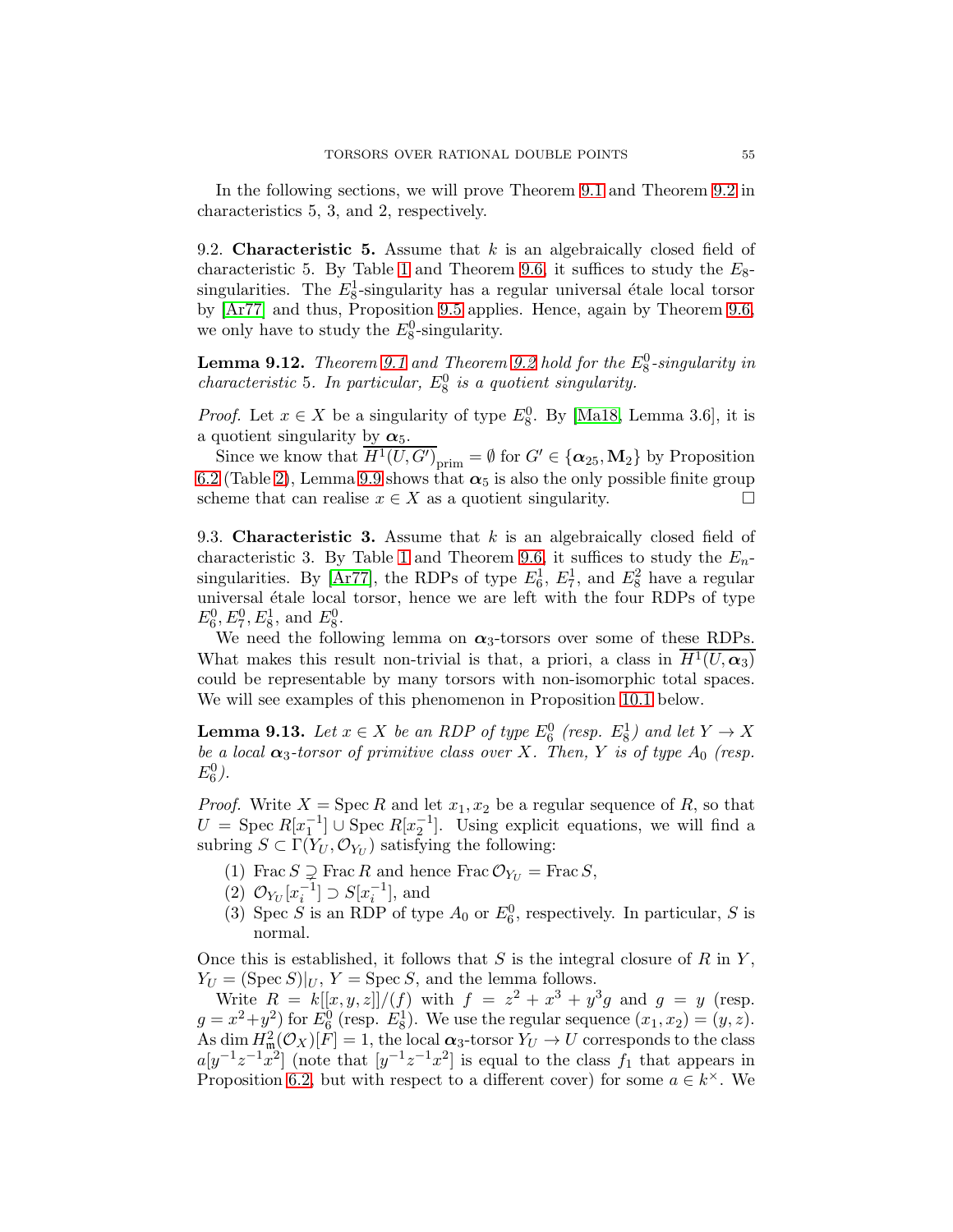have

$$
\mathcal{O}_{Y_U}[y^{-1}] = R[y^{-1}][t_1] / (t_1^3 - (y^{-3}z + b))
$$
  
\n
$$
\mathcal{O}_{Y_U}[z^{-1}] = R[z^{-1}][t_2] / (t_2^3 - (z^{-3}g(z^2 - y^3g) + b))
$$
 and

for some  $b \in R$  and  $t_1 - t_2 = y^{-1}z^{-1}x^2$ . Let  $u_1 = yt_1$ ,  $u_2 = zt_2$ ,  $\xi =$  $-y^{-1}(x+u_1^2) = z^{-2}(zu_1u_2+yu_2^2+xy^2g)$ , and set  $S = R[\xi, u_1, u_2]$ . Then,  $u_1, u_2, \xi$  are integral over R since  $\xi^3 = g + bz - b^2y^3 \in R$ . Moreover, we have  $\mathcal{O}_{Y_U}[y^{-1}] \supset S[y^{-1}] \text{ and } \mathcal{O}_{Y_U}[z^{-1}] \supset S[z^{-1}]$ . Also,  $z = u_1^3 - by^3$ ,  $x = -u_1^2 - \xi y$ , and  $u_2 = y^{-1}(zu_1 - x^2) = y^{-1}((u_1^3 - by^3)u_1 - (y\xi + u_1^2)^2) = \xi u_1^2 - y\xi^2 - by^2u_1.$ Therefore,  $S = R[u_1, u_2, \xi]$  is equal to  $k[[y, u_1, \xi]]/(h)$  with  $h = -\xi^3 + g +$  $bu_1^3 + b^2y^3$ .

(1) If 
$$
g = y
$$
, then  $h = y + [b^2y^3 + bu_1^3 - \xi^3]$ .  
\n(2) If  $g = x^2 + y^2$ , we have  $h = -\xi^3 + y^2 + u_1^4 + [bu_1^3 + y^2\xi^2 + b^2y^3]$ ,

In each case, the terms in brackets do not affect the singularity, hence Spec S is an RDP of the desired type.

**Lemma [9.1](#page-49-0)4.** Theorem 9.1 and Theorem [9.2](#page-49-1) hold for the  $E_6^0, E_7^0, E_8^1$ , and  $E_8^0$ -singularity in characteristic 3. In particular,  $E_6^0$ ,  $E_7^0$ , and  $E_8^1$  are quotient singularities, but  $E_8^0$  is not a quotient singularity.

*Proof.* First, assume that  $x \in X$  is of type  $E_6^0$ . By [Ma18, Lemma 3.6], X is a quotient singularity by  $\alpha_3$ . By the same argument as in Lemma [9.12,](#page-54-1) Theorem [9.1](#page-49-0) holds for X.

Next, assume that  $x \in X$  is of type  $E_7^0$ . Then, X is a quotient singularity by  $\alpha_3 \times C_2$ . Indeed, the quotient by the action on  $k[[x, y]]$  defined by  $(D(x), D(y)) = (y, x^3)$  and  $(g(x), g(y)) = (-x, -y)$  is  $E_7^0$ . Lemma [9.11](#page-53-0) shows that  $\alpha_3 \times \mathbb{C}_2$  is the only finite group scheme by which X can be a quotient singularity.

Now, assume that  $x \in X$  is of type  $E_8^1$ . By Table [2,](#page-30-0) there exists a local  $\mathbf{M}_2$ -torsor  $Z \stackrel{\alpha_3}{\rightarrow} Y \stackrel{\alpha_3}{\rightarrow} X$ , such that neither  $Z \rightarrow Y$  nor  $Y \rightarrow X$  are  $\alpha_3$ -torsors. Then, by Lemma [9.13,](#page-54-0) Y is of type  $E_6^0$  and Z is smooth. To show the uniqueness of the group scheme, suppose that  $X = Z/G$  is a presentation of X as a quotient singularity. Since  $\pi_{\text{loc}}^{\text{\'et}}(X)$  is trivial, we may assume that G is of finite height, say n, and since X is not F-regular, we have  $G/G[F^{n-1}] =$  $\alpha_3$ . The total space Y of the local  $\alpha_3$ -torsor  $Y = Z/G[F^{n-1}] \rightarrow X$  is of type  $E_6^0$  by Lemma [9.13](#page-54-0) and hence,  $G[F^{n-1}] = \alpha_3$  by the uniqueness of the group scheme for  $E_6^0$ . Hence G is either  $\alpha_9$  or  $M_2$ . Now, it suffices to note that by Table [2,](#page-30-0) G cannot be  $\alpha_9$ .

Finally, assume that  $x \in X$  is of type  $E_8^0$ . Assume that X is a quotient singularity by a very small action of a finite group scheme G. Since  $\pi_{\text{loc}}^{\text{\'et}}(X)$  is trivial and X is not F-regular, G is an iterated extension of  $\alpha_3$ 's, say of height n. By [Ma18, Lemma 3.6], we have  $G \neq \alpha_3$ . Thus, by Proposition [3.3,](#page-12-0) we have  $G/G[F^{n-2}] \in {\alpha_9, \mathbf{M}_2}$ . But by Table [2,](#page-30-0) we have Picloc<sup>loc</sup>,  $\alpha_{y/k} \cong \alpha_{y}$ , hence it follows from Proposition [5.13](#page-21-1) that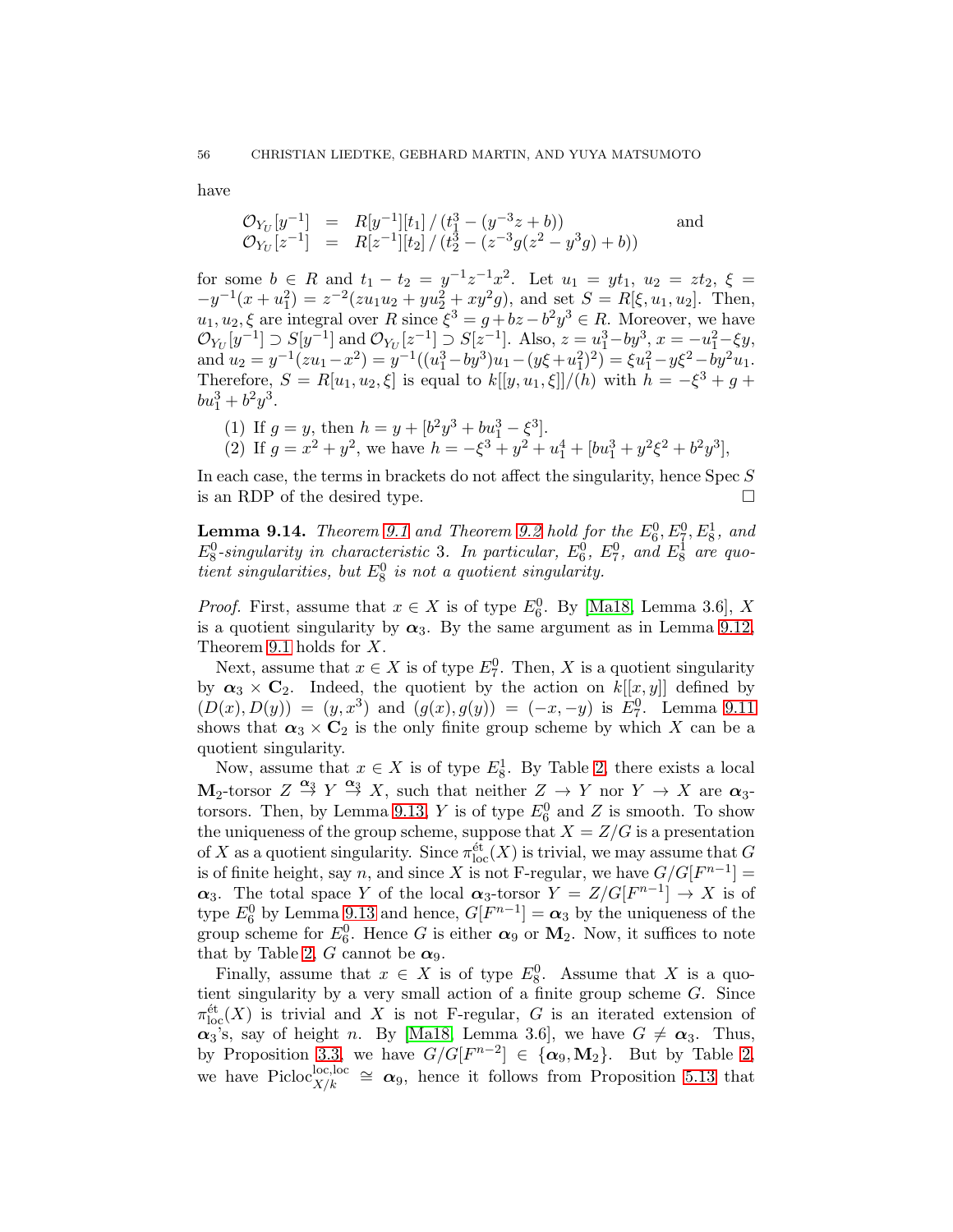$H^1(U, \alpha_{p^2})_{\text{prim}} = H^1(U, \mathbf{M}_2)_{\text{prim}} = \emptyset$ . Therefore, X is not a quotient singu-larity by Lemma [9.9.](#page-52-2)

9.4. **Characteristic 2.** Assume that  $k$  is an algebraically closed field of characteristic 2. By Table [1](#page-8-1) and Theorem [9.6,](#page-51-1) it remains to study the  $D_n^r, E_6^1, E_6^0, E_7^3, E_7^2, E_7^1, E_7^0, E_8^4, E_8^3, E_8^2, E_8^1$ , and  $E_8^0$ -singularities. Of these, the  $D_n^r$  with  $4r = n$ , the  $E_6^1$ , the  $E_7^3$ , the  $E_8^4$ , and the  $E_8^2$ -singularity have a regular universal étale local torsor by  $[Ar77]$ , hence we have to study the  $D_n^r$  with  $4r \neq n$ ,  $E_6^0$ ,  $E_7^2$ ,  $E_7^1$ ,  $E_7^0$ ,  $E_8^3$ ,  $E_8^1$ , and  $E_8^0$ -singularity.

First, we study those of the remaining RDPs, whose universal étale local torsor is F-regular. By [\[Ar77\]](#page-73-1), these are precisely the  $D_n^r$  with  $4r > n$ . It turns out that these are no quotient singularities. The key observation is the following.

<span id="page-56-0"></span>**Lemma 9.15.** Let  $k$  be an algebraically closed field of characteristic 2. Then,  $\mu_2 \times \mathbf{C}_2$  does not admit a very small action on  $\hat{\mathbb{A}}^2$ .

*Proof.* Let  $G = \mu_2 \times \mathbb{C}_2$  and assume that G acts freely outside the closed point on Spec R where  $R = k[[u, v]]$ . We can linearise the  $\mu_2$ -action so that it acts via the diagonal action  $u \mapsto \epsilon u, v \mapsto \epsilon v$  with  $\epsilon^2 = 1$ . Since  $\mathbb{C}_2$  acts freely outside the closed point, it acts as the identity on the tangent space at 0 by [\[Ar75\]](#page-73-10), that is, the group  $\mathbb{C}_2$  acts as  $u \mapsto u + a, v \mapsto v + b$ , where  $a, b \in k[[u, v]]$  have degree at least 2. By assumption, the actions of  $\mu_2$  and  $\mathbb{C}_2$  commute and thus, all monomials appearing in a and b have odd degree. Now, by [\[Ar75\]](#page-73-10), we have

$$
R^{C_2} = k[[u^2 + au, v^2 + bv, bu + av]] \subseteq k[[u, v]].
$$

In particular, if  $f \in R^{\mathbb{C}_2}$ , then all monomials appearing in f have even degree and hence  $\mu_2$  acts trivially on  $R^{\mathbf{C}_2}$ . This contradicts our assumption that G acts freely outside the closed point.

**Corollary [9.1](#page-49-0)6.** Theorem 9.1 and Theorem [9.2](#page-49-1) hold for the  $D_n^r$ -singularities with  $4r > n$  in characteristic 2. In particular, they are not quotient singularities.

*Proof.* Seeking a contradiction, assume that  $X = Z/G$ , where the finite group scheme G acts on  $Z = \hat{A}^2$  via a very small action. We have  $G/G° \cong$  $\pi_{\text{loc}}^{\text{\'et}}(X)$  by Proposition [9.5](#page-51-0) and  $\pi: Z \to X$  factors through the universal  $\alpha$  etale local torsor over X. In particular, by [\[Ar77\]](#page-73-1), there are morphisms  $f: Z \to Y$  and  $g: Y \to X$ , such that Y is of type  $A_{8r-2n-1}$  and g is a local  $\mathbb{C}_2$ -torsor. Note that Y is F-regular and thus, f is a local  $\mu_{8r-2n}$ -torsor by Table [4.](#page-50-0) Therefore, the group scheme  $G$  sits in a short exact sequence

$$
0\,\to\,\boldsymbol{\mu}_{8r-2n}\,\to\,G\,\to\,\mathbf{C}_2\,\to\,0
$$

In particular, G admits a subgroup scheme isomorphic to  $\mu_2 \times C_2$ . But by Lemma [9.15,](#page-56-0) the action of  $\mu_2 \times \mathbb{C}_2$  on Z cannot be free outside the closed point, contradicting our assumption. Hence,  $X$  is not a quotient singularity.  $\square$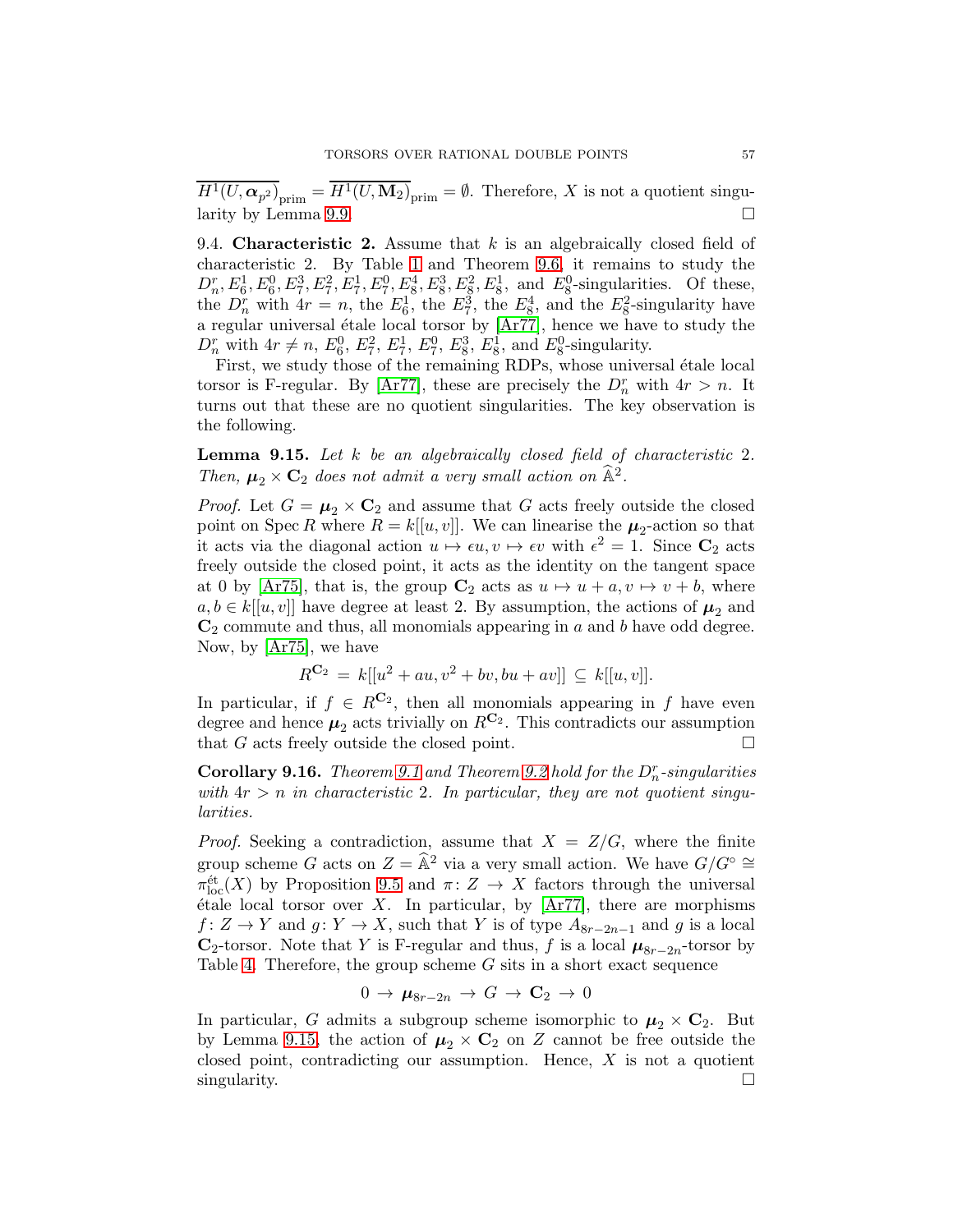This leaves us with  $D_n^r$  with  $4r < n$ ,  $E_6^0$ ,  $E_7^2$ ,  $E_7^1$ ,  $E_7^0$ ,  $E_8^3$ ,  $E_8^1$ , and  $E_8^0$ . Similar to Lemma [9.13](#page-54-0) in characteristic 3, we need some information on  $\alpha_2$ -torsors over some of these in order to proceed.

<span id="page-57-0"></span>**Lemma 9.17.** Let  $x \in X$  be an RDP of type  $E_7^2, E_7^1$ , or  $E_8^3$  and let  $Y \to X$ be a local  $\alpha_2$ -torsor of primitive class over X. Then, Y is of type  $D_5^{1/2}$  $\frac{1}{2}$ ,  $D_7^{1/2}$  $^{1/2}_{7}$ , or  $E_7^2$ , respectively.

*Proof.* Write  $X = \text{Spec } R$  and let  $x_1, x_2$  be a regular sequence of R, so that  $U = \text{Spec } R[x_1^{-1}] \cup \text{Spec } R[x_2^{-1}]$ . Using explicit equations, we will find a subring  $S \subset \Gamma(Y_U, \mathcal{O}_{Y_U})$ , such that the following hold

(1) Frac  $S \supsetneq$  Frac R and hence Frac  $\mathcal{O}_{Y_U} =$  Frac  $S$ ,

- (2)  $\mathcal{O}_{Y_U}[x_i^{-1}] \supset S[x_i^{-1}],$  and
- (3) Spec S is an RDP of type  $D_5^{1/2}$  $_5^{1/2}, D_7^{1/2}$  $Z_7^{1/2}$ , or  $E_7^2$ , respectively. In particular  $S$  is normal.

Once this is established, it follows that  $Y_U = (\text{Spec } S)|_U$ ,  $Y = \text{Spec } S$ , and the lemma follows.

Write  $R = k[[x, y, z]]/(f)$  with  $f = z^2 + x^3 + y^2g$  and with  $g = (x + z)y$ ,  $(x+yz)y$ ,  $(y^2 + z)y$  for  $E_7^2$ ,  $E_7^1$ , and  $E_8^3$ , respectively. (In the  $E_7^1$  case, we apply the coordinate change  $x \mapsto x + yz$  and neglect terms of high degree to obtain the equation in Table [1.](#page-8-1)) We use the regular sequence  $(x_1, x_2) = (x, y)$ . Since dim  $H^2_{\mathfrak{m}}(\mathcal{O}_X)[F] = 1$  by Table [2,](#page-30-0) the  $\alpha_2$ -torsor  $Y_U \to U$  corresponds to the class  $a[x^{-1}y^{-1}z]$  for some  $a \in k^{\times}$ . We have

$$
\mathcal{O}_{Y_U}[x^{-1}] = R[x^{-1}][t_1] / (t_1^2 - (x^{-2}g + b)) \quad \text{and} \quad \mathcal{O}_{Y_U}[y^{-1}] = R[y^{-1}][t_2] / (t_2^2 - (y^{-2}x + b))
$$

for some  $b \in R$  and  $t_1 - t_2 = x^{-1}y^{-1}z$ . Set

 $S := R[u_1, u_2]$  where  $u_1 = xt_1$  and  $u_2 = yt_2$ .

Then  $\mathcal{O}_{Y_U}[x^{-1}] = S[x^{-1}]$  since  $u_2 = x^{-1}z + yt_1 \in \mathcal{O}_{Y_U}[x^{-1}]$  and similarly, we have  $\mathcal{O}_{Y_U}[y^{-1}] = S[y^{-1}]$ . Since  $x = u_2^2 - by^2$  and  $z = yu_1 - xu_2 = yu_1 + u_2^3 + ...$  $y^2u_2b$ , we have  $S = k[[y, u_1, u_2]]/(h)$ , where  $h = h(y, u_1, u_2) = u_1^2 + g + x^2b$ . We have the following three cases depending on the singularity  $x \in X$  we started with:

(1) If 
$$
g = (x + z)y
$$
, then  
\n
$$
h = u_1^2 + u_2^2y + u_1y^2 + [u_2^3y + y^3b(1 + u_2) + u_2^4b + y^4b^3].
$$
\n(2) If  $g = (x + yz)y$ , then  
\n
$$
h = u_1^2 + u_2^2y + u_1y^3 + [u_2^3y^2 + y^3b(1 + u_2y) + u_2^4b + y^4b^3].
$$
\n(3) If  $g = (y^2 + z)y$ , then  
\n
$$
h = u_1^2 + y^3 + y^2u_1 + yu_2^3 + [u_2y^3b + u_2^4b + y^4b^3].
$$

In each case, the terms in brackets do not affect the singularity, and  $S$  is an RDP of the claimed type.

Many of the remaining RDPs turn out not to be quotient singularities. In the following, we first treat some that are.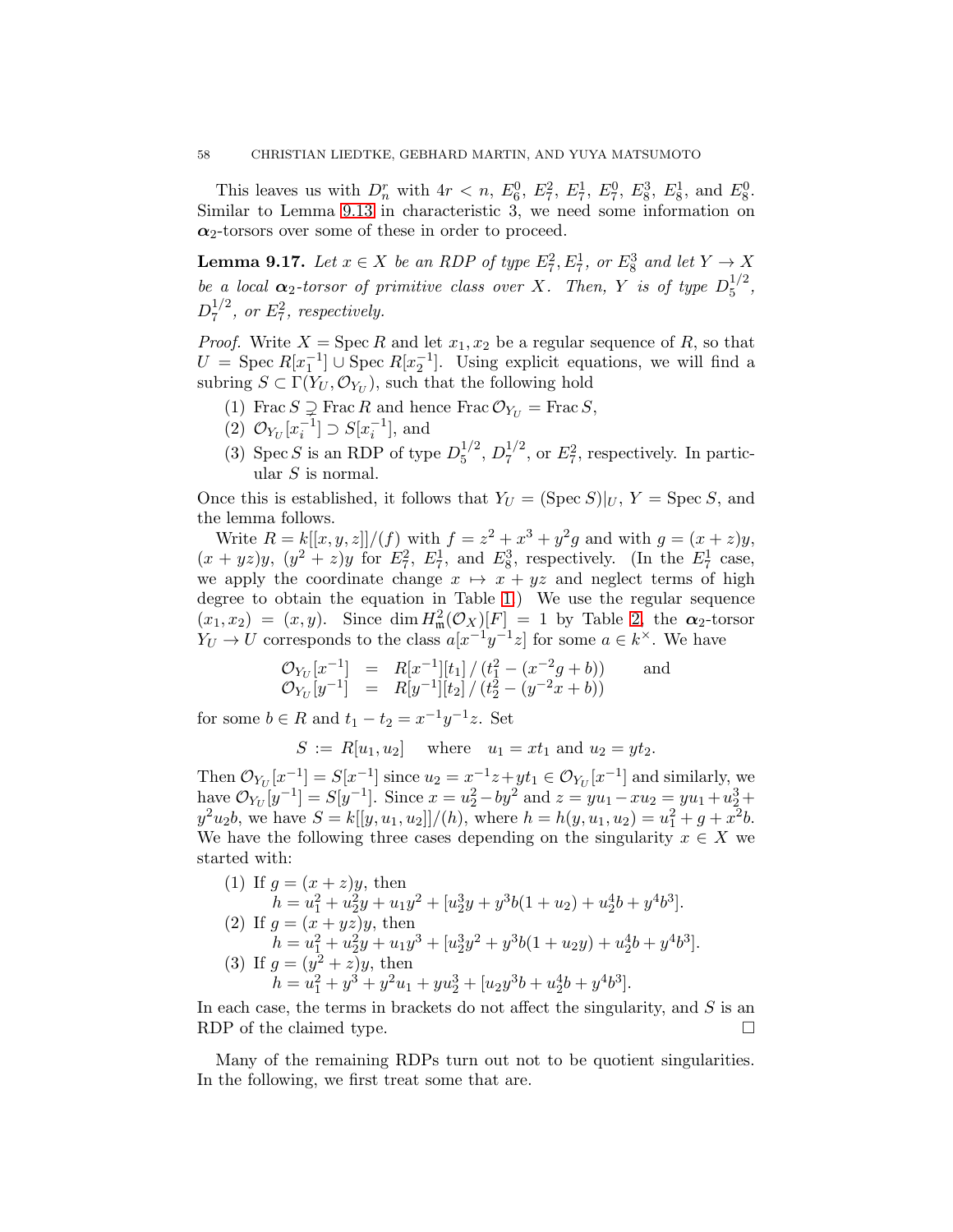**Lemma [9.1](#page-49-0)8.** Theorem 9.1 and Theorem [9.2](#page-49-1) hold for the  $D_{4n}^0$ ,  $E_6^0$  and  $E_8^0$ -singularities in characteristic 2. In particular, all of them are quotient singularities.

*Proof.* If X is of type  $D_{4n}^0$  or  $E_8^0$ , then it is a quotient singularity by  $\alpha_2$ , see [Ma18, Lemma 3.6]. Since we know that  $\overline{H^1(U, G')}_{\text{prim}} = \emptyset$  for  $G' \in$  $\{\alpha_4, M_2\}$  by Proposition [6.2](#page-31-0) (Table [2\)](#page-30-0), we can use Corollary [9.8](#page-52-0) to show that  $\alpha_2$  is also the only finite group scheme that can realise X as a quotient singularity.

If  $x \in X$  is of type  $E_6^0$ , then it is a quotient singularity by  $\alpha_2 \times C_3$ . Indeed, the quotient by the action on  $k[[x, y]]$  defined by  $(D(x), D(y)) = (y^2, x^2)$  and  $(g(x), g(y)) = (\omega x, \omega^2 y)$ , where  $\omega$  is a primitive 3-rd root of 1, is  $E_6^0$ . By Lemma [9.11,](#page-53-0)  $G$  is unique.

This leaves us with RDPs of type  $D_n^r$  with  $0 < 4r < n$ ,  $D_{4n+2}^0$ ,  $E_7^2$ ,  $E_7^1$ ,  $E_7^0$ ,  $E_8^3$ , and  $E_8^1$ .

**Lemma [9.1](#page-49-0)9.** Theorem 9.1 and Theorem [9.2](#page-49-1) hold for the  $D_{2n+1}^{1/2}$ ,  $D_{4n+2}^0$ ,  $E_7^2$ ,  $E_7^1$ ,  $E_7^0$ , and  $E_8^3$ , in characteristic 2. In particular, they are not quotient singularities.

*Proof.* Let  $x \in X$  be one of the RDPs in the statement. We know that it is not an  $\alpha_2$ -quotient singularity by [Ma18, Lemma 3.6].

Now, if  $x \in X$  is of type  $D_{2n+1}^{1/2}$ ,  $D_{4n+2}^0$ ,  $E_7^1$  or  $E_7^0$ , then it follows from the description of Picloc<sub>X/k</sub> in Table [2](#page-30-0) that  $\overline{H^1(U, G')}_{\text{prim}} = \emptyset$  for  $G' \in$  $\{\boldsymbol{\alpha}_{p^2}, \mathbf{M}_2\}$ . Hence, by Lemma [9.9,](#page-52-2) these are not quotient singularities.

Next, assume that  $x \in X$  is of type  $E_7^2$  or  $E_8^3$ . Seeking a contradiction, suppose that  $X = \hat{A}^2/G$  is quotient singularity, and let  $\cdots \rightarrow X_1 \rightarrow X$ be a factorization of  $Y \to X$  into local  $\alpha_2$ -torsors. By Lemma [9.17,](#page-57-0)  $X_1$ is a rational double point of type  $D_5^{1/2}$  $^{1/2}_{5}$  or  $E_7^2$  respectively. By the previous paragraph,  $D_5^{1/2}$  $\frac{1}{5}$  is not a quotient singularity. Hence, we arrive at a contradiction. Therefore,  $X$  is not a quotient singularity.  $\Box$ 

In the following, we prove Theorem [9.1](#page-49-0) and Theorem [9.2](#page-49-1) for the  $E_8^1$ singularity.

<span id="page-58-1"></span>**Lemma [9.2](#page-49-1)0.** Theorem [9.1](#page-49-0) and Theorem 9.2 hold for the  $E_8^1$ -singularity in characteristic 2. In particular, it is not a quotient singularity.

*Proof.* Seeking a contradiction, suppose that  $X = \hat{A}^2/G$  with respect to a very small action of a finite group scheme G. Since  $\pi_1^{\text{\'et}}(X)$  is trivial, G is local, say of height n. Since X is not F-regular, G is not  $\mu_{2^n}$ , hence by Proposition [8.4](#page-44-4) G is an n-fold extension of  $\alpha_2$ 's. We have  $n > 1$  by [Ma18, Lemma 3.6]. In order to prove the lemma, it suffices to establish the following claims:

<span id="page-58-0"></span>(1)  $X_1 = \hat{\mathbb{A}}^2 / G[F^{n-1}]$  is not an  $\alpha_2$ -quotient singularity. Hence,  $n > 2$ , and the quotient  $G[F^{n-1}]/G[F^{n-3}]$  is isomorphic to  $\alpha_4$  or  $M_2$ .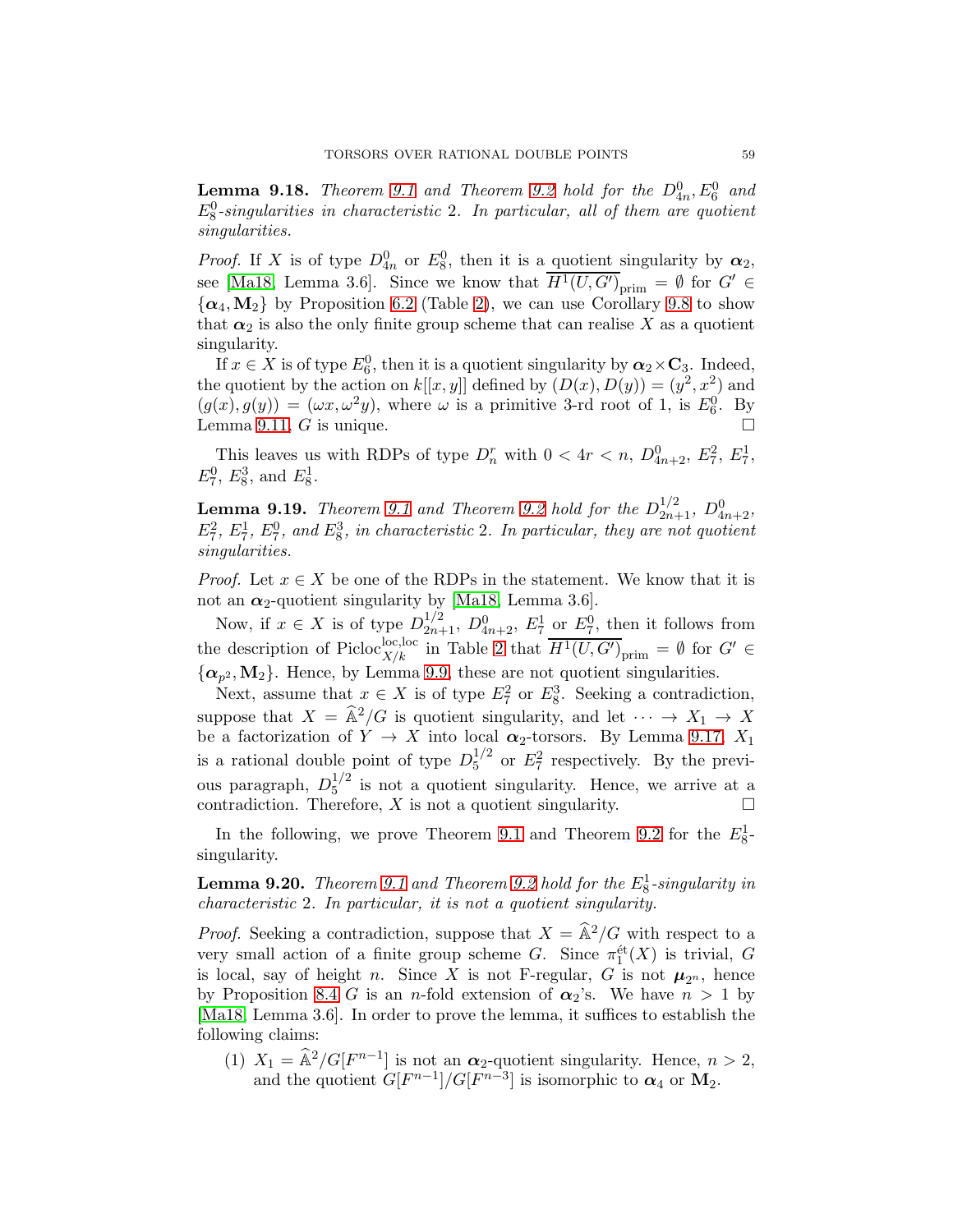- <span id="page-59-0"></span>(2)  $\overline{H^1(U_1,\alpha_4)}_{\text{prim}} = \emptyset$ , where  $U_1 \subset X_1$  is the complement of the closed point. Hence  $G[F^{n-1}]/G[F^{n-3}] \not\cong \alpha_4$  by Corollary [9.8.](#page-52-0)
- <span id="page-59-1"></span>(3)  $\overline{H^1(U, \mathbf{M}_3)}_{\text{prim}} = \emptyset$ . Hence,  $G/G[F^{n-3}] \not\cong \mathbf{M}_3$  by Corollary [9.8.](#page-52-0) By Proposition [3.4,](#page-13-0) this implies  $G[F^{n-1}]/G[F^{n-3}] \ncong M_2$ .

First, we shall find an equation for  $X_1$ . Write  $X = \text{Spec } R$  with  $R =$  $k[[x, y, z]]/(f)$  and  $f = z^2 + x^3 + y^2(y^3 + zxy)$ . Note that

$$
\left(\frac{z}{xy}\right)^2 = \frac{y^3 + zxy}{x^2} + \frac{x}{y^2}.
$$

Since  $H^2_{\mathfrak{m}}(\mathcal{O}_X)[F] = \langle [x^{-1}y^{-1}z] \rangle$  (see Proposition [6.2\)](#page-31-0), the  $\alpha_2$ -torsor  $U_1 :=$  $(X_1)_U \to U$  corresponds to a class  $a[x^{-1}y^{-1}z]$  with  $a \in k^{\times}$ , and, as explained in Example [5.11,](#page-20-0) we may assume  $a = 1$ . We have

$$
\mathcal{O}_{U_1}[x^{-1}] = R[x^{-1}][t_1]/(t_1^2 - (x^{-2}(y^3 + zxy) + b)),
$$
  
\n
$$
\mathcal{O}_{U_1}[y^{-1}] = R[y^{-1}][t_2]/(t_2^2 - (y^{-2}x + b))
$$

for some  $b \in R$  and where  $t_1 - t_2 = x^{-1}y^{-1}z$ . Here, the  $\alpha_2$ -action is given by a derivation D with  $D(t_h) = 1$ . After possibly adding a constant to the  $t_i$ , we may assume that  $b \in \mathfrak{m}_R$ . Let  $u_1 = xt_1$  and  $u_2 = yt_2$ . We have

$$
u_1^2 + y^3 + zxy + x^2b = u_2^2 + x + y^2b = z + yu_1 + xu_2 = 0.
$$

Let  $S = R[u_1, u_2]$ . We observe that  $S \subset \mathcal{O}_{U_1}[x^{-1}] \cap \mathcal{O}_{U_1}[y^{-1}]$  and that S is integral over R (using the equations above). We claim that  $X_1 = \text{Spec } S$ . To show this, it suffices to show that  $S$  is normal. Being a hypersurface, it is  $S_2$  and thus, it suffices to show that  $X_1$  is  $R_1$ , that is, smooth outside the origin. By [Ma18, Proposition 2.15(2)], it suffices to show that the 1-form  $\eta := dt_h^2 = d(y^{-2}x + b) = d(x^{-2}(y^3 + zxy) + b)$  on X has isolated zero locus. On Spec  $R[y^{-1}]$ , we have  $y^2 \eta = dx + y^2 db$ , and since dx is a member of a basis of  $\Omega^1$  (since  $(f_y = f_z = 0) \subset (y = 0)$ ),  $y^2 \eta$  does not vanish. It remains to show  $\eta$  does not vanish on the curve  $(y = 0)$ . On Spec  $R[x^{-1}, f_x^{-1}]$ ,  $dy, dz$ is a basis of  $\Omega^1$  and we compute

$$
x^{2}\eta = d\left((y^{3} + zxy) + x^{2}b\right) \equiv (x^{2}b_{y} + zx)dy + (x^{2}b_{z})dz \pmod{y\Omega^{1}}.
$$

Since  $x^2b_y + zx \neq 0 \pmod{y}$ , the 1-form  $\eta$  does not vanish on the curve  $(y = 0)$  and thus, S is normal.

For Claim [\(1\)](#page-58-0), we use the description of  $\alpha_2$ -quotients given in [Ma18, Theorem 3.8] (with  $T = 0$ ), which shows that if  $k[[x_1, x_2, x_3]]/(h)$  is an  $\alpha_2$ -quotient singularity, then the Tyurina ideal  $I = (h, h_{x_1}, h_{x_2}, h_{x_3}) \subset$  $k[[x_1, x_2, x_3]]$  is the Frobenius power  $\mathfrak{a}^{(2)}$  of some ideal  $\mathfrak{a}$ . In particular, for any ideal  $\mathfrak{b}, I + \mathfrak{b}^{(2)}$  is also the Frobenius power of some ideal and hence, it is stable under taking partial derivatives. We will now show that the Tyurina ideal of S does not satisfy this property.

We have  $S = k[[y, u_1, u_2]]/(q)$  with

$$
g = u_1^2 + y^3 + u_2^4b + y^4b^3 + yu_2^5 + y^5u_2b^2 + u_1y^2u_2^2 + u_1y^4b.
$$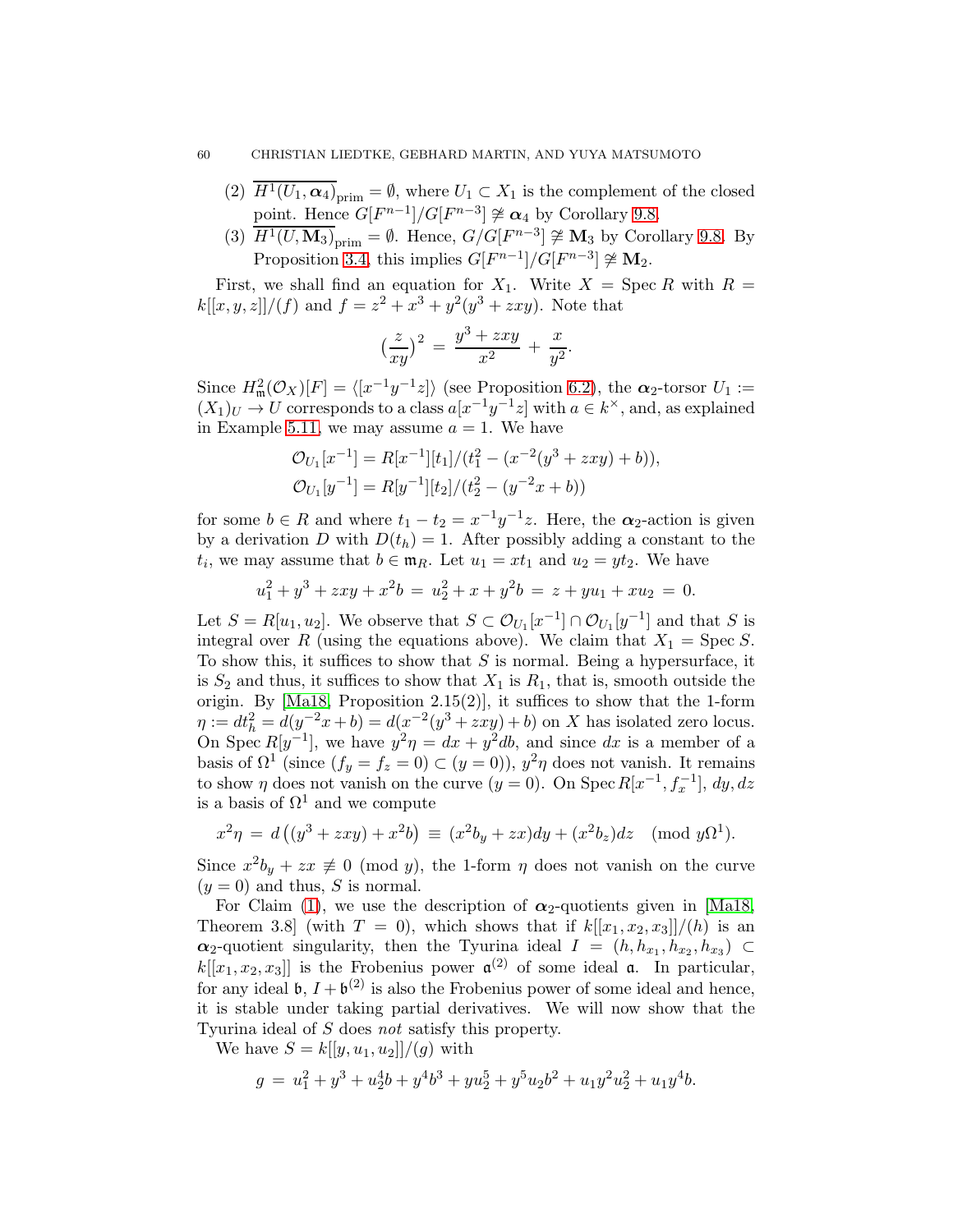Let  $I = (g, g_y, g_{u_1}, g_{u_2})$  be the Tyurina ideal of S. Since  $x \equiv 0$  and  $z \equiv yu_1$ (mod  $\mathfrak{m}_S^{(2)}$  $\mathcal{L}_{S}^{(2)}$ ), we have  $b \equiv \beta_1 y + \beta_2 y u_1 \pmod{\mathfrak{m}_{S}^{(2)}}$  $(S^{(2)})$  for some  $\beta_1, \beta_2 \in k$ . This implies  $b_{u_2} \in \mathfrak{m}_S^{(2)}$  $S<sup>(2)</sup>$ . Now, consider the ideal

$$
I' := I + (y^2, u_1^2, yu_2^2, u_1u_2^2, u_2^3)^{(2)} = I + (y^4, u_1^4, y^2u_2^4, u_1^2u_2^4, u_2^6).
$$

We have

$$
yu_2^4 = g_{u_2} + u_2^4 b_{u_2} + y^4 (b^2 b_{u_2} + y b^2 + u_1 b_{u_2}) \in I'.
$$

But  $(\partial/\partial y)(yu_2^4) = u_2^4 \notin I'$ . As explained in the previous paragraph, this shows that  $X_1$  is not an  $\alpha_2$ -quotient singularity.

Next, we prove Claim [\(2\)](#page-59-0). Recall that

$$
S = k[[x, y, u1, u2]]/(u12 + y3 + (yu1 + xu2)xy + x2b, u22 + x + y2b),
$$

with  $b \in R = k[[x, y, z]] = k[[x, y, yu_1 + xu_2]]$ . This presentation of S shows that it is a free  $k[[x, y]]$ -module with basis  $u_1^{k_1}u_2^{k_2}$   $(k_1, k_2 \in \{0, 1\}),$ so we have a basis  $e_{i,j}^{k_1,k_2} = [x^{-i}y^{-j}u_1^{k_1}u_2^{k_2}]$   $(i,j \ge 1, k_1,k_2 \in \{0,1\})$  of the k-vector space  $H^2_{\mathfrak{m}}(S)$ . We claim that  $H^1(U, \alpha_{p^2})_{\text{prim}} = \emptyset$  and for this, it suffices to show that  $H^2_{\mathfrak{m}}(S)[F^2] = H^2_{\mathfrak{m}}(S)[F] = \langle e_{1,1}^{1,0} \rangle$  $^{1,0}_{1,1},$   $^{1,1}_{1,1}$  $\vert_{1,1}^{1,1}\rangle =: W.$  The inclusions  $H^2_{\mathfrak{m}}(S)[F^2] \supset H^2_{\mathfrak{m}}(S)[F] \supset W$  are clear and it remains to show that  $F^{-1}(W) \subset W$ . It suffices to show that  $\langle e_{1,1}^{0,1} \rangle$  $^{0,1}_{1,1},e^{1,1}_{2,1}$  $^{1,1}_{2,1},e^{1,1}_{1,2}$  $\langle 1,1 \atop 1,2 \rangle \cap F^{-1}(W) = 0.$ We have

$$
F(e_{1,1}^{0,1}) = \begin{bmatrix} \left(\frac{u_2}{xy}\right)^2\\ xy \end{bmatrix} = \begin{bmatrix} \frac{1}{xy^2} \end{bmatrix},
$$
  
\n
$$
F(e_{2,1}^{1,1}) = \begin{bmatrix} \left(\frac{u_1 u_2}{x^2 y}\right)^2\\ \left(\frac{u_1 u_2}{x y^2}\right)^2 \end{bmatrix} = \begin{bmatrix} \frac{u_2}{xy} + \frac{b}{xy^2} \end{bmatrix}
$$
  
\n
$$
F(e_{1,2}^{1,1}) = \begin{bmatrix} \left(\frac{u_1 u_2}{xy^2}\right)^2\\ x y \end{bmatrix} = \begin{bmatrix} \frac{1}{xy} \end{bmatrix},
$$

,

and the first terms of the right-hand side are k-linearly independent.

Finally, for Claim [\(3\)](#page-59-1), we use that  $H^1(U, \mathbf{M}_3)_{\text{prim}} = \emptyset$  by Proposition [6.2](#page-31-0) (Table [2\)](#page-30-0). Hence,  $G/G[F^{n-3}] \not\cong \mathbf{M}_3$  follows from Corollary [9.8.](#page-52-0)

<span id="page-60-0"></span>Remark 9.21. The proof of Lemma [9.20](#page-58-1) shows that the total space of every local  $\alpha_2$ -torsor of primitive class over the  $E_8^1$ -singularity is a normal but non-rational surface singularity. Thus, in order to understand local torsors of length  $p^3$  - which may very well have non-abelian structure group by Proposition [3.4](#page-13-0) - over the  $E_8^1$ -singularity, we would have to calculate the (loc,loc)-part of the local Picard sheaf for all the (possibly non-isomorphic) non-rational singularities that occur.

This means that even to understand local torsors over the simplest class of surface singularities, the RDPs, we have to study local torsors over some classes of non-rational singularities. This might give a taste of what awaits us when studying non-F-regular singularities of the MMP in higher dimensions.

This finishes the proof of Theorem [9.1](#page-49-0) and Theorem [9.2.](#page-49-1) It remains to study the remaining  $D_n^r$ -singularities in characteristic 2.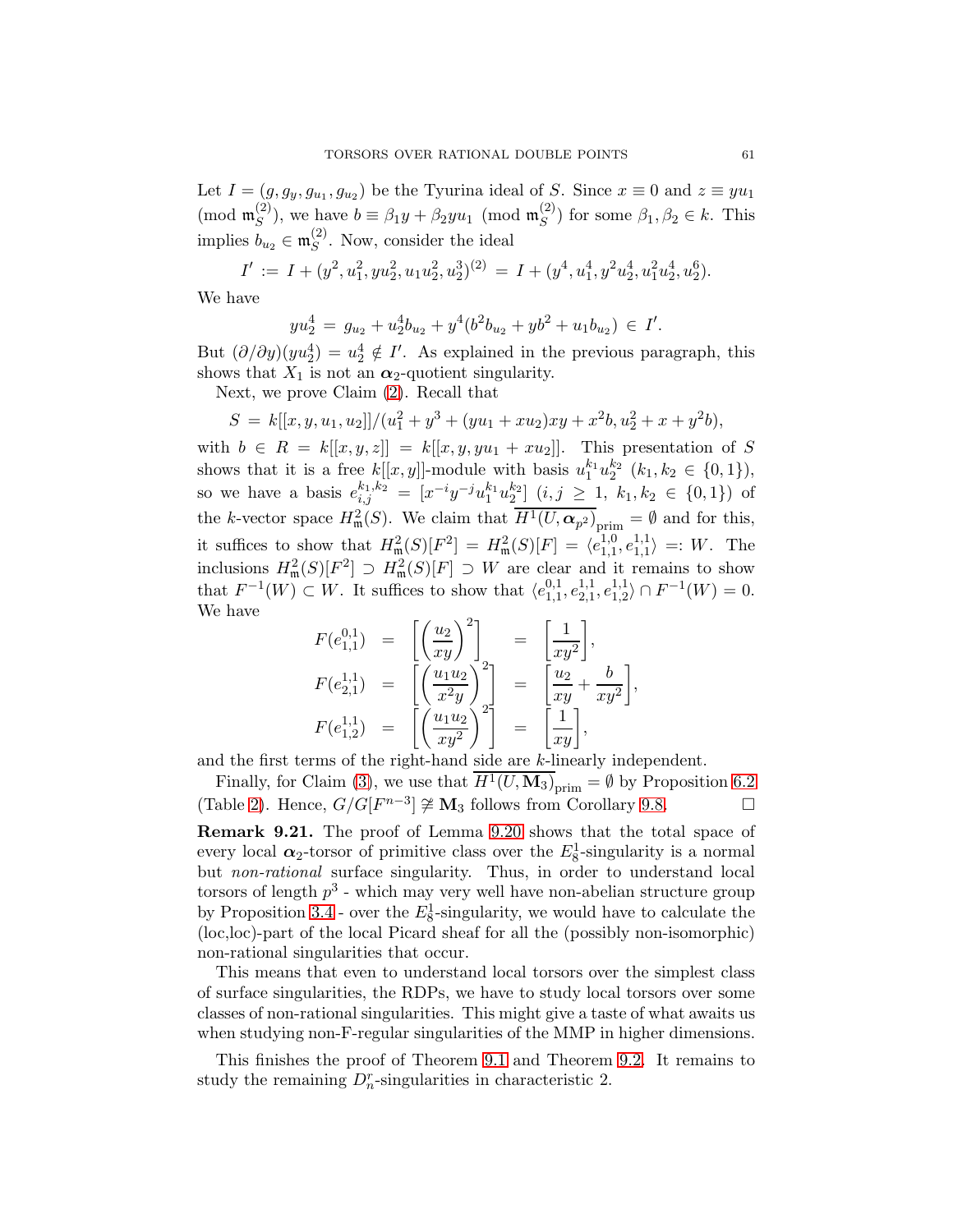9.5. The remaining  $D_n^r$ -singularities in characteristic 2. In this section, we study the  $D_n^r$ -singularities with  $2 < 4r < n$  in more detail. We start with a description of  $\alpha_2$ -torsors over some of these singularities.

<span id="page-61-1"></span>**Lemma 9.22.** Let X be an RDP of type  $D_n^r$  with  $4r < n$  and  $n - 2r \in 4\mathbb{Z}$ in characteristic  $p = 2$  Let  $Y \rightarrow X$  be a local  $\alpha_2$ -torsor corresponding to a class e, whose annihilator is equal to the annihilator of  $H^2_{\mathfrak{m}}(X, \mathcal{O}_X)[F]$ . Then, the following hold:

- <span id="page-61-2"></span>(1) Y is an RDP of type  $D_{4r}^{\max\{3r-n/2,0\}}$  $\lim_{4r} \frac{\sinh(x_1 - n/2, 0)}{r}$  if  $r \ge 1$ , of type  $A_1$  if  $r = 1/2$ , and of type  $A_0$  (smooth) if  $r = 0$ .
- <span id="page-61-3"></span>(2) If  $e' \in H^2_{\mathfrak{m}}(X, W_l \mathcal{O}_X)[F^m]$  satisfies  $F(e') = e$ , then the pullback of  $e^\prime$  to  $Y$  belongs to  $H^2_{\mathfrak{m}_Y}(Y, \mathcal{O}_Y)[F]$  and satisfies the same assumption as e.

*Proof.* Let  $4j = n - 2r$ . Suppose *n* is even (resp. odd). We may assume  $X = \text{Spec } R \text{ with } R = k[[x, y, z]]/(f), f = z^2 + x^2y + y^{2j}g \text{ and } g = x(y^r + z)$ (resp.  $g = z(y^{r-1/2} + x)$ ). After possibly multiplying e by a unit, we may assume  $e = [x^{-1}y^{-j}z]$ . As in Lemma [9.17,](#page-57-0) we have

$$
\mathcal{O}_{Y_U}[x^{-1}] = R[x^{-1}][t_1]/(t_1^2 - (x^{-2}g + b))
$$
 and  

$$
\mathcal{O}_{Y_U}[y^{-1}] = R[y^{-1}][t_2]/(t_2^2 - (y^{-(2j-1)} + b))
$$

for some  $b \in R$  and  $t_1 - t_2 = x^{-1}y^{-j}z$ . After possibly adding a constant to the  $t_i$ , we may assume that  $b \in \mathfrak{m}$ . Set  $S = R[u_1, u_2]$ , where  $u_1 = xt_1$  and  $u_2 = y^j t_2$ . Then  $S = k[[x, u_1, u_2]]/(h)$  with

$$
h = u_1^2 + x^2 u_2 + xy^r + xu_1 y^j + [x^2 b],
$$
  
(resp. 
$$
h = u_1^2 + x^2 u_2 + xu_2 y^{r-1/2} + xu_1 y^j + [u_1 y^{j+r-1/2} + x^2 b]),
$$

where  $y = u_2^2 + y^{2j}b$ . We conclude that  $Y = \text{Spec } S$ , that the terms in brackets do not affect the singularity, and that  $S$  is an RDP of the stated type  $(D_{4r}^{\max\{2r-2j,0\}})$  $\lim_{4r} 4r^{1/2r-2j,0}$  if  $r \ge 1$ , of type  $A_1$  if  $r = 1/2$ , and of type  $A_0$  if  $r = 0$ . This proves Claim [\(1\)](#page-61-2).

For Claim [\(2\)](#page-61-3), we first note that such an  $e'$  exists if and only if  $3j-1 < n/2$ (equivalently  $2r-2j \ge 0$ ) and then,  $e' = cf_{j'}^{(l')}$  $j'_{j'}$  + $e'_{2}$ , where c is the Teichmüller lift of a nonzero scalar,  $(l', j')$  is the pair satisfying  $C(l', j') = 3j-1$ , and  $e'_2$  is a linear combination of terms  $f_{i''}^{(l'')}$  $f_{j''}^{(l'')}$  with  $C(l'', j'') < C(l', j')$ . It is straightforward to check that the pullback of  $e'$  differs from  $[x^{-1}y^{-2^{i'-1}j'}u_1u_2^{2j+2^{i'-1}-1}$  $\begin{bmatrix} 2j+2 \\ 2 \end{bmatrix}$ by a unit, and that the annihilator of this element is  $(u_1, x, u_2^j)$  $y_2^j$  (use that y differs from  $u_2^2$  by a unit). In other words, the pullback of  $e'$  satisfies the assumptions of the lemma, which is what we had to show.  $\Box$ 

Using the above lemma, we can realise some of these  $D_n^r$ -singularities as quotient singularities. Note however, that in these cases, we do not know the uniqueness of the group scheme realising them as quotient singularities.

<span id="page-61-0"></span>**Proposition 9.23.** In characteristic  $p = 2$ ,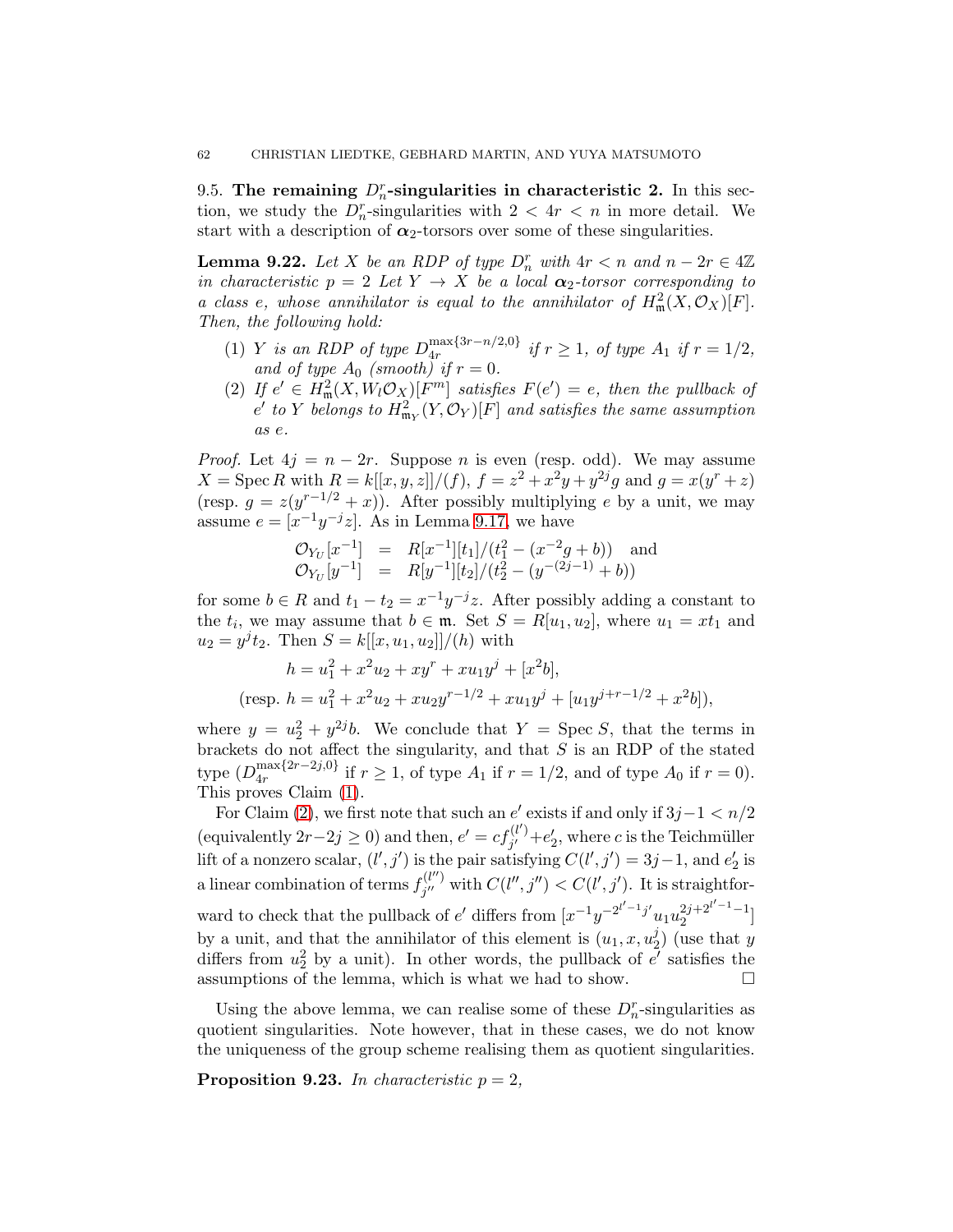- (1) for each  $e \geq 1$  and  $k \geq 1$ , the RDP of type  $D_{(2^{e+2}-4)}^{(2^e-2)k}$  $\frac{(2e-2)\kappa}{(2e+2-4)k}$  is a quotient singularity by  $\alpha_{2^e}$ , and
- (2) for each  $e \geq 2$ , the RDP of type  $D_{2^{e+1}-2}^{2^{e-1}-1}$  $\frac{2^{e-1}-1}{2^{e+1}-2}$  is a quotient singularity by  ${\bf L}_{2,e}[V-F^{e-1}].$

*Proof.* First, suppose that X is of type  $D_{\gamma e+2}^{(2^e-2)k}$  $\binom{(2^e-2)k}{(2^{e+2}-4)k}$ . The element  $f = f_{2^{e-}}^{(1)}$  $2^{e-1}k$ in  $\mathbb{D}_{\text{loc},\text{loc}}(\text{Pic}(\mathcal{X}/k))$  satisfies  $F^e(f) = 0$ , and  $F^{e-1}(f)$  satisfies the assumption of Lemma [9.22.](#page-61-1) Let

(12) 
$$
X_e \to \ldots \to X_i \to \ldots \to X_0 = X
$$

be an  $\alpha_{2^e}$ -torsor corresponding to this class, factored into local  $\alpha_2$ -torsors. Using Lemma [9.22](#page-61-1) inductively, we deduce that  $X_i$  is of type  $D_{(2^{e+2}-2^{i+2})k}^{(2^e-2^{i+1})k}$  $(2^{e+2}-2^{i+2})k$ for each  $0 < i < e$ , that the class of the  $\alpha_2$ -torsor  $X_{i+1} \to X_i$  also satisfies the assumption of the lemma, and that  $X_e$  is smooth. In particular, X is a quotient singularity by  $\alpha_{2^e}$ .

Second, suppose that X is of type  $D_{2e+1-2}^{2e-1-1}$  $2^{e-1}-1 \n= 2^{e+1}-2$ . The element  $f = f_{2^{e-1}}^{(2)}$  $e^{(2)}_{2^{e-2}}$  in  $\mathbb{D}_{\text{loc},\text{loc}}(\text{Pic}(\mathcal{X}/k))$  satisfies  $F^e(f) = V(f)$ , and  $F^{e-1}(f)$  satisfies the assumption of Lemma [9.22.](#page-61-1) Let

(13) 
$$
X_e \to \dots \to X_i \to \dots \to X_0 = X
$$

be an  $\mathbf{L}_{2,e}[V - F^{e-1}]$ -torsor corresponding to this class, factored into local  $\alpha_2$ -torsors. Arguing as in the previous paragraph, we see that X is a quotient singularity by  $\mathbf{L}_{2,e}[V - F^{e-1}]$  $\Box$ 

However, not all of the  $D_n^r$ -singularities with  $2 < 4r < n$  are quotient singularities, as the following result shows:

<span id="page-62-0"></span>**Proposition 9.24.** Let  $x \in X$  be an RDP of type  $D_{4k+2}^1$  or  $D_{4k+3}^{3/2}$  with  $k \geq 2$  in characteristic  $p = 2$ . Then, X is not a quotient singularity.

*Proof.* We know that X is not an  $\alpha_2$ -quotient singularity by [Ma18, Lemma 3.6. We claim that  $\overline{H^1(U, G')}_{\text{prim}} = \emptyset$  for  $G' \in {\{\alpha_{p^2}, M_2\}}$ . Then, it will follow from Lemma [9.9](#page-52-2) that  $X$  is not a quotient singularity.

To prove  $\overline{H^1(U, G')}_{\text{prim}} = \emptyset$  for  $G' \in {\{\alpha_{p^2}, M_2\}}$ , we use the description of the Dieudonné module  $\lim_{m,l} H_m^2(X, W_l \mathcal{O}_X)[F^m]$  given in Proposition 6.2. We have to show that this Dieudonné module satisfies  $K_m(F, V)$ tion [6.2.](#page-31-0) We have to show that this Dieudonné module satisfies  $\text{Ker}(F, V) =$  $\text{Ker}(F^2, V) = \text{Ker}(F^2, V^2, F + V).$ 

The Dieudonné module is generated by  $f_i^{(l)}$  $j_j^{(l)}$  for the pairs  $(l, j)$  satisfying  $C(l, j) \leq 2k$ , and we have  $F(f_j^{(l)})$  $f_j^{(l)}(t) = f_{C(l,j)-(2k-1)}^{(1)}$ . Since  $C(l, j)$  is odd for  $l = 1$ , we have  $\text{Ker}(F^2, V) = \text{Ker}(F, V)$ . Next, we have  $F(f_i^{(l)})$  $f_j^{(\iota)} = f_1$  if  $C(l, j) = 2k$ , and all other generators are annihilated by F. Letting  $(l, j)$ as above, we have  $V(f_i^{(l)})$  $f_j^{(l)}$ ) =  $f_j^{(l-1)}$  $j_j^{(l-1)}$ , which belongs to the image of F only if  $(l, j) = (2, 1)$ , but this implies  $k = 1$ , which contradicts the assumption  $k \geq 2$ .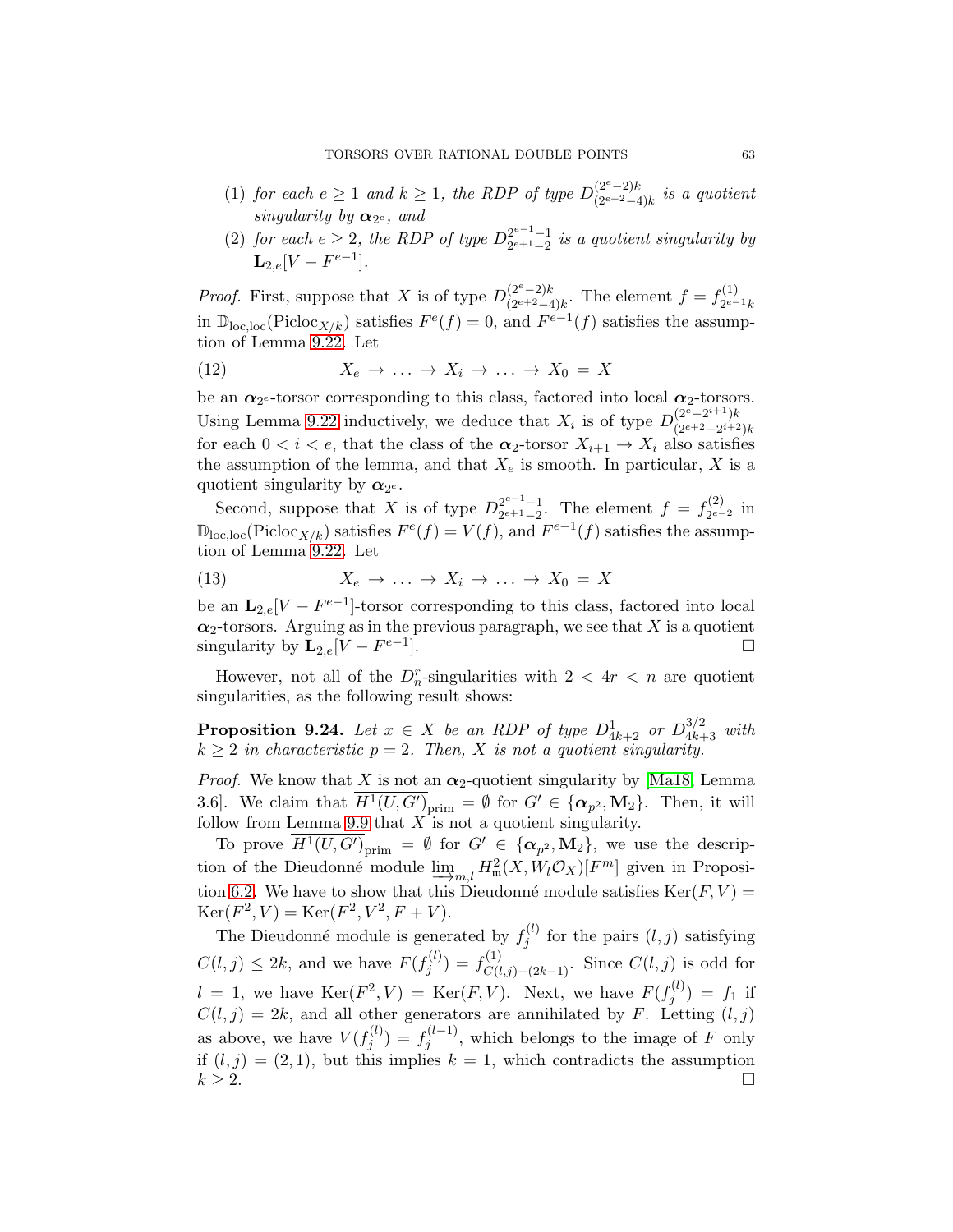Finally, we prove Theorem [9.3](#page-49-2) on the structure of a finite group scheme G realising a  $D_n^r$ -singularity with  $4r < n$  as quotient singularity.

*Proof of Theorem [9.3.](#page-49-2)* Suppose that  $x \in X$  is of type  $D_n^r$  with  $4r < n$  and that  $X$  is a quotient singularity by a very small action of a finite group scheme G. Since  $\pi_{\text{loc}}^{\text{\'et}}(X)$  is trivial and X is not F-regular, G satisfies  $G[F^{i+1}]/G[F^i] \cong \alpha_2$  for all i smaller than the height of G by Proposition [8.4](#page-44-4) [\(2\)](#page-44-6). Let  $G^{ab} = G/N$  be its abelianisation. Then,  $\widehat{A}^2/N \to X$  is a local  $G^{ab}$ torsor and induces an injective homomorphism  $(G^{ab})^D \to \text{Picloc}_{X/k}$ . Since  $G^{\text{ab}}$  is of (loc,loc)-type, this induces an injective homomorphism  $(G^{\text{ab}})^D \to$ Picloc<sup>loc</sup>, loc and thus, an injective homomorphism between their Dieudonné modules. By Proposition [6.2](#page-31-0) (see also Proposition [6.4\)](#page-35-2),  $\mathbb{D}_{loc,loc}(\text{Pic}^{loc,loc}_{X/k})$ is killed by 2, hence so is  $\mathbb{D}_{\text{loc},\text{loc}}(G^{\text{ab}})$ . Since  $G^{\text{ab}}[F^{i+1}]/G^{\text{ab}}[F^i] \cong \alpha_2$ , this shows that  $\mathbb{D}_{\text{loc,loc}}(G^{\text{ab}})$  is generated by one element f annihilated by  $V^e$ , but not by  $V^{e-1}$ , where  $2^e$  is the length of  $G^{ab}$ . Since  $FV = 2 = 0$  on this Dieudonné module, we have  $F(f) = cV^{e-1}(f)$  with  $c \in k$ . If  $c = 0$ , then  $G^{ab}$ is  $\alpha_{2^e}$ . If  $c \neq 0$ , then we may assume  $c = 1$ , hence  $G^{ab} = \mathbf{L}_{2,e}[V - F^{e-1}],$ and  $e > 2$  follows because  $G^{ab}$  is of (loc, loc)-type.

We have already seen in Proposition [9.23](#page-61-0) that these group schemes indeed occur as  $G$ .

The results of this section can be viewed as partial answers to the following two questions, which are still open in general:

Questions 9.25. Let  $x \in X$  be an RDP of type  $D_n^r$  with  $2 < 4r < n$  in characteristic  $p = 2$ .

- (1) For which pairs  $(n, r)$  is X a quotient singularity?
- (2) If  $X = \hat{\mathbb{A}}^d/G$  is a realisation of X as a quotient singularity, is  $G \in$  $\{\boldsymbol{\alpha}_{2^e}, \mathbf{L}_{2,e}[V - F^{e-1}]\}$ ?

Remark 9.26. In view of Proposition [9.23](#page-61-0) and Proposition [9.24,](#page-62-0) an optimistic guess would be that an RDP of type  $D_n^r$  with  $2 < 4r < n$  is a quotient by  $\alpha_{2^e}$  if and only if  $(n, r) = ((2^{e+2} - 4)k, (2^e - 2)k)$  for some  $k \ge 1$  and a quotient by  $\mathbf{L}_{2,e}[V - F^{e-1}]$  if and only if  $(n,r) = (2^{e+1} - 2, 2^{e-1} - 1)$ , and not a quotient in all other cases.

9.6. Generalised quotient singularities. In [\[LMM21\]](#page-74-5), we have seen that lrq singularities, that is, quotient singularities by finite and linearly reductive group schemes, behave extremely nice: the singularity determines the group scheme and the quotient presentation uniquely [\[LMM21,](#page-74-5) Section 8] and many invariants of the singularity can be read off from this presentation, see [\[LMM21,](#page-74-5) Section 7]. By [\[LMM21,](#page-74-5) Theorem 11.2], this applies to the F-regular RDPs.

If an RDP singularity is not F-regular, then Table [4](#page-50-0) shows that in many cases, the singularity is a quotient singularity in the sense of Definition [8.2.](#page-43-0) Moreover, we even have uniqueness statements in these cases. Of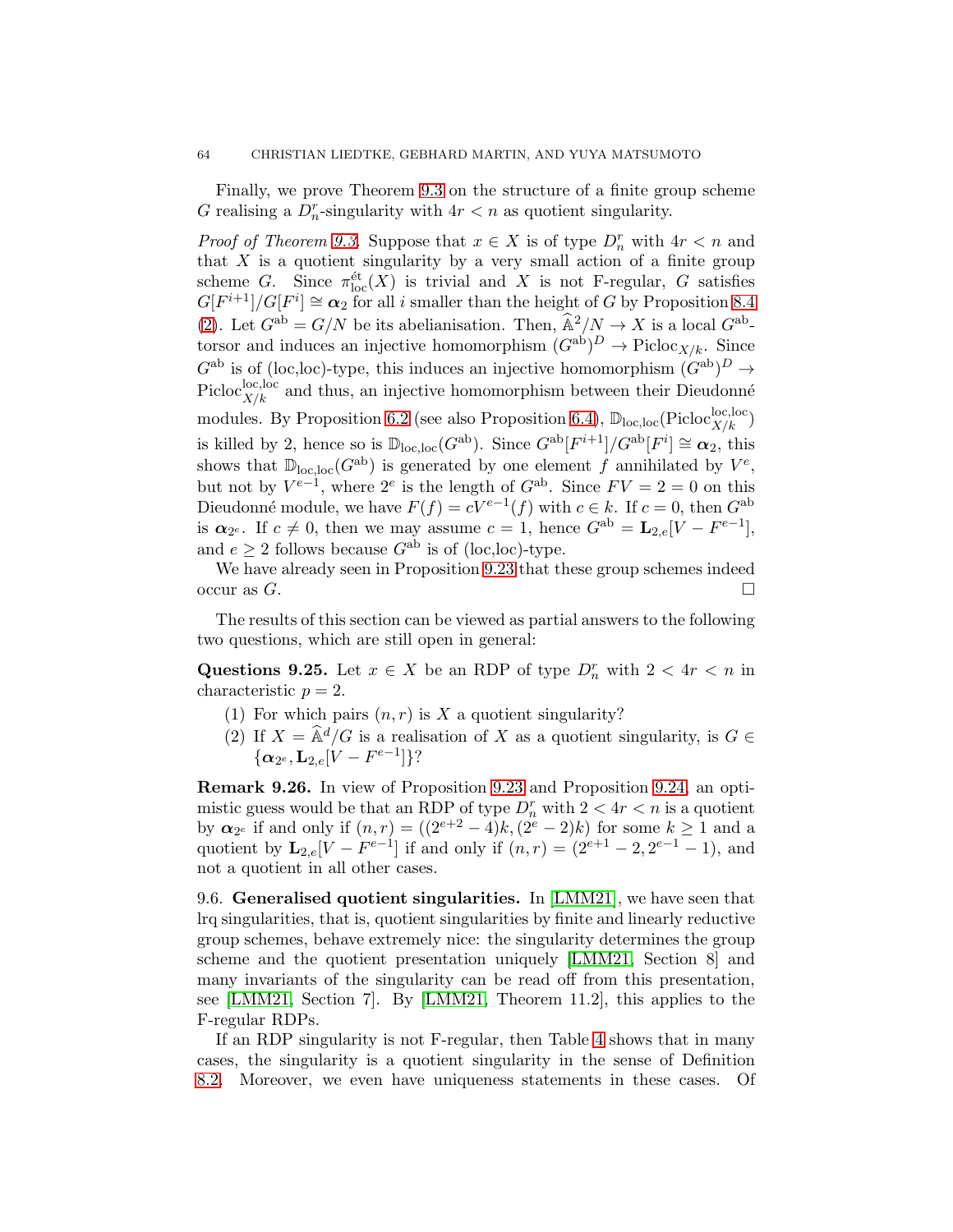course, the group scheme will not be linearly reductive in these cases and by [\[LMM21,](#page-74-5) Proposition 6.3], the action of this group scheme on  $\hat{\mathbb{A}}_k^2$  will not be linearisable. However, at least some of the invariants, such as the local fundamental group of the singularity, can be read off from the presentation, see Proposition [9.5.](#page-51-0)

This begs for the question whether the non-quotient RDPs of Theorem [9.2](#page-49-1) are quotient singularities in a more general sense than Definition [8.2.](#page-43-0) Here are a couple of notions and suggestions of what such generalisations could be:

<span id="page-64-0"></span>**Definition 9.27.** A generalised quotient singularity  $x \in X$  over k is a singularity  $x \in X$ , such that there exists a finite morphism  $f : \hat{\mathbb{A}}^d \to X$ , such that at least one of the following holds

(1) There exists a factorisation of f

$$
f: \widehat{\mathbb{A}}^d = X_e \to \dots X_1 \to X_0 = X,
$$

such that for each step i there exists a finite k-group scheme  $G_i$ and an action on  $X_i$  which is free outside the closed point and fixes the closed point and such that  $X_i \to X_{i-1}$  is the quotient by this  $G_i$ -action.

- <span id="page-64-1"></span>(2) There exists a finite flat group scheme G over X that acts on  $\widehat{\mathbb{A}}^d$  :=  $\mathrm{Spec} k[[u_1, ..., u_d]],$  such that f is the quotient by  $G, f_U$  is a  $G_U$ -torsor and  $G_x$  fixes the closed point of  $\widehat{\mathbb{A}}^d$ .
- <span id="page-64-2"></span>(3) There exists a factorisation of f

$$
f: \widehat{\mathbb{A}}^d = X_e \to \dots X_1 \to X_0 = X,
$$

such that for each step i there exists a finite flat  $X_{i-1}$ -group scheme  $G_i$  and an action of  $G_i$  on  $X_i$  such that  $X_i \to X_{i-1}$  is the quotient by this  $G_i$ -action,  $U_i \to U_{i-1}$  is a  $(G_i)_{U_{i-1}}$ -torsor and  $(G_i)_{x_{i-1}}$  fixes the closed point of  $X_i$ .

Remark 9.28. In characteristic 0, Properties (1), (2), and (3) of Definition [9.27](#page-64-0) are equivalent to each other and also equivalent to  $x \in X$  being a quotient singularity in the sense of Definition [8.2:](#page-43-0)

Since Property  $(3)$  is the most general, it suffices to show that  $(3)$  implies that  $x \in X$  is a quotient singularity in the sense of Definition [8.2.](#page-43-0) So, suppose that f as in Part (3) of Definition [9.27](#page-64-0) exists. Then,  $f|_U$  is étale and  $\widehat{\mathbb{A}}^d \setminus \{0\}$  is simply connected, hence  $\widehat{\mathbb{A}}^d \setminus \{0\}$  is the universal étale cover of U. Thus,  $x \in X$  is a quotient singularity by  $\pi_{\text{loc}}^{\text{\'et}}(X)$ .

We will see in Theorem [9.30](#page-65-0) that in characteristic  $p > 0$ , Definition [9.27](#page-64-0) is indeed more general than Definition [8.2.](#page-43-0) First, we recall how to construct a group scheme over X from a realisation of  $x \in X$  as a quotient of a singularity  $y \in Y$  by a derivation.

<span id="page-64-3"></span>**Lemma 9.29.** Let  $x \in X$  and  $y \in Y$  be singularities. Let  $\pi: Y \to X$  be a finite morphism. Suppose  $\pi: Y \to X$  is a quotient by a p-closed derivation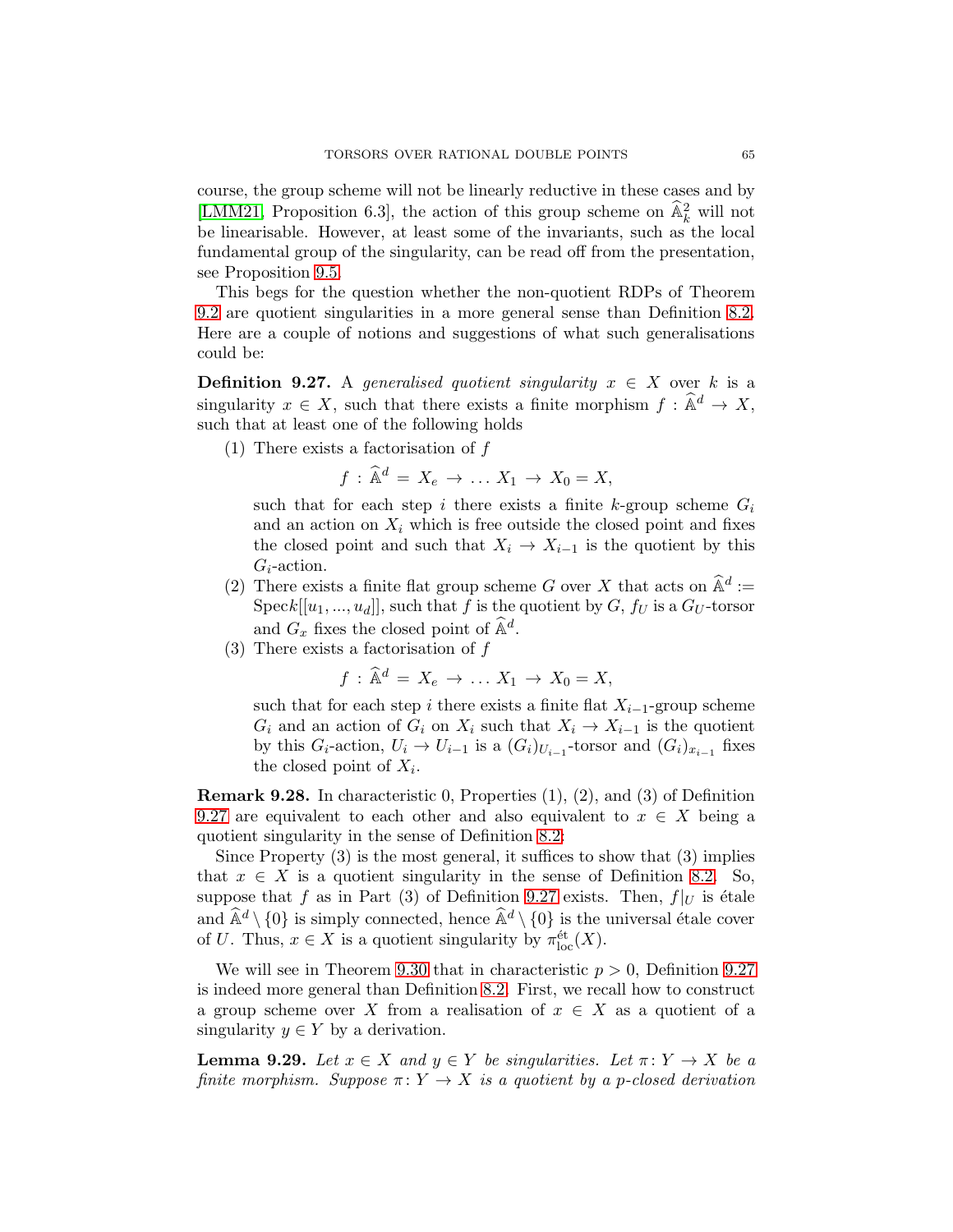D. Let  $Fix(D)$  be the zero locus of D. Then, there exists a finite flat group scheme G over X and an action of G on Y, such that  $\pi$  is the quotient by this G-action,  $\pi_{X\backslash\operatorname{Fix}(D)}$  is a  $G_{X\backslash\operatorname{Fix}(D)}$ -torsor, and the G-action fixes  $Fix(D).$ 

*Proof.* Assume  $X = \text{Spec } R$ . Let  $D^p = fD$ . Since Y is reduced, we have  $f \in R$  by [Ma20, Lemma 2.3]. We consider the restricted R-Lie algebra g with underlying  $R$ -module  $R$ , trivial Lie bracket, and  $p$ -operation mapping 1 to f. Let  $G = \text{Spec } U_p(\mathfrak{g})^\vee$  be the finite flat X-group scheme of height 1 that is the spectrum of the linear dual of the restricted universal enveloping algebra of  $\mathfrak g$ . By [\[SGA3I,](#page-75-3) Théorème 7.2. (ii)], the derivation D determines an action of  $G$  on  $Y$  over  $X$ . The fixed locus of the  $G$ -action is precisely  $Fix(D)$  and the G-action is free outside  $Fix(D)$ . Indeed, this can be checked on fibers of  $\pi$ , where it is well-known. Hence,  $\pi$  is a G-torsor over  $X \ Fix(D)$  and G fixes Fix(D). and G fixes  $Fix(D)$ .

<span id="page-65-0"></span>**Theorem 9.30.** Let  $x \in X$  be an RDP in characteristic  $p > 0$ .

- (1) If  $p \geq 7$ , then X is an lrq-singularity.
- (2) If  $p \geq 5$ , then X is a quotient singularity in the sense of Definition [8.2.](#page-43-0) If  $p = 5$ , then there exist RDPs that are not lrq-singularities.
- (3) If  $p \geq 3$ , then X is a generalised quotient singularity in the sense of Definition [9.27](#page-64-0) [\(2\)](#page-64-1). If  $p = 3$ , then there exist RDPs that are not quotient singularities in the sense of Definition [8.2.](#page-43-0)
- <span id="page-65-1"></span>(4) If  $p \geq 2$ , then X is a generalised quotient singularity in the sense of Definition [9.27](#page-64-0) [\(3\)](#page-64-2).

Proof. Assertion (1) follows from [\[LMM21,](#page-74-5) Theorem 11.2] and Assertion (2) follows from Theorem [9.1.](#page-49-0)

For Assertion (3), note that by Theorem [9.2](#page-49-1) it suffices to prove that the RDP of type  $E_8^0$  in characteristic 3 is a generalised quotient singularity in the sense of Definition [9.27](#page-64-0) [\(2\)](#page-64-1). Using Lemma [9.29,](#page-64-3) this follows from the realisation of  $E_8^0$  as a quotient of  $k[[x, y]]$  by a p-closed derivation given in [Ma20, Theorem 1.1].

Assertion (4) follows by applying Lemma [9.29](#page-64-3) to [Ma20, Theorem 4.1].  $\Box$ 

**Remark 9.31.** In particular, if  $p > 0$ , then the singularities in Definition [9.27](#page-64-0) are more general than those in Definition [8.2.](#page-43-0)

Remark 9.32. In Theorem [9.30](#page-65-0) [\(4\)](#page-65-1), it is possible to find a presentation as a generalised quotient singularity, such that every intermediate  $X_i$  is an RDP as well. For all RDPs different from  $E_8^1$  in characteristic 2, this is proved in [Ma20, Theorem 4.1]. For the remaining case, one can check that there is a local  $\alpha_4$ -torsor over  $E_8^1$  with total space of type  $D_8^0$ , and  $D_8^0$  is a quotient singularity by  $\alpha_2$ .

#### 10. Pathologies and counter-examples

In this final section, we give a couple of examples of local torsors over the rational double points. These examples show bad behavior of such torsors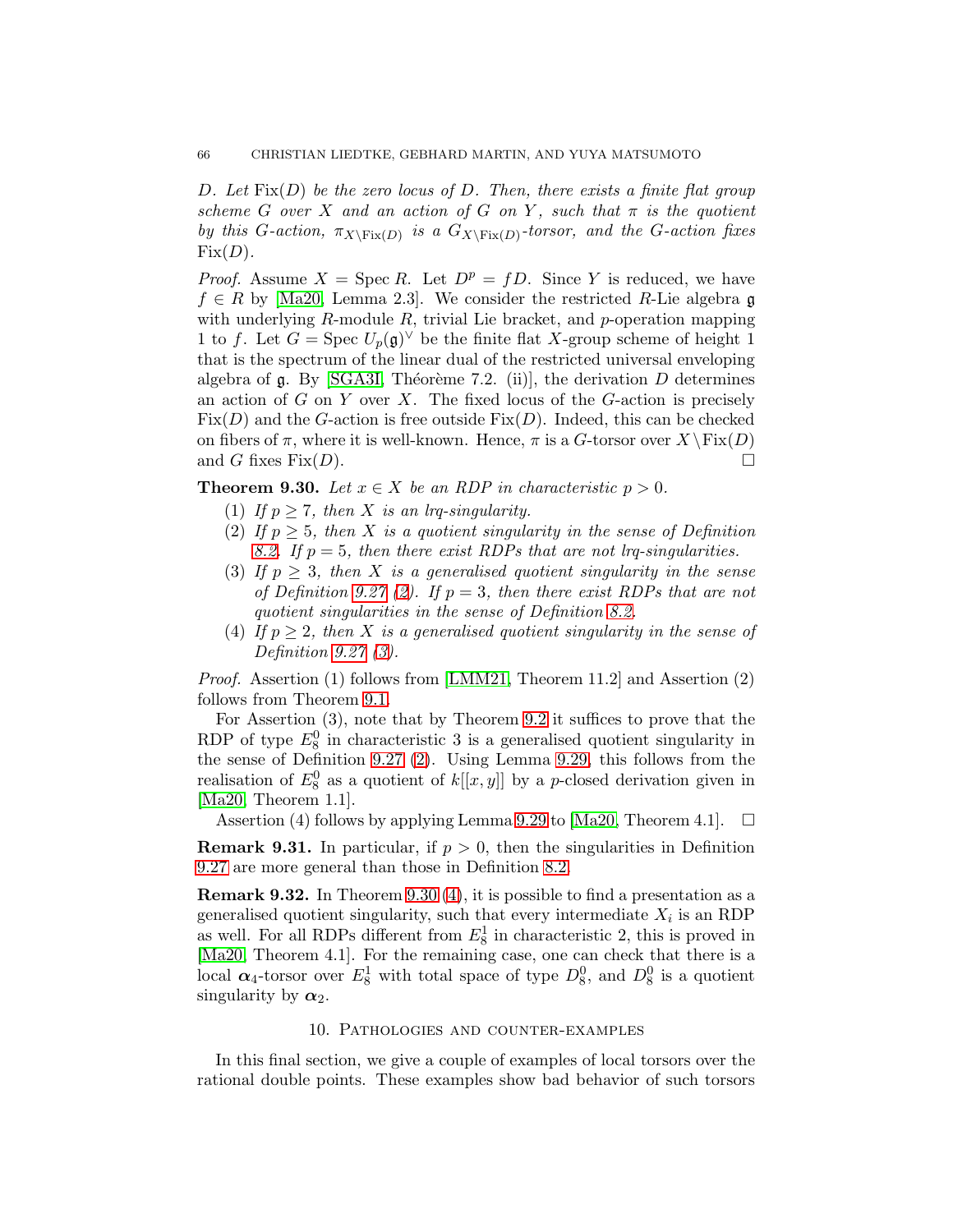over non-F-regular singularities, which have no analogue in characteristic zero.

10.1. Non-uniqueness of representatives. If G is a finite abelian  $k$ group scheme and  $x \in X = \text{Spec } R$  is a singularity over k, then we have an exact sequence

$$
H^1_{\text{fl}}(X,G) \to H^1_{\text{fl}}(U,G) \to \overline{H^1_{\text{fl}}(U,G)} \to 0,
$$

where  $x \in X$  is the closed point and  $U = X - \{x\}$ . Now, if G is étale, that is, a finite group, then  $H^1_{\text{fl}}(X, G)$  is trivial by Hensel's lemma. In particular, every class in  $H^1_{\text{fl}}(U, G)$  can be lifted to a *unique* local G-torsor.

If G is not étale, then  $H^1_{\text{fl}}(X, G)$  is non-trivial and then, an equivalence class does not have a unique representative. In some cases, these non-unique representatives lead to local G-torsors whose total spaces are abstractly isomorphic, see, for example, Lemma [9.13](#page-54-0) or Lemma [9.17.](#page-57-0) However, it turns out that there are examples of RDPs where a single equivalence class of local torsors admits infinitely many representatives whose total spaces are pairwise non-isomorphic RDPs.

<span id="page-66-0"></span>**Proposition 10.1.** Let  $x \in X$  be an RDP of type  $D_4^0$  (resp.  $D_6^0$ ) in characteristic  $p = 2$ . Let  $G = \mu_2$  (resp.  $G = \alpha_2$ ). Then, there exists an infinite sequence of local G-torsors

$$
\{X_i \to X\}_{i \in \mathbb{N}},
$$

such that the images of the classes of  $[X_i \to X] \in H^1_{\text{fl}}(U, G)$  in  $H^1_{\text{fl}}(U, G)$ coincide and such that the  $X_i$  are pairwise non-isomorphic RDPs of type  $D_{4+2i}^1$  (resp.  $D_{4+2i}^0$ ).

*Proof.* If X is of type  $D_4^0$ , recall that an equation for  $D_4^0$  is given by  $z^2$  +  $x^2y + xy^2 = 0$  and that the class group of  $D_4^0$  is generated by the ideals  $(z, x), (z, y)$ , and  $(z, x+y)$ . In particular, the action of the symmetric group  $S_3$  on  $D_4^0$  given by permuting x, y, and  $x + y$  induces a transitive action on Cl(X). If X is of type  $D_6^0$ , then  $\dim_k H^1_{\text{fl}}(U, \alpha_p) = 1$  and the  $\text{Aut}(\alpha_p) = R^{\times}$ . action induces a transitive action on  $H^1_{\text{fl}}(U, \mathbf{\alpha}_p) \setminus \{0\}$ . This means that in both cases there is a unique primitive class in  $H^1_{\text{fl}}(U, G)$  up to automorphisms of  $X$  and  $G$ . Thus, when proving our claim, we do not have to keep track of the class of  $[X_i \to X]$  in  $H^1_{\text{fl}}(U, G)$ .

If X is  $D_4^0$ , then the sequence  $X_i$  is given in Row 7 of [Ma20, Table 3] if one sets  $n = 2$  and  $m = i + 1$ . If X is  $D_6^0$ , then the sequence  $X_i$  is given in Row 5 of [Ma20, Table 3] if one sets  $m = 2$  and  $m' = i + 1$ .

10.2. (Non-)normal representatives. Despite the fact that local torsor classes need not have unique representatives, it is remarkable that we can always find normal representatives of primitive classes of  $\mu_n$ -torsors and  $\alpha_p$ -torsors. However this is not true in general for  $\mu_2 \times \mu_2$ -torsors.

<span id="page-66-1"></span>**Theorem 10.2.** Let  $x \in X$  be an RDP in characteristic  $p > 0$ .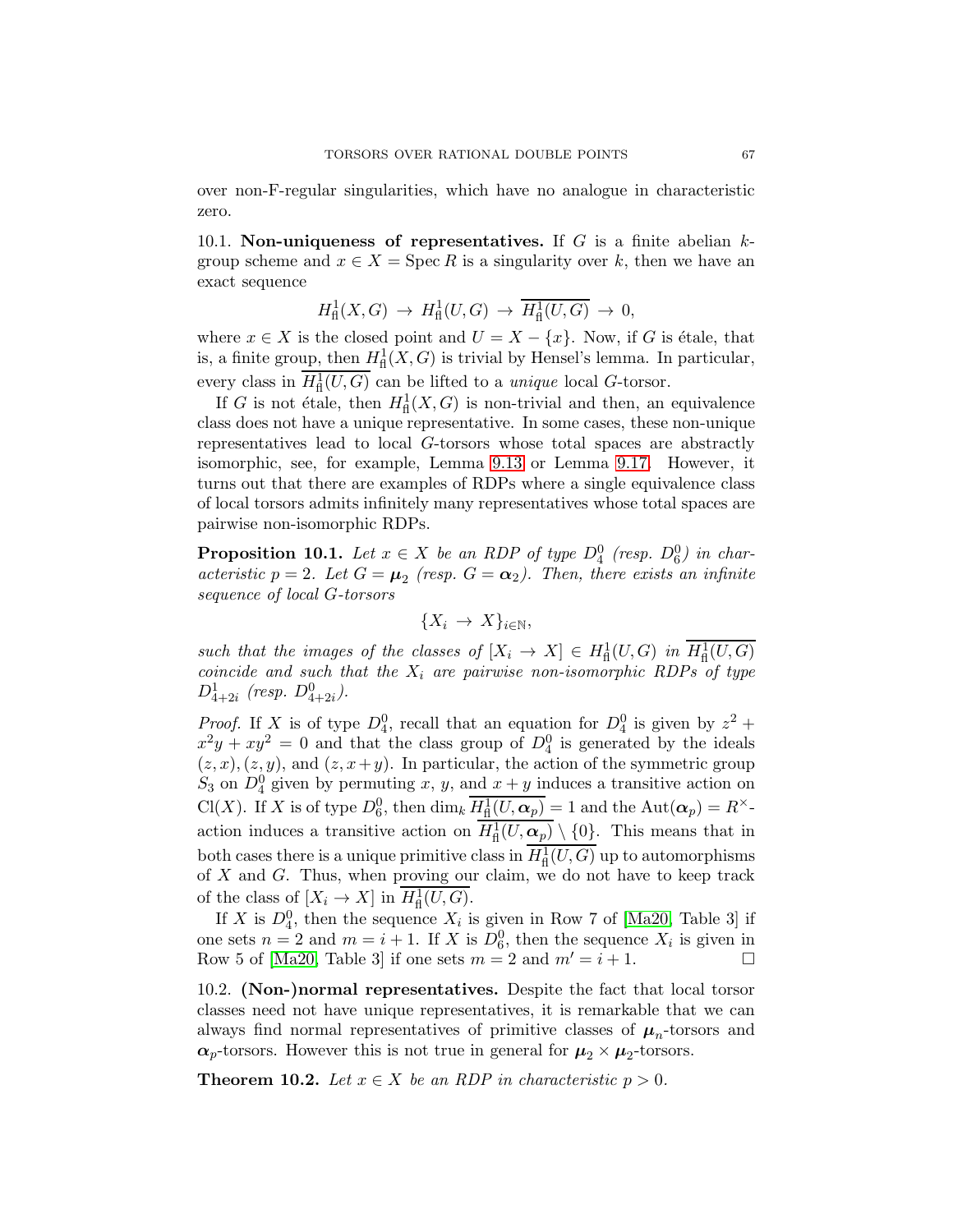## <span id="page-67-0"></span>68 CHRISTIAN LIEDTKE, GEBHARD MARTIN, AND YUYA MATSUMOTO

- (1) If  $x \in X$  is of type  $D_{2m}^r$  and  $p = 2$  with  $r < m 1$  and  $H = Cl(X)$ , then every primitive class in  $H^1_{\text{fl}}(U, H^D)$  does not admit a normal representative.
- <span id="page-67-1"></span>(2) If  $H \subseteq Cl(X)$  is a subgroup and we are not in the situation of [\(1\)](#page-67-0), then every primitive class in  $H^1_{\text{fl}}(U, H^D)$  admits a normal representative.
- <span id="page-67-2"></span>(3) Every primitive class in  $H^1_{\text{fl}}(U, \alpha_p)$  admits a normal representative.

*Proof.* First, assume that X is F-regular. If G is finite and abelian and there exists a local G-torsor  $Y \to X$  of primitive class, then G is linearly reductive by  $[Ca18, Theorem D]$  and hence, Y is also F-regular by  $[Ca18, Theorem D]$ C. In particular, Y is normal (in fact, it is an RDP). This proves  $(1), (2),$  $(1), (2),$  $(1), (2),$ and [\(3\)](#page-67-2) for all F-regular RDPs. In the following, we give a proof for the non-F-regular RDPs, which only exist in characteristic  $p$  equal to 5,3, or 2.

If  $p = 5$ , the RDPs which are not F-regular are the ones of type  $E_8^r$ . In these cases,  $Cl(X)$  is trivial, hence [\(1\)](#page-67-0) and [\(2\)](#page-67-1) are trivially satisfied if  $p = 5$ . For Claim [\(3\)](#page-67-2), this space is trivial if  $r = 1$ , hence we assume  $r = 0$ . Note that, up to scalar multiplication (which is induced by the action of Aut $(\alpha_p)$ , as explained in Example [5.11\)](#page-20-0), there is a unique primitive class in  $H^1_{\text{fl}}(U,\alpha_p)$ , which is represented by the local  $\alpha_p$ -torsor realising X as a quotient singularity by  $\alpha_p$ . In particular, the total space of this local  $\alpha_p$ -torsor is normal, which proves Claim [\(3\)](#page-67-2) if  $p=5$ .

If  $p = 3$ , the RDPs which are not F-regular are  $E_6^r, E_7^r$ , and  $E_8^r$ . Assume that X is one of these RDPs. For  $H \subseteq Cl(X)$ , the primitive class in  $H^1_{\text{fl}}(U, H^D)$  is unique up to  $\text{Aut}(H)$  and it has a normal representative, either because  $H$  is étale or by [Ma20, Table 3]. Hence, Claims [\(1\)](#page-67-0) and [\(2\)](#page-67-1) hold if  $p = 3$ . Similarly, the primitive class in  $H^1_{\text{fl}}(U, \alpha_p)$ , if it exists, is unique up to scaling and a normal representative of this class is given in [Ma20, Table 3]. This proves Claim [\(3\)](#page-67-2) if  $p = 3$ .

If  $p = 2$ , we assume that X is one of the RDPs which are not F-regular, that is, either  $D_n^r$  or  $E_n^r$ .

First, consider Claim [\(1\)](#page-67-0), that is, assume that X is of type  $D_{2m}^r$  with  $r < m-1$  and  $H = \text{Cl}(X) = \mathbb{C}_2 \times \mathbb{C}_2$ . Seeking a contradiction, assume that  $\text{Spec} S \to \text{Spec} R$  is a local  $H^D$ -torsor of primitive class with S normal. Since S is normal and  $(\text{Frac } S)^{(2)} \subset \text{Frac } R$ , we have  $R = S^{(2)}$ . In particular S is an RDP of the same type as R. The maximal ideal  $\mathfrak{m}_S$  of S is generated by three elements  $x_1, x_2, x_3 \in \mathfrak{m}_S$  that are homogeneous with respect to the H-graded structure. If  $x_i$  is of degree  $0 \in H$ , then  $x_i \in R = S^{(2)}$ , a contradiction. If  $x_i$  and  $x_j$   $(i \neq j)$  are of the same degree, then  $x_i x_j \in R = S^{(2)}$ , hence  $x_i x_j$ is equal to the square of some element in  $\mathfrak{m}_S$ , which is impossible since S is of type  $D_{2m}^r$ . Hence  $\{\deg(x_i)\}=H\setminus\{0\}$ .

With respect to each subgroup scheme  $\mu_2 \subseteq H^D$ , exactly two of  $x_i$  (say  $x_1$  and  $x_2$ ) have nontrivial degree, and as in [Ma17, Lemma 4.5(2)] there exists a homogeneous element  $F \in k[[x_1, x_2, x_3]]$  with  $S = k[[x_1, x_2, x_3]]/(F)$ . Then  $\deg(F) = 0$ , since the coefficient of  $x_i^2$  is nonzero for some i (otherwise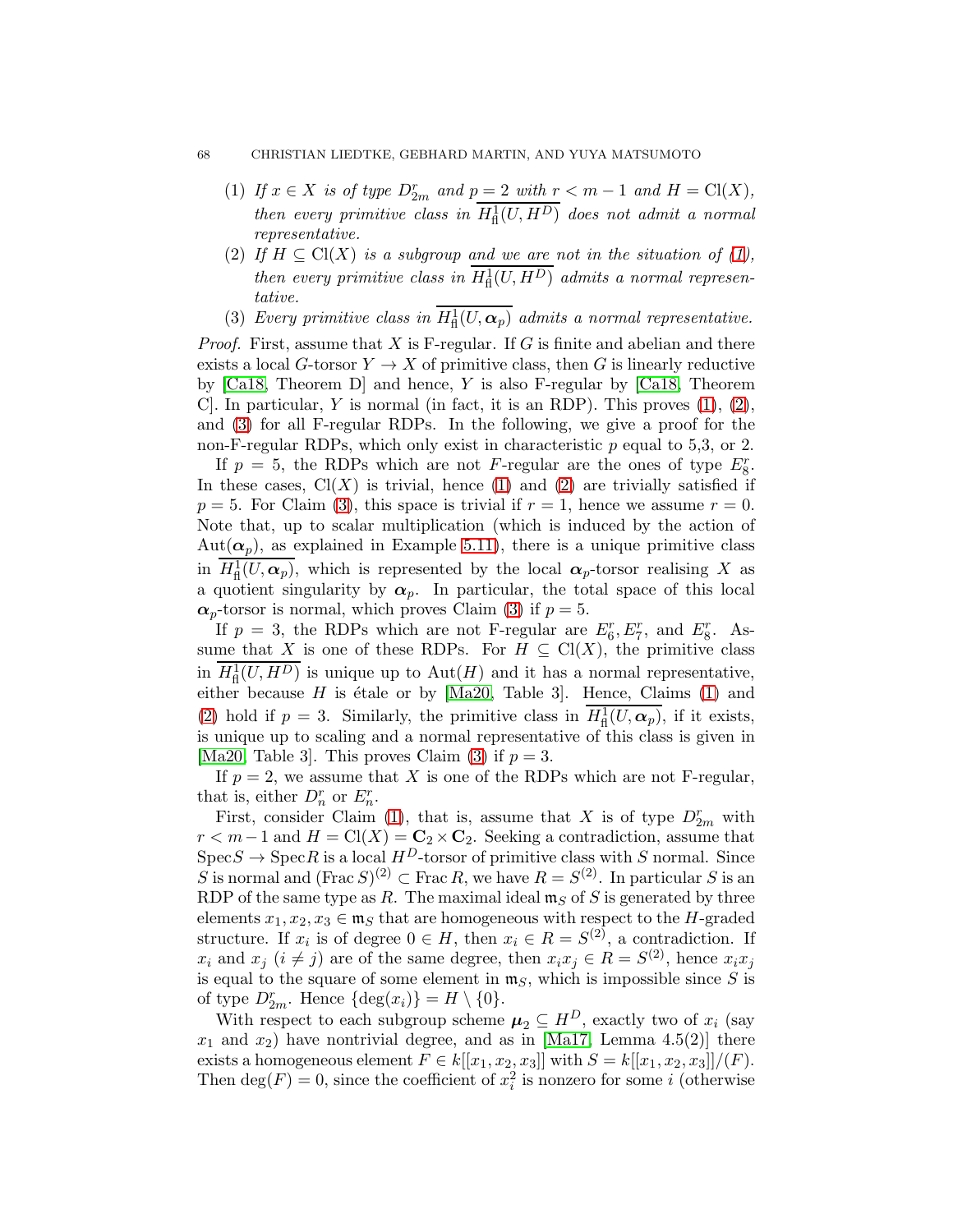S cannot be an RDP of type  $D_{2m}$ ). This means the action is symplectic in the sense of [Ma17, Definition 4.1], and then by [Ma17, Theorem 4.7(2)] the quotient is also an RDP.

As S is an RDP of type  $D_{2m}^r$  with  $r < m-1$ , there exists a basis  $v_1, v_2, v_3$  of  $\mathfrak{m}/\mathfrak{m}^2$  such that  $v_1^2 = 0$  in  $\mathfrak{m}^2/\mathfrak{m}^3$  and  $v_2^2v_3 = 0$  in  $\mathfrak{m}^3/(\mathfrak{m}^4 + v_1^2\mathfrak{m})$ . Moreover  $v_3$  is uniquely determined up to  $k^{\times}$ . From the classification of symplectic  $\mu_2$ -actions on RDPs [Ma17, Proposition 4.10], any such action on S admits an invariant element  $w \in \mathfrak{m}$  whose class in  $\mathbb{P}(\mathfrak{m}/\mathfrak{m}^2)$  is equal to  $v_3$  described above (we used  $r < m - 1$  again). But this cannot happen for all three  $\mu_2$ actions simultaneously, since no nonzero element of  $m/m^2$  is simultaneously invariant. This contradiction shows that  $S$  cannot be normal, hence Claim [\(1\)](#page-67-0) is proved.

To prove Claim  $(2)$ , assume first that H is not cyclic. Then, by Table [2](#page-30-0) and since we are not in the situation of Claim [\(1\)](#page-67-0), X is of type  $D_{2m}^r$  with  $r = m - 1$ ,  $H = \text{Cl}(X) = \mathbf{C}_2 \times \mathbf{C}_2$ , and the primitive class in  $H^1_{\text{fl}}(U, H^D)$ is unique up to the action of Aut(*H*). Let  $S = k[[x_1, x_2, x_3]]/(x_1^2 + x_2^2 + x_3^2)$  $x_3^{2(m-1)} + x_1x_2x_3$  and equip it with a  $\mathbb{Z}/2\mathbb{Z} \times \mathbb{Z}/2\mathbb{Z}$ -graded structure such that the  $x_i$  are homogeneous of pairwise distinct nonzero degree. Then Spec  $S \to \text{Spec } S^{(2)}$  is a  $\mu_2 \times \mu_2$ -torsor over X. Since S is normal, this proves Claim  $(2)$  for non-cyclic H.

Hence, we may assume that  $H \subseteq Cl(X)$  is cyclic, say of order  $n > 1$ . If  $p \nmid n$ , then H is étale and all representatives are normal. If  $p | n$ , then  $n = 2$ and X is of type  $E_7^r$ ,  $n = 2$  and X is of type  $D_{2m}^r$ , or  $n \in \{2, 4\}$  and X is of type  $D_{2m+1}^{r+1/2}$ .

If X is of type  $E_7^r$ , then  $n = 2$  and the primitive class in  $\overline{H^1_{\text{fl}}(U, H^D)}$  is unique, so it suffices to give one normal representative of a local  $\mu_2$ -torsor of primitive class over X. Set  $\varepsilon := z, Y, zY, Y^2$  for  $r = 3, 2, 1, 0$ , respectively. Then

 $\text{Spec } k[[x, y, z]]/(x^2 + z^3 + y^4 + xyz) \rightarrow \text{Spec } k[[w, z, Y]]/(w^2 + Y(z^3 + Y^2 + wz))$ with  $Y = y^2$  and  $w = xy$  is a normal  $\mu_2$ -torsor over  $E_7^r$ , where the  $\mu_2$ action is given by the  $\mathbb{Z}/2\mathbb{Z}$ -graded ring structure with homogeneous elements  $x, y, z$  of weight 1, 1, 0 respectively. For  $r = 3, 2$ , this is  $E_7^3$ ,  $E_8^3$ respectively. For  $r = 1, 0$ , this is not a rational double point, but a normal elliptic singularity.

If X is of type  $D_{2m}^r$  and  $n=2$ , then there are either one or two primitive classes in  $H^1_{\text{fl}}(U, H^D)$  up to the action of  $\text{Aut}(X)$ . The morphisms

Spec 
$$
k[[x, y, z]]/(x^2 + y^2z + z^m + z^{m-r}xy)
$$
  
\n $\rightarrow$  Spec  $k[[w, z, Y]]/(w^2 + Y(Yz + z^m + z^{m-r}w)))$ 

and

Spec 
$$
k[[x, y, z]]/(x^2 + z^2 + z^3 + y^{2(m-1)}z + y^{2(m-r-1)}zxy)
$$
  
\n $\rightarrow$  Spec  $k[[w, z, Y]]/(w^2 + Y(z^2 + z^3 + Y^{m-1}z + Y^{m-r-1}zw))$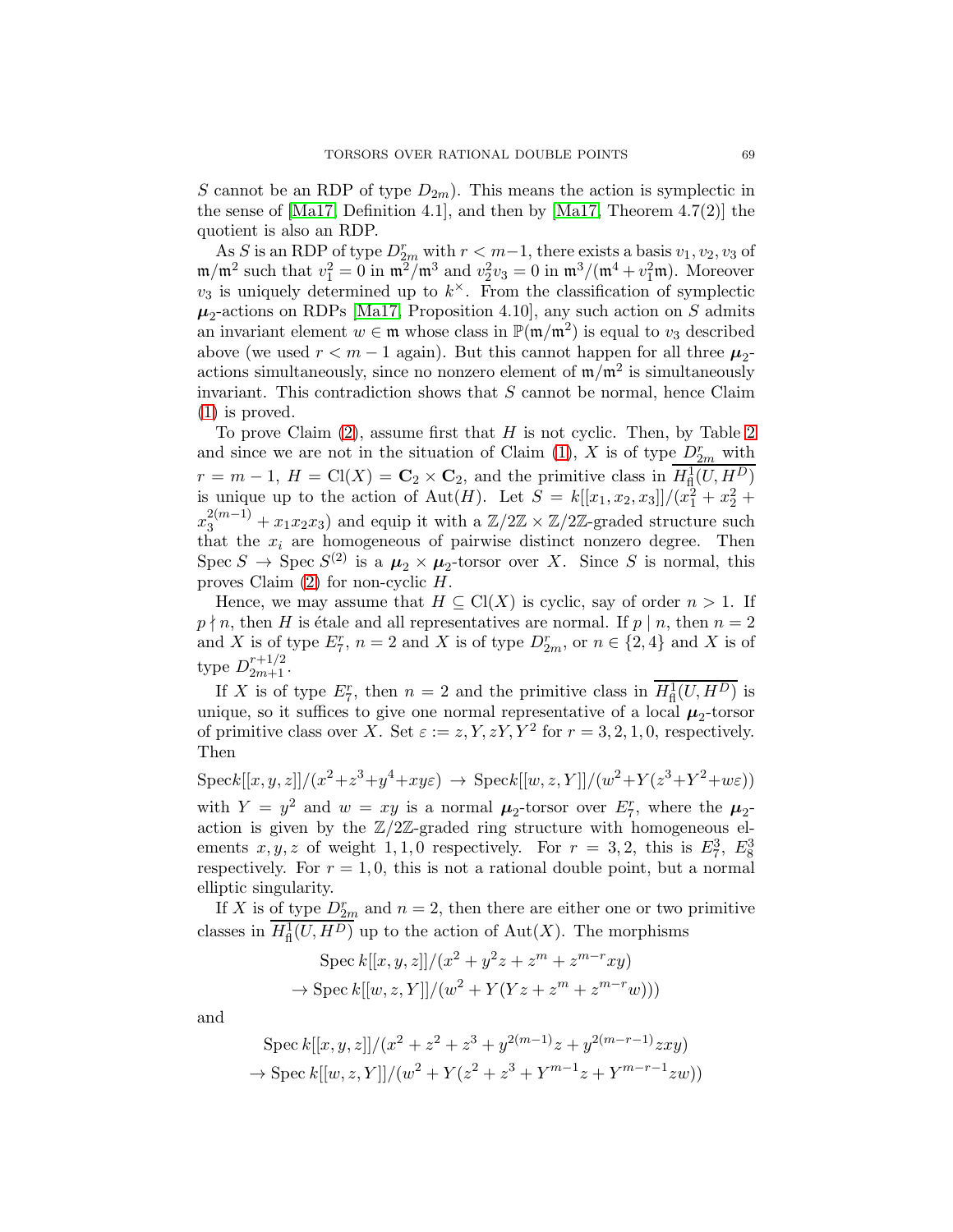are normal local  $\mu_2$ -torsors of primitive class, and up to  $\mathrm{Aut}(X)$  these classes covers all nontrivial classes of  $H^1_{\text{fl}}(U, G)$  (if  $2m > 4$ , the first one covers two classes and the second covers the remaining one; if  $2m = 4$ , then  $Aut(X)$ acts on  $Cl(X) \setminus \{0\}$  transitively). More precisely, the total space of the first  $\mu_2$ -torsor is a rational double point of type  $D_{3m-}^{m/2}$  $\frac{m}{2m-2r}$  and the second one is not a rational double point if  $2m > 4$ , but still normal.

If X is of type  $D_{2m+1}^{r+1/2}$ , then the primitive class in  $\overline{H^1_{\text{fl}}(U, H^D)}$  is unique up to  $\text{Aut}(H)$ . The morphism

$$
\operatorname{Spec} k[[x_1, y_2, z_3]]/((1 + x_1 z_3) z_3^2 + x_1^2 + y_2^{2m-2r-1} (y_2^{2r} (1 + x_1 z_3) + x_1 z_3))
$$
  
\n
$$
\to \operatorname{Spec} k[[y_2, A, Z]]/(A^2 + (1 + A)Z^2 + Z y_2^{2m-2r-1} (y_2^{2r} (1 + A) + A))
$$
  
\n
$$
\to \operatorname{Spec} k[[Y, A, B]]/((1 + A)B^2 + YA^2 + BY^{m-r} (Y^r (1 + A) + A)),
$$

where  $A = x_1 z_3, Z = z_3^2, Y = y_2^2, B = y_2 Z$ , is a local  $\mu_4$ -torsor of primitive class over X, under the  $\mathbb{Z}/4\mathbb{Z}$ -graded ring structure with homogeneous elements  $x_1, y_2, z_3$  of indicated weights. The intermediate torsor is a local  $\mu_2$ -torsor of primitive class. The total spaces of both the local  $\mu_4$ -torsor and the local  $\mu_2$ -torsor are normal. This finishes the proof of Claim [\(2\)](#page-67-1).

Finally, consider Claim [\(3\)](#page-67-2). If X is not of type  $D_n^r$  or  $E_8^0$ , then the primitive class in  $H^1_{\text{fl}}(U,\alpha_p)$ , if it exists, is unique up to scaling, hence it suffices to give a single local  $\alpha_p$ -torsor of primitive class over X with normal total space. Examples of those are given in [Ma20, Tables 2 and 3, and proof of Theorem 4.1. We will use that, since  $p = 2$ , the annihilator of the class of a local  $\alpha_p$ -torsor Spec  $S \to \text{Spec } R$  given by a derivation D is equal to the ideal  $(\text{Im}(D)) \subset R$  by [Ma18, Lemma 6.3].

If X is of type  $E_8^0$ , then  $H^1_{\text{fl}}(U, \alpha_p)$  is 2-dimensional, generated as an R-module by the local  $\alpha_p$ -torsor with smooth total space given in [Ma18, Lemma 3.6. The annihilator of this generator is  $(x, y^2, z)$  with respect to the equation of X given in Table [1.](#page-8-1) Next consider the local  $\alpha_p$ -torsor

$$
\text{Spec } k[[x, y, z]]/(x^2 + z^3 + y^4(y^3 + zx))
$$
  

$$
\rightarrow \text{Spec } k[[w, z, Y]]/(w^2 + Y^3 + z^2(z^3 + Y^2w)),
$$

where  $Y = y^2$  and  $w = y^3 + zx$ , with derivation D defined by  $(D(x), D(y), D(z)) =$  $(y^2, z, 0)$ . Then  $(\text{Im}(D)) = (D(x), D(y), D(xy)) = (Y, z, w)$ . This local  $\alpha_p$ torsor has normal total space and its class in  $H^1_{\text{fl}}(U, \alpha_p)$  is k-linearly independent from the class of the local torsor with smooth total space, since its annihilator has different colength.

If X is of type  $D_n^r$ , then, by Table [2](#page-30-0) (Proposition [6.2\)](#page-31-0),  $\overline{H^1_{\text{fl}}(U,\boldsymbol{\alpha}_p)}$  is  $l := \lfloor \frac{1}{2} \rfloor$  $\frac{1}{2}(\frac{n}{2}-r)$ ]-dimensional, generated by an element whose annihilator is  $(x, y<sup>l</sup>, z)$  with respect to the equation given in Table [1.](#page-8-1) Thus it suffices to give, for each  $1 \leq i \leq l$ , a local  $\alpha_p$ -torsor with normal total space whose class  $e_i$  satisfies length $(R/\text{Ann}(e_i)) = i$ . Take an odd integer  $j \gg 1$ . Let  $s = 2r \in \mathbb{Z}$  (not necessarily  $\in 2\mathbb{Z}$ ) and  $h = (n - 2r - 4i)/2 \in \mathbb{Z}_{\geq 0}$ . Consider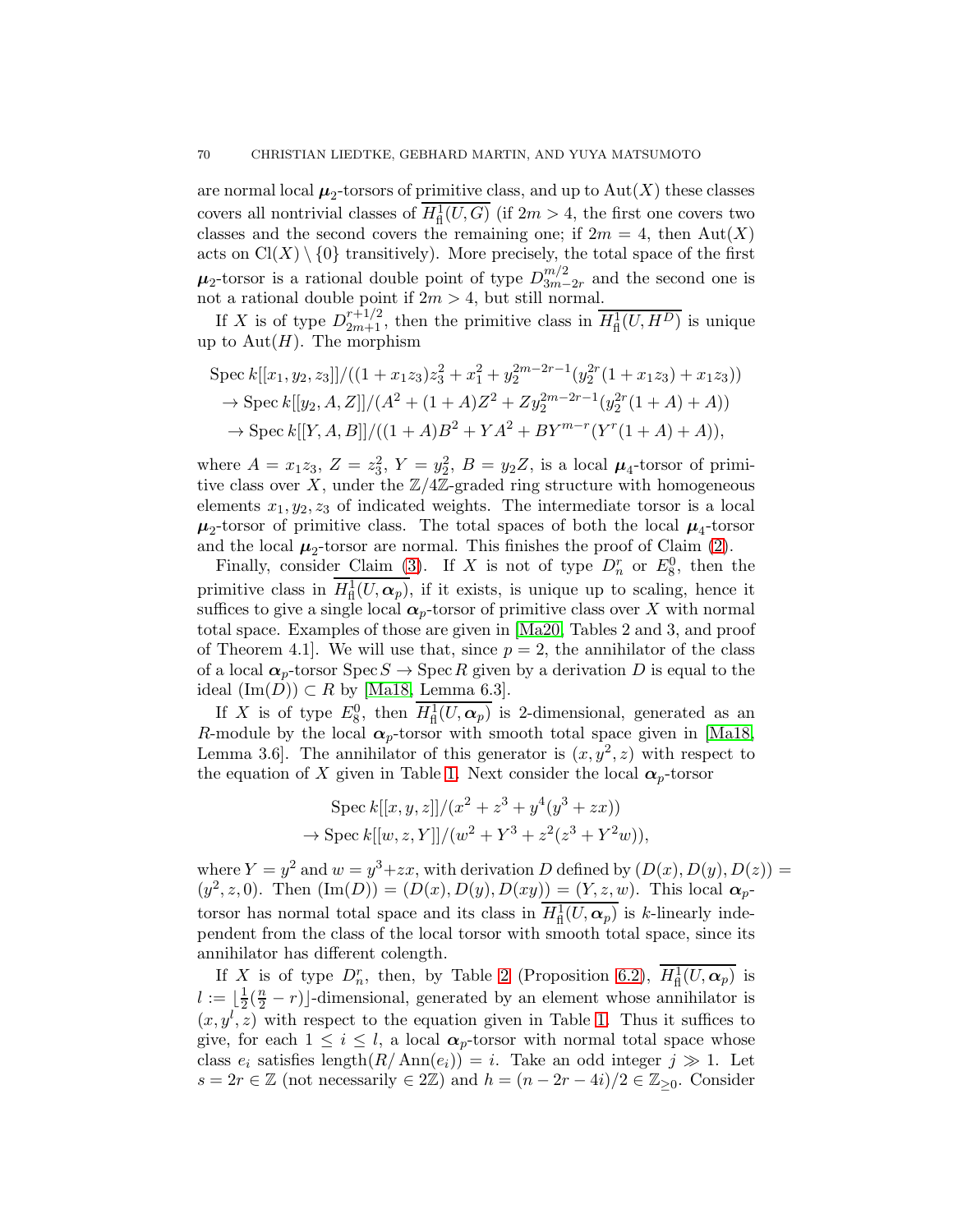the following local  $\alpha_p$ -torsor:

$$
\text{Spec } k[[x, y, z]]/(x^2 + z^j + y^{2h}z(zy + y^s + y^{2i}x))
$$
  

$$
\to \text{Spec } k[[w, z, Y]]/(w^2 + z^2Y + Y^s + Y^{2i}(z^j + Y^h zw)),
$$

where  $Y = y^2$  and  $w = zy + y^2 + y^2 + y^2$ , with derivation D defined by  $(D(x), D(y), D(z)) = (z + sy^{s-1}, y^{2i}, 0).$  We calculate that  $(Im(D))$  $(D(x), D(y), D(xy)) = (z, Y<sup>i</sup>, w)$ , so that the class  $e<sub>i</sub>$  of this local  $\alpha<sub>p</sub>$ -torsor satisfies length $(R/\text{Ann}(e_i)) = i$ , as desired. Since this local  $\alpha_p$ -torsor has normal total space, this finishes the proof of Claim  $(3)$ .

10.3. Non-rational representatives. Although it is always possible to find normal representatives of local  $\mu_n$ -classes, it may not be possible to find representatives whose total spaces are rational double point singularities:

<span id="page-70-1"></span>**Proposition 10.3.** For both RDPs of type  $E_7^1$  and  $E_7^0$  in characteristic  $p=2,$  the unique non-trivial class in  $H^1_{\text{fl}}(U,\mu_2)$  can be represented by elliptic Gorenstein singularities, but not by RDPs.

Proof. We have constructed elliptic Gorenstein singularities as total spaces of local  $\mu_2$ -torsors over the  $E_7^1$  and  $E_7^0$ -singularities in characteristic 2 in the proof of Theorem [10.2.](#page-66-1) On the other hand, by [Ma20, Table 3], there exist no  $\mu_2$ -actions on a rational double point singularity in characteristic 2 that are free outside the closed point and with quotient of type  $E_7^1$  and  $E_7^0$  $\Box$ 

Remark 10.4. We have already seen in the proof of Lemma [9.20](#page-58-1) (see also Remark [9.21\)](#page-60-0) that if  $x \in X$  is the RDP of type  $E_8^1$  in characteristic 2, then the primitive classes in  $H^1_{\text{fl}}(U,\alpha_2)$  can be represented by normal and non-rational Gorenstein singularities, but not by RDPs. What makes the previous proposition remarkable is that this phenomenon also shows up for local  $\mu_2$ -torsors, which should be better behaved than local  $\alpha_2$ -torsors as  $\mu_2$  is linearly reductive.

10.4. Local torsors as normalizations of global torsors. Another weird phenomenon, which can only occur because the total space of a torsor under an infinitesimal group scheme over a smooth scheme is not necessarily smooth, is the following: the example of an RDP  $x \in X$  and a global  $\alpha_n$ torsor over X with non-normal total space and whose normalization is a local  $\alpha_p$ -torsor that no longer extends to X.

<span id="page-70-0"></span>**Example 10.5.** Let  $x \in X$  be the RDP of type  $E_6^0$  in characteristic  $p = 3$ . Then, there exists an  $\alpha_3$ -torsor  $Y \to X$ , such that Y is non-normal, and such that the composition  $Y^{\nu} \to Y \to X$  has the structure of a local  $\alpha_3$ -torsor of primitive class, where  $Y^{\nu}$  denotes the normalization of Y.

*Proof.* Let  $R := k[[x, y, z]]/(z^2 + x^3 - y^4)$  be the RDP of type  $E_6^0$  in  $p = 3$ . Set  $S := k[[u, v]]$  and consider the embedding  $R \to S$  given by  $x \mapsto u^4 - v^2$ ,  $y \mapsto u^3$ ,  $z \mapsto v^3$ . This map exhibits the  $E_6^0$ -singularity  $x \in X$  as a quotient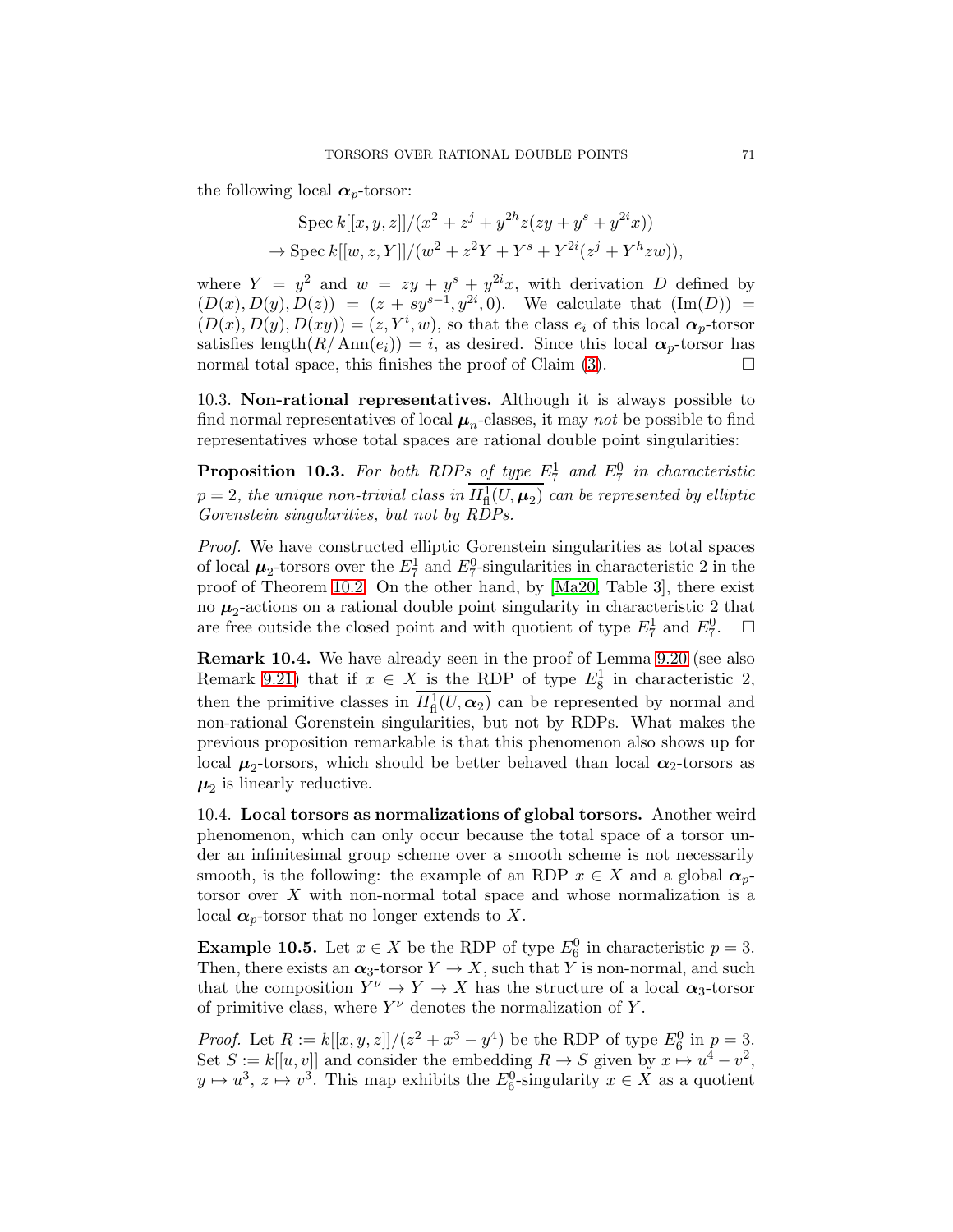of S by the additive vector field  $D = v\frac{\partial}{\partial u} - u^3\frac{\partial}{\partial v}$ . In particular, this gives an explicit description of  $x \in X$  as  $\alpha_3$ -quotient singularity.

Next, consider the embedding  $R \to R[\sqrt[3]{y}] =: T$ . In particular, Spec  $T \to$ Spec R carries the structure of an  $\alpha_3$ -torsor. We define an embedding of R-algebras  $T \to S$  via  $\sqrt[3]{y} \mapsto u$ . This way, T becomes a subring of S and both have the same field of fractions. Now,  $T$  is not normal and since  $S$  is normal and integral over T, it follows that S is the normalization of T.  $\Box$ 

**Remark 10.6.** We remark that the morphism  $Y^{\nu} \to Y$  in Example [10.5](#page-70-0) is not  $\alpha_3$ -equivariant.

In fact, and quite generally, let  $x \in X$  be a singularity, let  $Y \to X$  be a local G-torsor for some finite group scheme G, and let  $Z \to Y$  be any morphism such that the composition  $Z \to Y \to X$  admits the structure of a local G-torsor. If  $Z \to Y$  is equivariant, then it restricts to an equivariant morphism of  $G$ -torsors over  $U$ , hence to an isomorphism over  $U$  and then, by the universal property of integral closures, this shows that  $Z \to Y$  is an isomorphism. In particular,  $Y$  is normal if and only if  $Z$  is and thus, in the setting of Example [10.5,](#page-70-0) it is impossible to choose the two  $\alpha_3$ -actions compatibly.

10.5. Infinite towers. The local étale fundamental group of a rational double point is finite and the local étale covers lead to a "simpler" rational double point that covers the given one. In characteristic zero, the universal local  $\acute{e}$ tale cover is actually smooth. When studying local  $G$ -torsors under finite and infinitesimal group schemes, by Proposition [10.3,](#page-70-1) the total space of the local G-torsor can have a singularity that is more complex than the one we started with. In the following, we will note that the singularity might not change at all, that is, there are RDPs that are local torsors over themselves. The following proposition, which was proven by the third named author in [Ma20, Table 3], gives a classification of such RDPs in the case where  $G \in {\{\alpha_p, \mu_p\}}$ .

**Proposition 10.7.** Let  $x \in X$  be a rational double point and  $G \in \{\boldsymbol{\alpha}_p, \boldsymbol{\mu}_p\}.$ Then, X admits the structure of a local G-torsor over itself if and only if one of the following holds:

(1)  $p = 3$ ,  $G = \mu_3$ , and X is of type  $E_6^1$ . (2)  $p = 3$ ,  $G = \alpha_3$ , and X is of type  $E_8^0$ . (3)  $p = 2$ ,  $G = \mu_2$ , and X is of type  $D_{4m}^m$ . (4)  $p = 2, G = \mu_2, \text{ and } X \text{ is of type } E_7^3.$ (5)  $p = 2$ ,  $G = \alpha_2$ , and X is of type  $D_{4m+2}^0$ . (6)  $p = 2$ ,  $G = \alpha_2$ , and X is of type  $D_{8m}^{2m}$ .

In particular, these examples give rise to infinite towers of local G-torsors

$$
\dots \to X_{i+1} \to X_i \to \dots
$$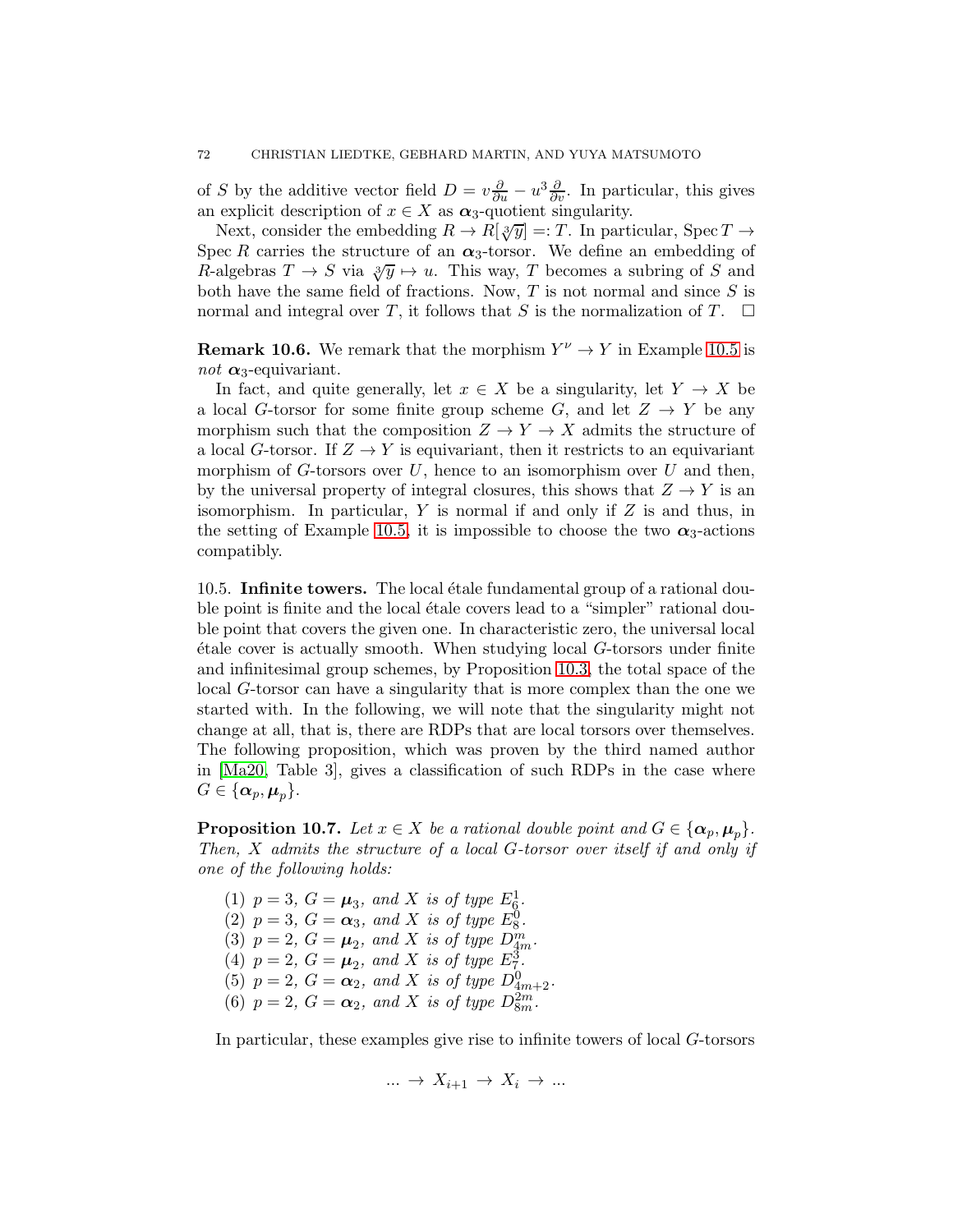such that each  $X_i$  is a rational double point of the same type. We note that this phenomenon can even happen for rational double points that are quotient singularities by Table [4.](#page-50-0)

10.6. Deformations of (non-)quotient singularities. Deformations of quotient singularities have been studied by Schlessinger [\[Sc71\]](#page-74-0) and Riemenschneider [\[Ri74\]](#page-74-1). Over the complex numbers, quotient singularities are rigid in dimension  $\geq$  3 and in dimension 2, deformations of quotient singularities are again quotient singularities by a theorem of Esnault and Viehweg [\[EV85\]](#page-73-0) (and former conjecture of Riemenschneider). Similar results hold in characteristic  $p > 0$  for quotient singularities by linearly reductive group schemes, that is, lrq singularities, see [\[LMM21\]](#page-74-2).

For quotient singularities by finite group schemes in the sense of Definition [8.2](#page-43-0) that are not linearly reductive, these results no longer hold true. For example, Schlessinger's rigidity in dimension  $d \geq 3$  result may fail, as we already observed in [\[LMM21,](#page-74-2) Section 9.2].

**Example 10.8.** Let  $x \in X$  be an RDP of type  $E_8^r$  in characteristic  $p = 2$ . For  $r \leq s \leq 4$ , there exists an equi-characteristic deformation of  $x \in X$  to an RDP of type  $E_8^s$ . Moreover, there are deformations of  $x \in X$  to an RDP of type  $A_1$ , as well as smoothing deformations. Inspecting Table [4,](#page-50-0) we see that this gives examples of deformations of RDPs, such that

- (1) a quotient singularity deforms to a non-quotient singularity and vice versa. This is in contrast to characteristic zero [\[EV85\]](#page-73-0) or to lrq singularities [\[LMM21,](#page-74-2) [ST21\]](#page-74-3), where a quotient singularity always deforms to quotient singularity (but maybe with respect to a different group (scheme)).
- (2) Even if a quotient singularity deforms to a quotient singularity, then upper semi-continuity of the lengths of the group schemes may not hold. We refer to [\[LMM21,](#page-74-2) Section 12] for a discussion of this semicontinuity and especially [\[LMM21,](#page-74-2) Proposition 12.11], where we establish it for RDPs.
- (3) Even if a quotient singularity by a group scheme G deforms to a quotient singularity by a group scheme  $G'$  of the same length as  $G$ , then  $G'$  need not be a deformation of  $G$ .

Using Table [4,](#page-50-0) it is not difficult to see that some of these phenomena also show up for RDPs in characteristic  $p = 3$  and  $p = 5$ , but we leave this to the reader.

Remark 10.9. The results of this section show that local torsors over RDPs can display rather pathological behaviour, which cannot occur for F-regular RDPs or in characteristic 0. Of course, non-F-regular RDPs exist in characteristic  $2 \le p \le 5$  only. However, it is very likely that these phenomena will also appear in arbitrary positive characteristic, when considering canonical singularities of arbitrary dimension.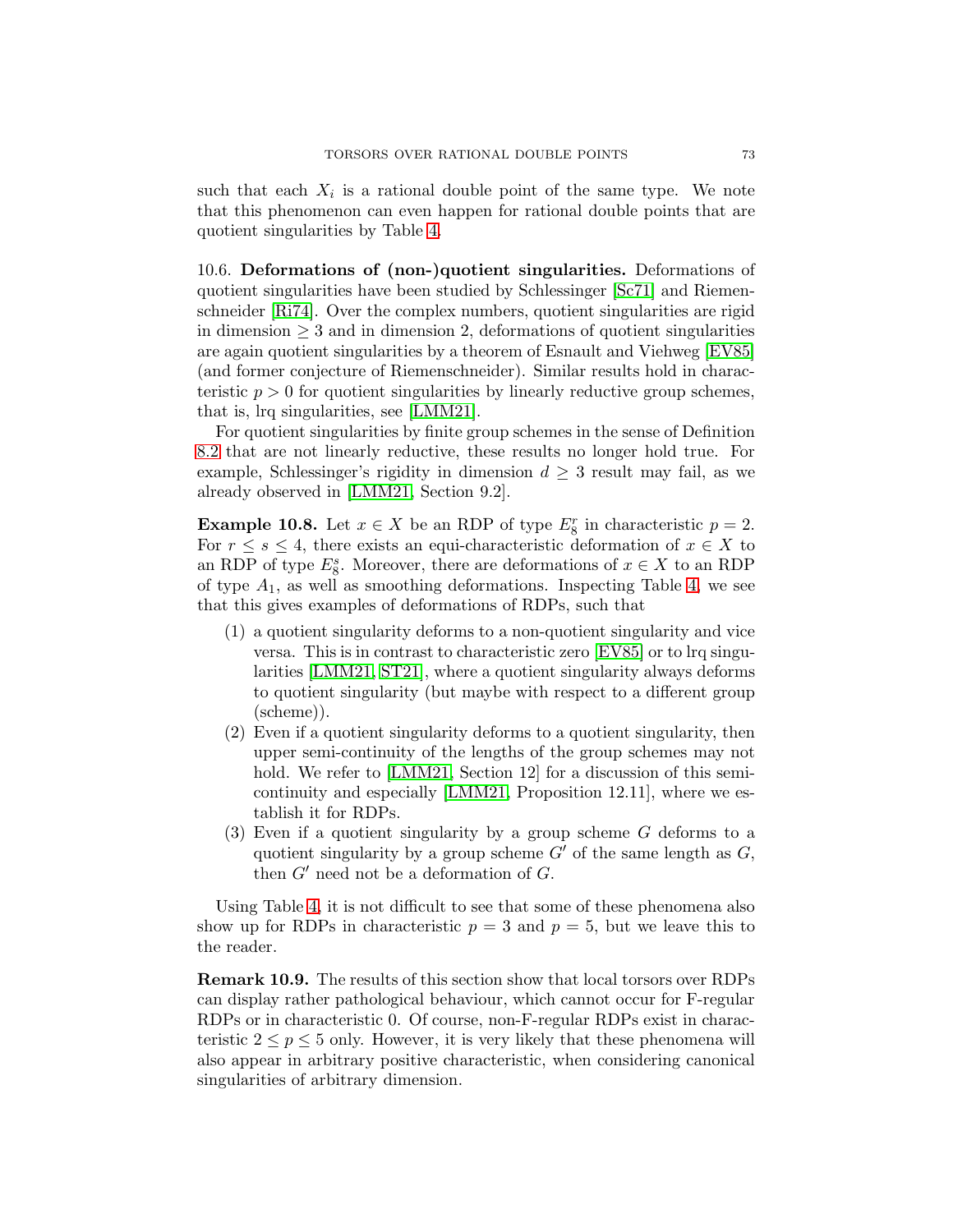## **REFERENCES**

- [ABE16] M. Antei, I. Biswas, M. Emsalem, Towers of torsors over a field, [arXiv:1606.08671](http://arxiv.org/abs/1606.08671) (withdrawn).
- [AB+19] M. Antei, I. Biswas, M. Emsalem, F. Tonini, L. Zhang, Nori fundamental gerbe of essentially finite covers and Galois closure of towers of torsors, Selecta Math. (N.S.) 25 (2019), no. 2, Paper No. 18, 37 pp.
- [AOV08] D. Abramovich, M. Olsson, A. Vistoli, *Tame stacks in positive characteristic*, Ann. Inst. Fourier (Grenoble) 58 (2008), no. 4, 1057–1091.
- $[Ar75]$  M. Artin, *Wildly ramified*  $\mathbb{Z}/2$  actions in dimension two, Proc. Amer. Math. Soc. 52 (1975), 60–64.
- [Ar77] M. Artin, Coverings of the rational double points in characteristic p, in "Complex Analysis and Algebraic Geometry", Iwanami-Shoten. Tokyo. 1977, 11–22.
- [Ba55] I. Barsotti, Structure theorems for group-varieties, Annali di Matematica Pura ed Applicata, Series 4, 38: (1955), 77–119.
- [Bo78] J.-F. Boutot, *Schéma de Picard local*, Lecture Notes in Mathematics 632, Springer (1978).
- [Ca18] J. Carvajal-Rojas, Finite torsors over strongly F-regular singularities, [arXiv:1710.06887.](http://arxiv.org/abs/1710.06887)
- $[Ch60]$  C. Chevalley, Une démonstration d'un théorème sur les groupes algébriques, Journal de Mathématiques Pures et Appliquées, Neuvième Série, 39: (1960), 307–317
- [CST18] J. Carvajal-Rojas, K. Schwede, K. Tucker, Fundamental groups of F-regular singularities via F-signature, Ann. Sci. Ec. Norm. Supér.  $(4)$  51 (2018), no. 4, 993–1016.
- [DM19] R. Datta, T. Murayama, Permanence properties of F-injectivity, [arXiv:1906.11399](http://arxiv.org/abs/1906.11399)
- [DG70] M. Demazure, P. Gabriel, Groupes algébriques. Tome I: Géométrie algébrique, généralités, groupes commutatifs, North-Holland Publishing Co., Amsterdam, 1970. xxvi+700 pp.
- [Du79] A. H. Durfee, Fifteen characterizations of rational double points and simple critical points, Enseign. Math. 25 (1979), 131–163.
- [DV34] P. Du Val, On isolated singularities of surfaces which do not affect the condition of adjunction, Proc. Camb. Phil. 30 (1934).
- [EGA2] A. Grothendieck, with J. Dieudonné, Eléments de géométrie algébrique. II.  $\emph{Etude globale élémentaire de quelques classes de morphismes, Inst. Hautes$ Etudes Sci. Publ. Math. 8 (1961). ´
- [EGA4] A. Grothendieck, with J. Dieudonné, Eléments de géométrie algébrique. IV.  $\acute{E}tude$  locale des schémas et des morphismes de schémas, Quatrième partie, Inst. Hautes Etudes Sci. Publ. Math. 32 (1967). ´
- [En09] F. Enescu, Local cohomology and F-stability, Journal of Algebra, Volume 322, Issue 9 (2009), 3063–3077.
- <span id="page-73-0"></span>[EV85] H. Esnault, E. Viehweg, Two-dimensional quotient singularities deform to quotient singularities, Math. Ann. 271 (1985), no. 3, 439–449.
- [EV10] H. Esnault, E. Viehweg, Surface singularities dominated by smooth varieties, J. Reine Angew. Math. 649 (2010), 1–9.
- [Fl75] H. Flenner, Reine lokale Ringe der Dimension zwei, Math. Ann. 216, 253–263 (1975).
- [Ga09] M. Garuti, On the "Galois closure" for torsors, Proc. Amer. Math. Soc. 137 (2009), no. 11, 3575–3583.
- [Ha98] N. Hara, Classification of Two-Dimensional F-Regular and F-Pure Singularities, Adv. Math. 133 (1998), 33–53.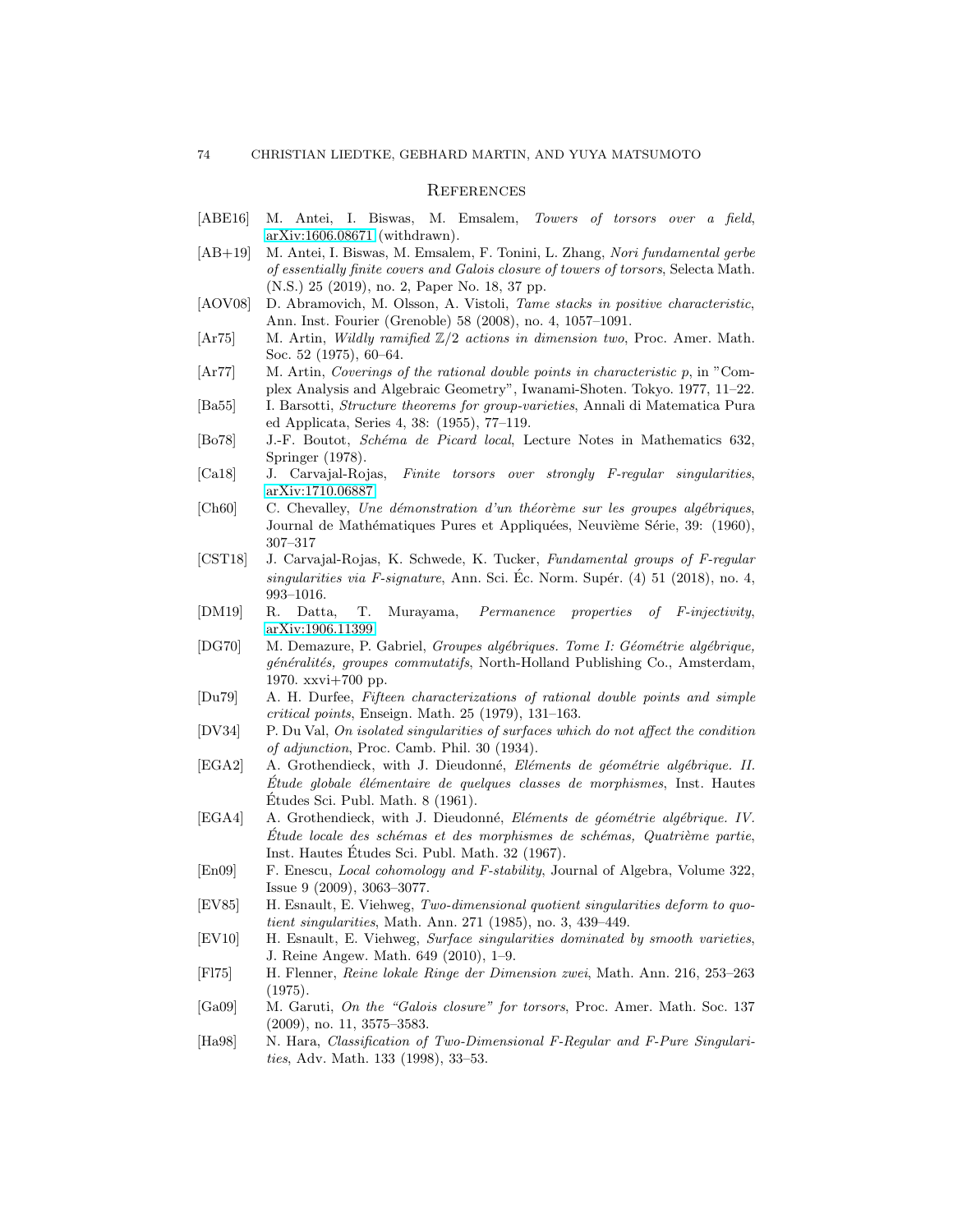- [HW96] N. Hara, K. Watanabe, The injectivity of Frobenius acting on cohomology and local cohomology modules, Manuscripta Math. 90 (1996), no. 3, 301–315.
- [Ha15] M. Hashimoto, Classification of the linearly reductive finite subgroup schemes of SL2, Acta Math. Vietnam. 40 (2015), 527–534.
- [Hi19] M. Hirokado, Further evaluation of Wahl vanishing theorems for surface singularities in characteristic p, Michigan Math. J. 68 (2019), no. 3, 621–636.
- [Kl84] F. Klein, Vorlesungen über das Ikosaeder und die Auflösung der Gleichungen vom fünften Grade, B. G. Teubner, Leipzig, 1884.
- <span id="page-74-2"></span>[LMM21] C. Liedtke, G. Martin, Y. Matsumoto, Linearly Reductive Quotient Singularities, [arXiv:2102.01067.](http://arxiv.org/abs/2102.01067)
- [LS14] C. Liedtke, M. Satriano, On the birational nature of lifting, Adv. Math. 254 (2014), 118–137.
- [Li69] J. Lipman, Rational singularities, with applications to algebraic surfaces and unique factorization, Inst. Hautes Études Sci. Publ. Math. 36 (1969), 195–279.
- [Ma17] Y. Matsumoto,  $\mu_n$ -actions on K3 surfaces in positive characteristic, [arXiv:1710.07158v](http://arxiv.org/abs/1710.07158)3.
- [Ma18] Y. Matsumoto,  $\mu_p$  and  $\alpha_p$ -actions on K3 surfaces in characteristic p, [arXiv:1812.03466v](http://arxiv.org/abs/1812.03466)5.
- [Ma19] Y. Matsumoto, *Inseparable maps on*  $W_n$ -valued local cohomology groups of non-taut rational double point singularities and the height of K3 surfaces, [arXiv:1907.04686v](http://arxiv.org/abs/1907.04686)3.
- [Ma20] Y. Matsumoto, *Inseparable coverings of rational double points in positive char*acteristic, [arXiv:2003.10344v](http://arxiv.org/abs/2003.10344)1.
- [Mu61] D. Mumford, The topology of normal singularities of an algebraic surface and a criterion for simplicity, Inst. Hautes Etudes Sci. Publ. Math. 9 (1961), 5–22. ´
- [Na50] M. Nagata, *On the structure of complete local rings*, Nagoya Math. J. 1 1950, 63–70.
- [Na61] M. Nagata, *Complete reducibility of rational representations of a matric group*, J. Math. Kyoto Univ. 1 1961/1962, 87–99.
- [NWW15] V. C. Nguyen, L. Wang, X. Wang, Classification of connected Hopf algebras of dimension  $p^3$  I, J. Algebra 424 (2015), 473-505.
- [No82] M. V. Nori, The fundamental group-scheme, Proc. Indian Acad. Sci. Math. Sci. 91 (1982), 73–122.
- [Oo66] F. Oort, Commutative group schemes, Lecture Notes in Mathematics 15, Springer (1966).
- [Oo74] F. Oort, Dieudonn´e modules of finite local group schemes, Indag. Math. 36 (1974), 284–292.
- [Oo05] F. Oort, Simple p-kernels of p-divisible groups, Adv. Math. 198 (2005), no. 1, 275–310.
- [OT70] F. Oort, J. Tate, *Group schemes of prime order*, Ann. Sci. Ecole Norm. Sup. (4) 3 (1970), 1–21.
- [Pe76] D. Perrin, Approximation des sch´emas en groupes, quasi compacts sur un corps, Bulletin de la Société Mathématique de France, Tome 104 (1976), 323–335.
- <span id="page-74-1"></span>[Ri74] O. Riemenschneider, Deformationen von Quotientensingularitäten (nach zuklischen Gruppen), Math. Ann. 209 (1974), 211–248.
- [Sa66] P. Salmon, Su un problema posto da P. Samuel, Rendiconti dell'Accademia dei Lincei, Classe di Scienze, Serie VIII, vol. XL, fasc. 5, Maggio 1966.
- <span id="page-74-3"></span>[ST21] K. Sato, S. Takagi, Arithmetic and geometric deformations of F-pure and Fregular singularities, [arXiv:2103.03721.](http://arxiv.org/abs/2103.03721)
- <span id="page-74-0"></span>[Sc71] M. Schlessinger, Rigidity of quotient singularities, Invent. Math. 14 (1971), 17–26.